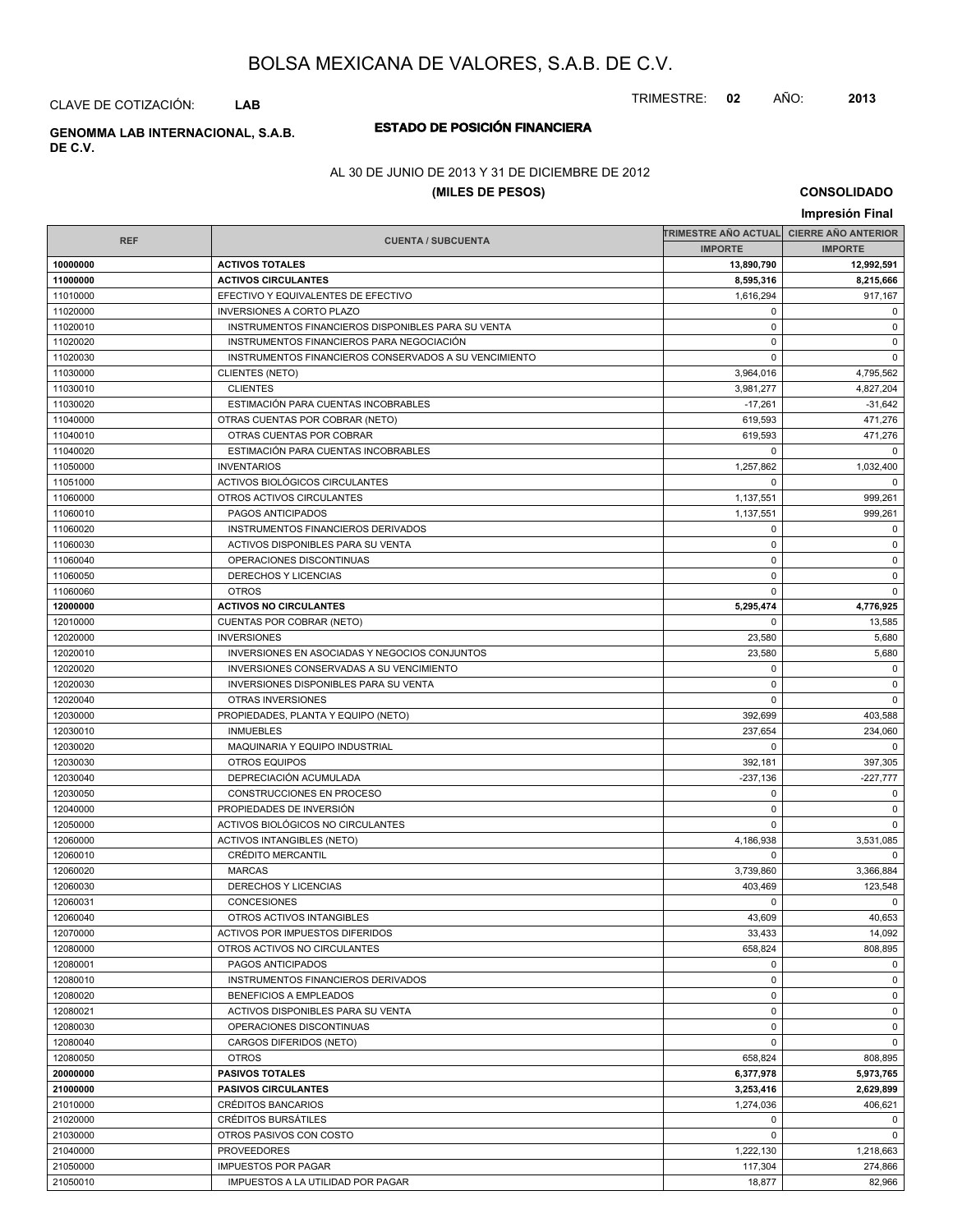TRIMESTRE: **02** AÑO: **2013**

CLAVE DE COTIZACIÓN: **LAB**

# **DE C.V.**

# **ESTADO DE POSICIÓN FINANCIERA GENOMMA LAB INTERNACIONAL, S.A.B.**

### AL 30 DE JUNIO DE 2013 Y 31 DE DICIEMBRE DE 2012

### **(MILES DE PESOS)**

**CONSOLIDADO**

| Impresión Final |                                                                                          |                                           |                |  |
|-----------------|------------------------------------------------------------------------------------------|-------------------------------------------|----------------|--|
|                 |                                                                                          | TRIMESTRE AÑO ACTUAL│ CIERRE AÑO ANTERIOR |                |  |
| <b>REF</b>      | <b>CUENTA / SUBCUENTA</b>                                                                | <b>IMPORTE</b>                            | <b>IMPORTE</b> |  |
| 21050020        | OTROS IMPUESTOS POR PAGAR                                                                | 98,427                                    | 191,900        |  |
| 21060000        | OTROS PASIVOS CIRCULANTES                                                                | 639,946                                   | 729,749        |  |
| 21060010        | <b>INTERESES POR PAGAR</b>                                                               | 40,545                                    | 9,961          |  |
| 21060020        | INSTRUMENTOS FINANCIEROS DERIVADOS                                                       | $\Omega$                                  | $\Omega$       |  |
| 21060030        | <b>INGRESOS DIFERIDOS</b>                                                                | $\Omega$                                  | $\Omega$       |  |
| 21060050        | <b>BENEFICIOS A EMPLEADOS</b>                                                            | 3,420                                     | 3,111          |  |
| 21060060        | <b>PROVISIONES</b>                                                                       | 153,876                                   | 154,759        |  |
| 21060061        | PASIVOS RELACIONADOS CON ACTIVOS DISPONIBLES PARA SU VENTA CIRCULANTES                   | $\mathbf 0$                               | $\mathbf 0$    |  |
| 21060070        | OPERACIONES DISCONTINUAS                                                                 | $\Omega$                                  | $\Omega$       |  |
| 21060080        | <b>OTROS</b>                                                                             | 442,105                                   | 561,918        |  |
| 22000000        | <b>PASIVOS NO CIRCULANTES</b>                                                            | 3,124,562                                 | 3,343,866      |  |
| 22010000        | <b>CRÉDITOS BANCARIOS</b>                                                                | 2,725,596                                 | 3,052,275      |  |
| 22020000        | <b>CRÉDITOS BURSÁTILES</b>                                                               | $\mathbf 0$                               | $\mathbf 0$    |  |
| 22030000        | OTROS PASIVOS CON COSTO                                                                  | $\Omega$                                  | $\mathbf 0$    |  |
| 22040000        | PASIVOS POR IMPUESTOS DIFERIDOS                                                          | 336,435                                   | 229,370        |  |
| 22050000        | OTROS PASIVOS NO CIRCULANTES                                                             | 62,531                                    | 62,221         |  |
| 22050010        | INSTRUMENTOS FINANCIEROS DERIVADOS                                                       | $\Omega$                                  | $\mathbf 0$    |  |
| 22050020        | <b>INGRESOS DIFERIDOS</b>                                                                | $\mathbf 0$                               | $\mathbf 0$    |  |
| 22050040        | <b>BENEFICIOS A EMPLEADOS</b>                                                            | 1,969                                     | 1,659          |  |
| 22050050        | <b>PROVISIONES</b>                                                                       | $\mathbf 0$                               | $\mathbf 0$    |  |
| 22050051        | PASIVOS RELACIONADOS CON ACTIVOS DISPONIBLES PARA SU VENTA NO CIRCULANTES                | $\mathbf 0$                               | $\mathbf 0$    |  |
| 22050060        | OPERACIONES DISCONTINUAS                                                                 | $\Omega$                                  | $\mathbf 0$    |  |
| 22050070        | <b>OTROS</b>                                                                             | 60,562                                    | 60,562         |  |
| 30000000        | <b>CAPITAL CONTABLE</b>                                                                  | 7,512,812                                 | 7,018,826      |  |
| 30010000        | CAPITAL CONTABLE DE LA PARTICIPACIÓN CONTROLADORA                                        | 7,424,515                                 | 6,963,109      |  |
| 30030000        | <b>CAPITAL SOCIAL</b>                                                                    | 1,921,660                                 | 1,921,660      |  |
| 30040000        | ACCIONES RECOMPRADAS                                                                     | $-157,523$                                | $-159,952$     |  |
| 30050000        | PRIMA EN EMISIÓN DE ACCIONES                                                             | 39,749                                    | 39,749         |  |
| 30060000        | APORTACIONES PARA FUTUROS AUMENTOS DE CAPITAL                                            | $\mathbf 0$                               | $\mathbf 0$    |  |
| 30070000        | OTRO CAPITAL CONTRIBUIDO                                                                 | $\Omega$                                  | $\mathbf 0$    |  |
| 30080000        | UTILIDADES RETENIDAS (PERDIDAS ACUMULADAS)                                               | 5,605,227                                 | 5,156,957      |  |
| 30080010        | <b>RESERVA LEGAL</b>                                                                     | 249,609                                   | 187,192        |  |
| 30080020        | <b>OTRAS RESERVAS</b>                                                                    | $\Omega$                                  | $\Omega$       |  |
| 30080030        | RESULTADOS DE EJERCICIOS ANTERIORES                                                      | 4,907,348                                 | 3,404,827      |  |
| 30080040        | RESULTADO DEL EJERCICIO                                                                  | 448,270                                   | 1,564,938      |  |
| 30080050        | <b>OTROS</b>                                                                             | $\mathbf 0$                               | $\mathbf 0$    |  |
| 30090000        | OTROS RESULTADOS INTEGRALES ACUMULADOS (NETOS DE IMPUESTOS)                              | 15,402                                    | 4,695          |  |
| 30090010        | <b>GANANCIAS POR REVALUACIÓN DE PROPIEDADES</b>                                          | $\mathbf 0$                               | $\mathbf 0$    |  |
| 30090020        | GANANCIAS (PERDIDAS) ACTUARIALES POR OBLIGACIONES LABORALES                              | $\mathbf 0$                               | $\mathbf 0$    |  |
| 30090030        | RESULTADO POR CONVERSIÓN DE MONEDAS EXTRANJERAS                                          | 15,402                                    | 4,695          |  |
| 30090040        | CAMBIOS EN LA VALUACIÓN DE ACTIVOS FINANCIEROS DISPONIBLES PARA SU VENTA                 | $\mathbf 0$                               | $\mathbf 0$    |  |
| 30090050        | CAMBIOS EN LA VALUACIÓN DE INSTRUMENTOS FINANCIEROS DERIVADOS                            | $\mathbf 0$                               | $\mathbf 0$    |  |
| 30090060        | CAMBIOS EN EL VALOR RAZONABLE DE OTROS ACTIVOS                                           | $\pmb{0}$                                 | $\mathbf 0$    |  |
| 30090070        | PARTICIPACIÓN EN OTROS RESULTADOS INTEGRALES DE ASOCIADAS Y NEGOCIOS<br><b>CONJUNTOS</b> | 0                                         | $\mathbf 0$    |  |
| 30090080        | OTROS RESULTADOS INTEGRALES                                                              | $\mathbf 0$                               | $\mathbf 0$    |  |
| 30020000        | CAPITAL CONTABLE DE LA PARTICIPACIÓN NO CONTROLADORA                                     | 88,297                                    | 55,717         |  |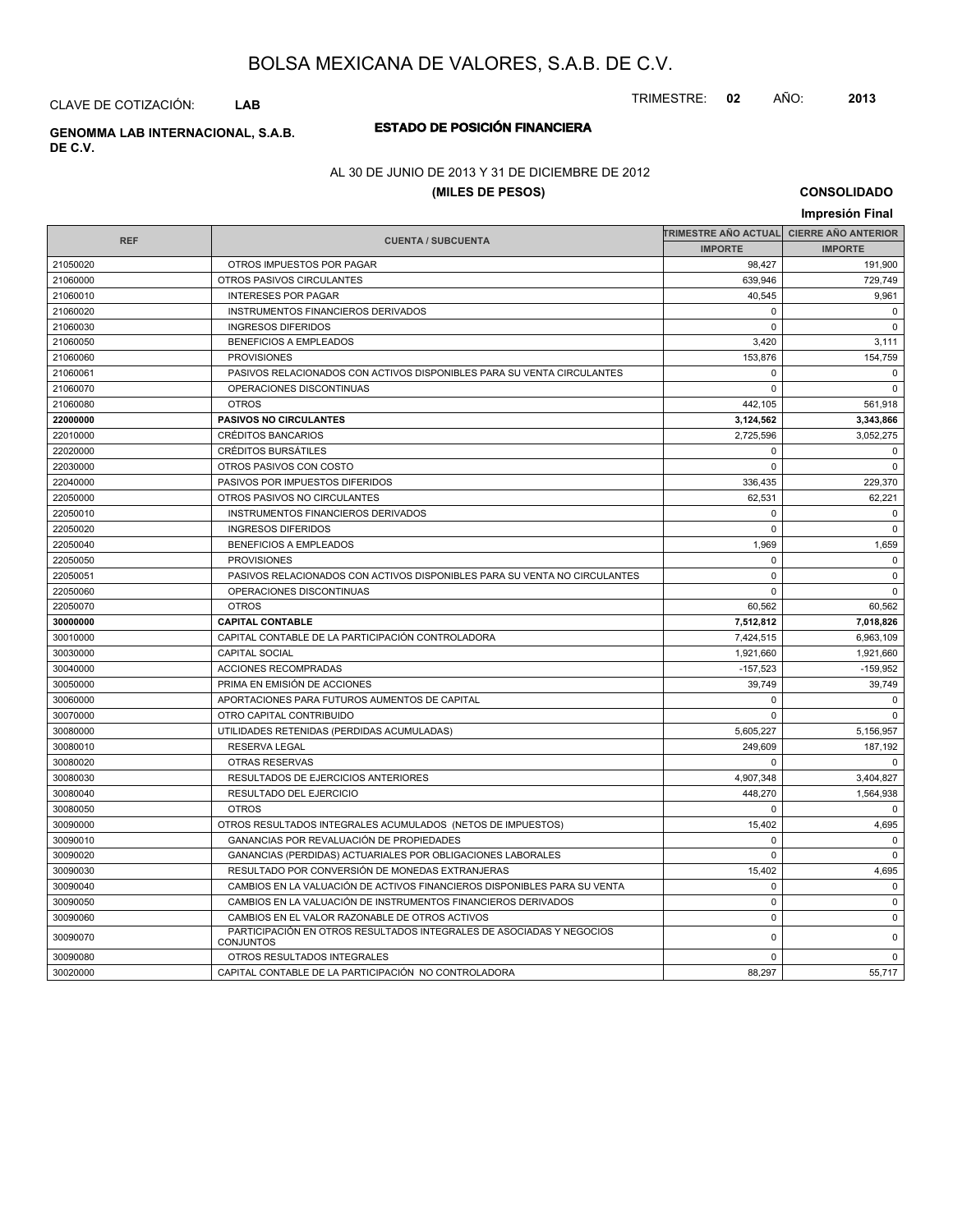CLAVE DE COTIZACIÓN: **LAB**

### **ESTADO DE POSICIÓN FINANCIERA GENOMMA LAB INTERNACIONAL, S.A.B. DE C.V.**

# **DATOS INFORMATIVOS**

AL 30 DE JUNIO DE 2013 Y 31 DE DICIEMBRE DE 2012

### **(MILES DE PESOS)**

# **CONSOLIDADO**

|            |                                             |                             | Impresión Final            |
|------------|---------------------------------------------|-----------------------------|----------------------------|
| <b>REF</b> | <b>CONCEPTOS</b>                            | <b>TRIMESTRE AÑO ACTUAL</b> | <b>CIERRE AÑO ANTERIOR</b> |
|            |                                             | <b>IMPORTE</b>              | <b>IMPORTE</b>             |
| 91000010   | PASIVOS MONEDA EXTRANJERA CORTO PLAZO       | 559,531                     | 388,285                    |
| 91000020   | PASIVOS MONEDA EXTRANJERA LARGO PLAZO       | 125,596                     | 152,275                    |
| 91000030   | CAPITAL SOCIAL NOMINAL                      | 1,921,660                   | 1,921,660                  |
| 91000040   | CAPITAL SOCIAL POR ACTUALIZACIÓN            |                             | $\mathbf 0$                |
| 91000050   | FONDOS PARA PENSIONES Y PRIMA DE ANTIGÜEDAD | 0                           | 0                          |
| 91000060   | NUMERO DE FUNCIONARIOS (*)                  | 48                          | 48                         |
| 91000070   | NUMERO DE EMPLEADOS (*)                     | 645                         | 1,220                      |
| 91000080   | NUMERO DE OBREROS (*)                       | $\Omega$                    | $\mathbf 0$                |
| 91000090   | NUMERO DE ACCIONES EN CIRCULACIÓN (*)       | 1,052,749,426               | 1,052,749,426              |
| 91000100   | NUMERO DE ACCIONES RECOMPRADAS (*)          | 4,016,056                   | 4,016,056                  |
| 91000110   | EFECTIVO RESTRINGIDO (1)                    | 8,383                       | 32,750                     |
| 91000120   | DEUDA DE ASOCIADAS GARANTIZADA              | 0                           | $\mathbf 0$                |

TRIMESTRE: **02** AÑO: **2013**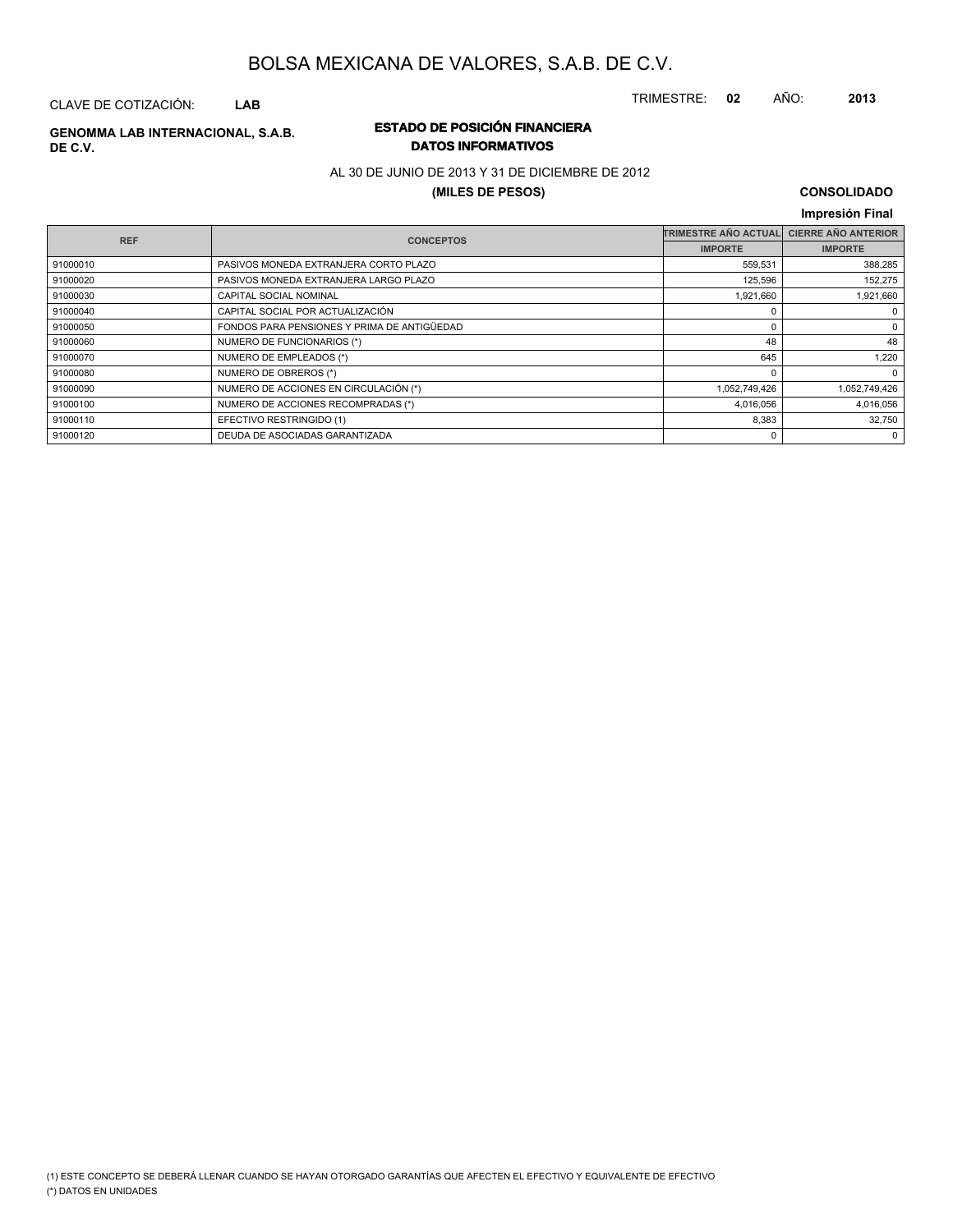**GENOMMA LAB INTERNACIONAL, S.A.B. DE C.V.** CLAVE DE COTIZACIÓN: **LAB** TRIMESTRE: **02** AÑO: **2013**

#### **ESTADOS DE RESULTADOS INTEGRALES**

#### **CONSOLIDADO**

#### POR LOS PERIODOS DE SEIS Y TRES MESES TERMINADOS AL 30 DE JUNIO DE 2013 Y 2012

|            | (MILES DE PESOS)                                                              |                   |                  |                     |                  |  |
|------------|-------------------------------------------------------------------------------|-------------------|------------------|---------------------|------------------|--|
| <b>REF</b> |                                                                               | <b>AÑO ACTUAL</b> |                  | <b>AÑO ANTERIOR</b> |                  |  |
|            | <b>CUENTA / SUBCUENTA</b>                                                     | <b>ACUMULADO</b>  | <b>TRIMESTRE</b> | <b>ACUMULADO</b>    | <b>TRIMESTRE</b> |  |
| 40010000   | <b>INGRESOS NETOS</b>                                                         | 4,616,407         | 2,532,198        | 3,848,885           | 2,073,534        |  |
| 40010010   | <b>SERVICIOS</b>                                                              | 19.218            | 9,697            | 1,780               | 1,184            |  |
| 40010020   | <b>VENTA DE BIENES</b>                                                        | 4,597,189         | 2,522,501        | 3,837,873           | 2,069,379        |  |
| 40010030   | <b>INTERESES</b>                                                              | 0                 | $\Omega$         | 0                   | $\Omega$         |  |
| 40010040   | <b>REGALIAS</b>                                                               | $\pmb{0}$         | $\mathbf 0$      | 0                   | $\mathbf 0$      |  |
| 40010050   | <b>DIVIDENDOS</b>                                                             | $\mathbf 0$       | $\Omega$         | $\Omega$            | $\Omega$         |  |
| 40010060   | ARRENDAMIENTO                                                                 | $\mathbf 0$       | $\mathbf 0$      | 0                   | $\mathbf 0$      |  |
| 40010061   | CONSTRUCCIÓN                                                                  | $\pmb{0}$         | $\mathbf 0$      | $\mathbf 0$         | $\mathbf 0$      |  |
| 40010070   | <b>OTROS</b>                                                                  | $\mathbf 0$       | $\Omega$         | 9,232               | 2,971            |  |
| 40020000   | <b>COSTO DE VENTAS</b>                                                        | 1,455,023         | 807,638          | 1,255,945           | 715,949          |  |
| 40021000   | UTILIDAD (PÉRDIDA) BRUTA                                                      | 3,161,384         | 1.724.560        | 2.592.940           | 1,357,585        |  |
| 40030000   | <b>GASTOS GENERALES</b>                                                       | 2,335,705         | 1,208,402        | 1,886,074           | 921,126          |  |
| 40040000   | UTILIDAD (PÉRDIDA) ANTES DE OTROS INGRESOS Y GASTOS, NETO                     | 825,679           | 516.158          | 706,866             | 436,459          |  |
| 40050000   | OTROS INGRESOS Y (GASTOS), NETO                                               | 8,294             | 2,187            | 3,550               | 2,810            |  |
| 40060000   | UTILIDAD (PÉRDIDA) DE OPERACIÓN (*)                                           | 833,973           | 518.345          | 710,416             | 439,269          |  |
| 40070000   | <b>INGRESOS FINANCIEROS</b>                                                   | 3,674             | 8,615            | 7,364               | 24,184           |  |
| 40070010   | <b>INTERESES GANADOS</b>                                                      | 1.758             | 876              | 7,364               | 2.810            |  |
| 40070020   | UTILIDAD POR FLUCTUACIÓN CAMBIARIA, NETO                                      | $\mathbf 0$       | 6,669            | 0                   | 21,374           |  |
| 40070030   | UTILIDAD POR DERIVADOS, NETO                                                  | 0                 | $\mathbf 0$      | 0                   | $\mathsf 0$      |  |
| 40070040   | UTILIDAD POR CAMBIOS EN VALOR RAZONABLE DE INSTRUMENTOS<br><b>FINANCIEROS</b> | $\Omega$          | $\Omega$         | 0                   | $\mathbf 0$      |  |
| 40070050   | OTROS INGRESOS FINANCIEROS                                                    | 1,916             | 1,070            | 0                   | $\mathbf 0$      |  |
| 40080000   | <b>GASTOS FINANCIEROS</b>                                                     | 175,778           | 72.479           | 75,488              | 29,138           |  |
| 40080010   | <b>INTERESES PAGADOS</b>                                                      | 144,671           | 71,702           | 52,620              | 29,138           |  |
| 40080020   | PÉRDIDA POR FLUCTUACIÓN CAMBIARIA, NETO                                       | 29,292            | $\mathbf 0$      | 22,868              | $\mathbf 0$      |  |
| 40080030   | PÉRDIDA POR DERIVADOS, NETO                                                   | $\mathbf 0$       | $\Omega$         | 0                   | $\mathbf 0$      |  |
| 40080050   | PÉRDIDA POR CAMBIOS EN VALOR RAZONABLE DE INSTRUMENTOS<br><b>FINANCIEROS</b>  | $\Omega$          | $\mathbf 0$      | $\mathbf 0$         | $\mathbf 0$      |  |
| 40080060   | OTROS GASTOS FINANCIEROS                                                      | 1.815             | 777              | $\Omega$            | $\Omega$         |  |
| 40090000   | <b>INGRESOS (GASTOS) FINANCIEROS NETO</b>                                     | $-172, 104$       | $-63,864$        | $-68,124$           | 4,954            |  |
| 40100000   | PARTICIPACIÓN EN LOS RESULTADOS DE ASOCIADAS Y NEGOCIOS<br><b>CONJUNTOS</b>   | 17,118            | 8,400            | $-16,202$           | $-11,894$        |  |
| 40110000   | UTILIDAD (PÉRDIDA) ANTES DE IMPUESTOS A LA UTILIDAD                           | 678,987           | 462.881          | 626.090             | 422,421          |  |
| 40120000   | <b>IMPUESTOS A LA UTILIDAD</b>                                                | 207,875           | 139,674          | 210,774             | 148,692          |  |
| 40120010   | <b>IMPUESTO CAUSADO</b>                                                       | 155.938           | 44,368           | 286.850             | 30.679           |  |
| 40120020   | <b>IMPUESTO DIFERIDO</b>                                                      | 51,937            | 95,306           | $-76,076$           | 118,013          |  |
| 40130000   | UTILIDAD (PÉRDIDA) DE LAS OPERACIONES CONTINUAS                               | 471,112           | 323,207          | 415,316             | 273,729          |  |
| 40140000   | UTILIDAD (PÉRDIDA) DE LAS OPERACIONES DISCONTINUAS, NETO                      | $\mathbf 0$       | $\Omega$         | 0                   | $\Omega$         |  |
| 40150000   | UTILIDAD (PÉRDIDA) NETA                                                       | 471,112           | 323,207          | 415,316             | 273,729          |  |
| 40160000   | PARTICIPACIÓN NO CONTROLADORA EN LA UTILIDAD (PÉRDIDA) NETA                   | 22,842            | 6,186            | 12,012              | 5,079            |  |
| 40170000   | PARTICIPACIÓN CONTROLADORA EN LA UTILIDAD (PÉRDIDA) NETA                      | 448,270           | 317,021          | 403,304             | 268,650          |  |
|            |                                                                               |                   |                  |                     |                  |  |
| 40180000   | UTILIDAD (PÉRDIDA) NETA BÁSICA POR ACCIÓN                                     | 0.43              | 0.30             | 0.38                | 0.26             |  |
| 40190000   | UTILIDAD (PÉRDIDA) NETA POR ACCIÓN DILUIDA                                    | $\mathbf 0$       | $\Omega$         | 0.00                | 0.00             |  |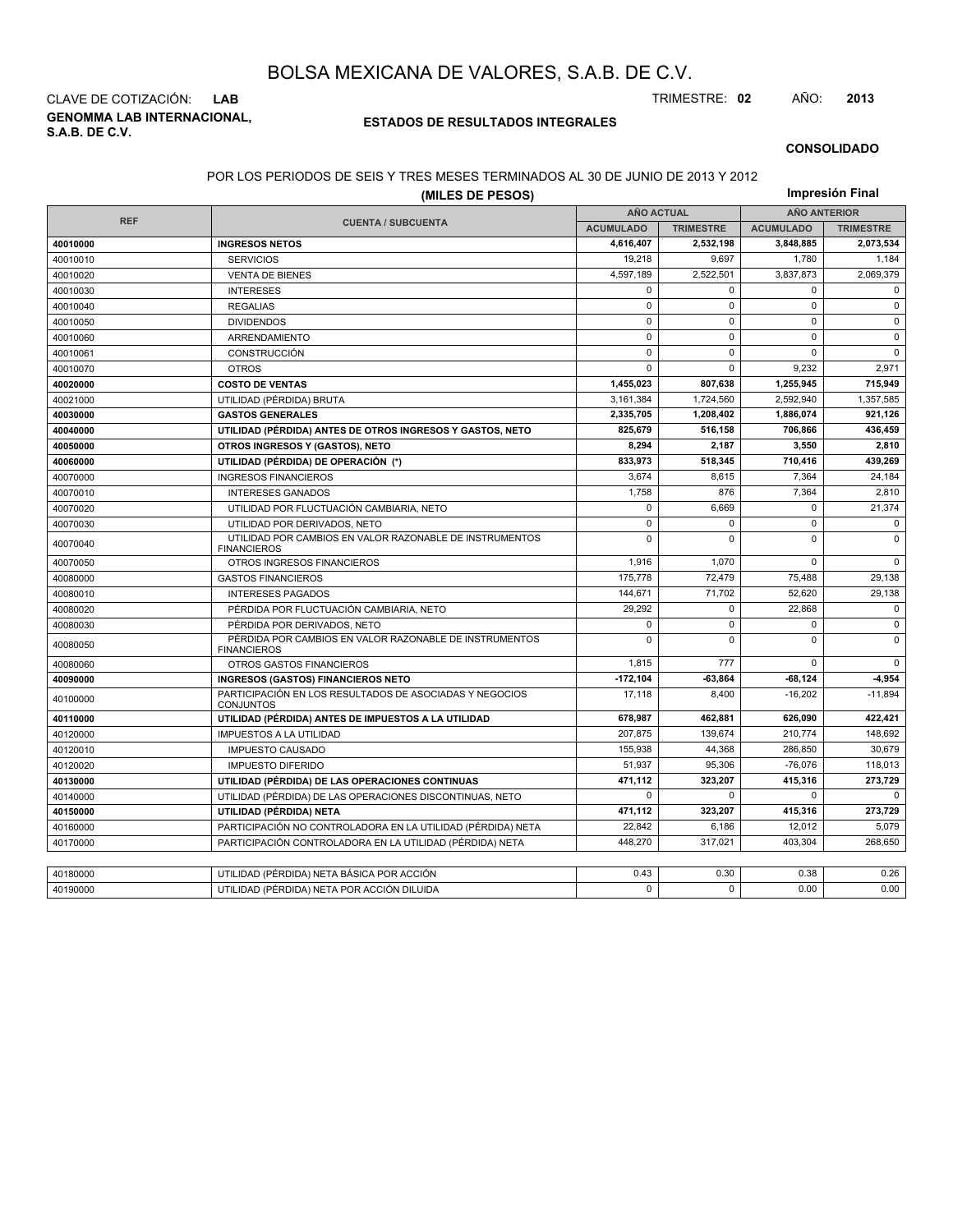**GENOMMA LAB INTERNACIONAL, S.A.B. DE C.V.** CLAVE DE COTIZACIÓN: **LAB** TRIMESTRE: **02** AÑO: **2013**

<sup>40310000</sup> UTILIDAD (PÉRDIDA) INTEGRAL ATRIBUIBLE A LA PARTICIPACIÓN CONTROLADORA

### **ESTADOS DE RESULTADOS INTEGRALES OTROS RESULTADOS INTEGRALES (NETOS DE**

#### **IMPUESTOS)**

**CONSOLIDADO**

POR LOS PERIODOS DE SEIS Y TRES MESES TERMINADOS AL 30 DE JUNIO DE 2013 Y 2012 **(MILES DE PESOS)**

**Impresión Final**

| <b>REF</b> |                                                                                                 | <b>AÑO ACTUAL</b> |                  | <b>AÑO ANTERIOR</b> |                  |  |
|------------|-------------------------------------------------------------------------------------------------|-------------------|------------------|---------------------|------------------|--|
|            | <b>CUENTA / SUBCUENTA</b>                                                                       | <b>ACUMULADO</b>  | <b>TRIMESTRE</b> | <b>ACUMULADO</b>    | <b>TRIMESTRE</b> |  |
| 40200000   | UTILIDAD (PÉRDIDA) NETA                                                                         | 471,112           | 323.207          | 415,316             | 273,729          |  |
|            | PARTIDAS QUE NO SERAN RECLASIFICADAS A RESULTADOS                                               |                   |                  |                     |                  |  |
| 40210000   | GANANCIAS POR REVALUACIÓN DE PROPIEDADES                                                        | $\Omega$          | $\Omega$         | C                   | $\Omega$         |  |
| 40220000   | GANANCIAS (PÉRDIDAS) ACTUARIALES POR OBLIGACIONES LABORALES                                     | $\Omega$          | $\Omega$         |                     | $\Omega$         |  |
| 40220100   | PARTICIPACIÓN EN RESULTADOS POR REVALUACIÓN DE PROPIEDADES DE<br>ASOCIADAS Y NEGOCIOS CONJUNTOS | $\Omega$          | $\Omega$         | C                   | $\Omega$         |  |
|            | <b>PARTIDAS QUE PUEDEN SER RECLASIFICADAS SUBSECUENTEMENTE A</b><br><b>RESULTADOS</b>           |                   |                  |                     |                  |  |
| 40230000   | RESULTADO POR CONVERSIÓN DE MONEDAS EXTRANJERAS                                                 | 11,882            | 61,364           | $-18,981$           | 41,083           |  |
| 40240000   | CAMBIOS EN LA VALUACIÓN DE ACTIVOS FINANCIEROS DISPONIBLES PARA<br><b>SU VENTA</b>              | $\Omega$          | ŋ                |                     | 0                |  |
| 40250000   | CAMBIOS EN LA VALUACIÓN DE INSTRUMENTOS FINANCIEROS DERIVADOS                                   | $\Omega$          | $\Omega$         | O                   | $\mathbf 0$      |  |
| 40260000   | CAMBIOS EN EL VALOR RAZONABLE DE OTROS ACTIVOS                                                  | $\Omega$          | $\Omega$         |                     | $\Omega$         |  |
| 40270000   | PARTICIPACIÓN EN OTROS RESULTADOS INTEGRALES DE ASOCIADAS Y<br><b>NEGOCIOS CONJUNTOS</b>        | $\Omega$          | $\Omega$         |                     | $\Omega$         |  |
| 40280000   | OTROS RESULTADOS INTEGRALES                                                                     | $\Omega$          | $\mathbf{0}$     | n                   | $\Omega$         |  |
| 40290000   | TOTAL DE OTROS RESULTADOS INTEGRALES                                                            | 11.882            | 61,364           | $-18.981$           | 41,083           |  |
|            |                                                                                                 |                   |                  |                     |                  |  |
| 40300000   | UTILIDAD (PÉRDIDA) INTEGRAL                                                                     | 482,994           | 384.571          | 396.335             | 314,812          |  |
| 40320000   | UTILIDAD (PÉRDIDA) INTEGRAL ATRIBUIBLE A LA PARTICIPACIÓN NO<br><b>CONTROLADORA</b>             | 24,017            | 10.496           | 10,580              | 5,079            |  |

458,977 374,075 385,755 309,733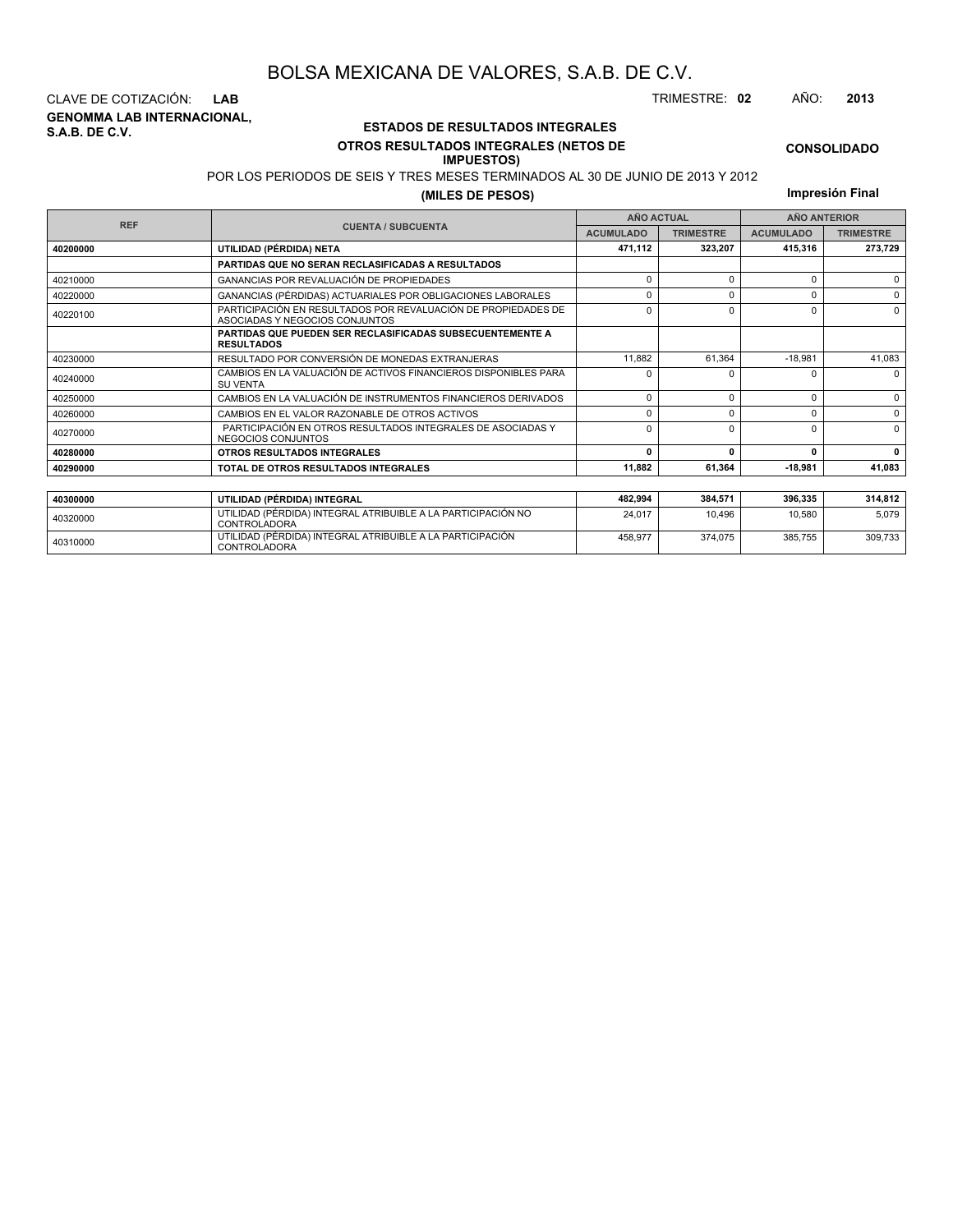**GENOMMA LAB INTERNACIONAL, S.A.B. DE C.V.** CLAVE DE COTIZACIÓN: **LAB** TRIMESTRE: **02** AÑO: **2013**

### **ESTADOS DE RESULTADOS INTEGRALES DATOS INFORMATIVOS**

### **CONSOLIDADO**

**Impresión Final**

#### POR LOS PERIODOS DE SEIS Y TRES MESES TERMINADOS AL 30 DE JUNIO DE 2013 Y 2012

#### **(MILES DE PESOS)**

| <b>REF</b> |                                       |                  | <b>AÑO ACTUAL</b> | AÑO ANTERIOR     |                  |  |
|------------|---------------------------------------|------------------|-------------------|------------------|------------------|--|
|            | <b>CUENTA / SUBCUENTA</b>             | <b>ACUMULADO</b> | <b>TRIMESTRE</b>  | <b>ACUMULADO</b> | <b>TRIMESTRE</b> |  |
| 92000010   | DEPRECIACIÓN Y AMORTIZACIÓN OPERATIVA | 30.655           | 16.562            | 32.496           | 16.357           |  |
| 92000020   | PTU CAUSADA                           | 4.326            | .461              | 926              | 793              |  |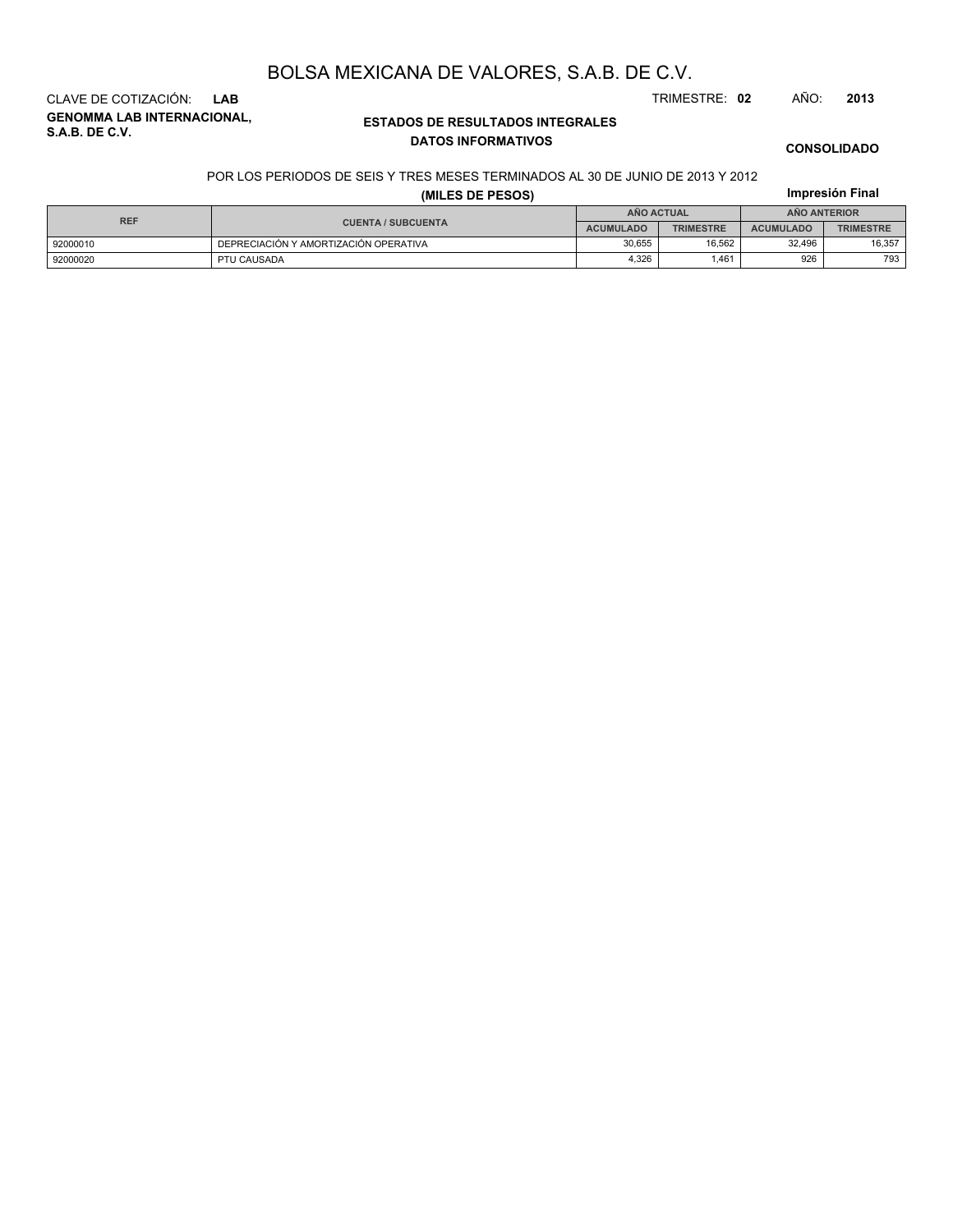**GENOMMA LAB INTERNACIONAL, S.A.B. DE C.V.** CLAVE DE COTIZACIÓN: **LAB** TRIMESTRE: **02** AÑO: **2013**

### **ESTADOS DE RESULTADOS INTEGRALES DATOS INFORMATIVOS (12 MESES)**

#### **CONSOLIDADO**

POR LOS PERIODOS DE SEIS Y TRES MESES TERMINADOS AL 30 DE JUNIO DE 2013 Y 2012

**(MILES DE PESOS)**

**Impresión Final**

| <b>REF</b>                |                                                              | <b>AÑO</b>    |                 |  |  |
|---------------------------|--------------------------------------------------------------|---------------|-----------------|--|--|
| <b>CUENTA / SUBCUENTA</b> |                                                              | <b>ACTUAL</b> | <b>ANTERIOR</b> |  |  |
| 92000030                  | INGRESOS NETOS (**)                                          | 10.567.213    | 8,713,650       |  |  |
| 92000040                  | UTILIDAD (PÉRDIDA) DE OPERACIÓN (**)                         | 2,615,680     | 2,110,158       |  |  |
| 92000050                  | PARTICIPACIÓN CONTROLADORA EN LA UTILIDAD (PÉRDIDA) NETA(**) | 1.609.903     | 1,398,175       |  |  |
| 92000060                  | UTILIDAD (PÉRDIDA) NETA (**)                                 | 1.661.767     | 1,417,874       |  |  |
| 92000070                  | DEPRECIACIÓN Y AMORTIZACIÓN OPERATIVA (**)                   | 64,505        | 73,263          |  |  |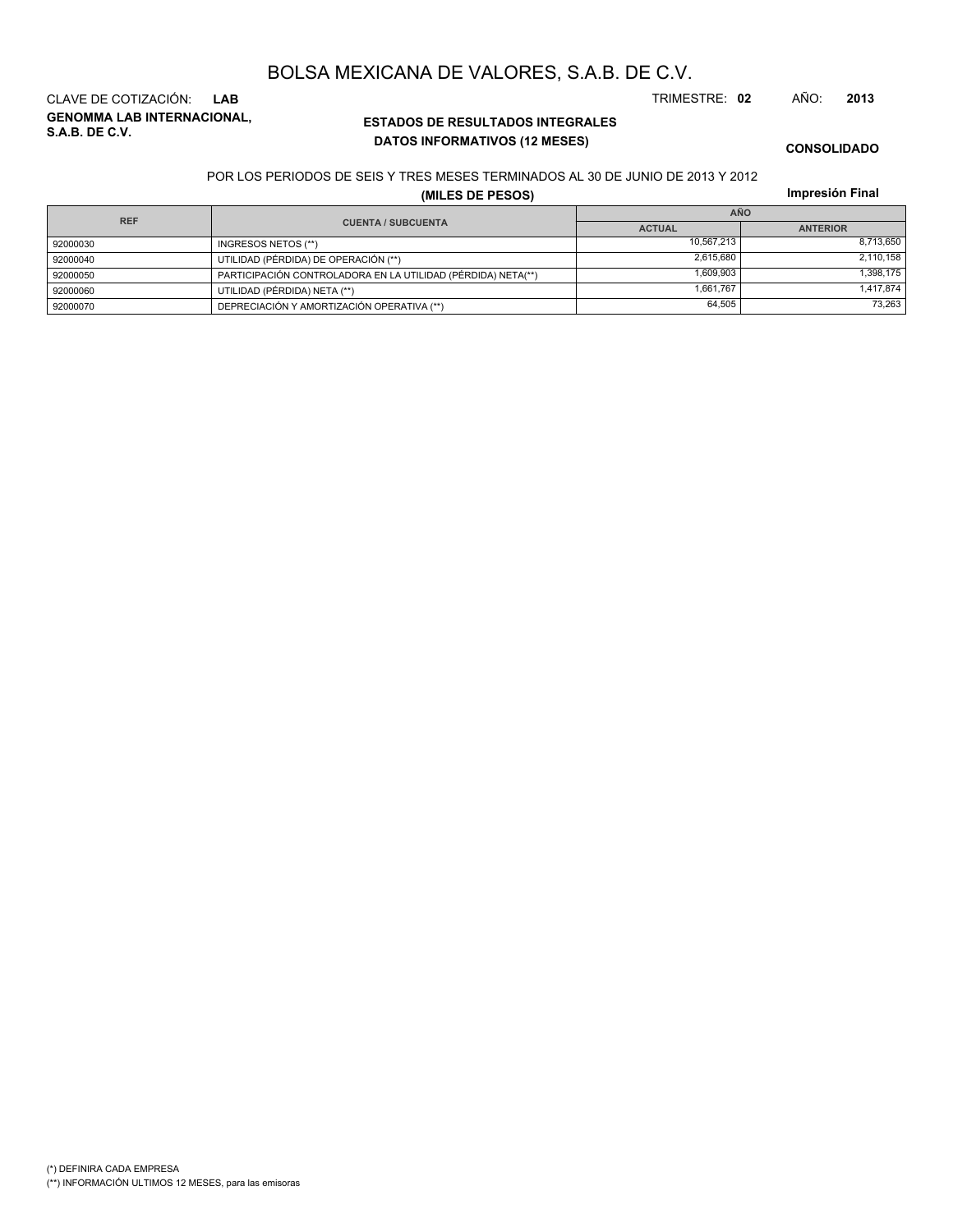TRIMESTRE: **02** AÑO: **2013**

#### **ESTADOS DE FLUJOS DE EFECTIVO (METODO INDIRECTO) GENOMMA LAB INTERNACIONAL, S.A.B.**

### AL 30 DE JUNIO DE 2013 Y 2012

#### **(MILES DE PESOS)**

**CONSOLIDADO**

#### **Impresión Final IMPRESIÓN FINAL AND SUBCUENTA**<br> **IMPORTE TRIMESTRE AÑO ACTUAL IMPORTE IMPORTE REF TRIMESTRE AÑO ANTERIOR IMPORTE ACTIVIDADES DE OPERACIÓN 50010000 UTILIDAD (PÉRDIDA) NETA ANTES DE IMPUESTOS A LA UTILIDAD 678,987 626,090** 50020000 +(-) PARTIDAS SIN IMPACTO EN EL EFECTIVO 0 0 50020010 + ESTIMACIÓN DEL PERIODO 0 0 50020020 +PROVISIÓN DEL PERIODO 0 0 50020030 + (-) OTRAS PARTIDAS NO REALIZADAS 0 0 50030000 +(-) PARTIDAS RELACIONADAS CON ACTIVIDADES DE INVERSIÓN 7,478 47,084 50030010 + DEPRECIACIÓN Y AMORTIZACIÓN DEL PERIODO 30,655 32,496 50030020 (-) + UTILIDAD O PERDIDA EN VENTA DE PROPIEDADES PLANTA Y EQUIPO -6,262 -165 50030030 +(-) PÉRDIDA (REVERSIÓN) POR DETERIORO 0 0 50030040 (-)+PARTICIPACIÓN EN ASOCIADAS Y NEGOCIOS CONJUNTOS -17,118 -17,118 16,202 50030050 (-)DIVIDENDOS COBRADOS 0 0 50030060 (-)INTERESES A FAVOR 0 0 50030070 (-)FLUCTUACIÓN CAMBIARIA 203 -1,449 50030080 (-) +OTRAS PARTIDAS 0 0 50040000 + (-) PARTIDAS RELACIONADAS CON ACTIVIDADES DE FINANCIAMIENTO 135,965 47,240 50040010 (+)INTERESES DEVENGADOS 47,240 50040020 (+)FLUCTUACIÓN CAMBIARIA 0 0 50040030 (+)OPERACIONES FINANCIERAS DE DERIVADOS 0 0 50040040 + (-) OTRAS PARTIDAS 0 0 **50050000 FLUJO DERIVADO DEL RESULTADO ANTES DE IMPUESTOS A LA UTILIDAD 822,430 720,414** 50060000 FLUJOS GENERADOS O UTILIZADOS EN LA OPERACIÓN 47,184 47,184 -1,003,705 50060010 + (-) DECREMENTO (INCREMENTO) EN CLIENTES 831,562 -243,536 50060020 + (-) DECREMENTO (INCREMENTO) EN INVENTARIOS -225.462 -225.462 -170.804  $+(-)$ DECREMENTO (INCREMENTO) EN OTRAS CUENTAS POR COBRAR Y OTROS ACTIVOS 4387,077 -339,536 **CIRCULANTES** 50060040 + (-) INCREMENTO (DECREMENTO) EN PROVEEDORES 3,447 3,447 + 3,447 + 3,447 + 47,716 50060050 + (-) INCREMENTO (DECREMENTO) EN OTROS PASIVOS + 19,404 = 19,404 = 19,404 = 19,404 50060060 + (-)IMPUESTOS A LA UTILIDAD PAGADOS O DEVUELTOS -127,718 -122,709 **50070000 FLUJOS NETOS DE EFECTIVO DE ACTIVIDADES DE OPERACIÓN 869,614 -283,291 ACTIVIDADES DE INVERSIÓN** 50080000 FLUJOS NETOS DE EFECTIVO DE ACTIVIDADES DE INVERSIÓN CONTRADICTOS DE LA CONSTRUITION DE LA COSTA EN L 50080010 (-)INVERSIONES CON CARÁCTER PERMANENTE 0 0 50080020 +DISPOSICIONES DE INVERSIONES CON CARÁCTER PERMANENTE 0 0 50080030 (-)INVERSION EN PROPIEDADES, PLANTA Y EQUIPO -18,318 -18,318 -18,318 -18,318 -4,553 50080040 +VENTA DE PROPIEDADES, PLANTA Y EQUIPO 9,313 165 50080050 (-) INVERSIONES TEMPORALES 0 0 50080060 +DISPOSICION DE INVERSIONES TEMPORALES 0 0 50080070 (-)INVERSION EN ACTIVOS INTANGIBLES - 1,047,221 50080080 +DISPOSICION DE ACTIVOS INTANGIBLES 0 0 50080090 (-)ADQUISICIONES DE NEGOCIOS 0 0 50080100 +DISPOSICIONES DE NEGOCIOS 0 0 50080110 +DIVIDENDOS COBRADOS 0 0 50080120 +INTERESES COBRADOS 0 0 50080130 +(-) DECREMENTO (INCREMENTO) ANTICIPOS Y PRESTAMOS A TERCEROS 0 0 50080140 + (-) OTRAS PARTIDAS 0 0 **ACTIVIDADES DE FINANCIAMIENTO** 50090000 FLUJOS NETOS DE EFECTIVO DE ACTIVIDADES DE FINANCIAMIENTO 456,523 1,211,072 50090010 + FINANCIAMIENTOS BANCARIOS 653,742 1,630,000 50090020 + FINANCIAMIENTOS BURSÁTILES 0 0 50090030 + OTROS FINANCIAMIENTOS 0 0 50090040 (-) AMORTIZACIÓN DE FINANCIAMIENTOS BANCARIOS -100,000 -180,000 50090050 (-) AMORTIZACIÓN DE FINANCIAMIENTOS BURSÁTILES 0 0 50090060 (-) AMORTIZACIÓN DE OTROS FINANCIAMIENTOS 0 0 50090070 + (-) INCREMENTO (DECREMENTO) EN EL CAPITAL SOCIAL 0 0 50090080 (-) DIVIDENDOS PAGADOS 0 0 50090090 + PRIMA EN EMISIÓN DE ACCIONES de la componentación de la componentación de la componentación de la c 50090100 + APORTACIONES PARA FUTUROS AUMENTOS DE CAPITAL 0 0 50090110 | (-)INTERESES PAGADOS -105,504 | -37,504 50090120 (-)RECOMPRA DE ACCIONES -1,456 -215,457

50090130 + (-) OTRAS PARTIDAS 9,741 14,033

**DE C.V.**

CLAVE DE COTIZACIÓN: **LAB**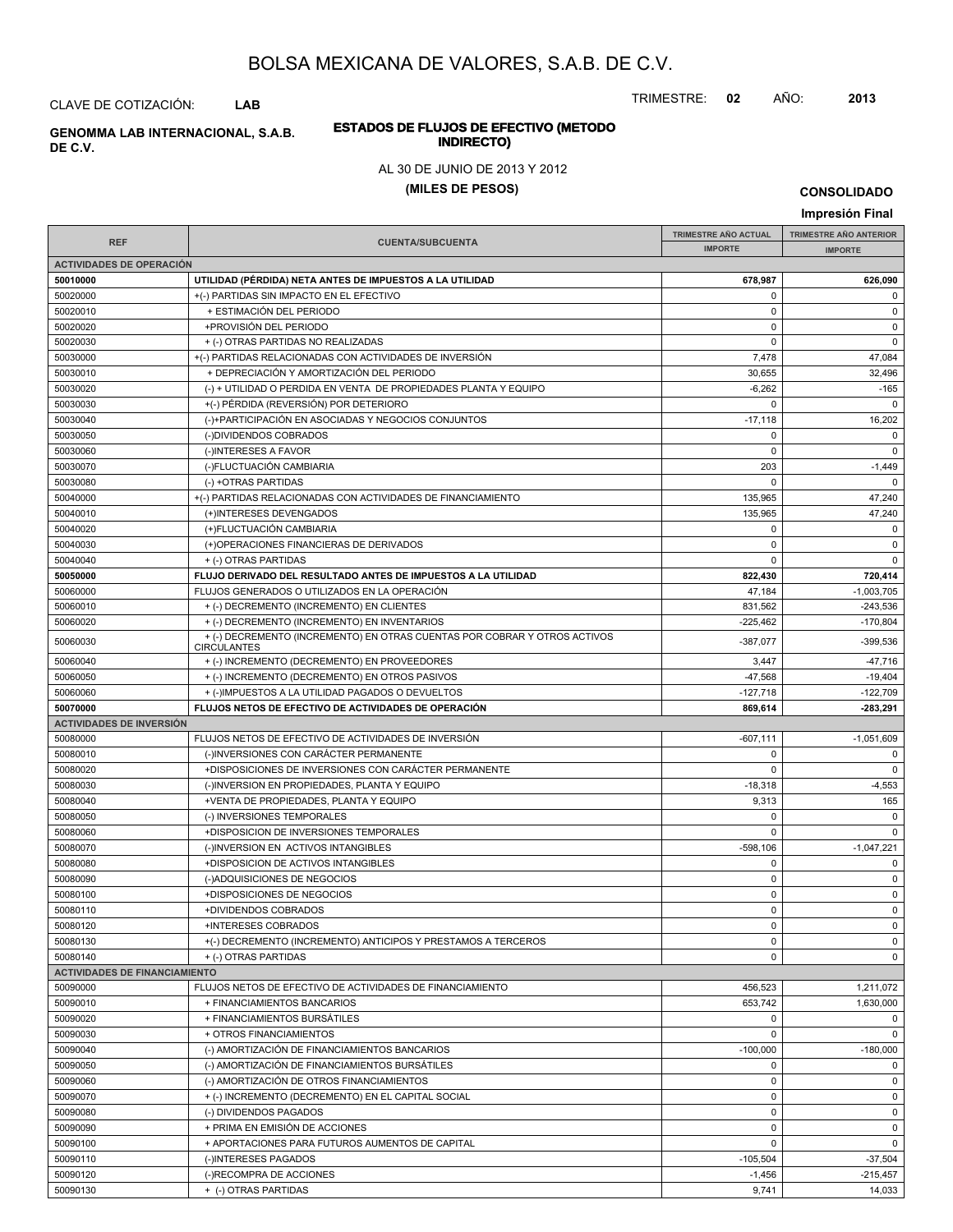CLAVE DE COTIZACIÓN: **LAB**

# **INDIRECTO) GENOMMA LAB INTERNACIONAL, S.A.B. DE C.V.**

# **ESTADOS DE FLUJOS DE EFECTIVO (METODO**

### AL 30 DE JUNIO DE 2013 Y 2012

**(MILES DE PESOS)**

**CONSOLIDADO**

**Impresión Final**

| <b>REF</b> |                                                                 | <b>TRIMESTRE AÑO ACTUAL</b> | <b>TRIMESTRE AÑO ANTERIOR</b> |
|------------|-----------------------------------------------------------------|-----------------------------|-------------------------------|
|            | <b>CUENTA/SUBCUENTA</b>                                         | <b>IMPORTE</b>              | <b>IMPORTE</b>                |
| 50100000   | INCREMENTO (DISMINUCION) DE EFECTIVO Y EQUIVALENTES DE EFECTIVO | 719.026                     | -123.828                      |
| 50110000   | CAMBIOS EN EL VALOR DEL EFECTIVO Y EQUIVALENTES DE EFECTIVO     | $-19.899$                   | -16.195                       |
| 50120000   | EFECTIVO Y EQUIVALENTES DE EFECTIVO AL PRINCIPIO DEL PERIODO    | 917.167                     | 1.538.520                     |
| 50130000   | EFECTIVO Y EQUIVALENTES DE EFECTIVO AL FINAL DEL PERIODO        | 1.616.294                   | 1,398,497                     |

TRIMESTRE: **02** AÑO: **2013**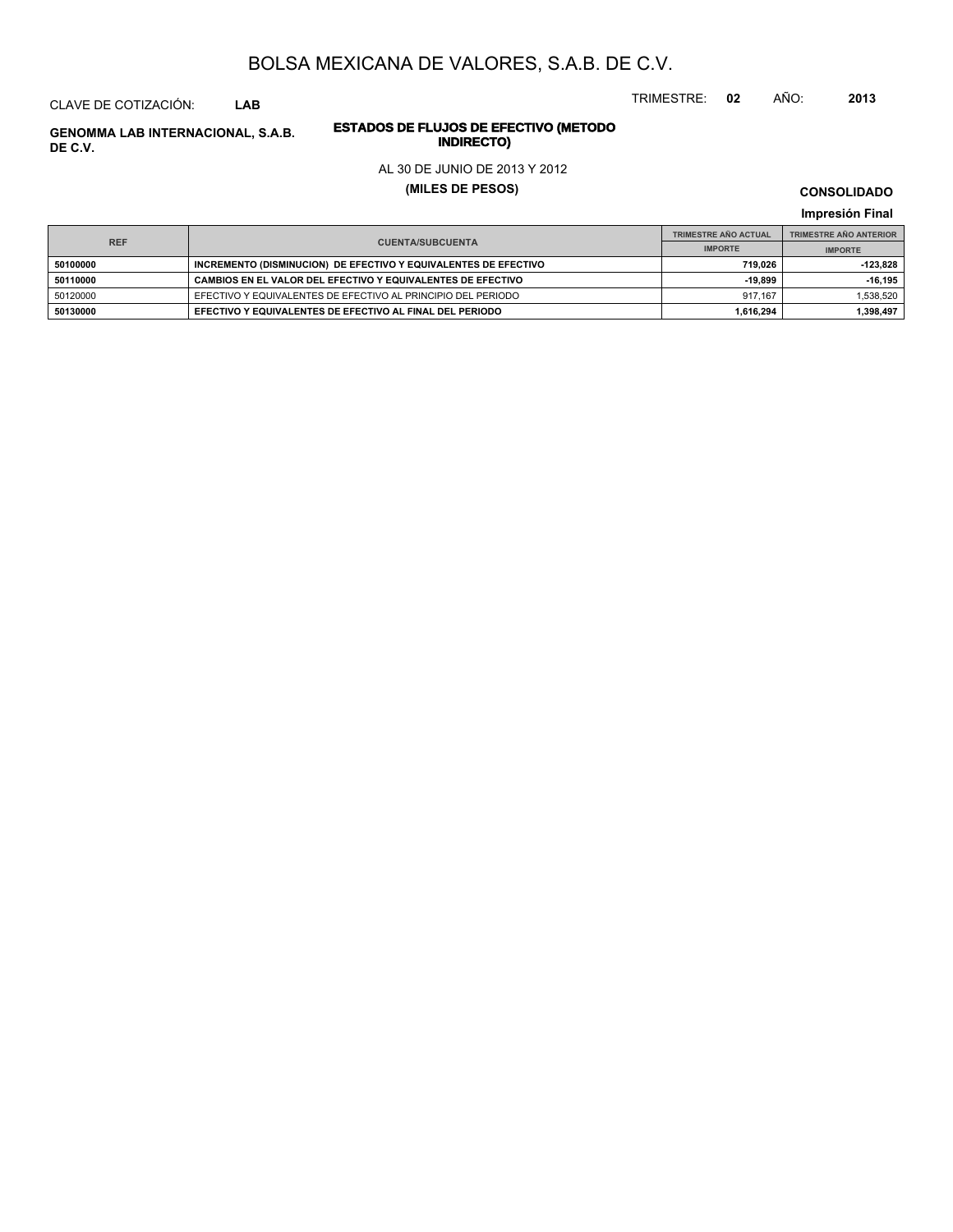CLAVE DE COTIZACIÓN:**LAB**

**GENOMMA LAB INTERNACIONAL, S.A.B. DE C.V.**

### **ESTADOS DE VARIACIONES EN EL CAPITALCONTABLE(MILES DE PESOS)**

 TRIMESTRE:TRIMESTRE: 02 AÑO: **<sup>2013</sup>**

**CONSOLIDADO**

**Impresión Final**

|                                                                     |                       |                                       |                                                         | <b>APORTACIONES</b>                                         |                                           |                 | UTILIDADES O PÉRDIDAS<br><b>ACUMULADAS</b>                               | <b>OTROS</b><br><b>RESULTADOS</b>                                        |                                             |                                                          |                                            |
|---------------------------------------------------------------------|-----------------------|---------------------------------------|---------------------------------------------------------|-------------------------------------------------------------|-------------------------------------------|-----------------|--------------------------------------------------------------------------|--------------------------------------------------------------------------|---------------------------------------------|----------------------------------------------------------|--------------------------------------------|
| <b>CONCEPTOS</b>                                                    | <b>CAPITAL SOCIAL</b> | <b>ACCIONES</b><br><b>RECOMPRADAS</b> | <b>PRIMA EN</b><br><b>EMISIÓN DE</b><br><b>ACCIONES</b> | <b>PARA FUTUROS</b><br><b>AUMENTOS DE</b><br><b>CAPITAL</b> | <b>OTRO CAPITAL</b><br><b>CONTRIBUIDO</b> | <b>RESERVAS</b> | <b>UTILIDADES</b><br><b>RETENIDAS</b><br>(PÉRDIDAS<br><b>ACUMULADAS)</b> | <b>INTEGRALES</b><br><b>ACUMULADOS</b><br>(NETOS DE<br><b>IMPUESTOS)</b> | <b>PARTICIPACIÓN</b><br><b>CONTROLADORA</b> | <b>PARTICIPACIÓN</b><br><b>NO</b><br><b>CONTROLADORA</b> | <b>TOTAL DE CAPITAL</b><br><b>CONTABLE</b> |
| SALDO INICIAL AL 1 DE ENERO DEL 2012                                | 1,921,660             | $-96,485$                             | 19,612                                                  |                                                             |                                           | 117,354         | 3,474,665                                                                | 65,631                                                                   | 5,502,437                                   | 41,894                                                   | 5,544,331                                  |
| AJUSTES RETROSPECTIVOS                                              | $\Omega$              |                                       |                                                         |                                                             |                                           |                 |                                                                          |                                                                          | $\Omega$                                    | $\Omega$                                                 | $\Omega$                                   |
| APLICACIÓN DE OTROS RESULTADOS<br>INTEGRALES A UTILIDADES RETENIDAS |                       |                                       |                                                         |                                                             |                                           |                 |                                                                          |                                                                          |                                             | $\Omega$                                                 |                                            |
| CONSTITUCIÓN DE RESERVAS                                            |                       |                                       |                                                         |                                                             |                                           | 69,838          | $-69,838$                                                                |                                                                          | $\Omega$                                    | $\Omega$                                                 |                                            |
| DIVIDENDOS DECRETADOS                                               |                       |                                       |                                                         |                                                             |                                           |                 |                                                                          |                                                                          | $\Omega$                                    | $-22,162$                                                | $-22,162$                                  |
| (DISMINUCIÓN) AUMENTOS DE CAPITAL                                   |                       |                                       |                                                         |                                                             |                                           |                 |                                                                          |                                                                          | $\Omega$                                    | $\Omega$                                                 | $\Omega$                                   |
| RECOMPRA DE ACCIONES                                                |                       | $-167,605$                            |                                                         |                                                             |                                           |                 |                                                                          |                                                                          | $-167,605$                                  |                                                          | $-167,605$                                 |
| (DISMINUCIÓN) AUMENTO EN PRIMA EN<br><b>EMISIÓN DE ACCIONES</b>     |                       |                                       | 2,135                                                   |                                                             |                                           |                 |                                                                          |                                                                          | 2,135                                       | $\Omega$                                                 | 2,135                                      |
| (DISMINUCIÓN) AUMENTO DE LA<br>PARTICIPACIÓN NO CONTROLADORA        |                       |                                       |                                                         |                                                             |                                           |                 |                                                                          |                                                                          | $\Omega$                                    | $\Omega$                                                 |                                            |
| OTROS MOVIMIENTOS                                                   |                       |                                       |                                                         |                                                             |                                           |                 |                                                                          |                                                                          | $^{\circ}$                                  | $\Omega$                                                 |                                            |
| RESULTADO INTEGRAL                                                  |                       |                                       | $\Omega$                                                |                                                             |                                           |                 | 403,304                                                                  | $-17,549$                                                                | 385,755                                     | 10,580                                                   | 396,335                                    |
| SALDO FINAL AL 30 DE JUNIO DEL 2012                                 | 1,921,660             | $-264,090$                            | 21,747                                                  |                                                             |                                           | 187,192         | 3,808,131                                                                | 48,082                                                                   | 5,722,722                                   | 30,312                                                   | 5,753,034                                  |
| SALDO INICIAL AL 1 DE ENERO DEL 2013                                | 1,921,660             | $-159,952$                            | 39,749                                                  |                                                             |                                           | 187,192         | 4,969,765                                                                | 4,695                                                                    | 6,963,109                                   | 55,717                                                   | 7,018,826                                  |
| AJUSTES RETROSPECTIVOS                                              |                       |                                       |                                                         |                                                             |                                           |                 |                                                                          |                                                                          | $\Omega$                                    | $\mathbf 0$                                              |                                            |
| APLICACIÓN DE OTROS RESULTADOS<br>INTEGRALES A UTILIDADES RETENIDAS |                       |                                       |                                                         |                                                             |                                           |                 |                                                                          |                                                                          | $\Omega$                                    | $\Omega$                                                 |                                            |
| CONSTITUCIÓN DE RESERVAS                                            |                       |                                       |                                                         |                                                             |                                           | 62,417          | $-62,417$                                                                |                                                                          | $\mathbf 0$                                 |                                                          |                                            |
| DIVIDENDOS DECRETADOS                                               |                       |                                       |                                                         |                                                             |                                           |                 |                                                                          |                                                                          | $\Omega$                                    |                                                          |                                            |
| (DISMINUCIÓN) AUMENTOS DE CAPITAL                                   |                       |                                       |                                                         |                                                             |                                           |                 |                                                                          |                                                                          | $\Omega$                                    |                                                          |                                            |
| RECOMPRA DE ACCIONES                                                |                       | 2,429                                 |                                                         |                                                             |                                           |                 |                                                                          |                                                                          | 2,429                                       | $\Omega$                                                 | 2,429                                      |
| (DISMINUCIÓN) AUMENTO EN PRIMA EN<br><b>EMISIÓN DE ACCIONES</b>     |                       |                                       |                                                         |                                                             |                                           |                 |                                                                          |                                                                          | $\Omega$                                    |                                                          |                                            |
| (DISMINUCIÓN) AUMENTO DE LA<br>PARTICIPACIÓN NO CONTROLADORA        |                       |                                       |                                                         |                                                             |                                           |                 |                                                                          |                                                                          |                                             |                                                          |                                            |
| OTROS MOVIMIENTOS                                                   |                       |                                       |                                                         |                                                             |                                           |                 |                                                                          |                                                                          | $\Omega$                                    | 8,563                                                    | 8,563                                      |
| RESULTADO INTEGRAL                                                  |                       |                                       |                                                         |                                                             |                                           |                 | 448,270                                                                  | 10,707                                                                   | 458,977                                     | 24,017                                                   | 482,994                                    |
| SALDO FINAL AL 30 DE JUNIO DEL 2013                                 | 1,921,660             | $-157,523$                            | 39,749                                                  |                                                             |                                           | 249,609         | 5,355,618                                                                | 15,402                                                                   | 7,424,515                                   | 88,297                                                   | 7,512,812                                  |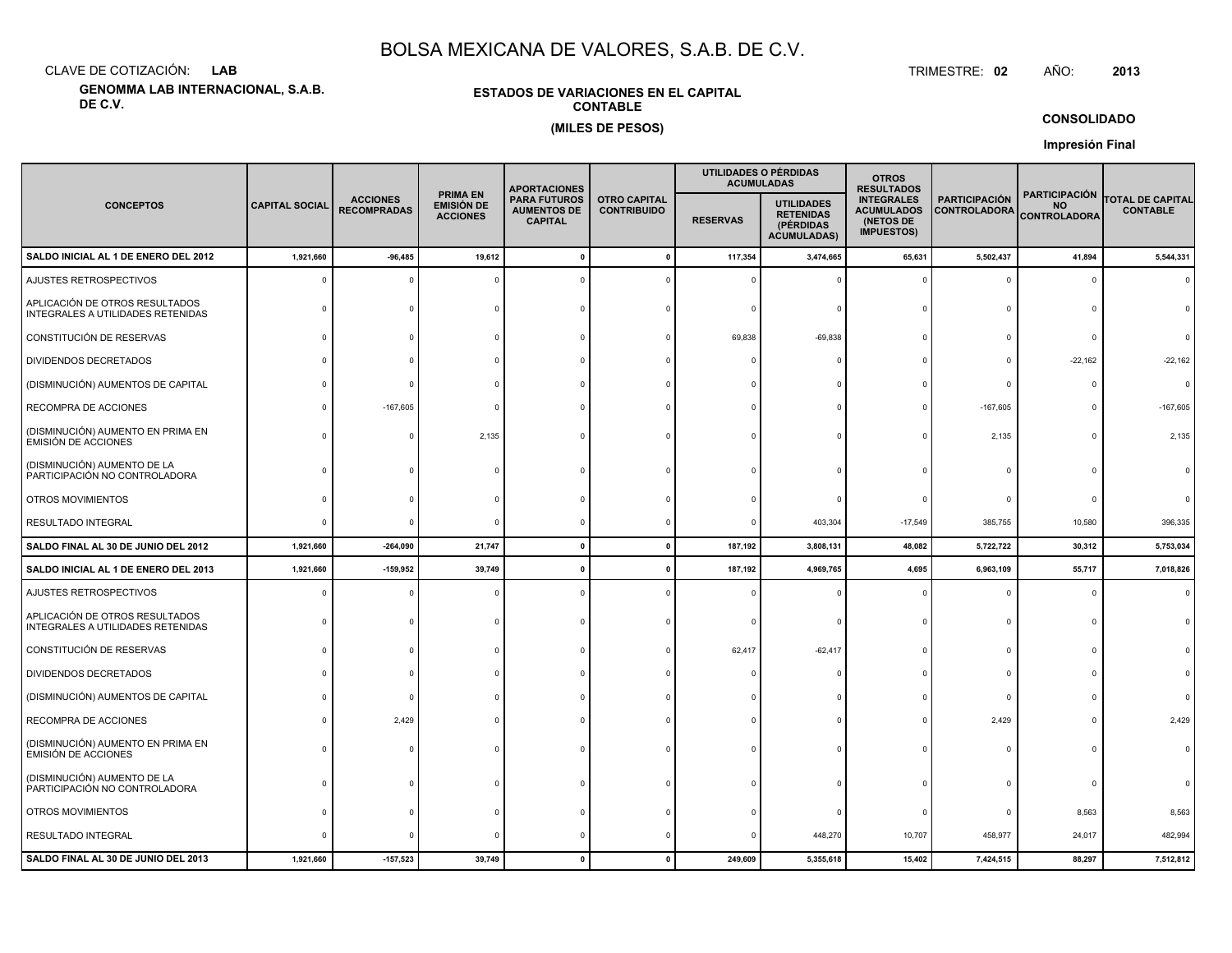| BOLSA MEXICANA DE VALORES, S.A.B. DE C.V. |  |  |  |
|-------------------------------------------|--|--|--|
|-------------------------------------------|--|--|--|

TRIMESTRE: **02** AÑO: **2013**

**GENOMMA LAB INTERNACIONAL,**

#### **COMENTARIOS Y ANALISIS DE LA ADMINISTRACIÓN SOBRE LOS RESULTADOS DE PAGINA 1/7 OPERACIÓN Y SITUACIÓN FINANCIERA DE LA COMPAÑÍA**

 $1/7$ **CONSOLIDADO**

**Impresión Final**

RESULTADOS CONSOLIDADOS DEL SEGUNDO TRIMESTRE 2013 LA SIGUIENTE TABLA PRESENTA LOS ESTADOS DE RESULTADOS CONSOLIDADOS, EN MILLONES DE PESOS (EXCEPTO LAS ACCIONES Y LAS UTILIDADES POR ACCIÓN); MOSTRANDO EL MARGEN DE CADA CONCEPTO, COMO PORCENTAJE DE VENTAS NETAS, ASÍ COMO LA VARIACIÓN PORCENTUAL PARA EL TRIMESTRE TERMINADO EL 30 DE JUNIO DE 2013, EN COMPARACIÓN CON EL MISMO PERIODO DE 2012: PARA EL TRIMESTRE Y PERIODO DE SEIS MESES TERMINADO EL 30 DE JUNIO 2013 Y 2012 (EN MILLONES DE PESOS NOMINALES) 2DO TRIMESTREENERO A JUNIO 20132012%VAR20132012%VAR VENTAS NETAS 2,532.2 2,073.5 22.1 4,616.4 3,848.9 19.9 UTILIDAD BRUTA 1,724.6 1,357.6 27.0 3,161.4 2,592.9 21.9 MARGEN BRUTO68.1%65.5% 2.6 68.5%67.4% 1.1 EBITDA1 534.9 534.9 455.6 17.4 864.6 742.9 16.4 MARGEN DE EBITDA21.1%22.0% (0.9)18.7%19.3% (0.6) UTILIDAD DE OPERACIÓN  $518.3$  439.3 18.0 834.0 710.4 17.4 MARGEN DE UTILIDAD DE OPERACIÓN20.5%21.2% (0.7)18.1%18.5% (0.4) UTILIDAD NETA MAYORITARIA 317.0 268.7 18.0 448.3 403.3 11.1 MARGEN DE UTILIDAD NETA MAYORITARIA12.5%13.0% (0.5)9.7%10.5% (0.8) PROMEDIO PONDERADO DE ACCIONES EN CIRCULACIÓN 1,048,733,370 1,047,018,570 0.2 1,048,733,370 1,049,494,190 (0.1) UPA (12 MESES) 2 1.54 1.54 1.34 15.0 1.54 1.33 15.2

 EL EBITDA SE CALCULA AGREGANDO LA DEPRECIACIÓN Y AMORTIZACIÓN A LA UTILIDAD OPERATIVA. 2 LA UTILIDAD POR ACCIÓN SE CALCULÓ DIVIDIENDO LA UTILIDAD NETA MAYORITARIA DE LOS ÚLTIMOS 12 MESES ENTRE EL PROMEDIO PONDERADO DEL NÚMERO DE ACCIONES QUE HABÍA EN LA SOCIEDAD DURANTE EL PERIODO. EL NÚMERO TOTAL DE ACCIONES EN CIRCULACIÓN AL 30 DE JUNIO DE 2013 ERA DE 1,048,733,370.

LAS VENTAS NETAS AUMENTARON 22.1%, ALCANZANDO PS. 2,532.2 MILLONES EN EL SEGUNDO TRIMESTRE DEL 2013, EN COMPARACIÓN CON PS. 2,073.5 MILLONES EN EL MISMO TRIMESTRE DEL 2012.

LA COMPAÑÍA CLASIFICA LAS VENTAS NETAS DE LAS MARCAS DE LA SIGUIENTE MANERA:

1)LÍNEA BASE SON MARCAS LANZADAS AL MENOS DOS AÑOS ANTES DEL AÑO FISCAL EN MÉXICO (2011, 2010, 2009 Y ANTERIORES); 2)LANZAMIENTOS DEL AÑO ANTERIOR SON MARCAS LANZADAS DURANTE EL AÑO FISCAL ANTERIOR EN MÉXICO (2012); 3)MARCAS NUEVAS SON MARCAS LANZADAS DURANTE EL AÑO FISCAL EN CURSO EN MÉXICO(2013); E 4)INTERNACIONALES SON LAS VENTAS NETAS DE LAS OPERACIONES INTERNACIONALES. EL INCREMENTO EN VENTAS NETAS ES EL RESULTADO DE:

CLAVE DE COTIZACIÓN: **LAB**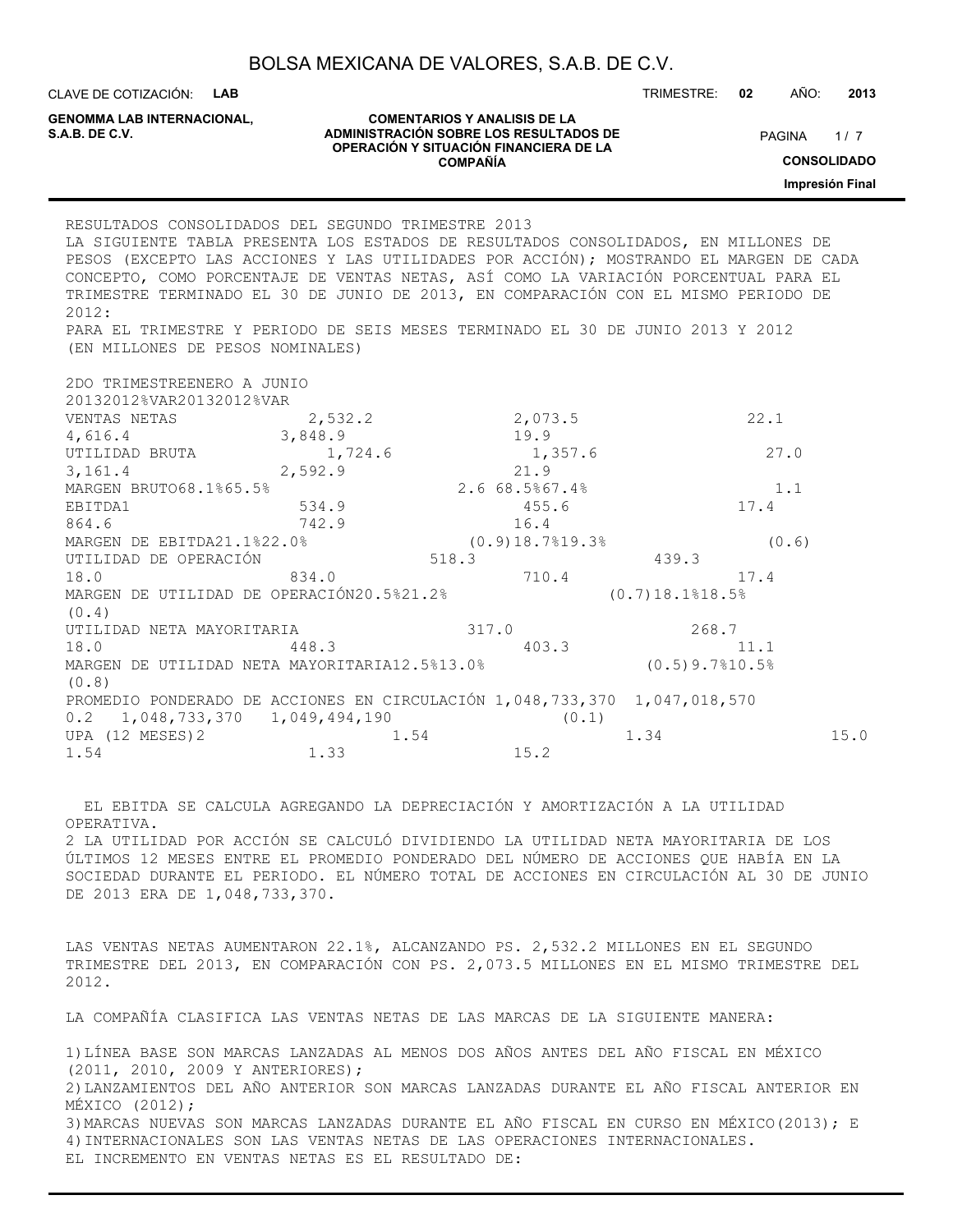CLAVE DE COTIZACIÓN: **LAB**

**GENOMMA LAB INTERNACIONAL,**

#### **COMENTARIOS Y ANALISIS DE LA ADMINISTRACIÓN SOBRE LOS RESULTADOS DE PAGINA 2/7 PAGINA 2/7 OPERACIÓN Y SITUACIÓN FINANCIERA DE LA COMPAÑÍA**

 $2/7$ 

**CONSOLIDADO**

**Impresión Final**

I)UNA DISMINUCIÓN DE 1.6% (PS. 21.9 MILLONES) DE LA LÍNEA BASE EN MÉXICO DURANTE EL SEGUNDO TRIMESTRE DE 2013, ALCANZANDO PS. 1,329.9 MILLONES, INCLUYENDO LAS EXTENSIONES DE LÍNEA DE ESTAS MARCAS;

II)UN AUMENTO DE 106.7% (PS. 69.8 MILLONES) EN LANZAMIENTOS DEL AÑO ANTERIOR EN MÉXICO DURANTE EL SEGUNDO TRIMESTRE DE 2013 DEBIDO AL EFECTO ACUMULADO DE ESTAS MARCAS, INCLUYENDO LAS RECIENTES EXTENSIONES DE LÍNEA EN DICHAS MARCAS LANZADAS DURANTE EL 2012, ALCANZANDO PS. 135.3 MILLONES; III)PS. 35.8 MILLONES DURANTE EL SEGUNDO TRIMESTRE DE 2013 DE MARCAS NUEVAS EN MÉXICO;

IV)UN INCREMENTO DE 57.1% (PS. 374.9 MILLONES) DE LAS OPERACIONES INTERNACIONALES PARA ALCANZAR PS. 1,031.2 MILLONES EN EL SEGUNDO TRIMESTRE DE 2013.

LA UTILIDAD BRUTA AUMENTÓ 27.0% PARA LLEGAR A PS. 1,724.6 MILLONES EN EL SEGUNDO TRIMESTRE DE 2013, EN COMPARACIÓN CON PS. 1,357.6 MILLONES EN EL SEGUNDO TRIMESTRE DE 2012. EL MARGEN BRUTO AUMENTÓ 2.6 PUNTOS PORCENTUALES, COMO PORCENTAJE DE VENTAS NETAS, AL ALCANZAR 68.1% EN EL SEGUNDO TRIMESTRE DE 2013, COMPARADO CON 65.5% DURANTE EL MISMO PERIODO DE 2012. ESTE AUMENTO EN MARGEN SE DEBIÓ PRINCIPALMENTE A UNA MAYOR PARTICIPACIÓN DE NUESTROS MEDICAMENTOS DE LIBRE VENTA (OTC), COMO PORCENTAJE DE VENTAS NETAS, LAS CUALES TIENES UN MENOR COSTO DE VENTAS COMO PORCENTAJE DE VENTAS NETAS.

LOS GASTOS GENERALES, DE VENTA Y ADMINISTRACIÓN, COMO PORCENTAJE DE VENTAS NETAS, AUMENTARON 3.3 PUNTOS PORCENTUALES PARA ALCANZAR 47.7% EN EL SEGUNDO TRIMESTRE DE 2013, COMPARADO CON 44.4% EN EL SEGUNDO TRIMESTRE DE 2012. ESTE AUMENTO EN MARGEN SE DEBIÓ PRINCIPALMENTE A UN GASTO DE PUBLICIDAD MÁS ALTO RELACIONADO CON NUESTRAS OPERACIONES INTERNACIONALES, ESPECIALMENTE EN ESTADOS UNIDOS, ASÍ COMO A NUEVOS GASTOS DE PROMOTORÍA REALIZADOS EN MÉXICO PARA MEJORAR LA PRESENCIA DE NUESTRAS MARCAS EN EL PUNTO DE VENTA.

EL EBITDA AUMENTÓ 17.4%, ALCANZANDO PS. 534.9 MILLONES DURANTE EL SEGUNDO TRIMESTRE DE 2013, COMPARADO CON PS. 455.6 MILLONES EN EL MISMO PERIODO DE 2012. EL MARGEN DE EBITDA DISMINUYÓ 0.9 PUNTOS PORCENTUALES, COMO PORCENTAJE DE VENTAS NETAS, PARA ALCANZAR 21.1% EN EL SEGUNDO TRIMESTRE DE 2013, COMPARADO CON 22.0% EN EL MISMO PERIODO DE 2012. LA DISMINUCIÓN EN EL MARGEN DE EBITDA SE DEBIÓ PRINCIPALMENTE A MAYORES GASTOS GENERALES, DE VENTA Y ADMINISTRACIÓN (EXCLUYENDO DEPRECIACIÓN Y AMORTIZACIÓN), COMO PORCENTAJE DE VENTAS NETAS, Y FUE COMPENSADO POR UNA DISMINUCIÓN EN EL COSTO DE VENTAS, COMO PORCENTAJE DE VENTAS NETAS.

#### CONCILIACIÓN DEL EBITDA

PARA EL SEGUNDO TRIMESTRE TERMINADO EL 30 DE JUNIO DE 2013 Y 2012 (EN MILLONES DE PESOS NOMINALES)

LA UTILIDAD OPERATIVA AUMENTÓ 18.0%, ALCANZANDO PS. 518.3 MILLONES EN EL SEGUNDO TRIMESTRE DE 2013, COMPARADO CON PS. 439.3 MILLONES EN EL SEGUNDO TRIMESTRE DE 2012. EL MARGEN OPERATIVO, COMO PORCENTAJE DE VENTAS NETAS, DISMINUYÓ 0.7 PUNTOS PORCENTUALES, ALCANZANDO 20.5% EN EL SEGUNDO TRIMESTRE DE 2013, COMPARADO CON 21.2% EN EL MISMO PERIODO DE 2012.

EL RESULTADO INTEGRAL DE FINANCIAMIENTO RESULTÓ EN UNA PÉRDIDA DE PS. 63.9 MILLONES EN EL SEGUNDO TRIMESTRE DE 2013, PS. 58.9 MILLONES MÁS QUE LA PÉRDIDA DE PS. 5.0 MILLONES EN EL SEGUNDO TRIMESTRE DE 2012. ESTE AUMENTO EN LA PÉRDIDA SE ATRIBUYE PRINCIPALMENTE A: I) UNA GANANCIA CAMBIARIA DE PS. 21.8 MILLONES EN EL SEGUNDO TRIMESTRE DE 2013, COMPARADO CON UNA GANANCIA DE PS. 39.6 MILLONES PARA EL MISMO PERIODO DE 2012, PRINCIPALMENTE COMO RESULTADO DE UNA APRECIACIÓN DEL DÓLAR ESTADOUNIDENSE COMPARADO CON LAS MONEDAS EN LAS QUE OPERA LA COMPAÑÍA, LO CUAL SE REFLEJÓ EN LA POSICIÓN DE EFECTIVO EN DÓLARES DE LA COMPAÑÍA; II) UN AUMENTO DE PS. 43.3 MILLONES EN LOS GASTOS FINANCIEROS A PS. 72.5 MILLONES DURANTE EL SEGUNDO TRIMESTRE DE 2013, COMPARADO CON PS 29.1 MILLONES DE GASTOS FINANCIEROS DURANTE EL MISMO PERIODO DE 2012; III) UN MENOR INGRESO FINANCIERO DE PS. 1.9 MILLONES DURANTE EL SEGUNDO TRIMESTRE DE 2013, COMPARADO

TRIMESTRE: **02** AÑO: **2013**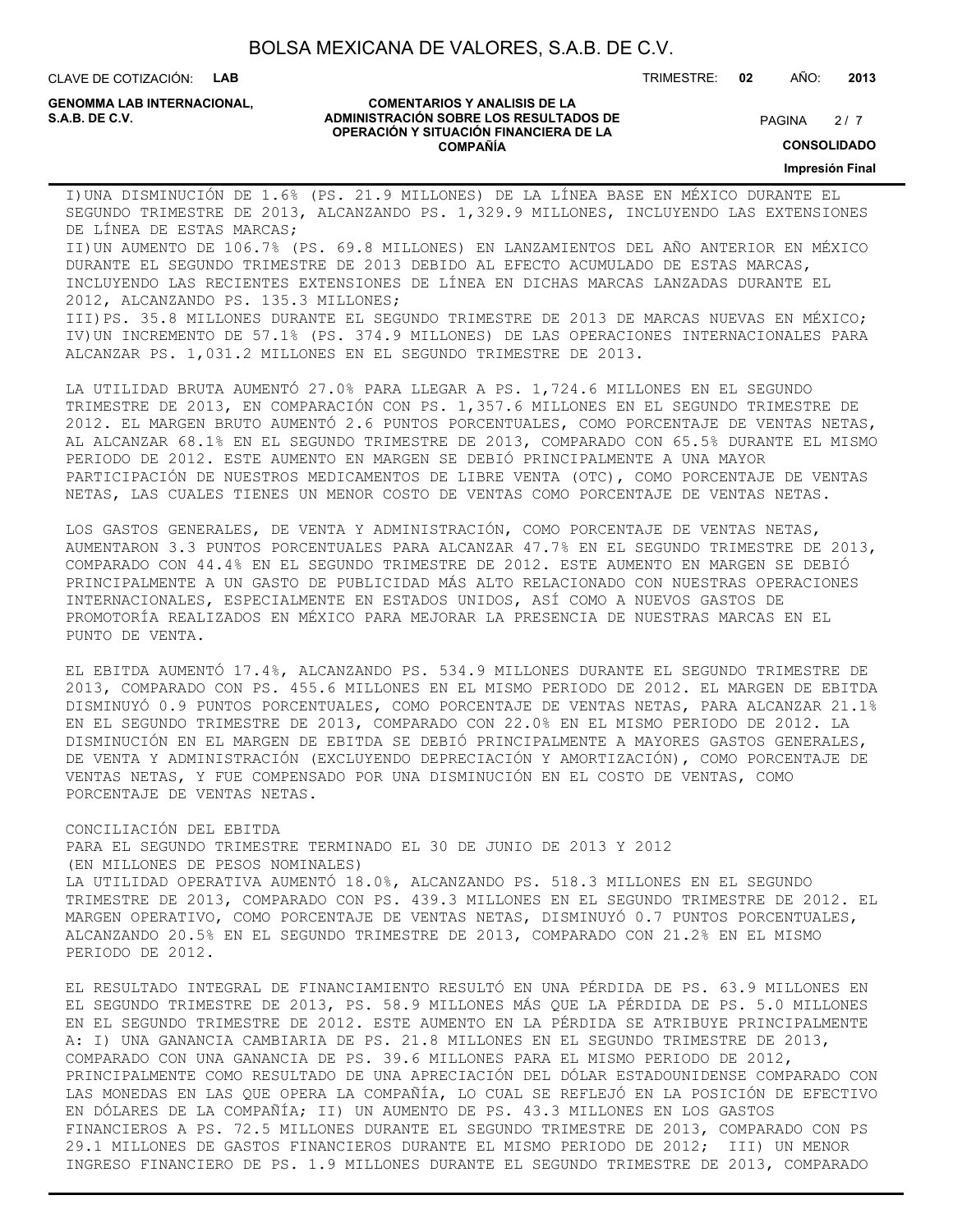CLAVE DE COTIZACIÓN: **LAB**

**GENOMMA LAB INTERNACIONAL,**

#### **COMENTARIOS Y ANALISIS DE LA ADMINISTRACIÓN SOBRE LOS RESULTADOS DE S.A.B. DE C.V.** PAGINA / 7 **OPERACIÓN Y SITUACIÓN FINANCIERA DE LA COMPAÑÍA**

 $3/7$ 

TRIMESTRE: **02** AÑO: **2013**

**CONSOLIDADO**

**Impresión Final**

# CON PS. 2.8 MILLONES DURANTE EL MISMO PERIODO DE 2012; Y IV) UNA PÉRDIDA EN EL EFECTO DE CONVERSIÓN DE ENTIDADES EXTRANJERAS DE PS. 15.1 MILLONES, RESULTADO DEL TIPO DE CAMBIO EN NUESTRAS OPERACIONES INTERNACIONALES, COMPARADO CON UNA PÉRDIDA DE PS. 18.2 MILLONES EN EL MISMO PERIODO DE 2012. LA UTILIDAD NETA CONSOLIDADA AUMENTÓ 18.1%, ALCANZANDO PS. 323.2 MILLONES DURANTE EL SEGUNDO TRIMESTRE DE 2013, REPRESENTANDO UN MARGEN DE 12.8% SOBRE VENTAS NETAS, COMPARADO CON PS. 273.7 MILLONES DURANTE EL SEGUNDO TRIMESTRE DE 2012, LO QUE REPRESENTÓ UN MARGEN DE 13.2%. AL 30 DE JUNIO DE 2013, 30 DE JUNIO DE 2012 Y 31 DE DICIEMBRE DE 2012 (EN MILLONES DE PESOS CORRIENTES) AL 30 DE JUNIO DE 2013AL 30 DE JUNIO DE 2012VAR JUN '13 VS JUN '12% VAR JUN '13 VS JUN'12AL 31 DE DICIEMBRE DE 2012VAR JUN '13 VS DIC '12% VAR JUN'13 VS DIC '12 INFORMACIÓN DEL BALANCE GENERAL: EFECTIVO Y EQUIVALENTES 1,616.3 1,398.5 217.8 15.6% 917.2 699.1 76.2% CLIENTES 3,964.0 3,726.2 237.8 6.4% 4,795.6 (831.5)-17.3% INVENTARIOS 1,257.9 1,271.8 (13.9)-1.1% 1,032.4 225.5 21.8% OTROS ACTIVOS CIRCULANTES 1,757.1 735.0 1,022.1 139.1% 1,470.5 286.6 19.5% TOTAL ACTIVOS 13,890.8 10,532.5 3,358.3 31.9% 12,992.6 898.2 6.9% PROVEEDORES 1,222.1 1,213.3 8.8 0.7% 1,218.7 3.5 0.3% OTROS PASIVOS CIRCULANTES  $757.3$  884.0 (126.7) -14.3% 1,004.6 (247.4)-24.6% PORCIÓN CIRCULANTE DE LA DEUDA A LARGO PLAZO  $1,274.0$ - 1,274.0 406.6 867.4 213.3% PRÉSTAMOS DE INSTITUCIONES FINANCIERAS A LARGO PLAZO 2,725.6 2,420.0 305.6 12.6% 3,052.3 (326.7)-10.7% TOTAL PASIVOS 6,378.0 4,739.7 1,638.3 34.6% 5,973.8 404.2 6.8% CAPITAL CONTABLE 7,512.8 5,792.9 1,720.0 29.7% 7,018.8 494.0 7.0% CAPITAL DE TRABAJO (1) 6,615.9 5,034.2 1,581.7 31.4% 5,992.4 623.5 10.4% CAPITAL DE TRABAJO MENOS EFECTIVO Y EQUIVALENTES 4,999.6 3,635.7 1,363.9 37.5% 5,075.2 (75.6)-1.5% DÍAS DE CLIENTES 135 154 (19)-12.3% 176 (41)-23.3% DÍAS DE INVENTARIOS 139 165 165 (26) -15.8% 121 18 14.8% DÍAS DE PROVEEDORES 135 157 (22)- 14.3% 143 (8)-5.7% CICLO DE CONVERSIÓN DE EFECTIVO  $139$  139 162  $(23)$  -13.9% 154 (15) -9.7%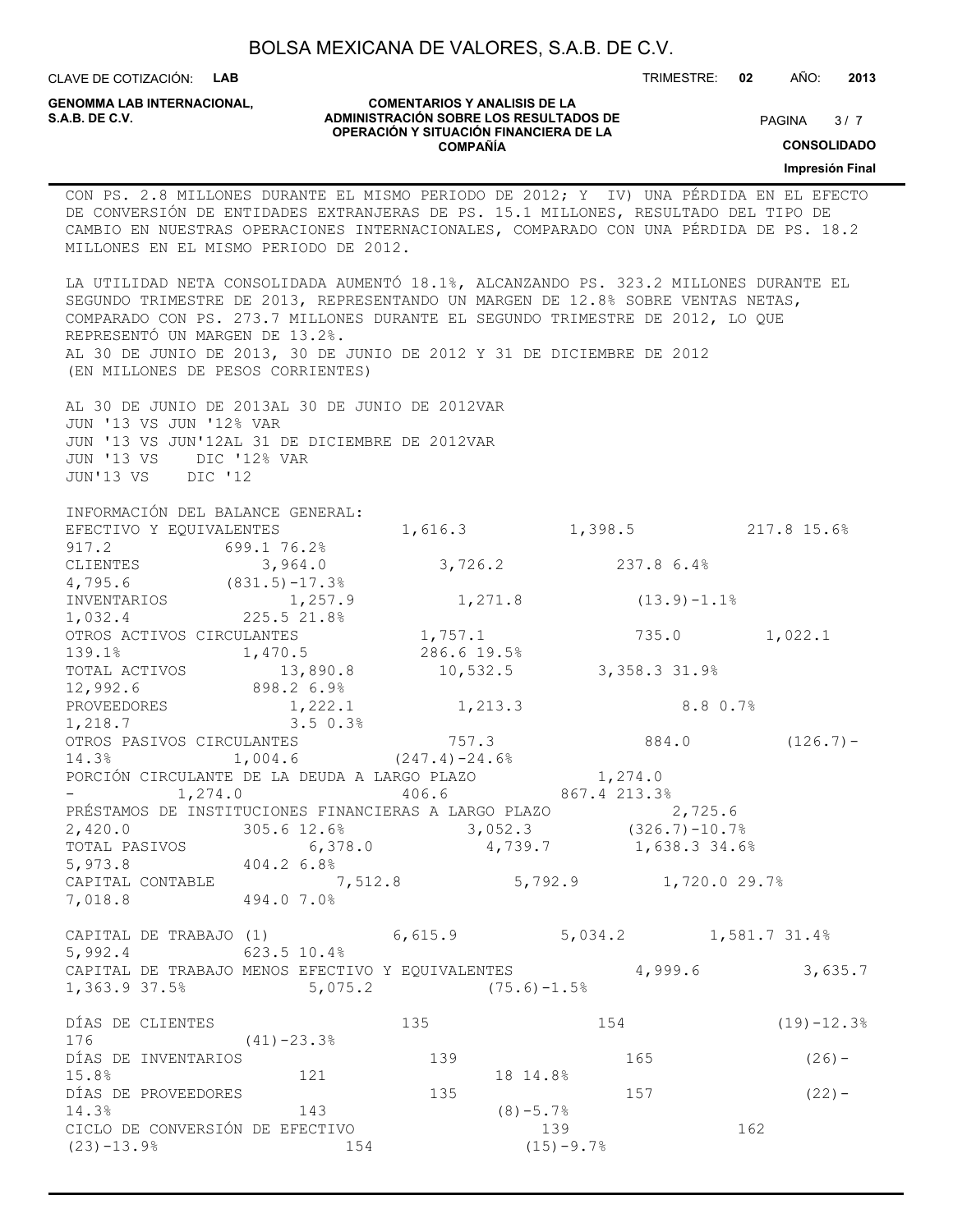CLAVE DE COTIZACIÓN: **LAB**

**GENOMMA LAB INTERNACIONAL,**

**COMENTARIOS Y ANALISIS DE LA ADMINISTRACIÓN SOBRE LOS RESULTADOS DE PAGINA 1997 E PAGINA 2018 OPERACIÓN Y SITUACIÓN FINANCIERA DE LA COMPAÑÍA**

 $4/7$ 

TRIMESTRE: **02** AÑO: **2013**

**CONSOLIDADO**

**Impresión Final**

(1) EL CAPITAL DE TRABAJO SE CALCULA RESTANDO LOS PASIVOS CIRCULANTES DE LOS ACTIVOS CIRCULANTES

EFECTIVO Y EQUIVALENTES AUMENTARON 15.6% (PS. 217.8 MILLONES), ALCANZANDO PS. 1,616.3 MILLONES AL 30 DE JUNIO DE 2013, COMPARADO CON PS. 1,398.5 MILLONES AL 30 DE JUNIO DE 2012. ESTE INCREMENTO SE DEBIÓ PRINCIPALMENTE AL EFECTIVO GENERADO POR NUESTRAS OPERACIONES DURANTE LOS ÚLTIMOS DOCE MESES, LO CUAL FUE CONTRARRESTADO POR VARIOS PAGOS POR ADQUISICIONES DE MARCA POR UN TOTAL DE PS. 1,483.1 MILLONES, LOS CUALES FUERON FINANCIADOS CON NUEVOS PRÉSTAMOS CON INSTITUCIONES FINANCIERAS.

LA CARTERA DE CLIENTES FUE DE PS. 3,964.0 MILLONES AL 30 DE JUNIO DE 2013, COMPARADO CON PS. 3,726.2 MILLONES AL 30 DE JUNIO DE 2012. LOS DÍAS DE CLIENTES DISMINUYERON 19 DÍAS, AL PASAR DE 154 DÍAS AL 30 DE JUNIO DE 2012 A 135 DÍAS AL 30 DE JUNIO DE 2013. ESTA MEJORA EN DÍAS FUE EL RESULTADO DEL FUERTE TRABAJO Y DEDICACIÓN HACIA NUESTROS CLIENTES, PRINCIPALMENTE EN MÉXICO, PARA MEJORAR NUESTRAS CUENTAS POR COBRAR, LO QUE INCLUYÓ LA IMPLEMENTACIÓN DE POLÍTICAS COMERCIALES MÁS ESTRICTAS Y NEGOCIACIONES CON NUESTROS CLIENTES. ESTAMOS MUY SATISFECHOS DE VER UNA MEJORA CONTINUA DERIVADA DE ESTAS ACCIONES, YA QUE ESTA CUENTA HA ESTADO DISMINUYENDO DURANTE LOS DOS ÚLTIMOS TRIMESTRES.

INVENTARIOS ALCANZARON PS. 1,257.9 MILLONES AL 30 DE JUNIO DE 2013, COMPARADO CON PS. 1,271.8 MILLONES AL 30 DE JUNIO DE 2012. LOS DÍAS DE INVENTARIOS DISMINUYERON 26 DÍAS, AL PASAR DE 165 DÍAS AL 30 DE JUNIO DE 2012 A 139 DÍAS AL 30 DE JUNIO DE 2013. ESTA DISMINUCIÓN SE DEBIÓ PRINCIPALMENTE AL MANEJO DE INVENTARIO MÁS EFICIENTE QUE LA COMPAÑÍA HA LOGRADO DESDE QUE LA COMPAÑÍA IMPLEMENTÓ EL SISTEMA DE GESTIÓN DE ALMACENES (WMS POR SUS SIGLAS EN INGLÉS), ASÍ COMO AL EFECTO POSITIVO DERIVADO DE LA RECIENTE ESTRATEGIA DE TERCERIZAR LA MANUFACTURA DE ALGUNOS DE NUESTROS PRODUCTOS EN PAÍSES FUERA DE MÉXICO, LO QUE HA REDUCIDO LOS TIEMPOS DE ENTREGA Y POR CONSIGUIENTE LOS DÍAS DE INVENTARIOS.

PROVEEDORES ALCANZARON PS. 1,222.1 MILLONES AL 30 DE JUNIO DE 2013, COMPARADO CON PS. 1,213.3 MILLONES AL 30 DE JUNIO DE 2012. LOS DÍAS DE PROVEEDORES DISMINUYERON 22 DÍAS, AL PASAR DE 157 DÍAS AL 30 DE JUNIO DE 2012 A 135 DÍAS AL 30 DE JUNIO DE 2013. ESTA DISMINUCIÓN SE DEBE PRINCIPALMENTE AL COMIENZO DE LA MANUFACTURA TERCERIZADA FUERA DE MÉXICO, LO QUE IMPLICÓ PLAZOS DE PAGO MÁS CORTOS A PROVEEDORES, A DIFERENCIA DEL MISMO TRIMESTRE DEL AÑO PASADO, EN QUE LA MAYORÍA DE LA MANUFACTURA DE NUESTROS PRODUCTOS SE TERCERIZABA EN MÉXICO. ASIMISMO, COMO PARTE DEL ESFUERZO CONTINUO PARA MAXIMIZAR LA EFICIENCIA DENTRO DE LOS INVENTARIOS, LA COMPAÑÍA HA MIGRADO HACIA ADQUIRIR ÚNICAMENTE BIENES TERMINADOS DE SUS PROVEEDORES. LA IMPLEMENTACIÓN DE ESTE CAMBIO EN EL MODELO DE TERCERIZACIÓN ESTÁ GENERANDO ALGUNOS PAGOS POR ANTICIPADO, LOS CUALES DISMINUIRÁN CONFORME LA TRANSICIÓN SE NORMALICE.

OTROS ACTIVOS CIRCULANTES ALCANZARON PS. 1,757.1 MILLONES AL 30 DE JUNIO DE 2013, COMPARADO CON PS. 735.0 MILLONES AL 30 DE JUNIO DE 2012. ESTE INCREMENTO SE DEBIÓ PRINCIPALMENTE A PUBLICIDAD PAGADA POR ANTICIPADO, FUNDAMENTALMENTE PARA SOPORTAR EL CRECIMIENTO DE NUESTRAS OPERACIONES INTERNACIONALES.

OTROS PASIVOS CIRCULANTES ALCANZARON PS. 757.3 MILLONES AL 30 DE JUNIO DE 2013, COMPARADO CON PS. 884.0 MILLONES AL 30 DE JUNIO DE 2012.

PRÉSTAMOS DE INSTITUCIONES FINANCIERAS ALCANZARON PS. 3,999.6 MILLONES AL 30 DE JUNIO DE 2013, COMPARADO CON PS. 2,420.0 MILLONES AL 30 DE JUNIO DEL 2012. LA PORCIÓN CIRCULANTE DE LOS PRÉSTAMOS A LARGO PLAZO FUE DE PS. 1,274.0 MILLONES, LO QUE REPRESENTA EL 31.9% DE LA DEUDA TOTAL CON INSTITUCIONES FINANCIERAS. AL 30 DE JUNIO DE 2013, LA VIDA PROMEDIO DE LA DEUDA ERA DE 2.2 AÑOS Y LA RAZÓN DE DEUDA NETA A EBITDA FUE DE 0.89.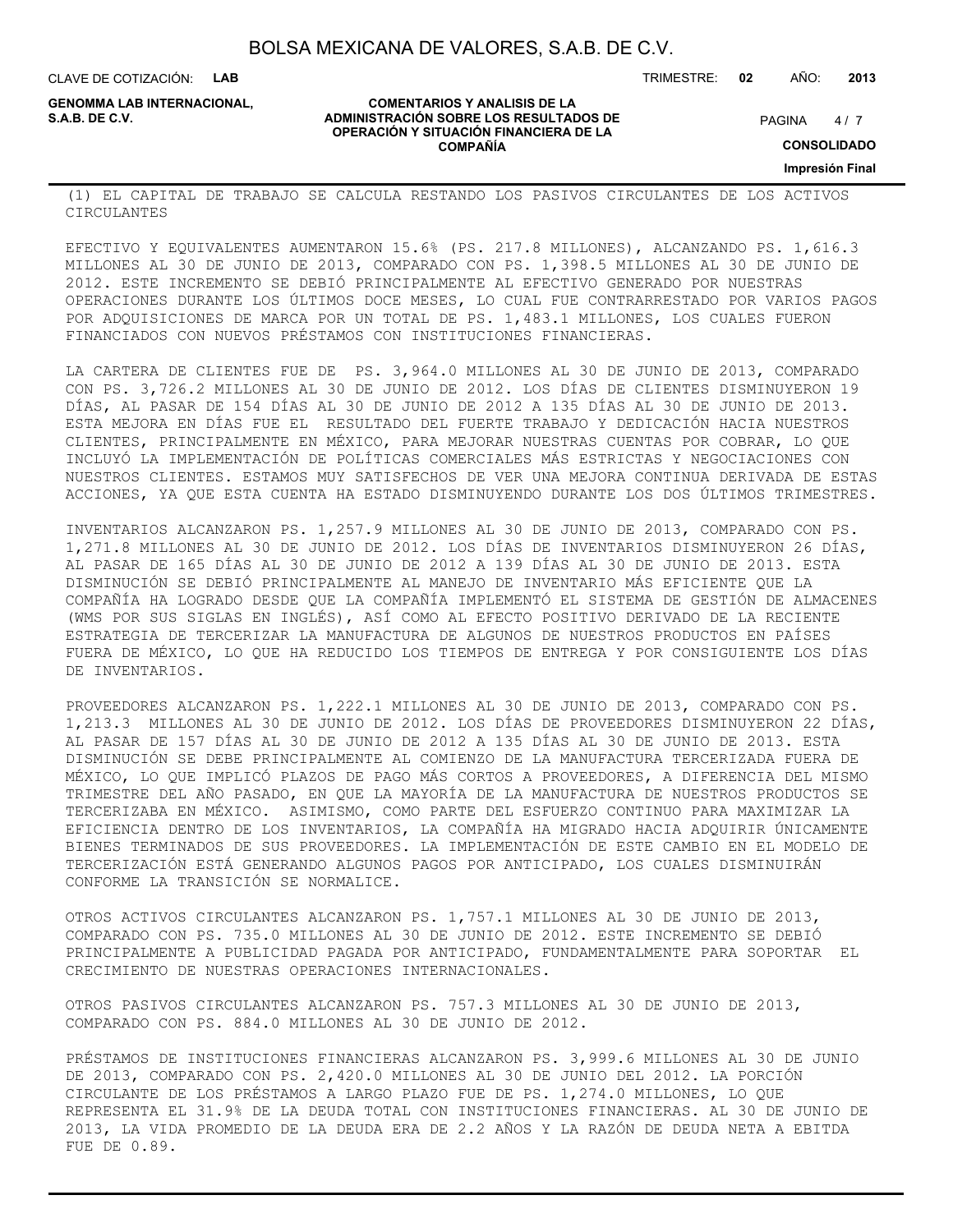CLAVE DE COTIZACIÓN: **LAB**

**GENOMMA LAB INTERNACIONAL,**

#### **COMENTARIOS Y ANALISIS DE LA ADMINISTRACIÓN SOBRE LOS RESULTADOS DE S.A.B. DE C.V.** PAGINA / 7 **OPERACIÓN Y SITUACIÓN FINANCIERA DE LA COMPAÑÍA**

 $5/7$ 

TRIMESTRE: **02** AÑO: **2013**

**CONSOLIDADO**

**Impresión Final**

CICLO DE CONVERSIÓN DE EFECTIVO ALCANZÓ 139 DÍAS AL FINAL DE SEGUNDO TRIMESTRE DEL 2013, LO QUE REPRESENTA UNA DISMINUCIÓN DE 23 DÍAS COMPARADO CON 162 DÍAS AL FINAL DEL MISMO PERIODO DEL 2012 Y UNA DISMINUCIÓN DE 15 DÍAS COMPARADO CON DICIEMBRE 2012. DADA LA IMPORTANCIA DEL CAPITAL DE TRABAJO EN EL MODELO DE NEGOCIO DE GENOMMA LAB, EL EQUIPO DIRECTIVO ESTÁ TOMANDO TODAS LAS ACCIONES NECESARIAS PARA MEJORAR EL CICLO DE CONVERSIÓN DE EFECTIVO Y LA GENERACIÓN DE FLUJO DE EFECTIVO, MUCHAS DE LAS CUALES ESTÁN COMENZANDO A MOSTRAR EFECTOS POSITIVOS EN LOS RESULTADOS

RESUMEN OPERATIVO

SEGMENTACIÓN DE VENTAS DEL SEGUNDO TRIMESTRE DE 2013

DURANTE EL SEGUNDO TRIMESTRE DE 2013 LOS PRODUCTOS FARMACÉUTICOS REPRESENTARON EL 58.5% DE LAS VENTAS EN MÉXICO, LOS PRODUCTOS DE CUIDADO PERSONAL REPRESENTARON EL 41.5%

EN EL SEGUNDO TRIMESTRE DE 2013 LAS VENTAS NETAS DE LOS PRODUCTOS FARMACÉUTICOS EN MÉXICO1 AUMENTARON 86.5% ALCANZANDO PS. 878.5 MILLONES, COMPARADAS CON EL MISMO PERIODO DE 2012.

LAS VENTAS NETAS DE PRODUCTOS DE CUIDADO PERSONAL EN MÉXICO DISMINUYERON 34.2% EN EL SEGUNDO TRIMESTRE DE 2013, A PS. 622.6 MILLONES. DURANTE ESTE TRIMESTRE LA COMPAÑÍA LANZÓ 40 NUEVOS PRODUCTOS DE CUIDADO PERSONAL.

LAS VENTAS NETAS DE NUESTRAS OPERACIONES INTERNACIONALES AUMENTARON 57.1%, ALCANZANDO PS. 1,031.2 MILLONES EN EL SEGUNDO TRIMESTRE DE 2013, COMPARADO CON PS. 656.2 MILLONES PARA EL MISMO PERIODO DE 2012.

(EN MILLONES DE PESOS NOMINALES)

\*FARMA SE REFIERE A MEDICAMENTOS DE LIBRE VENTA (OTC) Y GENÉRICOS EN MÉXICO Y A MEDICAMENTOS DE LIBRE VENTA (OTC) EN LAS OPERACIONES INTERNACIONALES.

 PRODUCTOS FARMACÉUTICOS: INCLUYE MEDICAMENTOS LIBRE VENTA (OTC) Y GENÉRICOS (GI) EN MÉXICO. HEMOS DECIDIDO SUMAR LAS VENTAS DE PRODUCTOS OTC Y GENÉRICOS EN UN MISMO SEGMENTO (FARMA), YA QUE PRIMER NIVEL, NUESTRA LÍNEA DE GENÉRICOS, NO ES SUFICIENTEMENTE SIGNIFICATIVA PARA VERSE COMO UN SEGMENTO DIFERENTE Y POR LO TANTO SERÁ CONSIDERADA COMO UNA DE NUESTRAS MARCAS QUE FORMA PARTE DE NUESTRO SEGMENTO FARMACÉUTICO.

 PRODUCTOS DE CUIDADO PERSONAL: INCLUYE PRODUCTOS DE CUIDADO PERSONAL EN MÉXICO. LANZAMIENTOS DE NUEVOS PRODUCTOS Y EXTENSIONES DE LÍNEA EN EL SEGUNDO TRIMESTRE DE 2013 GENOMMA LAB LANZÓ 8 PRODUCTOS COMO EXTENSIONES DE LA

LÍNEA BASE Y LANZAMIENTOS DEL AÑO ANTERIOR Y 32 NUEVOS PRODUCTOS BAJO MARCAS NUEVAS. ALGUNOS DE LOS PRODUCTOS LANZADOS RECIENTEMENTE SON:

ZAN ZUSI BB FLASH, EXTENSIÓN DE LÍNEA DE NUESTRA MARCA ZAN ZUSI, ADQUIRIDA EN 2012, ES UN MAQUILLAJE QUE ESCONDE LAS MANCHAS DEL ROSTRO, LÍNEAS DE EXPRESIÓN, POROS ABIERTOS E IMPERFECCIONES. TE PROTEGE DEL DAÑO CAUSADO POR EL SOL, HIDRATA Y UNIFICA EL TONO DE LA PIEL, ILUMINANDO LA CARA Y AYUDANDO A RETRASAR EL ENVEJECIMIENTO PREMATURO.

ENGLISH LADY ANTI-TRANSPIRANTES, EXTENSIÓN DE LÍNEA DE NUESTRA MARCA ENGLISH LADY, ADQUIRIDA EN 2010, ES UNA LÍNEA DE ANTI-TRANSPIRANTES FORMULADOS PARA EL RITMO DE VIDA DE LA MUJER MODERNA, BRINDÁNDOLE MÁXIMA PROTECCIÓN CONTRA EL MAL OLOR Y LA TRANSPIRACIÓN; TIENEN EXCLUSIVAS MICROCÁPSULAS QUE LIBERAN UNA FRAGANCIA PROLONGADA Y OFRECEN UN SENTIMIENTO DE FRESCURA A LO LARGO DEL DÍA, MANTENIENDO LA PIEL SECA.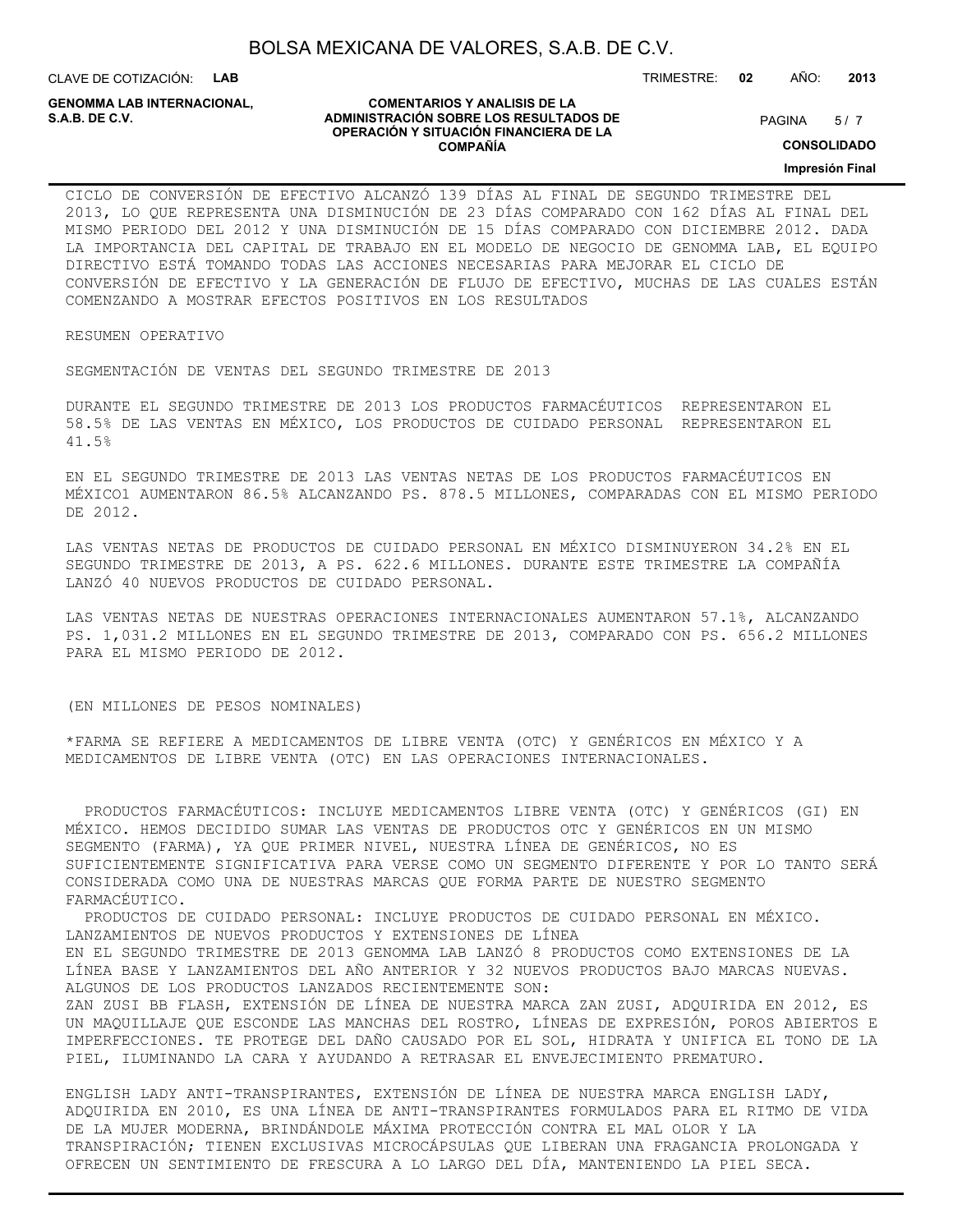CLAVE DE COTIZACIÓN: **LAB**

**GENOMMA LAB INTERNACIONAL,**

#### **COMENTARIOS Y ANALISIS DE LA ADMINISTRACIÓN SOBRE LOS RESULTADOS DE S.A.B. DE C.V.** PAGINA / 7 **OPERACIÓN Y SITUACIÓN FINANCIERA DE LA COMPAÑÍA**

 $6/7$ 

TRIMESTRE: **02** AÑO: **2013**

**CONSOLIDADO**

**Impresión Final**

FERMODYL AMPOLLETAS DE ALTA TECNOLOGÍA, EXTENSIÓN DE LÍNEA DE NUESTRA MARCA FERMODYL, ADQUIRIDA EN 2012, ES UNA LÍNEA DE TRATAMIENTOS PARA EL CABELLO CON EXCLUSIVAS NANOESFERAS QUE PROTEGEN EL COLOR DEL CABELLO Y LIBERAN GRADUALMENTE VITAMINAS E HIDRATANTES QUE PENETRAN EN LO MÁS PROFUNDO DEL CABELLO A LO LARGO DEL DÍA, PROPORCIONANDO UN BRILLO TRIDIMENSIONAL.

#### OTROS EVENTOS CORPORATIVOS

EL 8 DE JULIO DE 2013, LA COMPAÑÍA COMPLETÓ EXITOSAMENTE LA EMISIÓN DE CERTIFICADOS BURSÁTILES "LAB 13" POR UN MONTO DE PS. 2,000 MILLONES. LOS CERTIFICADOS TIENEN UN PLAZO DE 5 AÑOS Y PAGARÁN INTERESES CADA 28 DÍAS A UNA TASA CUPÓN DE TIIE (TASA DE INTERÉS INTERBANCARIA DE EQUILIBRIO) 28 DÍAS MÁS 0.70 PUNTOS PORCENTUALES. LOS CERTIFICADOS RECIBIERON UNA CALIFICACIÓN DE "AA(MEX)" POR FITCH RATINGS Y "HR AA" POR HR RATINGS. LOS RECURSOS OBTENIDOS DE ESTA EMISIÓN SERÁN UTILIZADOS PARA EL PREPAGO DE DEUDA BANCARIA EXISTENTE, MEJORANDO LA VIDA PROMEDIO DE LA DEUDA DE LA COMPAÑÍA A 4.2 AÑOS Y DISMINUYENDO EL COSTO DE LA MISMA, LO CUAL SE VERÁ REFLEJADO A PARTIR DEL TERCER TRIMESTRE DE 2013. ESTA EMISIÓN ESTÁ EN LÍNEA CON LAS INICIATIVAS IMPLEMENTADAS PARA MEJORAR EL FLUJO DE EFECTIVO DE LA COMPAÑÍA.

DURANTE ESTE TRIMESTRE, EL SEÑOR ANDRÉS CONESA LABASTIDA, DIRECTOR GENERAL DE GRUPO AEROMÉXICO, S.A.B. DE C.V. Y MIEMBRO INDEPENDIENTE DEL CONSEJO DE ADMINISTRACIÓN DE GENOMMA LAB DESDE MARZO DE 2012, SE INTEGRÓ COMO MIEMBRO DEL COMITÉ DE AUDITORÍA DE LA COMPAÑÍA. ASIMISMO, GENOMMA LAB RECIBIÓ LA RENUNCIA VOLUNTARIA DEL SEÑOR FERNANDO PAIZ ANDRADE A SU POSICIÓN COMO MIEMBRO DEL CONSEJO DE ADMINISTRACIÓN Y COMITÉ DE AUDITORÍA DE LA COMPAÑÍA, DEBIDO AL DESARROLLO DE PROYECTOS PERSONALES QUE COMPROMETEN LA MAYOR PARTE DE SU TIEMPO.

EL 20 DE MAYO DE 2013, LA COMPAÑÍA FIRMÓ UN CONTRATO DE LICENCIA PARA USO DE LA MARCA DE MEDICAMENTOS DE LIBRE VENTA LOSEC AMR. EL CONTRATO ES POR 99 AÑOS. ESTA MARCA HA ESTADO EN EL MERCADO POR MÁS DE 25 AÑOS Y ES UNA DE LAS MARCAS LÍDERES EN LA CATEGORÍA DE INHIBIDORES ÁCIDOS. CON ESTA TRANSACCIÓN GENOMMA LAB CONSOLIDA SU LIDERAZGO EN LA DICHA CATEGORÍA. ESTA ADQUISICIÓN REFLEJA LA CAPACIDAD DE LA COMPAÑÍA PARA NEGOCIAR CON JUGADORES MÁS GRANDES EN EL MERCADO, COMO LA MULTINACIONAL DE LA CUAL FUE ADQUIRIDA ESTA MARCA.

#### COBERTURA DE ANÁLISIS

ACTINVER CASA DE BOLSA S.A. DE C.V.; BANCO ITAÚ BBA, S.A.; BBVA BANCOMER, S.A. INSTITUCIÓN DE BANCA MÚLTIPLE; BTG PACTUAL US CAPITAL LLC; CASA DE BOLSA CREDIT SUISSE S.A.; GBM GRUPO BURSÁTIL MEXICANO, S.A. DE C.V. CASA DE BOLSA; GRUPO FINANCIERO MONEX; HSBC SECURITIES (USA) INC.; INTERCAM CASA DE BOLSA, S.A. DE C.V.; INVEX GRUPO FINANCIERO S.A. DE C.V.; IXE CASA DE BOLSA S.A. DE C.V. GRUPO FINANCIERO BANORTE; SANTANDER INVESTMENT SECURITIES INC.; SIGNUM RESEARCH; UBS CASA DE BOLSA S.A. Y VECTOR CASA DE BOLSA.

#### DESCRIPCIÓN DE LA COMPAÑÍA

GENOMMA LAB INTERNACIONAL, S.A.B. DE C.V. ES UNA DE LAS EMPRESAS DE MAYOR CRECIMIENTO EN LA INDUSTRIA DE PRODUCTOS FARMACÉUTICOS Y PARA EL CUIDADO PERSONAL EN MÉXICO CON UNA CRECIENTE PRESENCIA INTERNACIONAL. GENOMMA LAB SE DEDICA AL DESARROLLO, VENTA Y PROMOCIÓN DE UNA GRAN VARIEDAD DE PRODUCTOS DE MARCA PREMIUM, MUCHOS DE LOS CUALES SON LÍDERES DE LA CATEGORÍA EN LA CUAL COMPITEN EN TÉRMINOS DE VENTAS Y PARTICIPACIÓN DE MERCADO. GENOMMA LAB TIENE UNA COMBINACIÓN DE DESARROLLO DE NUEVOS Y EXITOSOS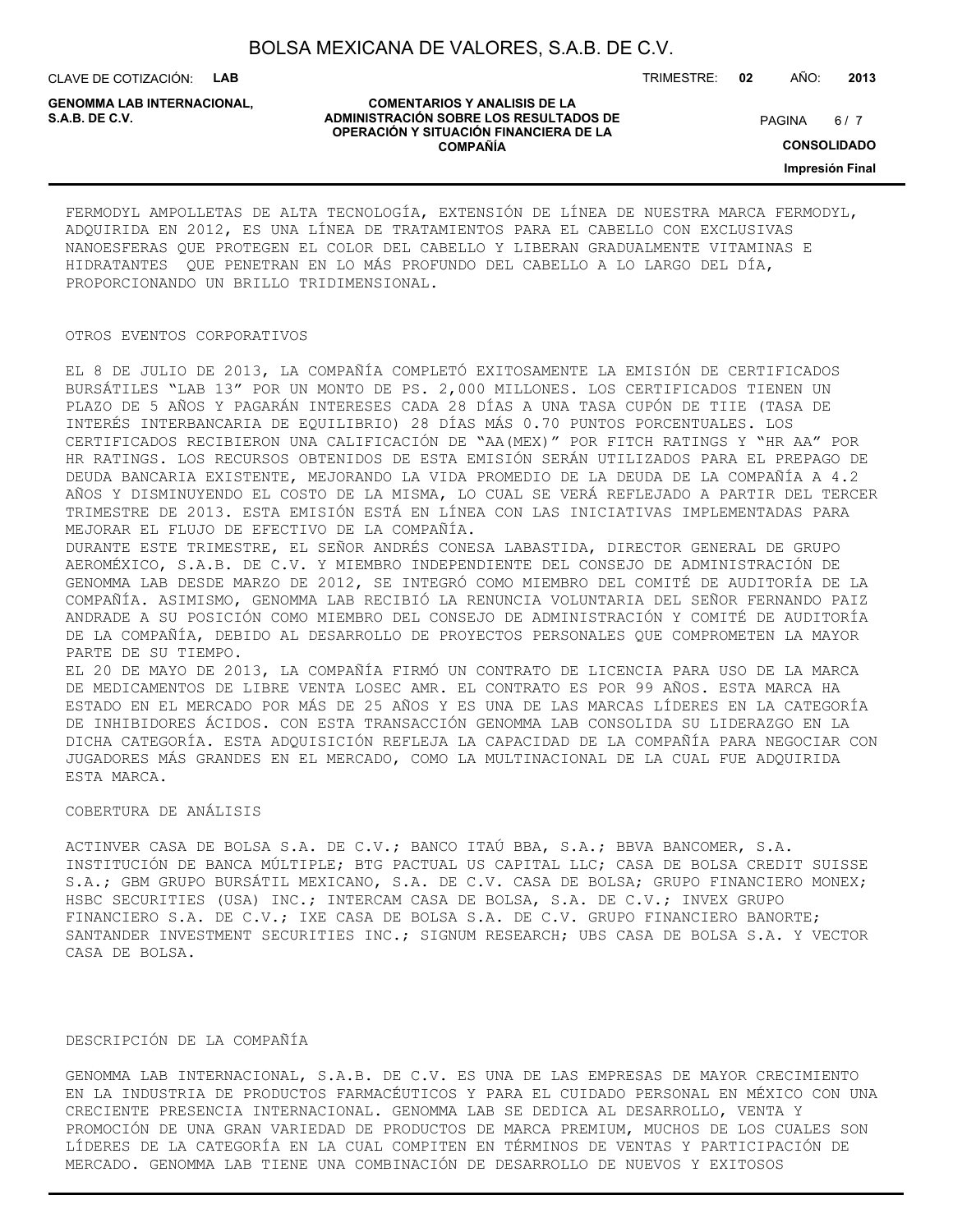CLAVE DE COTIZACIÓN: **LAB**

**GENOMMA LAB INTERNACIONAL,**

**COMENTARIOS Y ANALISIS DE LA ADMINISTRACIÓN SOBRE LOS RESULTADOS DE PAGINA 1997 EN 1998 EL CONTRACIÓN SOBRE LOS RESULTADOS DE OPERACIÓN Y SITUACIÓN FINANCIERA DE LA COMPAÑÍA**

 $7/7$ 

**CONSOLIDADO**

**Impresión Final**

PRODUCTOS, UNA MERCADOTECNIA DIRIGIDA AL CLIENTE, UNA AMPLIA RED DE DISTRIBUCIÓN DE PRODUCTOS Y UN MODELO DE OPERACIÓN ALTAMENTE FLEXIBLE Y DE BAJO COSTO. LAS ACCIONES DE GENOMMA LAB COTIZAN EN LA BOLSA MEXICANA DE VALORES BAJO EL SÍMBOLO DE COTIZACIÓN "LAB.B" (BLOOMBERG: LABB.MX).

INFORMACIÓN SOBRE ESTIMACIONES Y RIESGOS ASOCIADOS.

LA INFORMACIÓN QUE SE PRESENTA EN ESTE COMUNICADO CONTIENE CIERTAS DECLARACIONES ACERCA DEL FUTURO E INFORMACIÓN RELATIVA A GENOMMA LAB INTERNACIONAL, S.A.B. DE C.V. Y SUS SUBSIDIARIAS (EN CONJUNTO "GENOMMA LAB" O LA "COMPAÑÍA") LAS CUALES ESTÁN BASADAS EN EL ENTENDIMIENTO DE SUS ADMINISTRADORES, ASÍ COMO EN SUPUESTOS E INFORMACIÓN ACTUALMENTE DISPONIBLE PARA LA COMPAÑÍA. TALES DECLARACIONES REFLEJAN LA VISIÓN ACTUAL DE GENOMMA LAB SOBRE EVENTOS FUTUROS Y ESTÁN SUJETAS A CIERTOS RIESGOS, FACTORES INCIERTOS Y PRESUNCIONES. MUCHOS FACTORES PODRÍAN CAUSAR QUE LOS RESULTADOS, DESEMPEÑO, O LOGROS ACTUALES DE LA COMPAÑÍA SEAN MATERIALMENTE DIFERENTES CON RESPECTO A CUALQUIER RESULTADO FUTURO, DESEMPEÑO O LOGRO DE GENOMMA LAB QUE PUDIERA SER INCLUIDA, EN FORMA EXPRESA O IMPLÍCITA DENTRO DE DICHAS DECLARACIONES ACERCA DEL FUTURO, INCLUYENDO, ENTRE OTROS: CAMBIOS EN LAS CONDICIONES GENERALES ECONÓMICAS Y/O POLÍTICAS, CAMBIOS GUBERNAMENTALES Y COMERCIALES A NIVEL GLOBAL Y EN LOS PAÍSES EN LOS QUE LA COMPAÑÍA HACE NEGOCIOS, CAMBIOS EN LAS TASAS DE INTERÉS Y DE INFLACIÓN, VOLATILIDAD CAMBIARIA, CAMBIOS EN LA DEMANDA Y REGULACIÓN DE LOS PRODUCTOS COMERCIALIZADOS POR LA COMPAÑÍA, CAMBIOS EN EL PRECIO DE MATERIAS PRIMAS Y OTROS INSUMOS, CAMBIOS EN LA ESTRATEGIA DE NEGOCIOS Y VARIOS OTROS FACTORES. SI UNO O MÁS DE ESTOS RIESGOS O FACTORES INCIERTOS SE MATERIALIZAN, O SI LOS SUPUESTOS UTILIZADOS RESULTAN SER INCORRECTOS, LOS RESULTADOS REALES PODRÍAN VARIAR MATERIALMENTE DE AQUELLOS DESCRITOS EN EL PRESENTE COMO ANTICIPADOS , CREÍDOS, ESTIMADOS O ESPERADOS. GENOMMA LAB NO PRETENDE Y NO ASUME NINGUNA OBLIGACIÓN DE ACTUALIZAR ESTAS DECLARACIONES ACERCA DEL FUTURO.

TRIMESTRE: **02** AÑO: **2013**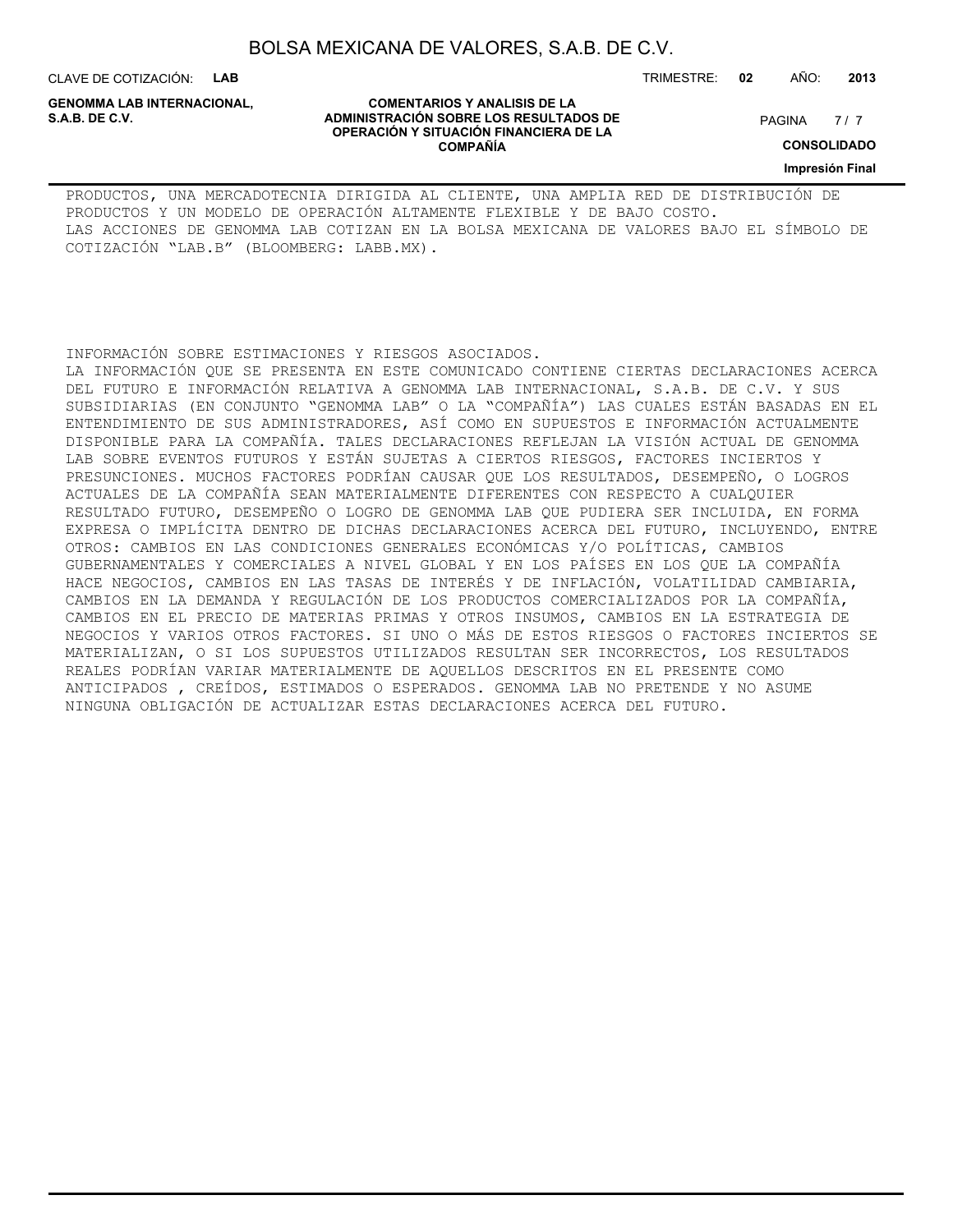**LAB GENOMMA LAB INTERNACIONAL,**

**NOTAS COMPLEMENTARIAS A LA INFORMACIÓN FINANCIERA S.A.B. DE C.V.** PAGINA 1 / 27

CLAVE DE COTIZACIÓN: TRIMESTRE: **02** AÑO: **2013**

**CONSOLIDADO**

**Impresión Final**

GENOMMA LAB INTERNACIONAL, S. A. B. DE C. V. Y SUBSIDIARIAS

NOTAS A LOS ESTADOS FINANCIEROS CONSOLIDADOS AL 30 DE JUNIO DE 2013 Y AL 31 DE DICIEMBRE DE 2012 Y POR LOS PERIODOS COMPRENDIDOS DEL 1 DE ENERO AL 30 DE JUNIO DE 2013 Y 2012 (EN MILES DE PESOS)

1.ACTIVIDADES Y EVENTOS IMPORTANTES

ACTIVIDADES -

GENOMMA LAB INTERNACIONAL, S. A. B. DE C. V. Y SUBSIDIARIAS (LA ENTIDAD) SE DEDICA A LA VENTA DE PRODUCTOS FARMACÉUTICOS DE LIBRE VENTA (EN ADELANTE PRODUCTOS OTC), DE PRODUCTOS FARMACÉUTICOS GENÉRICOS EN MÉXICO (EN ADELANTE PRODUCTOS GI) Y PRODUCTOS DE CUIDADO PERSONAL EN MÉXICO (EN ADELANTE PRODUCTOS PC) CON UNA CRECIENTE PRESENCIA EN MERCADOS INTERNACIONALES.

LA ENTIDAD DESARROLLA, VENDE Y COMERCIALIZA UNA AMPLIA GAMA DE PRODUCTOS DE PRIMERA CLASE CON 95 MARCAS PROPIAS, CON PRODUCTOS EN DIVERSAS CATEGORÍAS, ENTRE LOS QUE SE ENCUENTRAN ANTIACNÉ, MEDICAMENTOS GENÉRICOS, PROTECCIÓN Y MEJORA SEXUAL, CREMA PARA MEJORAR LA TEXTURA DE PIEL CON CICATRICES, TRATAMIENTO DE HEMORROIDES, CONTRA VARICES, PARA EVITAR LA CAÍDA DEL CABELLO, UNGÜENTO PARA DOLORES MUSCULARES, ANTIÁCIDOS, ANTIMICÓTICOS, PARA EL ALIVIO DE LA COLITIS, PARA CONTRARRESTAR EL NIVEL DE STRESS, JABONES, MULTIVITAMÍNICOS, SHAMPOOS Y ANTIGRIPALES. LA ENTIDAD ESTÁ ENFOCADA EN INCREMENTAR EL VALOR DE LAS MARCAS DE SUS PRODUCTOS POR MEDIO DE CAMPAÑAS MERCADOLÓGICAS, PRINCIPALMENTE A TRAVÉS DE LA TELEVISIÓN. LAS VENTAS DE LAS SUBSIDIARIAS EN EL EXTRANJERO REPRESENTAN APROXIMADAMENTE EL 44.66% Y 28.09% DE LAS VENTAS NETAS CONSOLIDADAS AL 30 DE JUNIO DE 2013 Y 2012, RESPECTIVAMENTE.

EVENTOS IMPORTANTES -

CIERRE ADQUISICIÓN DE MARCA Y LICENCIA – EL 20 DE MAYO DE 2013, LA COMPAÑÍA LLEVÓ A CABO LA FIRMA DE UN CONTRATO DE LICENCIA PARA USO DE LA MARCA DE MEDICAMENTOS DE LIBRE VENTA LOSEC A. EL CONTRATO TENDRÁ UNA DURACIÓN DE 99 AÑOS Y APLICA PARA PRODUCTOS BAJO LA MARCA MENCIONADA QUE PARTICIPAN EN EL MERCADO DE MEDICAMENTOS DE LIBRE VENTA EN MÉXICO.

EL 25 DE ENERO DE 2013, LA COMPAÑÍA LLEVÓ A CABO EL CIERRE DE LA ADQUISICIÓN DE LA MARCA TAFIROL A TRAVÉS DE SU SUBSIDIARIA EN ARGENTINA. TAFIROL ES UNA MARCA CON ALTO GRADO DE RECORDACIÓN QUE TIENE MÁS DE 14 AÑOS EN EL MERCADO Y SE ENCUENTRA EN LA POSICIÓN NÚMERO 1 DE LA CATEGORÍA DE ANALGÉSICOS EN ARGENTINA, EN TÉRMINOS DE UNIDADES DE ACUERDO CON IMS HEALTH. ADEMÁS DE ANALGÉSICOS, PARTICIPA EN LAS CATEGORÍAS DE ANTI-GRIPALES, DESCONGESTIVOS, ANALGÉSICOS PARA LA MUJER Y ANALGÉSICOS ANTI-INFLAMATORIOS.

COMPRA DE MARCAS Y LICENCIAS - DURANTE 2012 LA COMPAÑÍA ADQUIRIÓ LAS MARCAS FERMODYL, XL-3, ZANZUSI, ALTIVA, LARISA, BIOSKIN Y AMARA.

2.BASES DE PRESENTACIÓN

A.ADOPCIÓN DE NORMAS INTERNACIONALES DE INFORMACIÓN FINANCIERA

A PARTIR DEL 1 DE ENERO DE 2012, LA ENTIDAD ADOPTÓ LAS NORMAS INTERNACIONALES DE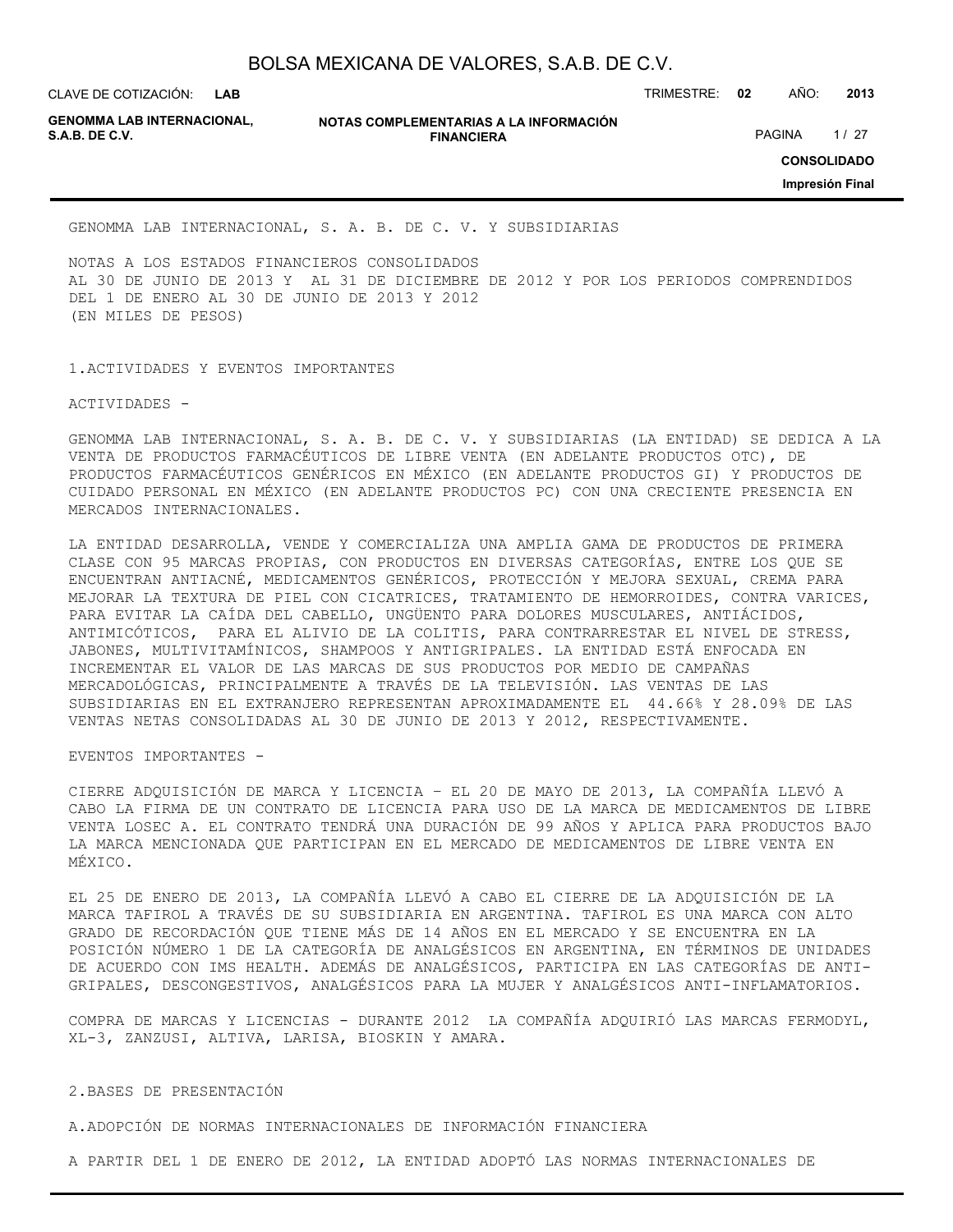| BOLSA MEXICANA DE VALORES, S.A.B. DE C.V. |  |  |
|-------------------------------------------|--|--|
|-------------------------------------------|--|--|

**GENOMMA LAB INTERNACIONAL,**

**NOTAS COMPLEMENTARIAS A LA INFORMACIÓN FINANCIERA S.A.B. DE C.V.** PAGINA 2 / 27

**CONSOLIDADO**

#### **Impresión Final**

INFORMACIÓN FINANCIERA (IFRS, POR SUS SIGLAS EN INGLÉS, EN ADELANTE IFRS Ó IAS) Y SUS ADECUACIONES E INTERPRETACIONES EMITIDAS POR EL CONSEJO DE NORMAS INTERNACIONALES DE CONTABILIDAD (IASB, POR SUS SIGLAS EN INGLÉS), EN VIGOR AL 31 DE DICIEMBRE DE 2012; CONSECUENTEMENTE APLICA LA IFRS 1, ADOPCIÓN INICIAL DE LAS NORMAS INTERNACIONALES DE INFORMACIÓN FINANCIERA. ESTOS ESTADOS FINANCIEROS CONSOLIDADOS HAN SIDO PREPARADOS DE CONFORMIDAD CON LAS NORMAS E INTERPRETACIONES EMITIDAS Y EFECTIVAS A LA FECHA DE LOS MISMOS.

B.BASES DE MEDICIÓN

LOS ESTADOS FINANCIEROS CONSOLIDADOS DE LA ENTIDAD HAN SIDO PREPARADOS SOBRE LA BASE DE COSTO HISTÓRICO, EXCEPTO POR LA CONSTRUCCIONES EN PROCESO QUE SE VALÚAN A SU VALOR RAZONABLE, COMO SE EXPLICA A MAYOR DETALLE EN LAS POLÍTICAS CONTABLES MÁS ADELANTE.

I.COSTO HISTÓRICO

EL COSTO HISTÓRICO GENERALMENTE SE BASA EN EL VALOR RAZONABLE DE LA CONTRAPRESTACIÓN ENTREGADA A CAMBIO DE ACTIVOS.

II.VALOR RAZONABLE

EL VALOR RAZONABLE SE DEFINE COMO EL PRECIO QUE SE RECIBIRÍA POR VENDER UN ACTIVO O QUE SE PAGARÍA POR TRANSFERIR UN PASIVO EN UNA TRANSACCIÓN ORDENADA ENTRE PARTICIPANTES EN EL MERCADO A LA FECHA DE VALUACIÓN.

C.BASES DE CONSOLIDACIÓN DE ESTADOS FINANCIEROS

LOS ESTADOS FINANCIEROS CONSOLIDADOS INCLUYEN LOS DE GENOMMA LAB INTERNACIONAL, S. A. B. DE C. V. Y LOS DE SUS SUBSIDIARIAS EN LAS QUE TIENE CONTROL. EL CONTROL SE OBTIENE CUANDO LA ENTIDAD TIENE EL PODER PARA GOBERNAR LAS POLÍTICAS FINANCIERAS Y OPERATIVAS DE UNA ENTIDAD A FIN DE OBTENER BENEFICIOS DE SUS ACTIVIDADES. LA PARTICIPACIÓN ACCIONARIA EN SU CAPITAL SOCIAL SE MUESTRA A CONTINUACIÓN:

COMPAÑÍAPARTICIPACIÓN 2013 Y 2012ACTIVIDAD

MÉXICO – GENOMMA LABORATORIES MÉXICO, S. A. DE C. V.100%INVESTIGACIÓN Y DESARROLLO DE PRODUCTOS OTC Y PC TELEVISION PRODUCTS RETAIL, S. A. DE C. V.100%PRESTACIÓN DE SERVICIOS PROFESIONALES MEDICINAS Y MEDICAMENTOS NACIONALES, S. A. DE C. V.100%VENTA DE MEDICAMENTOS GENÉRICOS INICIATIVAS DE ÉXITO, S. A. DE C. V.100%VENTA DE PRODUCTOS OTC Y PC AERO LAB, S. A. DE C. V.100%SERVICIOS DE TRANSPORTACIÓN AÉREA

INTERNACIONAL – GENOMMA LAB USA, INC.100%VENTA DE PRODUCTOS OTC Y PC LAB BRANDS INTERNATIONAL, LLC70%INVESTIGACIÓN Y DESARROLLO DE PRODUCTOS OTC Y PC GENOMMA LAB CENTROAMÉRICA, S. A.100%PRESTACIÓN DE SERVICIOS PROFESIONALES GENOMMA LAB PERÚ, S. A.100%VENTA DE PRODUCTOS OTC Y PC GENOMMA LAB CHILE, S. A.100%VENTA DE PRODUCTOS OTC Y PC GENOMMA LAB ECUADOR, S. A.100%VENTA DE PRODUCTOS OTC Y PC GENOMMA LABORATORIES ARGENTINA, S. A.85%VENTA DE PRODUCTOS OTC Y PC GENOMMA LAB COLOMBIA, LTDA100%VENTA DE PRODUCTOS OTC Y PC GENOMMA LABORATORIES DO BRASIL, LTDA85%VENTA DE PRODUCTOS OTC Y PC GENOMMA LAB DOMINICANA, S.R.L.100%VENTA DE PRODUCTOS OTC Y PC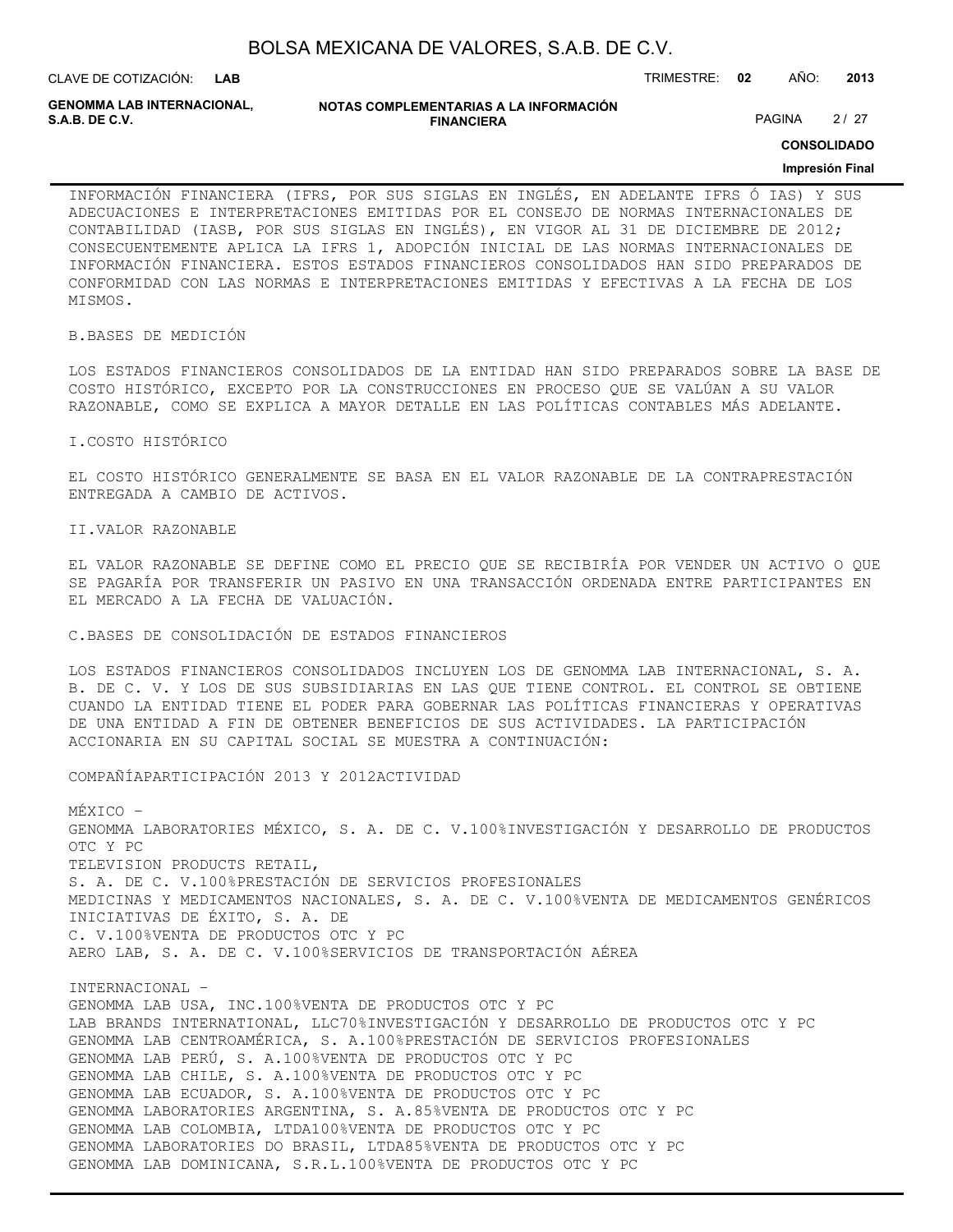| BOLSA MEXICANA DE VALORES, S.A.B. DE C.V. |  |  |  |
|-------------------------------------------|--|--|--|
|-------------------------------------------|--|--|--|

CLAVE DE COTIZACIÓN: TRIMESTRE: **02** AÑO: **2013**

**GENOMMA LAB INTERNACIONAL,**

```
NOTAS COMPLEMENTARIAS A LA INFORMACIÓN
                        FINANCIERA
S.A.B. DE C.V. PAGINA 27 27
```
**CONSOLIDADO**

**Impresión Final**

LOS SALDOS Y OPERACIONES ENTRE LAS ENTIDADES CONSOLIDADAS HAN SIDO ELIMINADOS.

LAS PARTICIPACIONES NO CONTROLADORAS EN LAS SUBSIDIARIAS SE IDENTIFICAN DE MANERA SEPARADA RESPECTO A LAS INVERSIONES QUE LA ENTIDAD TIENE EN ELLAS. LAS PARTICIPACIONES NO CONTROLADORAS PUEDEN SER INICIALMENTE VALUADAS YA SEA A SU VALOR RAZONABLE O A LA PARTICIPACIÓN PROPORCIONAL DE LAS PARTICIPACIONES NO CONTROLADORAS SOBRE EL VALOR RAZONABLE DE LOS ACTIVOS NETOS IDENTIFICABLES DE LA ENTIDAD ADQUIRIDA. LA ELECCIÓN DE LA BASE DE VALUACIÓN SE HACE DE MANERA INDIVIDUAL POR CADA OPERACIÓN. POSTERIORMENTE A LA ADQUISICIÓN, EL VALOR EN LIBROS DE LAS PARTICIPACIONES CONTROLADORAS REPRESENTA EL IMPORTE DE DICHAS PARTICIPACIONES AL RECONOCIMIENTO INICIAL MÁS LA PORCIÓN DE LAS PARTICIPACIONES NO CONTROLADORAS POSTERIORES DEL ESTADO DE VARIACIONES EN EL CAPITAL CONTABLE. EL RESULTADO INTEGRAL SE ATRIBUYE A LAS PARTICIPACIONES NO CONTROLADORAS AÚN SI DA LUGAR A UN DÉFICIT EN ÉSTAS.

I.SUBSIDIARIAS - LAS SUBSIDIARIAS SON TODAS LAS ENTIDADES SOBRE LAS QUE LA ENTIDAD TIENE EL PODER DE GOBERNAR SUS POLÍTICAS OPERATIVAS Y FINANCIERAS, POR SER PROPIETARIA DE MÁS DE LA MITAD DE SUS ACCIONES CON DERECHO DE VOTO. LA EXISTENCIA Y EFECTOS DE LOS DERECHOS POTENCIALES DE VOTO QUE SON ACTUALMENTE EJERCIBLES O CONVERTIBLES SE CONSIDERAN AL EVALUAR SI LA ENTIDAD CONTROLA A OTRA ENTIDAD. LAS SUBSIDIARIAS SE CONSOLIDAN DESDE LA FECHA EN QUE SU CONTROL SE TRANSFIERE A LA ENTIDAD, Y SE DEJAN DE CONSOLIDAR DESDE LA FECHA EN LA QUE SE PIERDE EL CONTROL.

LAS POLÍTICAS CONTABLES DE LAS SUBSIDIARIAS HAN SIDO MODIFICADAS CUANDO HA SIDO NECESARIO, PARA ASEGURAR QUE EXISTA UNA CONSISTENCIA CON LAS POLÍTICAS ADOPTADAS POR LA ENTIDAD.

II.ASOCIADA - LA ENTIDAD EJERCE INFLUENCIA SIGNIFICATIVA SOBRE TELEVISA CONSUMER PRODUCTS, LLP PERO NO CONTROL. LA ENTIDAD MANTIENE UNA PARTICIPACIÓN ACCIONARIA DEL 49% DE LOS DERECHOS A VOTO. LA INVERSIÓN EN ASOCIADA SE RECONOCE INICIALMENTE AL COSTO HISTÓRICO Y POSTERIORMENTE A TRAVÉS DEL MÉTODO DE PARTICIPACIÓN.

D.CONVERSIÓN DE ESTADOS FINANCIEROS DE SUBSIDIARIAS EN MONEDA EXTRANJERA - PARA CONSOLIDAR LOS ESTADOS FINANCIEROS DE SUBSIDIARIAS EXTRANJERAS, ÉSTOS SE MODIFICAN EN LA MONEDA DE REGISTRO PARA PRESENTARSE EN PESOS MEXICANOS, CONSIDERANDO LAS SIGUIENTES METODOLOGÍAS:

-LAS OPERACIONES EXTRANJERAS CUYA MONEDA DE REGISTRO Y FUNCIONAL ES LA MISMA, CONVIERTEN SUS ESTADOS FINANCIEROS UTILIZANDO LOS SIGUIENTES TIPOS DE CAMBIO:1) DE CIERRE PARA LOS ACTIVOS Y PASIVOS, 2) HISTÓRICO PARA EL CAPITAL CONTABLE Y 3) EL DE LA FECHA DE DEVENGAMIENTO PARA LOS INGRESOS, COSTOS Y GASTOS. LOS EFECTOS DE CONVERSIÓN SE REGISTRAN EN EL CAPITAL CONTABLE.

-LAS OPERACIONES EXTRANJERAS CONVIERTEN SUS ESTADOS FINANCIEROS DE LA MONEDA DE REGISTRO A LA MONEDA FUNCIONAL, UTILIZANDO LOS SIGUIENTES TIPOS DE CAMBIO: 1) DE CIERRE PARA LOS ACTIVOS Y PASIVOS MONETARIOS, 2) HISTÓRICO PARA ACTIVOS NO MONETARIOS, PASIVOS NO MONETARIOS Y CAPITAL CONTABLE Y 3) EL DE LA FECHA DE DEVENGAMIENTO PARA LOS INGRESOS, COSTOS Y GASTOS, EXCEPTO LOS QUE PROVIENEN DE PARTIDAS NO MONETARIAS QUE SE CONVIERTEN AL TIPO DE CAMBIO HISTÓRICO DE LA PARTIDA NO MONETARIA; LOS EFECTOS DE CONVERSIÓN, SE REGISTRAN EN EL RESULTADO INTEGRAL DE FINANCIAMIENTO. POSTERIORMENTE, PARA CONVERTIR LOS ESTADOS FINANCIEROS DE LA MONEDA FUNCIONAL AL PESO MEXICANO, SE UTILIZAN LOS SIGUIENTES TIPOS DE CAMBIO:1) DE CIERRE PARA LOS ACTIVOS Y PASIVOS Y 2) HISTÓRICO PARA EL CAPITAL CONTABLE, Y 3) EL DE LA FECHA DE DEVENGAMIENTO PARA TODOS LOS INGRESOS, COSTOS Y GASTOS. LOS EFECTOS DE CONVERSIÓN SE REGISTRAN EN EL CAPITAL CONTABLE. EN EL CASO DE OPERACIONES EXTRANJERAS QUE OPERAN EN UN ENTORNO ECONÓMICO INFLACIONARIO, PRIMERO REEXPRESAN SUS ESTADOS FINANCIEROS EN MONEDA DE PODER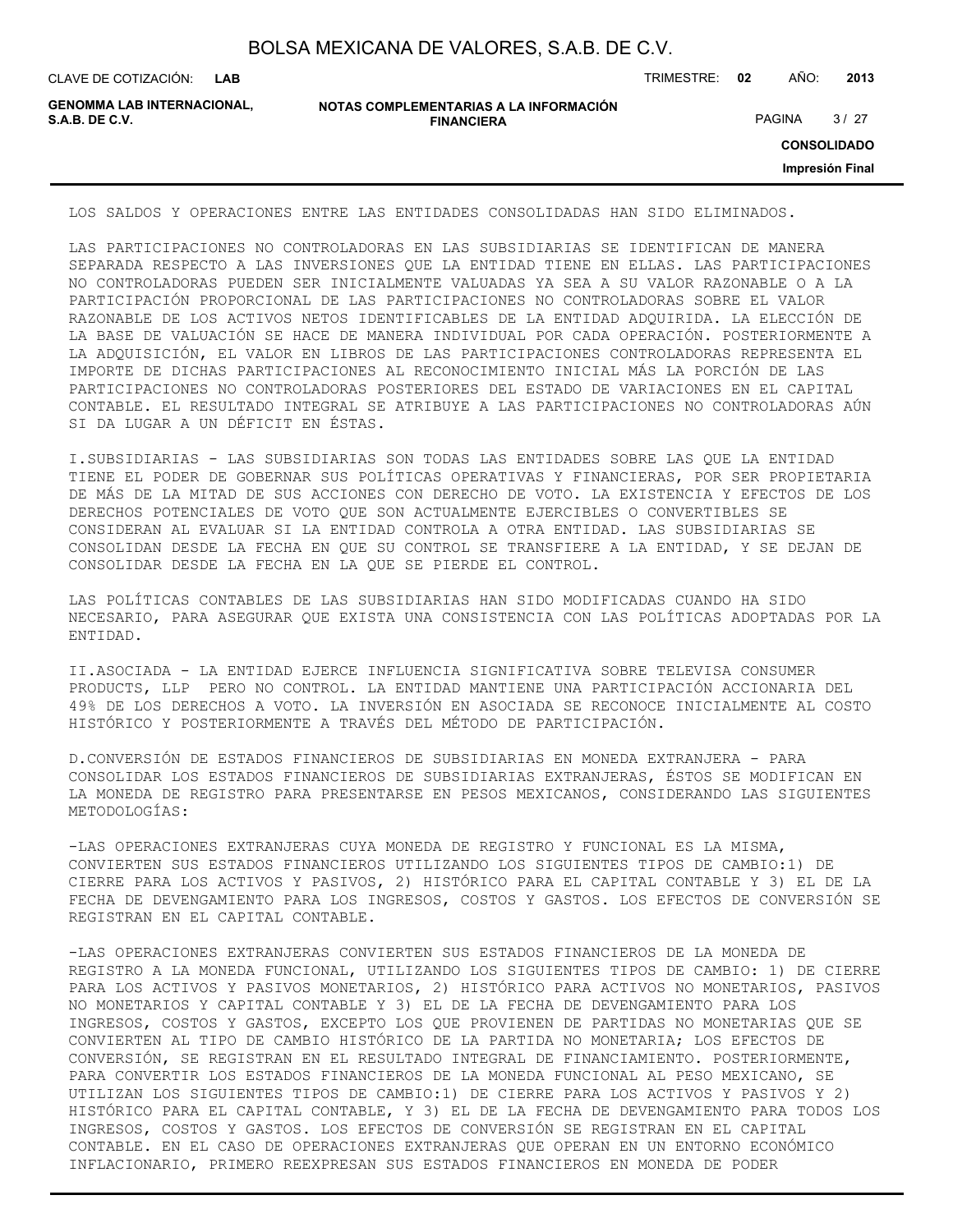**GENOMMA LAB INTERNACIONAL,**

**NOTAS COMPLEMENTARIAS A LA INFORMACIÓN FINANCIERA S.A.B. DE C.V.** PAGINA 4 / 27

**CONSOLIDADO**

**Impresión Final**

ADQUISITIVO AL CIERRE DEL EJERCICIO, UTILIZANDO EL ÍNDICE DE PRECIOS DEL PAÍS DE ORIGEN DE LA MONEDA FUNCIONAL, Y POSTERIORMENTE LOS CONVIERTEN UTILIZANDO EL TIPO DE CAMBIO DE CIERRE PARA TODAS LAS PARTIDAS; LOS EFECTOS DE CONVERSIÓN, SE REGISTRAN EN EL CAPITAL CONTABLE. LAS MONEDAS DE REGISTRO Y FUNCIONAL DE LAS OPERACIONES EXTRANJERAS Y LOS TIPOS DE CAMBIO UTILIZADOS EN LOS DIFERENTES PROCESOS DE CONVERSIÓN, SON COMO SIGUE: COMPAÑÍAMONEDA DE REGISTROTIPO DE CAMBIO PARA CONVERTIR DE MONEDA DE REGISTRO A MONEDA FUNCIONALTIPO DE CAMBIO PARA CONVERTIR DE MONEDA FUNCIONAL A PESO MEXICANO GENOMMA LAB USA, INC.DÓLAR ESTADOUNIDENSE1.000013.0235 LAB BRANDS INTERNATIONAL, LLC DÓLAR ESTADOUNIDENSE 1.0000 13.0235 GENOMMA LAB CENTROAMÉRICA, S. A. DÓLAR ESTADOUNIDENSE 1.0000 13.0235 GENOMMA LAB DOMINICANA, S. R. L. PESO DOMINICANO 0.0244 13.0235 GENOMMA LAB PERÚ, S. A.SOL 0.3663 13.0235 GENOMMA LAB CHILE, S. A. PESO CHILENO 0.0019 13.0235 GENOMMA LAB ECUADOR, S. A. DÓLAR ESTADOUNIDENSE 1.0000 13.0235 GENOMMA LABORATORIES ARGENTINA, S. A.PESO ARGENTINO 0.1867 13.0235 GENOMMA LAB COLOMBIA, LTDAPESO COLOMBIANO 0.0005 13.0235 GENOMMA LABORATORIES DO BRASIL, LTDAREAL 0.4538 13.0235 GENOMMA LABORATORIOS MÉDICOS, S. L.EURO 1.3013 13.0235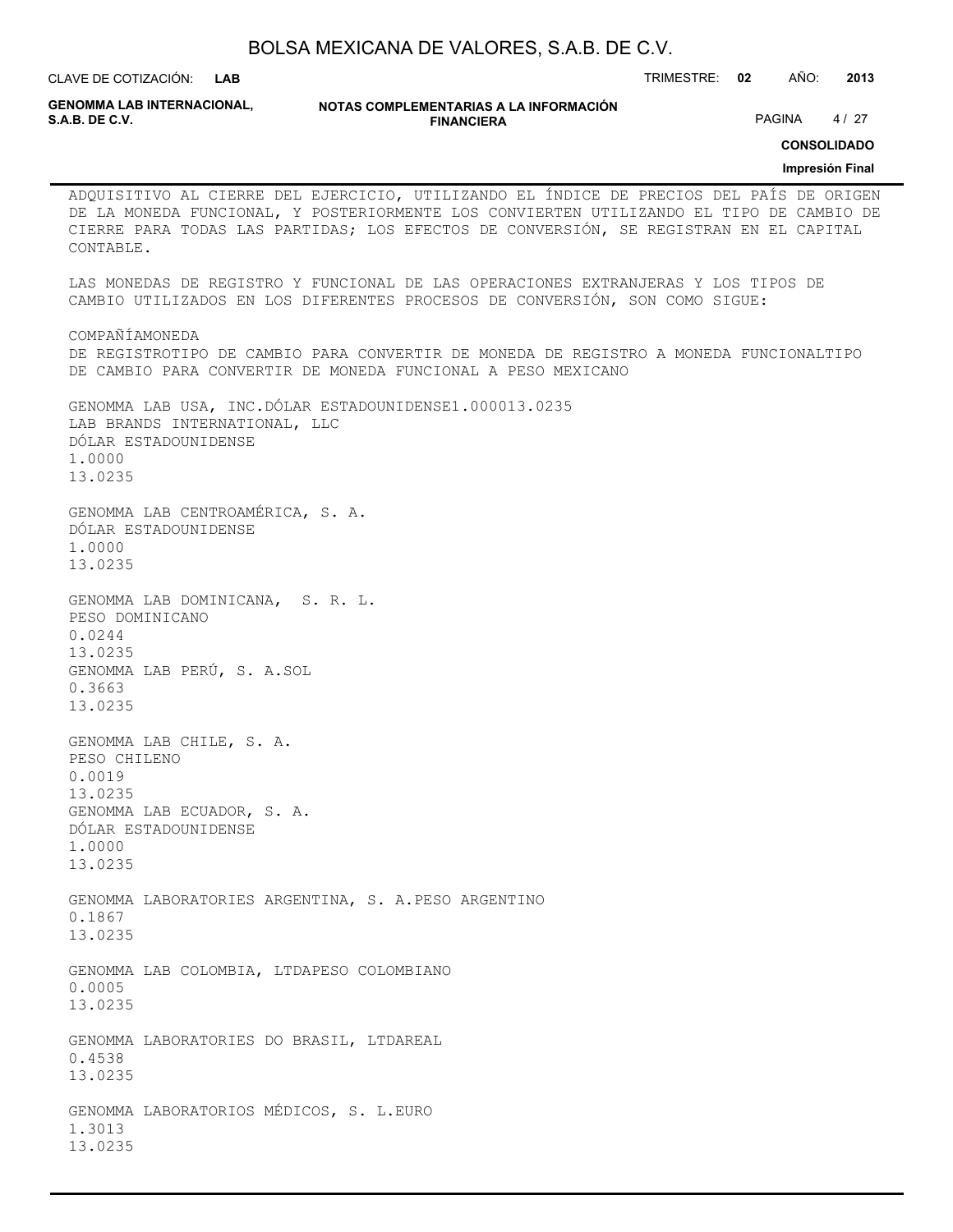| BOLSA MEXICANA DE VALORES, S.A.B. DE C.V. |  |  |
|-------------------------------------------|--|--|
|-------------------------------------------|--|--|

**GENOMMA LAB INTERNACIONAL,**

**NOTAS COMPLEMENTARIAS A LA INFORMACIÓN FINANCIERA S.A.B. DE C.V.** PAGINA 5/27

**CONSOLIDADO**

#### **Impresión Final**

LA MONEDA FUNCIONAL DE LA ENTIDAD ES EL PESO MEXICANO Y LA MONEDA FUNCIONAL DE LAS SUBSIDIARIAS DE LA ENTIDAD ES EL DÓLAR ESTADOUNIDENSE. DEBIDO A QUE LA ENTIDAD MANTIENE INVERSIONES EN SUBSIDIARIAS EN EL EXTRANJERO, CUYA MONEDA FUNCIONAL NO ES EL PESO MEXICANO, SE ENCUENTRA EXPUESTA A UN RIESGO DE CONVERSIÓN DE MONEDA EXTRANJERA. ASIMISMO, SE MANTIENEN ACTIVOS Y PASIVOS MONETARIOS DENOMINADOS EN DIVERSAS MONEDAS, PRINCIPALMENTE EL DÓLAR ESTADOUNIDENSE, Y EXISTE UNA EXPOSICIÓN AL RIESGO CAMBIARIO, ATRIBUIBLE A OPERACIONES COMERCIALES Y PROVEEDURÍA DE INSUMOS, DURANTE EL CURSO NORMAL DEL NEGOCIO, ASÍ COMO POR LA POSICIÓN EN MONEDA EXTRANJERA.

3.RESUMEN DE LAS PRINCIPALES POLÍTICAS CONTABLES

LOS ESTADOS FINANCIEROS CONSOLIDADOS ADJUNTOS CUMPLEN CON LAS IFRS EMITIDAS POR EL IASB. SU PREPARACIÓN REQUIERE QUE LA ADMINISTRACIÓN DE LA ENTIDAD EFECTÚE CIERTAS ESTIMACIONES Y UTILICE DETERMINADOS SUPUESTOS PARA VALUAR ALGUNAS DE LAS PARTIDAS DE LOS ESTADOS FINANCIEROS CONSOLIDADOS Y PARA EFECTUAR LAS REVELACIONES QUE SE REQUIEREN EN LOS MISMOS. SIN EMBARGO, LOS RESULTADOS REALES PUEDEN DIFERIR DE DICHAS ESTIMACIONES. LA ADMINISTRACIÓN DE LA ENTIDAD, APLICANDO EL JUICIO PROFESIONAL, CONSIDERA QUE LAS ESTIMACIONES Y SUPUESTOS UTILIZADOS FUERON LOS ADECUADOS EN LAS CIRCUNSTANCIAS (VER NOTA 4). LAS PRINCIPALES POLÍTICAS CONTABLES SEGUIDAS POR LA ENTIDAD SON LAS SIGUIENTES:

#### A.CAMBIOS CONTABLES

LA SIGUIENTE MODIFICACIÓN A IFRS HA SIDO APLICADA EN EL AÑO EN CURSO Y HA AFECTADO LOS ESTADOS FINANCIEROS CONSOLIDADOS:

-IFRS 7 INSTRUMENTOS FINANCIEROS: INFORMACIÓN A REVELAR - TRANSFERENCIAS DE ACTIVOS FINANCIEROS- LA ENTIDAD HA APLICADO LAS MODIFICACIONES AL IFRS 7 EN EL AÑO EN CURSO. ESTAS MODIFICACIONES AUMENTAN LOS REQUERIMIENTOS DE REVELACIÓN PARA TRANSACCIONES QUE INVOLUCRAN LA TRANSFERENCIA DE ACTIVOS FINANCIEROS CON EL FIN DE PROPORCIONAR UNA MAYOR TRANSPARENCIA EN TORNO A LA EXPOSICIÓN AL RIESGO QUE SE TENDRÍA SI LOS ACTIVOS FINANCIEROS SON TRANSFERIDOS.

#### B.ACTIVOS FINANCIEROS

LOS ACTIVOS FINANCIEROS SE RECONOCEN CUANDO LA ENTIDAD SE CONVIERTE EN UNA PARTE DE LAS DISPOSICIONES CONTRACTUALES DE LOS INSTRUMENTOS.

LOS ACTIVOS FINANCIEROS SE VALÚAN INICIALMENTE A SU VALOR RAZONABLE. LOS COSTOS DE LA TRANSACCIÓN QUE SON DIRECTAMENTE ATRIBUIBLES A LA ADQUISICIÓN O EMISIÓN DE ACTIVOS FINANCIEROS (DISTINTOS DE LOS ACTIVOS FINANCIEROS A VALOR RAZONABLE CON CAMBIOS EN RESULTADOS) SE SUMAN O REDUCEN DEL VALOR RAZONABLE DE LOS ACTIVOS FINANCIEROS, EN SU CASO, EN EL RECONOCIMIENTO INICIAL. LOS COSTOS DE TRANSACCIÓN DIRECTAMENTE ATRIBUIBLES A LA ADQUISICIÓN DE ACTIVOS FINANCIEROS A SU VALOR RAZONABLE CON CAMBIOS EN RESULTADOS SE RECONOCEN INMEDIATAMENTE EN RESULTADOS.

LOS ACTIVOS FINANCIEROS SE CLASIFICAN EN LAS SIGUIENTES CATEGORÍAS: ACTIVOS FINANCIEROS 'A VALOR RAZONABLE CON CAMBIOS A TRAVÉS DE RESULTADOS' COSTO AMORTIZADO, INVERSIONES 'CONSERVADAS AL VENCIMIENTO', ACTIVOS FINANCIEROS 'DISPONIBLES PARA SU VENTA' Y 'PRÉSTAMOS Y CUENTAS POR COBRAR'. LA CLASIFICACIÓN DEPENDE DE LA NATURALEZA Y PROPÓSITO DE LOS ACTIVOS FINANCIEROS Y SE DETERMINA AL MOMENTO DEL RECONOCIMIENTO INICIAL. A LA FECHA DE INFORME DE LOS ESTADOS FINANCIEROS CONSOLIDADOS, LA ENTIDAD SÓLO CONTABA CON INSTRUMENTOS FINANCIEROS CLASIFICADOS COMO PRÉSTAMOS Y CUENTAS POR COBRAR.

-MÉTODO DE LA TASA DE INTERÉS EFECTIVA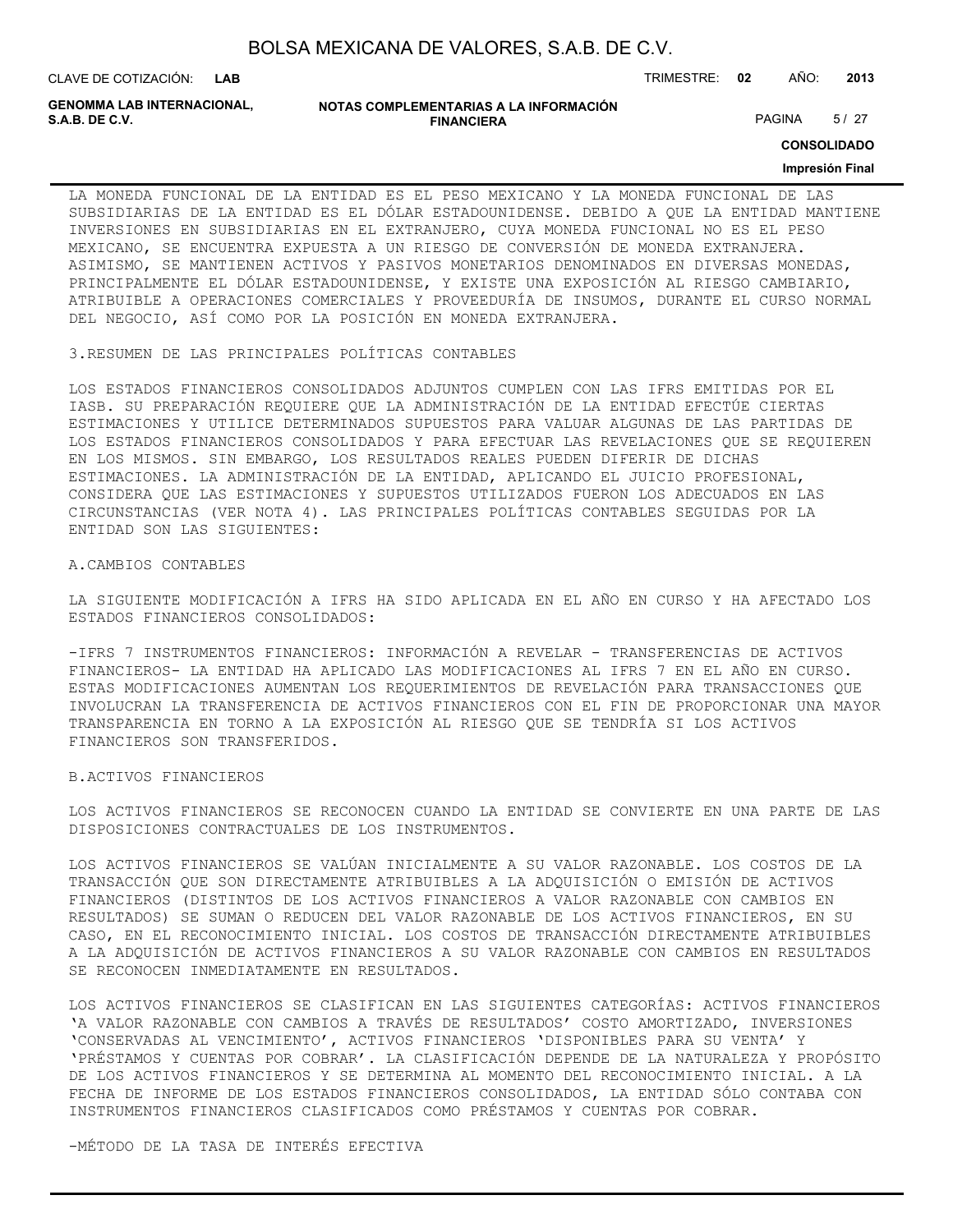| BOLSA MEXICANA DE VALORES, S.A.B. DE C.V. |  |
|-------------------------------------------|--|
|-------------------------------------------|--|

**NOTAS COMPLEMENTARIAS A LA INFORMACIÓN FINANCIERA S.A.B. DE C.V.** PAGINA 6 / 27

**CONSOLIDADO**

#### **Impresión Final**

EL MÉTODO DE TASA DE INTERÉS EFECTIVA ES UN MÉTODO PARA CALCULAR EL COSTO AMORTIZADO DE UN INSTRUMENTO FINANCIERO Y DE ASIGNACIÓN DEL INGRESO O COSTO FINANCIERO DURANTE EL PERIODO RELEVANTE. LA TASA DE INTERÉS EFECTIVA ES LA TASA QUE DESCUENTA LOS INGRESOS FUTUROS DE EFECTIVO ESTIMADOS (INCLUYENDO TODOS LOS HONORARIOS Y PUNTOS BASE PAGADOS O RECIBIDOS QUE FORMAN PARTE INTEGRAL DE LA TASA DE INTERÉS EFECTIVA, COSTOS DE LA TRANSACCIÓN Y OTRAS PRIMAS O DESCUENTOS) DURANTE LA VIDA ESPERADA DEL INSTRUMENTO DE ACTIVO O PASIVO DEUDA O, CUANDO ES APROPIADO, UN PERIODO MENOR, AL VALOR EN LIBROS NETO AL MOMENTO DEL RECONOCIMIENTO INICIAL.

LOS INGRESOS SE RECONOCEN CON BASE EN EL INTERÉS EFECTIVO PARA INSTRUMENTOS DE DEUDA DISTINTOS A AQUELLOS ACTIVOS FINANCIEROS CLASIFICADOS COMO A VALOR RAZONABLE CON CAMBIOS A TRAVÉS DE RESULTADOS.

#### -PRÉSTAMOS Y CUENTAS POR COBRAR

LAS CUENTAS POR COBRAR A CLIENTES, PRÉSTAMOS Y OTRAS CUENTAS POR COBRAR CON PAGOS FIJOS O DETERMINABLES, QUE NO SE NEGOCIAN EN UN MERCADO ACTIVO, SE CLASIFICAN COMO PRÉSTAMOS Y CUENTAS POR COBRAR. LOS PRÉSTAMOS Y CUENTAS POR COBRAR SE VALÚAN AL COSTO AMORTIZADO USANDO EL MÉTODO DE INTERÉS EFECTIVO, MENOS CUALQUIER DETERIORO. LOS INGRESOS POR INTERESES SE RECONOCEN APLICANDO LA TASA DE INTERÉS EFECTIVA, EXCEPTO POR LAS CUENTAS POR COBRAR A CORTO PLAZO EN CASO DE QUE EL RECONOCIMIENTO DE INTERESES SEA POCO IMPORTANTE.

#### -DETERIORO DE ACTIVOS FINANCIEROS

LOS ACTIVOS FINANCIEROS DISTINTOS A LOS ACTIVOS FINANCIEROS A VALOR RAZONABLE CON CAMBIOS A TRAVÉS DE RESULTADOS, SE SUJETAN A PRUEBAS PARA EFECTOS DE DETERIORO AL FINAL DE CADA PERIODO SOBRE EL CUAL SE INFORMA. SE CONSIDERA QUE LOS ACTIVOS FINANCIEROS ESTÁN DETERIORADOS, CUANDO EXISTE EVIDENCIA OBJETIVA QUE, COMO CONSECUENCIA DE UNO O MÁS EVENTOS QUE HAYAN OCURRIDO DESPUÉS DEL RECONOCIMIENTO INICIAL DEL ACTIVO FINANCIERO, LOS FLUJOS DE EFECTIVO FUTUROS ESTIMADOS DEL ACTIVO FINANCIERO HAN SIDO AFECTADOS.

LA EVIDENCIA OBJETIVA DE DETERIORO PODRÍA INCLUIR:

•DIFICULTADES FINANCIERAS SIGNIFICATIVAS DEL EMISOR O CONTRAPARTE;

•INCUMPLIMIENTO EN EL PAGO DE LOS INTERESES O EL PRINCIPAL;

•ES PROBABLE QUE EL PRESTATARIO ENTRE EN QUIEBRA O EN UNA REORGANIZACIÓN FINANCIERA; O

•LA DESAPARICIÓN DE UN MERCADO ACTIVO PARA EL ACTIVO FINANCIERO DEBIDO A DIFICULTADES FINANCIERAS.

PARA CIERTAS CATEGORÍAS DE ACTIVOS FINANCIEROS, COMO CUENTAS POR COBRAR A CLIENTES, LOS ACTIVOS QUE SE HAN SUJETADO A PRUEBAS PARA EFECTOS DE DETERIORO Y QUE NO HAN SUFRIDO DETERIORO EN FORMA INDIVIDUAL, SE INCLUYEN EN LA EVALUACIÓN DE DETERIORO SOBRE UNA BASE COLECTIVA. ENTRE LA EVIDENCIA OBJETIVA DE QUE UNA CARTERA DE CUENTAS POR COBRAR PODRÍA ESTAR DETERIORADA, SE PODRÍA INCLUIR LA EXPERIENCIA PASADA DE LA ENTIDAD CON RESPECTO A LA COBRANZA, UN INCREMENTO EN EL NÚMERO DE PAGOS ATRASADOS EN LA CARTERA QUE SUPEREN EL PERIODO DE CRÉDITO PROMEDIO DE 90 DÍAS, ASÍ COMO CAMBIOS OBSERVABLES EN LAS CONDICIONES ECONÓMICAS NACIONALES Y LOCALES QUE SE CORRELACIONEN CON EL INCUMPLIMIENTO EN LOS PAGOS.

PARA LOS ACTIVOS FINANCIEROS QUE SE REGISTRAN AL COSTO AMORTIZADO, EL IMPORTE DE LA PÉRDIDA POR DETERIORO QUE SE RECONOCE ES LA DIFERENCIA ENTRE EL VALOR EN LIBROS DEL

**GENOMMA LAB INTERNACIONAL,**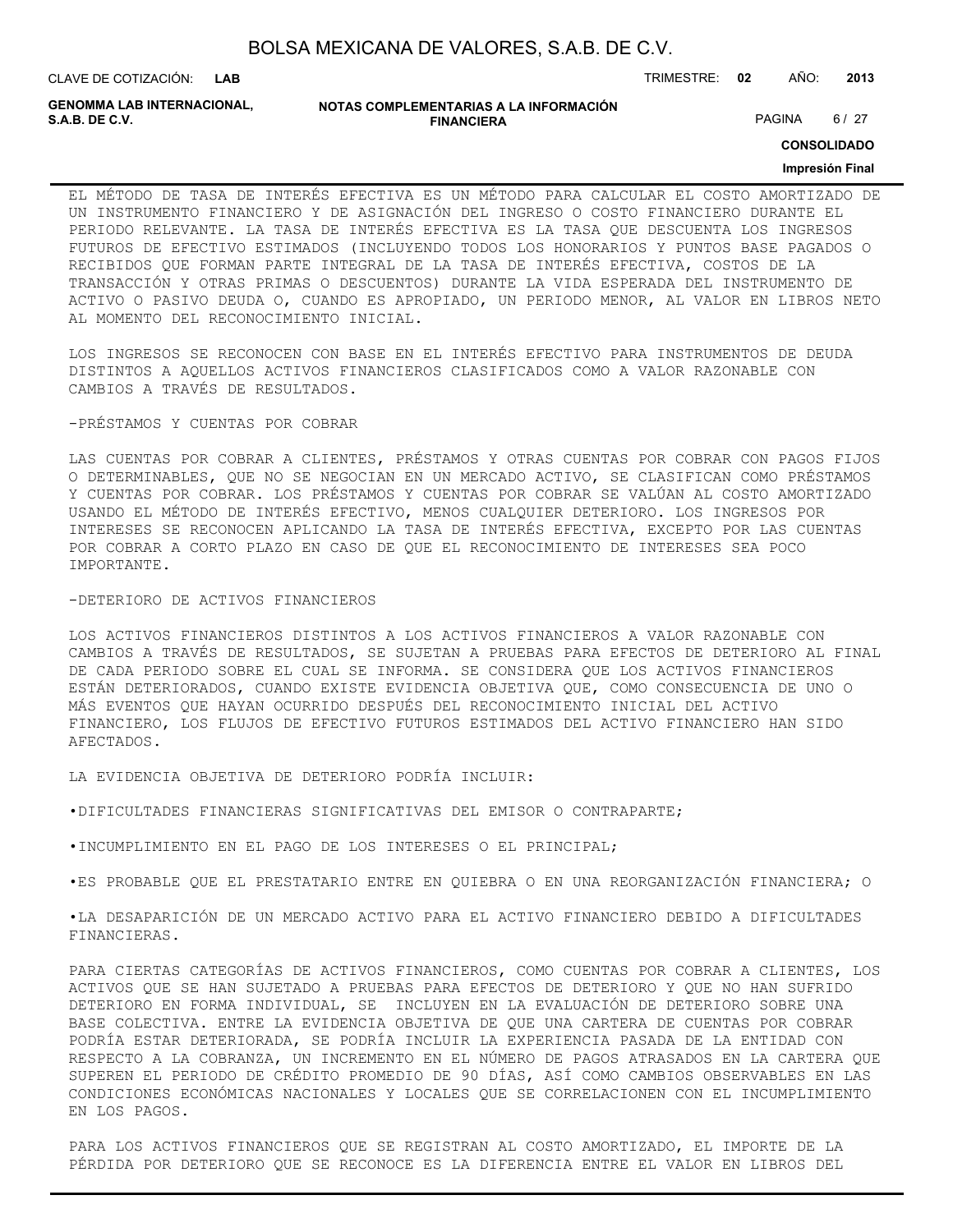**LAB**

CLAVE DE COTIZACIÓN: TRIMESTRE: **02** AÑO: **2013**

**GENOMMA LAB INTERNACIONAL,**

**NOTAS COMPLEMENTARIAS A LA INFORMACIÓN FINANCIERA S.A.B. DE C.V.** PAGINA 27 / 27

**CONSOLIDADO**

**Impresión Final**

ACTIVO Y EL VALOR PRESENTE DE LOS COBROS FUTUROS, DESCONTADOS A LA TASA DE INTERÉS EFECTIVA ORIGINAL DEL ACTIVO FINANCIERO.

PARA LOS ACTIVOS FINANCIEROS QUE SE CONTABILICEN AL COSTO, EL IMPORTE DE LA PÉRDIDA POR DETERIORO SE CALCULA COMO LA DIFERENCIA ENTRE EL VALOR EN LIBROS DEL ACTIVO Y EL VALOR PRESENTE DE LOS FLUJOS FUTUROS DE EFECTIVO ESTIMADOS, DESCONTADOS A LA TASA ACTUAL DEL MERCADO DE CAMBIO DE UN ACTIVO FINANCIERO SIMILAR. TAL PÉRDIDA POR DETERIORO NO SE REVERTIRÁ EN LOS PERIODOS POSTERIORES.

EL VALOR EN LIBROS DEL ACTIVO FINANCIERO SE REDUCE POR LA PÉRDIDA POR DETERIORO DIRECTAMENTE PARA TODOS LOS ACTIVOS FINANCIEROS, EXCEPTO PARA LAS CUENTAS POR COBRAR A CLIENTES, DONDE EL VALOR EN LIBROS SE REDUCE A TRAVÉS DE UNA CUENTA DE ESTIMACIÓN PARA CUENTAS DE COBRO DUDOSO. CUANDO SE CONSIDERA QUE UNA CUENTA POR COBRAR ES INCOBRABLE, SE ELIMINA CONTRA LA ESTIMACIÓN. LA RECUPERACIÓN POSTERIOR DE LOS MONTOS PREVIAMENTE ELIMINADOS SE CONVIERTE EN CRÉDITOS CONTRA LA ESTIMACIÓN. LOS CAMBIOS EN EL VALOR EN LIBROS DE LA CUENTA DE LA ESTIMACIÓN SE RECONOCEN EN LOS RESULTADOS.

CUANDO SE CONSIDERA QUE UN ACTIVO FINANCIERO DISPONIBLE PARA LA VENTA ESTÁ DETERIORADO, LAS GANANCIAS O PÉRDIDAS ACUMULADAS PREVIAMENTE RECONOCIDAS EN OTROS RESULTADOS INTEGRALES SE RECLASIFICAN A LOS RESULTADOS DEL PERIODO.

EXCEPTO POR LOS INSTRUMENTOS DE CAPITAL DISPONIBLES PARA SU VENTA, SI, EN UN PERIODO SUBSECUENTE, EL IMPORTE DE LA PÉRDIDA POR DETERIORO DISMINUYE Y ESA DISMINUCIÓN SE PUEDE RELACIONAR OBJETIVAMENTE CON UN EVENTO QUE OCURRE DESPUÉS DEL RECONOCIMIENTO DEL DETERIORO, LA PÉRDIDA POR DETERIORO PREVIAMENTE RECONOCIDA SE REVERSA A TRAVÉS DE RESULTADOS HASTA EL PUNTO EN QUE EL VALOR EN LIBROS DE LA INVERSIÓN A LA FECHA EN QUE SE REVERSÓ EL DETERIORO NO EXCEDA EL COSTO AMORTIZADO QUE HABRÍA SIDO SI NO SE HUBIERA RECONOCIDO EL DETERIORO.

#### -BAJA DE ACTIVOS FINANCIEROS

LA ENTIDAD DEJA DE RECONOCER UN ACTIVO FINANCIERO ÚNICAMENTE CUANDO EXPIRAN LOS DERECHOS CONTRACTUALES SOBRE LOS FLUJOS DE EFECTIVO DEL ACTIVO FINANCIERO, Y TRANSFIERE DE MANERA SUSTANCIAL LOS RIESGOS Y BENEFICIOS INHERENTES A LA PROPIEDAD DEL ACTIVO FINANCIERO. SI LA ENTIDAD NO TRANSFIERE NI RETIENE SUBSTANCIALMENTE TODOS LOS RIESGOS Y BENEFICIOS INHERENTES A LA PROPIEDAD Y CONTINÚA RETENIENDO EL CONTROL DEL ACTIVO TRANSFERIDO, LA ENTIDAD RECONOCERÁ SU PARTICIPACIÓN EN EL ACTIVO Y LA OBLIGACIÓN ASOCIADA POR LOS MONTOS QUE TENDRÍA QUE PAGAR. SI LA ENTIDAD RETIENE SUBSTANCIALMENTE TODOS LOS RIESGOS Y BENEFICIOS INHERENTES A LA PROPIEDAD DE UN ACTIVO FINANCIERO TRANSFERIDO, LA ENTIDAD CONTINÚA RECONOCIENDO EL ACTIVO FINANCIERO Y TAMBIÉN RECONOCE UN PRÉSTAMO COLATERAL POR LOS RECURSOS RECIBIDOS. C.EFECTIVO, EQUIVALENTES DE EFECTIVO Y EFECTIVO RESTRINGIDO

CONSISTEN PRINCIPALMENTE EN DEPÓSITOS BANCARIOS EN CUENTAS DE CHEQUES E INVERSIONES EN VALORES A CORTO PLAZO DE GRAN LIQUIDEZ, FÁCILMENTE CONVERTIBLES EN EFECTIVO, CON VENCIMIENTO HASTA DE TRES MESES A PARTIR DE LA FECHA DE SU ADQUISICIÓN Y SUJETOS A RIESGOS POCO IMPORTANTES DE CAMBIOS EN VALOR. EL EFECTIVO SE PRESENTA A VALOR NOMINAL Y LOS EQUIVALENTES SE VALÚAN A SU VALOR RAZONABLE. LOS EQUIVALENTES DE EFECTIVO ESTÁN REPRESENTADOS PRINCIPALMENTE POR INVERSIONES EN MESAS DE DINERO. LA COMPAÑÍA TIENE FONDOS RESTRINGIDOS DESIGNADOS PARA LA RECOMPRA DE ACCIONES PROPIAS DE LA COMPAÑÍA, LOS CUALES SE ENCUENTRAN INVERTIDOS EN MESAS DE DINERO A CORTO PLAZO EN PAPEL GUBERNAMENTAL.

#### D.INVENTARIOS

LOS INVENTARIOS SE VALÚAN AL COSTO DE ADQUISICIÓN O VALOR NETO DE REALIZACIÓN, EL MENOR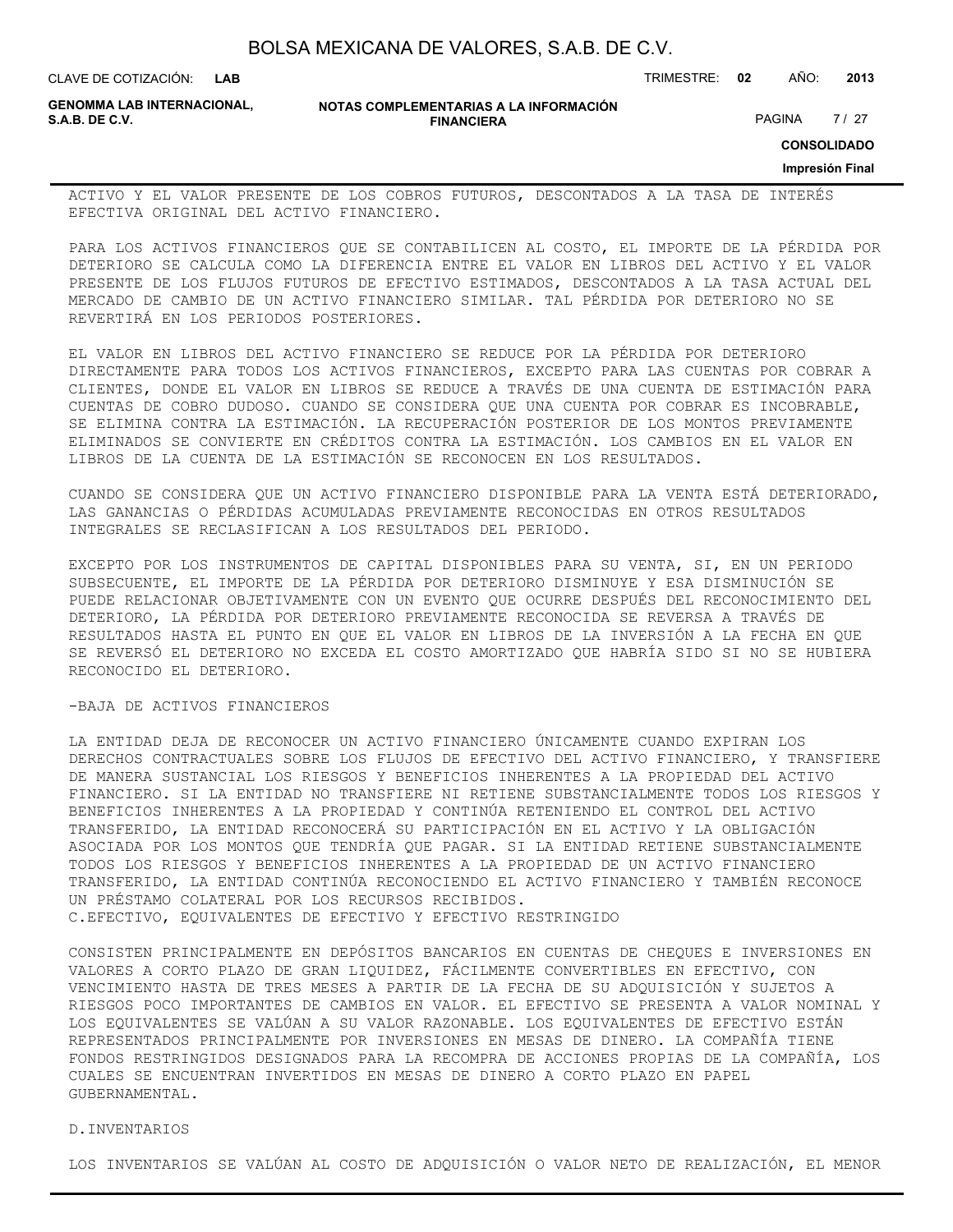**LAB**

CLAVE DE COTIZACIÓN: TRIMESTRE: **02** AÑO: **2013**

**GENOMMA LAB INTERNACIONAL,**

**NOTAS COMPLEMENTARIAS A LA INFORMACIÓN FINANCIERA S.A.B. DE C.V.** PAGINA 8 / 27

**CONSOLIDADO**

#### **Impresión Final**

UTILIZANDO EL MÉTODO DE COSTOS PROMEDIO. EL VALOR NETO DE REALIZACIÓN REPRESENTA EL PRECIO DE VENTA ESTIMADO MENOS TODOS LOS GASTOS NECESARIOS PARA EFECTUAR SU VENTA.

E.PAGOS ANTICIPADOS

LOS PAGOS ANTICIPADOS ESTÁN REPRESENTADOS PRINCIPALMENTE POR GASTOS DE PUBLICIDAD, LOS CUALES SE AMORTIZAN A RESULTADOS CONFORME SE DEVENGA EL SERVICIO.

F.INMUEBLES, PROPIEDADES Y EQUIPO

LOS INMUEBLES, PROPIEDADES Y EQUIPO SE REGISTRAN INICIALMENTE AL COSTO DE ADQUISICIÓN.

LOS TERRENOS Y EDIFICIOS MANTENIDOS PARA SU USO PARA FINES ADMINISTRATIVOS, SE PRESENTAN EN EL ESTADO DE POSICIÓN FINANCIERA A COSTO, MENOS CUALQUIER DEPRECIACIÓN ACUMULADA O PÉRDIDAS POR DETERIORO ACUMULADAS.

LAS PROPIEDADES QUE ESTÁN EN PROCESO DE CONSTRUCCIÓN PARA FINES DE PRODUCCIÓN O PARA PROPÓSITOS AÚN NO DETERMINADOS, SE REGISTRAN AL COSTO MENOS CUALQUIER PÉRDIDA POR DETERIORO RECONOCIDA. EL COSTO INCLUYE HONORARIOS PROFESIONALES. LA DEPRECIACIÓN DE ESTOS ACTIVOS, AL IGUAL QUE EN OTRAS PROPIEDADES, SE INICIA CUANDO LOS ACTIVOS ESTÁN LISTOS PARA SU USO PLANEADO.

LOS TERRENOS NO SE DEPRECIAN.

EL MOBILIARIO Y EQUIPOS SE PRESENTAN AL COSTO MENOS LA DEPRECIACIÓN ACUMULADA Y CUALQUIER PÉRDIDA ACUMULADA POR DETERIORO.

LA DEPRECIACIÓN SE RECONOCE PARA LLEVAR A RESULTADOS EL COSTO, MENOS SU VALOR RESIDUAL, SOBRE SUS VIDAS ÚTILES UTILIZANDO EL MÉTODO DE LÍNEA RECTA. LA VIDA ÚTIL ESTIMADA, EL VALOR RESIDUAL Y EL MÉTODO DE DEPRECIACIÓN SE REVISAN AL FINAL DE CADA AÑO, Y EL EFECTO DE CUALQUIER CAMBIO EN LA ESTIMACIÓN REGISTRADA SE RECONOCE SOBRE UNA BASE PROSPECTIVA.

LOS AÑOS DE VIDA ÚTIL DETERMINADOS SON COMO SIGUE

EDIFICIO 40 MEJORAS A LOCALES 10 EQUIPO DE LABORATORIO, MOLDES Y MAQUINARIA3 EQUIPO DE TRANSPORTE TERRESTRE 4 EQUIPO DE TRANSPORTE AÉREO6 EQUIPO DE CÓMPUTO3 EQUIPO DE PRODUCCIÓN Y GRABACIÓN3 EQUIPO DE OFICINA Y VENTA 10 EQUIPO DE TELECOMUNICACIONES10

LA GANANCIA O PÉRDIDA QUE SURGE DE LA VENTA O RETIRO DE UNA PARTIDA DE INMUEBLES, PLANTA Y EQUIPO, SE CALCULA COMO LA DIFERENCIA ENTRE LOS RECURSOS QUE SE RECIBEN POR VENTAS Y EL VALOR EN LIBROS DEL ACTIVO, Y SE RECONOCE EN LOS RESULTADOS.

G.INVERSIÓN EN ACCIONES DE ASOCIADA

LA ENTIDAD TIENE INVERSIÓN EN TELEVISA CONSUMER PRODUCTS, LLP. UNA ASOCIADA ES UNA ENTIDAD SOBRE LA CUAL LA ENTIDAD TIENE INFLUENCIA SIGNIFICATIVA, Y QUE NO CONSTITUYE UNA SUBSIDIARIA NI UNA PARTICIPACIÓN EN UN NEGOCIO CONJUNTO. INFLUENCIA SIGNIFICATIVA ES EL PODER DE PARTICIPAR EN DECIDIR LAS POLÍTICAS FINANCIERAS Y DE OPERACIÓN DE LA ENTIDAD EN LA QUE SE INVIERTE, PERO NO IMPLICA UN CONTROL O CONTROL CONJUNTO SOBRE ESAS POLÍTICAS.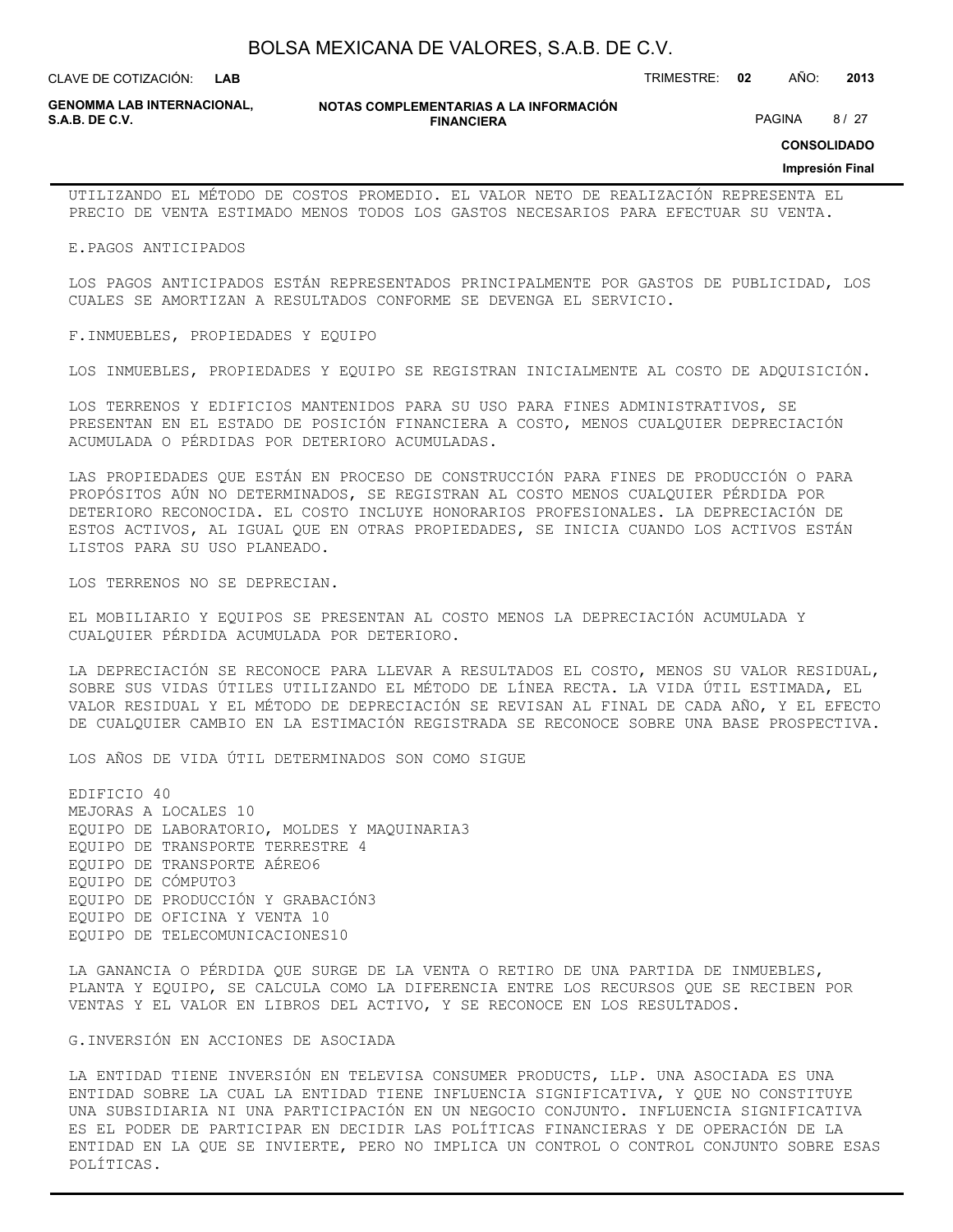| BOLSA MEXICANA DE VALORES, S.A.B. DE C.V. |  |  |
|-------------------------------------------|--|--|
|-------------------------------------------|--|--|

CLAVE DE COTIZACIÓN: TRIMESTRE: **02** AÑO: **2013**

| <b>GENOMMA LAB INTERNACIONAL.</b> | NOTAS COMPLEMENTARIAS A LA INFORMACIÓN |               |      |
|-----------------------------------|----------------------------------------|---------------|------|
| S.A.B. DE C.V.                    | <b>FINANCIERA</b>                      | <b>PAGINA</b> | 9/27 |

**CONSOLIDADO**

**Impresión Final**

LOS RESULTADOS Y LOS ACTIVOS Y PASIVOS DE LA ENTIDAD ASOCIADA SON INCORPORADOS A LOS ESTADOS FINANCIEROS UTILIZANDO EL MÉTODO DE PARTICIPACIÓN. CONFORME AL MÉTODO DE PARTICIPACIÓN, LA INVERSIÓN EN ENTIDAD ASOCIADA SE CONTABILIZA EN EL ESTADO CONSOLIDADO DE POSICIÓN FINANCIERA AL COSTO, AJUSTADO POR CAMBIOS POSTERIORES A LA ADQUISICIÓN POR LA PARTICIPACIÓN DE LA COMPAÑÍA EN LOS ACTIVOS NETOS DE LA ENTIDAD ASOCIADA, MENOS CUALQUIER DETERIORO EN EL VALOR DE LAS INVERSIONES EN LO INDIVIDUAL. LAS PÉRDIDAS DE UNA ENTIDAD ASOCIADA EN EXCESO A LA PARTICIPACIÓN DE LA ENTIDAD EN LA MISMA (LA CUAL INCLUYE CUALQUIER INVERSIÓN A LARGO PLAZO QUE, EN SUSTANCIA, FORME PARTE DE LA INVERSIÓN NETA DE LA ENTIDAD EN LA COMPAÑÍA ASOCIADA) SE RECONOCEN SIEMPRE Y CUANDO LA ENTIDAD HAYA CONTRAÍDO ALGUNA OBLIGACIÓN LEGAL O IMPLÍCITA O HAYA HECHO PAGOS EN NOMBRE DE LA ASOCIADA.

LOS REQUERIMIENTOS DE IAS 39 SE APLICAN PARA DETERMINAR SI ES NECESARIO RECONOCER UNA PÉRDIDA POR DETERIORO CON RESPECTO A LA INVERSIÓN DE LA ENTIDAD EN UNA ASOCIADA. CUANDO ES NECESARIO, SE PRUEBA EL DETERIORO DEL VALOR EN LIBROS TOTAL DE LA INVERSIÓN DE CONFORMIDAD CON IAS 36 DETERIORO DE ACTIVOS COMO UN ÚNICO ACTIVO, COMPARANDO SU MONTO RECUPERABLE (MAYOR ENTRE VALOR EN USO Y VALOR RAZONABLE MENOS COSTO DE VENTA) CONTRA SU VALOR EN LIBROS. CUALQUIER PÉRDIDA POR DETERIORO RECONOCIDA FORMA PARTE DEL VALOR EN LIBROS DE LA INVERSIÓN. CUALQUIER REVERSIÓN DE DICHA PÉRDIDA POR DETERIORO SE RECONOCE DE CONFORMIDAD CON IAS 36 EN LA MEDIDA EN QUE DICHO MONTO RECUPERABLE DE LA INVERSIÓN INCREMENTA POSTERIORMENTE.

AL DISPONER DE UNA ASOCIADA QUE RESULTA EN QUE LA ENTIDAD PIERDA INFLUENCIA IMPORTANTE SOBRE LA MISMA, CUALQUIER INVERSIÓN RETENIDA SE MIDE A VALOR RAZONABLE A DICHA FECHA Y SE CONSIDERA COMO SU VALOR RAZONABLE AL MOMENTO DEL RECONOCIMIENTO INICIAL COMO ACTIVO FINANCIERO DE CONFORMIDAD CON IAS 39. LA DIFERENCIA ENTRE EL VALOR EN LIBROS ANTERIOR DE LA ASOCIADA ATRIBUIBLE A LA PARTICIPACIÓN RETENIDA Y SU VALOR EN LIBROS SE INCLUYE EN LA DETERMINACIÓN DE LA GANANCIA O PÉRDIDA POR DISPOSICIÓN DE LA ASOCIADA. ADICIONALMENTE, LA ENTIDAD CONTABILIZA TODOS LOS MONTOS PREVIAMENTE RECONOCIDOS EN OTROS RESULTADOS INTEGRALES EN RELACIÓN CON DICHA ASOCIADA CON LA MISMA BASE QUE SE REQUERIRÍA SI DICHA ASOCIADA HUBIESE DISPUESTO DIRECTAMENTE DE LOS ACTIVOS O PASIVOS RELATIVOS. POR LO TANTO, SI UNA GANANCIA O PÉRDIDA PREVIAMENTE RECONOCIDA EN OTROS RESULTADOS INTEGRALES POR DICHA ASOCIADA SE HUBIERE RECLASIFICADO AL ESTADO DE RESULTADOS AL DISPONER DE LOS ACTIVOS O PASIVOS RELATIVOS, LA ENTIDAD RECLASIFICA LA GANANCIA O PÉRDIDA DEL CAPITAL AL ESTADO DE RESULTADOS (COMO UN AJUSTE POR RECLASIFICACIÓN) CUANDO PIERDE LA INFLUENCIA IMPORTANTE SOBRE DICHA ASOCIADA.

CUANDO LA ENTIDAD LLEVA A CABO TRANSACCIONES CON SU ASOCIADA, LA UTILIDAD O PÉRDIDA RESULTANTE DE DICHAS TRANSACCIONES CON LA ASOCIADA SE RECONOCE EN LOS ESTADOS FINANCIEROS CONSOLIDADOS DE LA ENTIDAD SÓLO EN LA MEDIDA DE LA PARTICIPACIÓN EN LA ASOCIADA QUE NO SE RELACIONE CON LA ENTIDAD.

#### H.OTROS ACTIVOS

ESTOS ACTIVOS REPRESENTAN EROGACIONES QUE DAN ORIGEN A BENEFICIOS ECONÓMICOS FUTUROS PORQUE CUMPLEN CON CIERTOS REQUISITOS PARA SU RECONOCIMIENTO COMO ACTIVOS. LOS COSTOS DE INVESTIGACIÓN, ASÍ COMO LAS EROGACIONES EN FASE DE DESARROLLO QUE NO CUMPLEN CON DICHOS REQUISITOS, SE REGISTRAN EN RESULTADOS EN EL EJERCICIO EN QUE SE INCURREN.

LA COMPAÑÍA CLASIFICA SUS ACTIVOS INTANGIBLES EN ACTIVOS CON VIDA ÚTIL INDEFINIDA Y ACTIVOS CON VIDA ÚTIL DEFINIDA, DE ACUERDO CON EL PERIODO EN EL CUAL LA COMPAÑÍA ESPERA RECIBIR LOS BENEFICIOS.

-ACTIVOS DE VIDA ÚTIL INDEFINIDA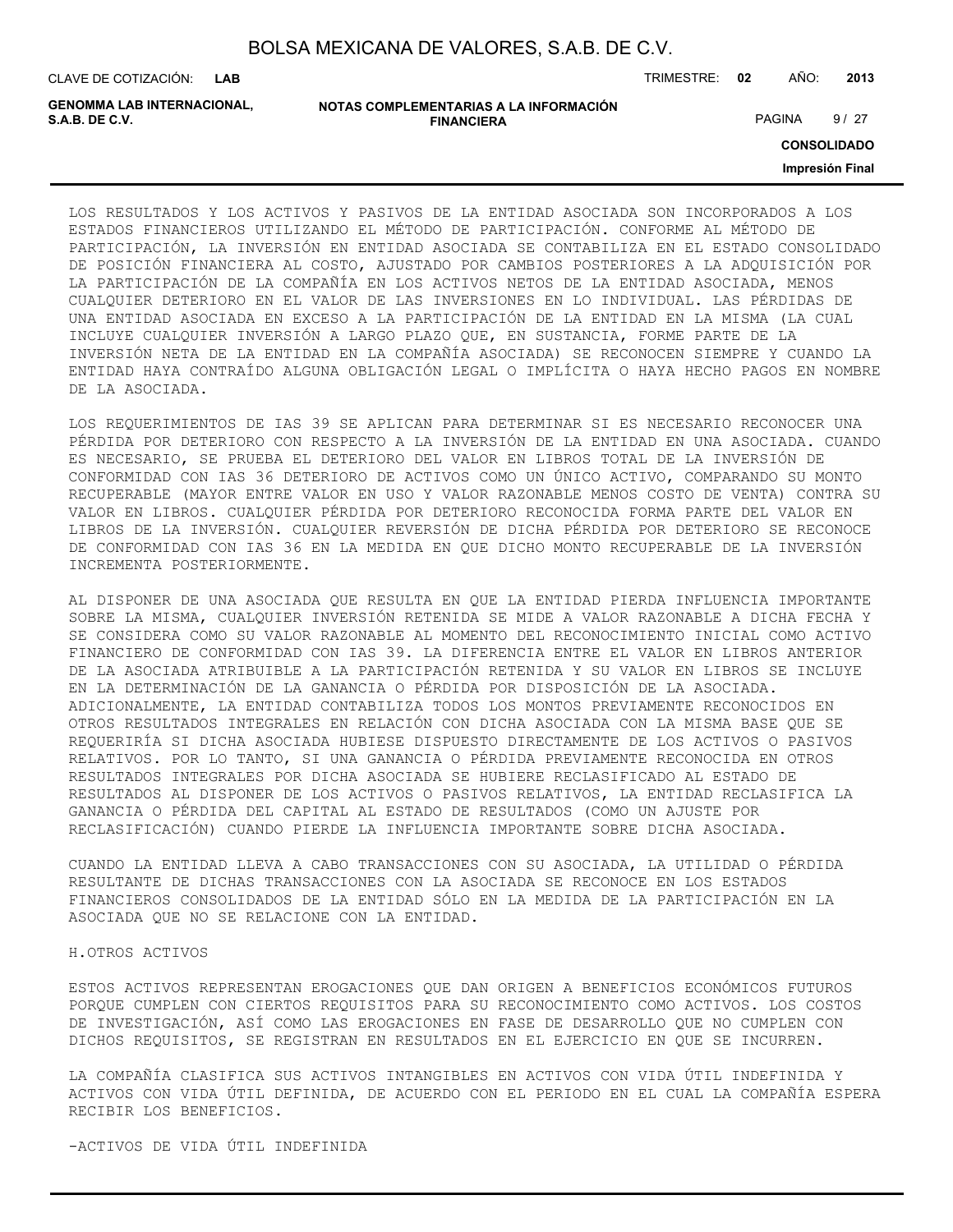| BOLSA MEXICANA DE VALORES, S.A.B. DE C.V. |  |  |
|-------------------------------------------|--|--|
|-------------------------------------------|--|--|

CLAVE DE COTIZACIÓN: TRIMESTRE: **02** AÑO: **2013**

**GENOMMA LAB INTERNACIONAL,**

**NOTAS COMPLEMENTARIAS A LA INFORMACIÓN FINANCIERA**

PAGINA 10 / 27

**CONSOLIDADO**

#### **Impresión Final**

CORRESPONDEN A MARCAS, LICENCIAS Y OTROS DERECHOS, POR LOS QUE LA COMPAÑÍA ESPERA GENERAR INGRESOS DE MANERA INDEFINIDA POR LO QUE NO SE AMORTIZAN, PERO SU VALOR SE SUJETA A PRUEBAS DE DETERIORO.

#### -ACTIVOS DE VIDA ÚTIL DEFINIDA

CORRESPONDEN PRINCIPALMENTE A COSTOS EROGADOS EN LA FASE DE DESARROLLO DE SISTEMAS DE INFORMACIÓN INTEGRAL Y SE AMORTIZAN CON BASE EN EL MÉTODO DE LÍNEA RECTA DE ACUERDO A LA VIDA ÚTIL DEL PROYECTO Y CON MÁXIMO DE 5 AÑOS. ASIMISMO, SE INCLUYEN; DEPÓSITOS EN GARANTÍA PAGADOS POR RENTA DE INMUEBLES, QUE SE REGISTRAN AL VALOR DEL EFECTIVO DADO EN GARANTÍA Y QUE SE ESTIMA RECUPERAR AL FINAL DEL CONTRATO DE ARRENDAMIENTO; LICENCIAS PARA LA COMERCIALIZACIÓN DE LOS PRODUCTOS DE LA COMPAÑÍA, LOS CUALES SE AMORTIZAN CON BASE EN EL MÉTODO DE LÍNEA RECTA EN EL PERIODO DE VIGENCIA DE DICHAS LICENCIAS; Y LA INVERSIÓN PARA LA EXPANSIÓN DE LA MARCA SISTEMA GB.

#### -BAJA DE ACTIVOS INTANGIBLES

UN ACTIVO INTANGIBLE SE DARÁ DE BAJA POR VENTA, O CUANDO NO SE ESPERA TENER BENEFICIOS ECONÓMICOS FUTUROS POR SU USO O DISPOSICIÓN. LAS GANANCIAS O PÉRDIDAS QUE SURGEN DE LA BAJA DE UN ACTIVO INTANGIBLE, MEDIDO COMO LA DIFERENCIA ENTRE LOS INGRESOS NETOS Y EL VALOR EN LIBROS DEL ACTIVO, SE RECONOCEN EN RESULTADOS CUANDO EL ACTIVO SEA DADO DE BAJA.

#### I.DETERIORO DE ACTIVOS TANGIBLES E INTANGIBLES

AL FINAL DE CADA PERIODO SOBRE EL CUAL SE INFORMA, LA ENTIDAD REVISA LOS VALORES EN LIBROS DE SUS ACTIVOS TANGIBLES E INTANGIBLES A FIN DE DETERMINAR SI EXISTE UN INDICATIVO DE QUE ESTOS ACTIVOS HAN SUFRIDO ALGUNA PÉRDIDA POR DETERIORO. SI EXISTE ALGÚN INDICIO, SE CALCULA EL MONTO RECUPERABLE DEL ACTIVO A FIN DE DETERMINAR EL ALCANCE DE LA PÉRDIDA POR DETERIORO (DE HABER ALGUNA). CUANDO NO ES POSIBLE ESTIMAR EL MONTO RECUPERABLE DE UN ACTIVO INDIVIDUAL, LA ENTIDAD ESTIMA EL MONTO RECUPERABLE DE LA UNIDAD GENERADORA DE EFECTIVO A LA QUE PERTENECE DICHO ACTIVO. CUANDO SE PUEDE IDENTIFICAR UNA BASE RAZONABLE Y CONSISTENTE DE DISTRIBUCIÓN, LOS ACTIVOS CORPORATIVOS TAMBIÉN SE ASIGNAN A LAS UNIDADES GENERADORAS DE EFECTIVO INDIVIDUALES, O DE LO CONTRARIO, SE ASIGNAN AL GRUPO MÁS PEQUEÑO DE UNIDADES GENERADORAS DE EFECTIVO PARA LOS CUALES SE PUEDE IDENTIFICAR UNA BASE DE DISTRIBUCIÓN RAZONABLE Y CONSISTENTE.

LOS ACTIVOS INTANGIBLES CON UNA VIDA ÚTIL INDEFINIDA O TODAVÍA NO DISPONIBLES PARA SU USO, SE SUJETAN A PRUEBAS PARA EFECTOS DE DETERIORO AL MENOS CADA AÑO, Y SIEMPRE QUE EXISTA UN INDICIO DE QUE EL ACTIVO PODRÍA HABERSE DETERIORADO.

EL MONTO RECUPERABLE ES EL MAYOR ENTRE EL VALOR RAZONABLE MENOS EL COSTO DE VENDERLO Y EL VALOR DE USO. AL EVALUAR EL VALOR DE USO, LOS FLUJOS DE EFECTIVO FUTUROS ESTIMADOS SE DESCUENTAN A SU VALOR PRESENTE UTILIZANDO UNA TASA DE DESCUENTO ANTES DE IMPUESTOS QUE REFLEJE LA EVALUACIÓN ACTUAL DEL MERCADO RESPECTO AL VALOR DEL DINERO EN EL TIEMPO Y LOS RIESGOS ESPECÍFICOS DEL ACTIVO PARA EL CUAL NO SE HAN AJUSTADO LAS ESTIMACIONES DE FLUJOS DE EFECTIVO FUTUROS.

SI SE ESTIMA QUE EL MONTO RECUPERABLE DE UN ACTIVO (O UNIDAD GENERADORA DE EFECTIVO) ES MENOR QUE SU VALOR EN LIBROS, EL VALOR EN LIBROS DEL ACTIVO (O UNIDAD GENERADORA DE EFECTIVO) SE REDUCE A SU MONTO RECUPERABLE. LAS PÉRDIDAS POR DETERIORO SE RECONOCEN INMEDIATAMENTE EN RESULTADOS, SALVO SI EL ACTIVO SE REGISTRA A UN MONTO REVALUADO, EN CUYO CASO SE DEBE CONSIDERAR LA PÉRDIDA POR DETERIORO COMO UNA DISMINUCIÓN DE LA REVALUACIÓN.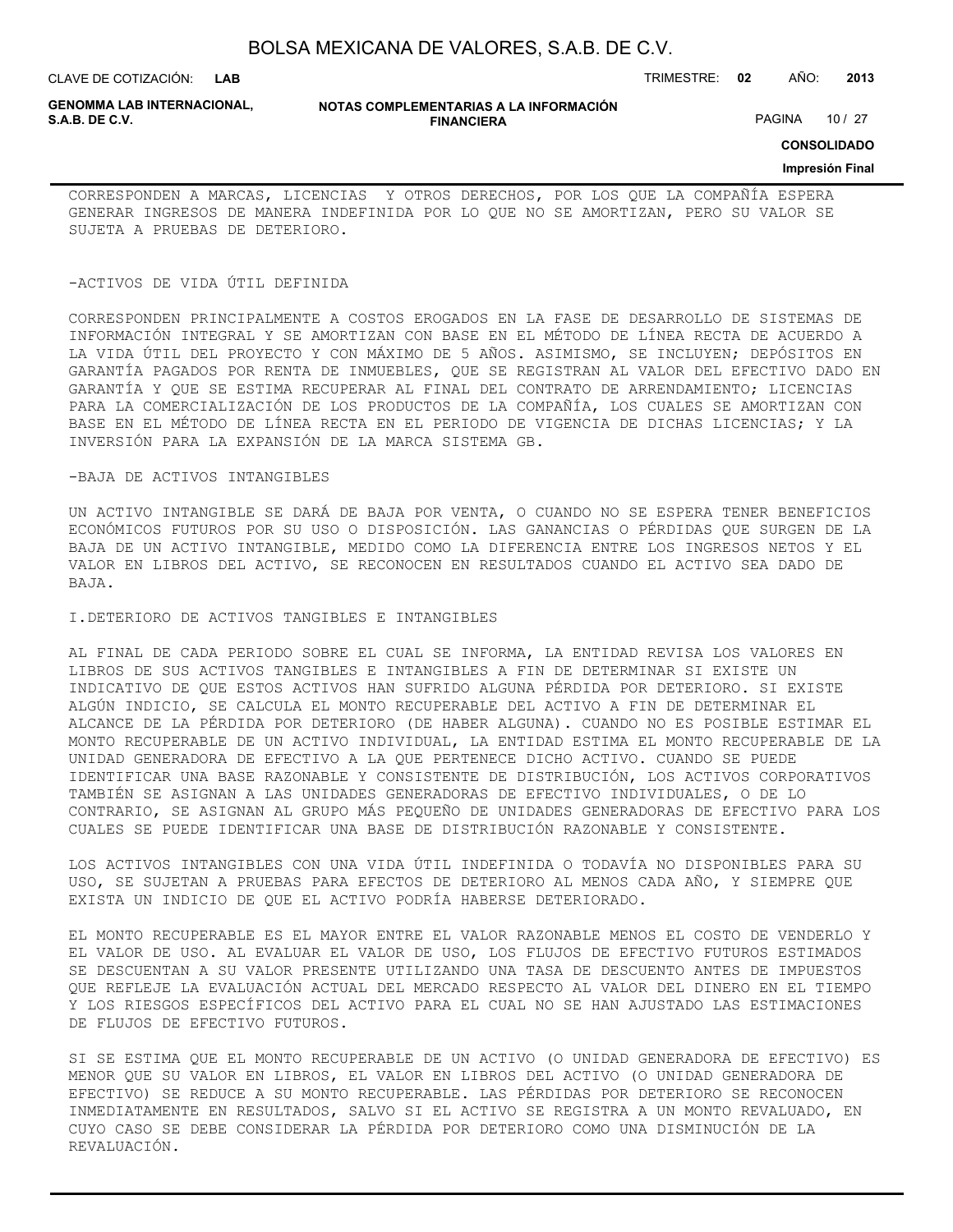CLAVE DE COTIZACIÓN: TRIMESTRE: **02** AÑO: **2013**

**GENOMMA LAB INTERNACIONAL,**

```
NOTAS COMPLEMENTARIAS A LA INFORMACIÓN
               FINANCIERA
```
PAGINA 11 / 27

**CONSOLIDADO**

#### **Impresión Final**

CUANDO UNA PÉRDIDA POR DETERIORO SE REVIERTE POSTERIORMENTE, EL VALOR EN LIBROS DEL ACTIVO (O UNIDAD GENERADORA DE EFECTIVO) SE AUMENTA AL VALOR ESTIMADO REVISADO A SU MONTO RECUPERABLE, DE TAL MANERA QUE EL VALOR EN LIBROS INCREMENTADO NO EXCEDE EL VALOR EN LIBROS QUE SE HABRÍA DETERMINADO SI NO SE HUBIERA RECONOCIDO UNA PÉRDIDA POR DETERIORO PARA DICHO ACTIVO (O UNIDAD GENERADORA DE EFECTIVO) EN AÑOS ANTERIORES. LA REVERSIÓN DE UNA PÉRDIDA POR DETERIORO SE RECONOCE INMEDIATAMENTE EN RESULTADOS, A MENOS QUE EL ACTIVO CORRESPONDIENTE SE RECONOZCA A UN MONTO REVALUADO, EN CUYO CASO LA REVERSIÓN DE LA PÉRDIDA POR DETERIORO SE TRATA COMO UN AUMENTO EN LA REVALUACIÓN.

J.PASIVOS FINANCIEROS E INSTRUMENTOS DE CAPITAL

LOS PASIVOS FINANCIEROS SE RECONOCEN CUANDO LA ENTIDAD SE CONVIERTE EN UNA PARTE DE LAS DISPOSICIONES CONTRACTUALES DE LOS INSTRUMENTOS.

LOS PASIVOS FINANCIEROS SE VALÚAN INICIALMENTE A SU VALOR RAZONABLE. LOS COSTOS DE LA TRANSACCIÓN QUE SON DIRECTAMENTE ATRIBUIBLES A LA ADQUISICIÓN O EMISIÓN DE PASIVOS FINANCIEROS (DISTINTOS DE LOS PASIVOS FINANCIEROS A VALOR RAZONABLE CON CAMBIOS EN RESULTADOS) SE SUMAN O DEDUCEN DEL VALOR RAZONABLE DE LOS PASIVOS FINANCIEROS, EN SU CASO, EN EL RECONOCIMIENTO INICIAL. LOS COSTOS DE LA TRANSACCIÓN DIRECTAMENTE ATRIBUIBLES A LA ADQUISICIÓN DE PASIVOS FINANCIEROS A VALOR RAZONABLE CON CAMBIOS EN RESULTADOS SE RECONOCEN INMEDIATAMENTE EN RESULTADOS.

-CLASIFICACIÓN COMO DEUDA O CAPITAL

LOS INSTRUMENTOS DE DEUDA Y/O CAPITAL SE CLASIFICAN COMO PASIVOS FINANCIEROS O COMO CAPITAL DE CONFORMIDAD CON LA SUSTANCIA DEL ACUERDO CONTRACTUAL.

-INSTRUMENTOS DE CAPITAL

UN INSTRUMENTO DE CAPITAL CONSISTE EN CUALQUIER CONTRATO QUE EVIDENCIE UN INTERÉS RESIDUAL EN LOS ACTIVOS DE LA ENTIDAD LUEGO DE DEDUCIR TODOS SUS PASIVOS. LOS INSTRUMENTOS DE CAPITAL EMITIDOS POR LA ENTIDAD SE RECONOCEN POR LOS RECURSOS RECIBIDOS, NETO DE LOS COSTOS DIRECTOS DE EMISIÓN.

LA RECOMPRA DE INSTRUMENTOS DE CAPITAL PROPIO DE LA ENTIDAD SE RECONOCE Y SE DEDUCE DIRECTAMENTE EN EL CAPITAL. NINGUNA GANANCIA O PÉRDIDA SE RECONOCE EN UTILIDAD O PÉRDIDA EN LA COMPRA, VENTA, EMISIÓN O AMORTIZACIÓN DE LOS INSTRUMENTOS DE CAPITAL PROPIO DE LA ENTIDAD.

-PASIVOS FINANCIEROS

LOS PASIVOS FINANCIEROS SE CLASIFICAN COMO PASIVOS FINANCIEROS A VALOR RAZONABLE CON CAMBIOS A TRAVÉS DE RESULTADOS O COMO OTROS PASIVOS FINANCIEROS.

-PASIVOS FINANCIEROS A VALOR RAZONABLE CON CAMBIOS A TRAVÉS DE RESULTADOS

UN PASIVO FINANCIERO A VALOR RAZONABLE CON CAMBIOS A TRAVÉS DE RESULTADOS ES UN PASIVO FINANCIERO QUE SE CLASIFICA COMO MANTENIDO CON FINES DE NEGOCIACIÓN O SE DESIGNA COMO A VALOR RAZONABLE CON CAMBIOS A TRAVÉS DE RESULTADOS:

UN PASIVO FINANCIERO SE CLASIFICA COMO MANTENIDO CON FINES DE NEGOCIACIÓN SI:

•SE ADQUIERE PRINCIPALMENTE CON EL OBJETIVO DE RECOMPRARLO EN UN FUTURO CERCANO; O

•ES PARTE DE UNA CARTERA DE INSTRUMENTOS FINANCIEROS IDENTIFICADOS QUE SE ADMINISTRAN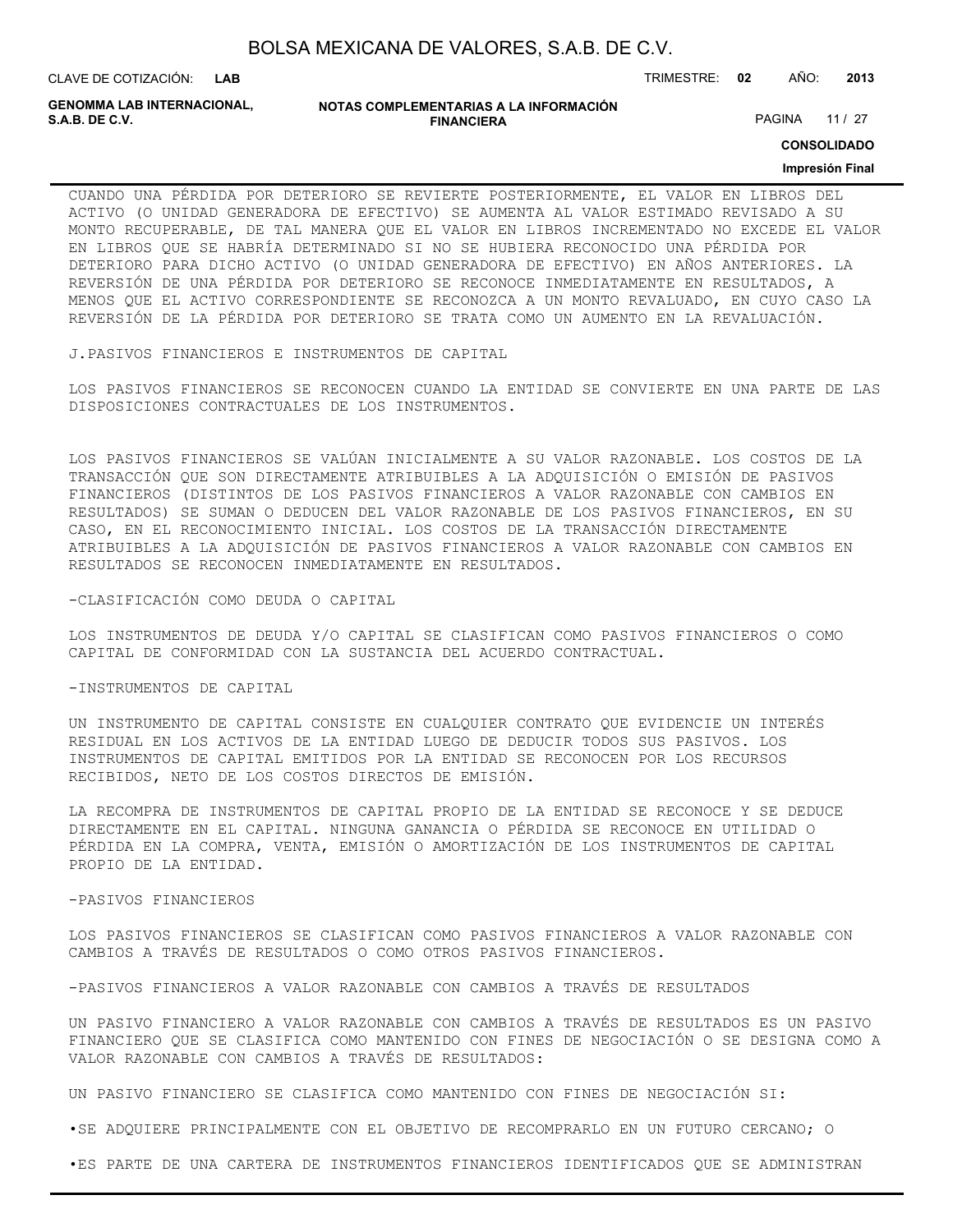**LAB**

CLAVE DE COTIZACIÓN: TRIMESTRE: **02** AÑO: **2013**

**GENOMMA LAB INTERNACIONAL,**

**NOTAS COMPLEMENTARIAS A LA INFORMACIÓN FINANCIERA**

PAGINA 12 / 27

**CONSOLIDADO**

**Impresión Final**

CONJUNTAMENTE, Y PARA LA CUAL EXISTE EVIDENCIA DE UN PATRÓN RECIENTE DE TOMA DE UTILIDADES A CORTO PLAZO; O

•ES UN DERIVADO QUE NO HA SIDO DESIGNADO COMO INSTRUMENTO DE COBERTURA Y CUMPLE LAS CONDICIONES PARA SER EFECTIVO.

UN PASIVO FINANCIERO QUE NO SEA MANTENIDO CON FINES DE NEGOCIACIÓN PODRÍA SER DESIGNADO A VALOR RAZONABLE CON CAMBIOS A TRAVÉS DE RESULTADOS AL MOMENTO DEL RECONOCIMIENTO INICIAL SI:

•CON ELLO SE ELIMINA O REDUCE SIGNIFICATIVAMENTE ALGUNA INCONSISTENCIA EN LA VALUACIÓN O EN EL RECONOCIMIENTO QUE DE OTRA MANERA SURGIRÍA; O

•EL RENDIMIENTO DE UN GRUPO DE ACTIVOS FINANCIEROS, DE PASIVOS FINANCIEROS O DE AMBOS, SE ADMINISTRE Y EVALÚE SOBRE LA BASE DE SU VALOR RAZONABLE, DE ACUERDO CON UNA ESTRATEGIA DE INVERSIÓN O DE ADMINISTRACIÓN DEL RIESGO QUE LA ENTIDAD TENGA DOCUMENTADA, Y SE PROVEA INTERNAMENTE INFORMACIÓN SOBRE ESE GRUPO, SOBRE LA BASE DE SU VALOR RAZONABLE; O

•FORME PARTE DE UN CONTRATO QUE CONTENGA UNO O MÁS INSTRUMENTOS DERIVADOS IMPLÍCITOS, Y LA IAS 39 INSTRUMENTOS FINANCIEROS: RECONOCIMIENTO Y MEDICIÓN PERMITA QUE LA TOTALIDAD DEL CONTRATO HÍBRIDO (ACTIVO O PASIVO) SEA DESIGNADO COMO A VALOR RAZONABLE CON CAMBIOS A TRAVÉS DE RESULTADOS.

LOS PASIVOS FINANCIEROS A VALOR RAZONABLE CON CAMBIOS A TRAVÉS DE RESULTADOS SE REGISTRAN A VALOR RAZONABLE, RECONOCIENDO CUALQUIER GANANCIA O PÉRDIDA SURGIDA DE LA REMEDICIÓN EN EL ESTADO DE RESULTADOS. LA GANANCIA O PÉRDIDA NETA RECONOCIDA EN LOS RESULTADOS INCLUYE CUALQUIER DIVIDENDO O INTERÉS OBTENIDO DEL PASIVO FINANCIERO Y SE INCLUYE EN LA PARTIDA DE 'OTRAS GANANCIAS Y PÉRDIDAS' EN EL ESTADO DE RESULTADO INTEGRAL.

-OTROS PASIVOS FINANCIEROS

OTROS PASIVOS FINANCIEROS, (INCLUYENDO LOS PRÉSTAMOS Y CUENTAS POR PAGAR), SON VALUADOS SUBSECUENTEMENTE AL COSTO AMORTIZADO USANDO EL MÉTODO DE TASA DE INTERÉS EFECTIVA.

EL MÉTODO DE TASA DE INTERÉS EFECTIVA ES UN MÉTODO DE CÁLCULO DEL COSTO AMORTIZADO DE UN PASIVO FINANCIERO Y DE ASIGNACIÓN DEL GASTO FINANCIERO A LO LARGO DEL PERIODO PERTINENTE. LA TASA DE INTERÉS EFECTIVA ES LA TASA QUE DESCUENTA EXACTAMENTE LOS FLUJOS ESTIMADOS DE PAGOS EN EFECTIVO A LO LARGO DE LA VIDA ESPERADA DEL PASIVO FINANCIERO (O, CUANDO SEA ADECUADO, EN UN PERIODO MÁS CORTO) CON EL IMPORTE NETO EN LIBROS DEL PASIVO FINANCIERO EN SU RECONOCIMIENTO INICIAL.

#### -BAJA DE PASIVOS FINANCIEROS

LA ENTIDAD DA DE BAJA LOS PASIVOS FINANCIEROS SI, Y SOLO SI, LAS OBLIGACIONES DE LA ENTIDAD SE CUMPLEN, CANCELAN O EXPIRAN. LA DIFERENCIA ENTRE EL VALOR EN LIBROS DEL PASIVO FINANCIERO DADO DE BAJA Y LA CONTRAPRESTACIÓN PAGADA Y POR PAGAR SE RECONOCE EN RESULTADOS.

K.IMPUESTOS A LA UTILIDAD

EL GASTO POR IMPUESTOS A LA UTILIDAD REPRESENTA LA SUMA DE LOS IMPUESTOS A LA UTILIDAD CAUSADOS Y LOS IMPUESTOS A LA UTILIDAD DIFERIDOS.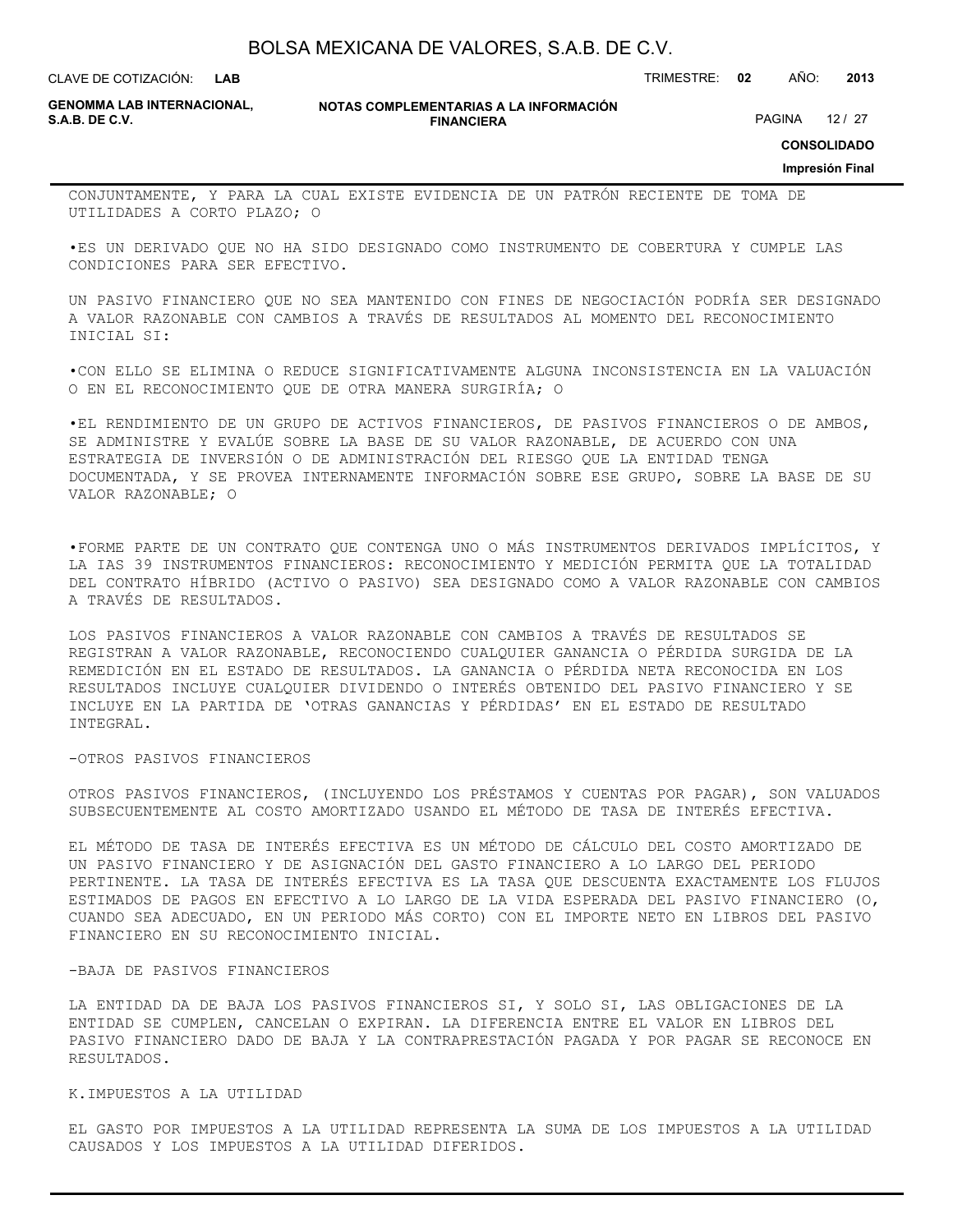CLAVE DE COTIZACIÓN: TRIMESTRE: **02** AÑO: **2013**

PAGINA 13 / 27

**GENOMMA LAB INTERNACIONAL,**

**NOTAS COMPLEMENTARIAS A LA INFORMACIÓN FINANCIERA**

**CONSOLIDADO**

**Impresión Final**

#### -IMPUESTOS A LA UTILIDAD CAUSADOS

EL IMPUESTO SOBRE LA RENTA (ISR) Y EL IMPUESTO EMPRESARIAL A TASA ÚNICA (IETU) SE REGISTRAN EN LOS RESULTADOS DEL AÑO EN QUE SE CAUSAN.

#### -IMPUESTOS A LA UTILIDAD DIFERIDOS

PARA RECONOCER EL IMPUESTO DIFERIDO SE DETERMINA SI, CON BASE EN PROYECCIONES FINANCIERAS, LA ENTIDAD CAUSARÁ ISR O IETU Y RECONOCE EL IMPUESTO DIFERIDO QUE CORRESPONDA AL IMPUESTO QUE ESENCIALMENTE PAGARÁ. LOS IMPUESTOS A LA UTILIDAD DIFERIDOS SE RECONOCEN SOBRE LAS DIFERENCIAS TEMPORALES ENTRE EL VALOR EN LIBROS DE LOS ACTIVOS Y PASIVOS INCLUIDOS EN LOS ESTADOS FINANCIEROS Y LAS BASES FISCALES CORRESPONDIENTES UTILIZADAS PARA DETERMINAR EL RESULTADO FISCAL, APLICANDO LA TASA CORRESPONDIENTE A ESTAS DIFERENCIAS Y EN SU CASO SE INCLUYEN LOS BENEFICIOS DE LAS PÉRDIDAS FISCALES POR AMORTIZAR Y DE ALGUNOS CRÉDITOS FISCALES. EL PASIVO POR IMPUESTO A LA UTILIDAD DIFERIDO SE RECONOCE GENERALMENTE PARA TODAS LAS DIFERENCIAS FISCALES TEMPORALES. SE RECONOCERÁ UN ACTIVO POR IMPUESTOS DIFERIDOS, POR TODAS LAS DIFERENCIAS TEMPORALES DEDUCIBLES, EN LA MEDIDA EN QUE RESULTE PROBABLE QUE LA ENTIDAD DISPONGA DE UTILIDADES FISCALES FUTURAS CONTRA LAS QUE PUEDA APLICAR ESAS DIFERENCIAS TEMPORALES DEDUCIBLES. ESTOS ACTIVOS Y PASIVOS NO SE RECONOCEN SI LAS DIFERENCIAS TEMPORALES SURGEN DEL RECONOCIMIENTO INICIAL (DISTINTO AL DE LA COMBINACIÓN DE NEGOCIOS) DE OTROS ACTIVOS Y PASIVOS EN UNA OPERACIÓN QUE NO AFECTA EL RESULTADO FISCAL NI EL CONTABLE.

SE RECONOCE UN PASIVO POR IMPUESTOS DIFERIDOS POR DIFERENCIAS TEMPORALES GRAVABLES ASOCIADAS CON INVERSIONES EN SUBSIDIARIAS Y ASOCIADAS, Y PARTICIPACIONES EN NEGOCIOS CONJUNTOS, EXCEPTO CUANDO LA ENTIDAD ES CAPAZ DE CONTROLAR LA REVERSIÓN DE LA DIFERENCIA TEMPORAL Y CUANDO SEA PROBABLE QUE LA DIFERENCIA TEMPORAL NO SE REVERSARÁ EN UN FUTURO PREVISIBLE. LOS ACTIVOS POR IMPUESTOS DIFERIDOS QUE SURGEN DE LAS DIFERENCIAS TEMPORALES ASOCIADAS CON DICHAS INVERSIONES Y PARTICIPACIONES SE RECONOCEN ÚNICAMENTE EN LA MEDIDA EN QUE RESULTE PROBABLE QUE HABRÁN UTILIDADES FISCALES FUTURAS SUFICIENTES CONTRA LAS QUE SE UTILICEN ESAS DIFERENCIAS TEMPORALES Y SE ESPERA QUE ÉSTAS SE REVERSARÁN EN UN FUTURO CERCANO.

EL VALOR EN LIBROS DE UN ACTIVO POR IMPUESTOS DIFERIDOS DEBE SOMETERSE A REVISIÓN AL FINAL DE CADA PERIODO SOBRE EL QUE SE INFORMA Y SE DEBE REDUCIR EN LA MEDIDA QUE SE ESTIME PROBABLE QUE NO HABRÁN UTILIDADES GRAVABLES SUFICIENTES PARA PERMITIR QUE SE RECUPERE LA TOTALIDAD O UNA PARTE DEL ACTIVO.

LOS ACTIVOS Y PASIVOS POR IMPUESTOS DIFERIDOS SE VALÚAN EMPLEANDO LAS TASAS FISCALES QUE SE ESPERA APLICAR EN EL PERÍODO EN EL QUE EL PASIVO SE PAGUE O EL ACTIVO SE REALICE, BASÁNDOSE EN LAS TASAS (Y LEYES FISCALES) QUE HAYAN SIDO APROBADAS O SUSTANCIALMENTE APROBADAS AL FINAL DEL PERIODO SOBRE EL QUE SE INFORMA. LA VALUACIÓN DE LOS PASIVOS Y ACTIVOS POR IMPUESTOS DIFERIDOS REFLEJA LAS CONSECUENCIAS FISCALES QUE SE DERIVARÍAN DE LA FORMA EN QUE LA ENTIDAD ESPERA, AL FINAL DEL PERIODO SOBRE EL QUE SE INFORMA, RECUPERAR O LIQUIDAR EL VALOR EN LIBROS DE SUS ACTIVOS Y PASIVOS.

LOS ACTIVOS POR IMPUESTOS DIFERIDOS Y LOS PASIVOS POR IMPUESTOS DIFERIDOS SE COMPENSAN CUANDO EXISTE UN DERECHO LEGAL PARA COMPENSAR ACTIVOS A CORTO PLAZO CON PASIVOS A CORTO PLAZO Y CUANDO SE REFIEREN A IMPUESTOS A LA UTILIDAD CORRESPONDIENTES A LA MISMA AUTORIDAD FISCAL Y LA ENTIDAD TIENE LA INTENCIÓN DE LIQUIDAR SUS ACTIVOS Y PASIVOS SOBRE UNA BASE NETA.

#### -IMPUESTOS CAUSADOS Y DIFERIDOS

LOS IMPUESTOS CAUSADOS Y DIFERIDOS SE RECONOCEN COMO INGRESO O GASTO EN RESULTADOS,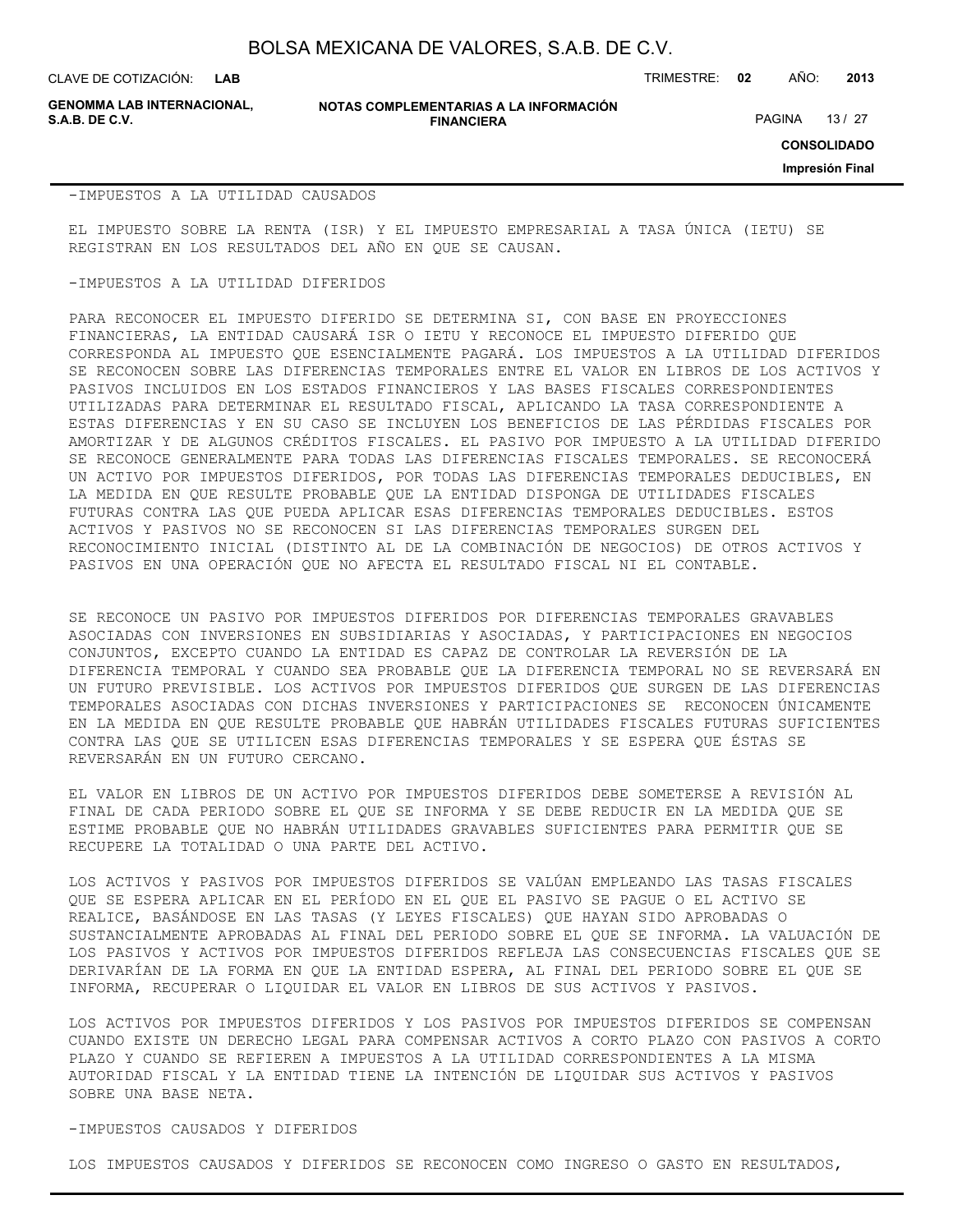| BOLSA MEXICANA DE VALORES, S.A.B. DE C.V. |  |  |  |
|-------------------------------------------|--|--|--|
|-------------------------------------------|--|--|--|

**GENOMMA LAB INTERNACIONAL,**

**NOTAS COMPLEMENTARIAS A LA INFORMACIÓN FINANCIERA**

PAGINA 14 / 27

**CONSOLIDADO**

#### **Impresión Final**

EXCEPTO CUANDO SE REFIEREN A PARTIDAS QUE SE RECONOCEN FUERA DE LOS RESULTADOS, YA SEA EN LOS OTROS RESULTADOS INTEGRALES O DIRECTAMENTE EN EL CAPITAL CONTABLE, EN CUYO CASO EL IMPUESTO TAMBIÉN SE RECONOCE FUERA DE LOS RESULTADOS; O CUANDO SURGEN DEL RECONOCIMIENTO INICIAL DE UNA COMBINACIÓN DE NEGOCIOS. EN EL CASO DE UNA COMBINACIÓN DE NEGOCIOS, EL EFECTO FISCAL SE INCLUYE DENTRO DEL RECONOCIMIENTO DE LA COMBINACIÓN DE NEGOCIOS.

#### L.PROVISIONES

LAS PROVISIONES SE RECONOCEN CUANDO LA ENTIDAD TIENE UNA OBLIGACIÓN PRESENTE (YA SEA LEGAL O ASUMIDA) COMO RESULTADO DE UN SUCESO PASADO, ES PROBABLE QUE LA ENTIDAD TENGA QUE LIQUIDAR LA OBLIGACIÓN, Y PUEDE HACERSE UNA ESTIMACIÓN CONFIABLE DEL IMPORTE DE LA OBLIGACIÓN.

EL IMPORTE RECONOCIDO COMO PROVISIÓN ES LA MEJOR ESTIMACIÓN DEL DESEMBOLSO NECESARIO PARA LIQUIDAR LA OBLIGACIÓN PRESENTE, AL FINAL DEL PERIODO SOBRE EL QUE SE INFORMA, TENIENDO EN CUENTA LOS RIESGOS Y LAS INCERTIDUMBRES QUE RODEAN A LA OBLIGACIÓN. CUANDO SE VALÚA UNA PROVISIÓN USANDO LOS FLUJOS DE EFECTIVO ESTIMADOS PARA LIQUIDAR LA OBLIGACIÓN PRESENTE, SU VALOR EN LIBROS REPRESENTA EL VALOR PRESENTE DE DICHOS FLUJOS DE EFECTIVO.

CUANDO SE ESPERA LA RECUPERACIÓN DE UN TERCERO DE ALGUNOS O TODOS LOS BENEFICIOS ECONÓMICOS REQUERIDOS PARA LIQUIDAR UNA PROVISIÓN, SE RECONOCE UNA CUENTA POR COBRAR COMO UN ACTIVO SI ES VIRTUALMENTE CIERTO QUE SE RECIBIRÁ EL DESEMBOLSO Y EL MONTO DE LA CUENTA POR COBRAR PUEDE SER VALUADO CONFIABLEMENTE.

LAS PROVISIONES SE CLASIFICAN COMO CIRCULANTES O NO CIRCULANTES EN FUNCIÓN DEL PERÍODO ESTIMADO PARA ATENDER LAS OBLIGACIONES QUE CUBREN.

#### M.COSTOS DE BENEFICIOS AL RETIRO

LAS APORTACIONES A LOS PLANES DE BENEFICIOS AL RETIRO DE CONTRIBUCIONES DEFINIDAS SE RECONOCEN COMO GASTOS AL MOMENTO EN QUE LOS EMPLEADOS HAN PRESTADO LOS SERVICIOS QUE LES OTORGAN EL DERECHO A LAS CONTRIBUCIONES.

EN EL CASO DE LOS PLANES DE BENEFICIOS DEFINIDOS, EL COSTO DE TALES BENEFICIOS SE DETERMINA UTILIZANDO EL MÉTODO DE CRÉDITO UNITARIO PROYECTADO, CON VALUACIONES ACTUARIALES QUE SE REALIZAN AL FINAL DE CADA PERÍODO SOBRE EL QUE SE INFORMA. LAS GANANCIAS Y PÉRDIDAS ACTUARIALES SE RECONOCEN AMORTIZADAS EN RESULTADOS CON BASE EN LA VIDA LABORAL ESTIMADA DE LOS EMPLEADOS. LOS COSTOS DE LOS SERVICIOS PASADOS SE RECONOCEN EN LA MEDIDA EN QUE SE ADQUIEREN LOS BENEFICIOS; DE LO CONTRARIO, SE AMORTIZAN UTILIZANDO EL MÉTODO DE LÍNEA RECTA SOBRE EL PERÍODO PROMEDIO HASTA QUE LOS BENEFICIOS SE CONVIERTEN EN ADQUIRIDOS.

LAS OBLIGACIONES POR BENEFICIOS AL RETIRO RECONOCIDAS EN EL ESTADO DE POSICIÓN FINANCIERA, REPRESENTAN EL VALOR PRESENTE DE LA OBLIGACIÓN POR BENEFICIOS DEFINIDOS, AJUSTADO POR LAS GANANCIAS Y PÉRDIDAS ACTUARIALES Y LOS COSTOS DE LOS SERVICIOS PASADOS NO RECONOCIDOS, MENOS EL VALOR RAZONABLE DE LOS ACTIVOS DEL PLAN. CUALQUIER ACTIVO QUE SURJA DE ESTE CÁLCULO SE LIMITA A LAS PÉRDIDAS ACTUARIALES NO RECONOCIDAS Y AL COSTO DE LOS SERVICIOS PASADOS, MÁS EL VALOR PRESENTE DE LOS REEMBOLSOS Y REDUCCIONES DE CONTRIBUCIONES FUTURAS AL PLAN.

#### N.BENEFICIOS DIRECTOS A LOS EMPLEADOS

SE VALÚAN EN PROPORCIÓN A LOS SERVICIOS PRESTADOS, CONSIDERANDO LOS SUELDOS ACTUALES Y SE RECONOCE EL PASIVO CONFORME SE DEVENGAN. INCLUYE PRINCIPALMENTE PARTICIPACIÓN DE LOS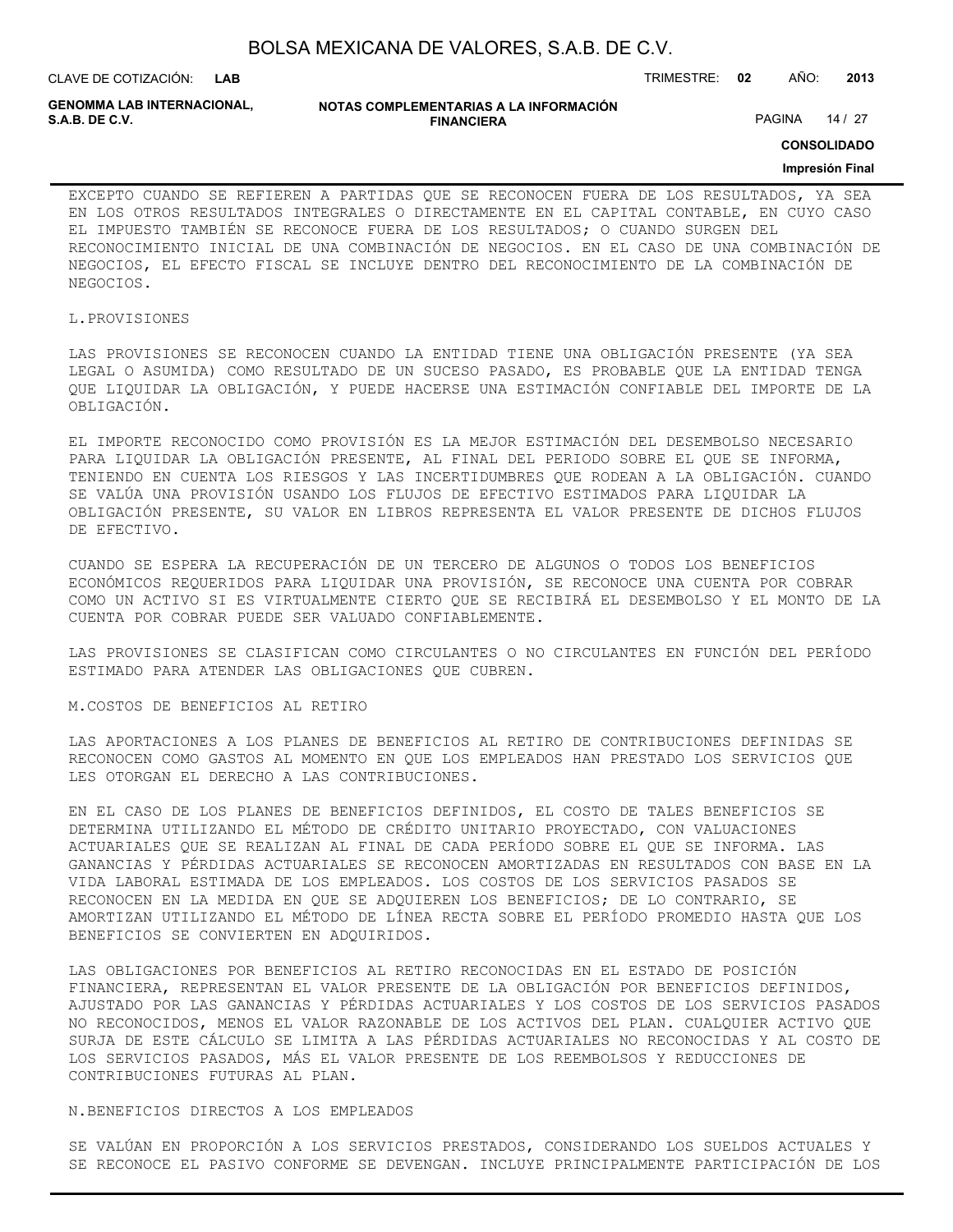**LAB**

CLAVE DE COTIZACIÓN: TRIMESTRE: **02** AÑO: **2013**

**GENOMMA LAB INTERNACIONAL,**

**NOTAS COMPLEMENTARIAS A LA INFORMACIÓN FINANCIERA**

PAGINA 15 / 27

**CONSOLIDADO**

**Impresión Final**

TRABAJADORES EN LAS UTILIDADES POR PAGAR, AUSENCIAS COMPENSADAS, COMO VACACIONES Y PRIMA VACACIONAL, E INCENTIVOS.

O.PARTICIPACIÓN DE LOS TRABAJADORES EN LAS UTILIDADES (PTU)

LA PTU SE REGISTRA EN LOS RESULTADOS DEL AÑO EN QUE SE CAUSA Y SE PRESENTA EN EL RUBRO DE GASTOS DE VENTA, GENERALES Y DE ADMINISTRACIÓN EN EL ESTADO DE RESULTADOS.

#### P.PAGOS BASADOS EN ACCIONES

LAS TRANSACCIONES CON PAGOS BASADOS EN ACCIONES LIQUIDABLES MEDIANTE INSTRUMENTOS DE CAPITAL A EMPLEADOS SE VALÚAN AL VALOR RAZONABLE DE LOS INSTRUMENTOS DE CAPITAL A LA FECHA EN QUE SE OTORGAN.

EL VALOR RAZONABLE DETERMINADO A LA FECHA DE OTORGAMIENTO DE LOS PAGOS BASADOS EN ACCIONES LIQUIDABLES MEDIANTE INSTRUMENTOS DE CAPITAL SE REGISTRAN COMO GASTOS SOBRE LA BASE DE LÍNEA RECTA DURANTE EL PERIODO DE ADJUDICACIÓN, CON BASE EN LA ESTIMACIÓN DE LA ENTIDAD DE LOS INSTRUMENTOS DE CAPITAL QUE EVENTUALMENTE SE ADJUDICARÁN. AL FINAL DE CADA PERIODO SOBRE EL CUAL SE REPORTA, LA ENTIDAD REVISA SUS ESTIMACIONES DEL NÚMERO DE INSTRUMENTOS DE CAPITAL QUE ESPERAN SER ADJUDICADOS. EL EFECTO DE LA REVISIÓN DE LOS ESTIMADOS ORIGINALES, SI HUBIESE, SE RECONOCE EN LOS RESULTADOS DEL PERIODO DE MANERA QUE EL GASTO ACUMULADO REFLEJE EL ESTIMADO REVISADO, CON EL AJUSTE CORRESPONDIENTE A LA RESERVA DE BENEFICIOS A EMPLEADOS LIQUIDABLES MEDIANTE INSTRUMENTOS DE CAPITAL.

PARA LA TRANSACCIÓN DE PAGOS BASADOS EN ACCIONES LIQUIDABLES EN EFECTIVO, SE RECONOCE UN PASIVO POR LOS BIENES O SERVICIOS ADQUIRIDOS, VALUADOS INICIALMENTE AL VALOR RAZONABLE DEL PASIVO. AL FINAL DE CADA PERIODO DE REPORTE, HASTA QUE SE LIQUIDE, ASÍ COMO EN LA FECHA DE LIQUIDACIÓN, LA ENTIDAD REEVALÚA EL VALOR RAZONABLE DEL PASIVO Y CUALQUIER CAMBIO EN SU VALOR RAZONABLE SE RECONOCE EN LOS RESULTADOS DEL PERIODO.

#### Q.RECONOCIMIENTO DE INGRESOS

LOS INGRESOS SE CALCULAN AL VALOR RAZONABLE DE LA CONTRAPRESTACIÓN COBRADA O POR COBRAR, TENIENDO EN CUENTA EL IMPORTE ESTIMADO DE DEVOLUCIONES DE CLIENTES, REBAJAS Y OTROS DESCUENTOS SIMILARES.

#### -VENTA DE BIENES

LOS INGRESOS PROCEDENTES DE LA VENTA DE BIENES DEBEN SER RECONOCIDOS CUANDO SE CUMPLEN TODAS Y CADA UNA DE LAS SIGUIENTES CONDICIONES:

•LA ENTIDAD HA TRANSFERIDO AL COMPRADOR LOS RIESGOS Y BENEFICIOS SIGNIFICATIVOS QUE SE DERIVAN DE LA PROPIEDAD DE LOS BIENES;

•LA ENTIDAD NO CONSERVA PARA SÍ NINGUNA IMPLICACIÓN EN LA GESTIÓN CORRIENTE DE LOS BIENES VENDIDOS, EN EL GRADO USUALMENTE ASOCIADO CON LA PROPIEDAD, NI RETIENE EL CONTROL EFECTIVO SOBRE LOS MISMOS;

•EL IMPORTE DE LOS INGRESOS PUEDA VALUARSE CONFIABLEMENTE;

•SEA PROBABLE QUE LA ENTIDAD RECIBA LOS BENEFICIOS ECONÓMICOS ASOCIADOS CON LA TRANSACCIÓN; Y

•LOS COSTOS INCURRIDOS, O POR INCURRIR, EN RELACIÓN CON LA TRANSACCIÓN PUEDEN SER VALUADOS CONFIABLEMENTE.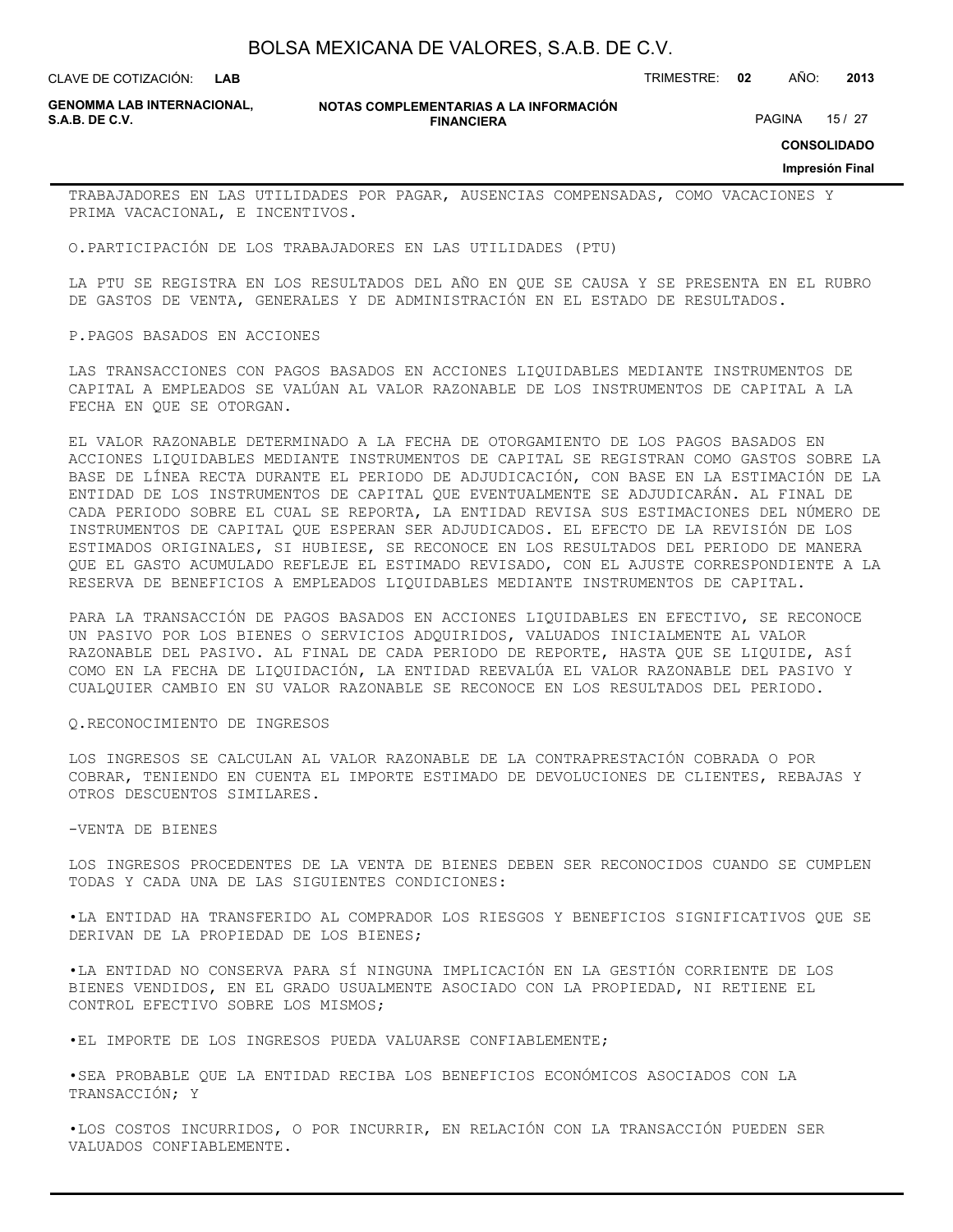CLAVE DE COTIZACIÓN: TRIMESTRE: **02** AÑO: **2013**

**GENOMMA LAB INTERNACIONAL,**

#### **NOTAS COMPLEMENTARIAS A LA INFORMACIÓN FINANCIERA**

PAGINA 16 / 27

**CONSOLIDADO**

**Impresión Final**

#### -PRESTACIÓN DE SERVICIOS

LOS INGRESOS PROVENIENTES DE CONTRATOS DE SERVICIOS SE RECONOCEN EN EL PERÍODO EN EL QUE SE DEVENGAN DICHOS SERVICIOS.

#### -INGRESOS POR DIVIDENDOS E INGRESOS POR INTERESES

EL INGRESO POR DIVIDENDOS DE INVERSIONES SE RECONOCE UNA VEZ QUE SE HAN ESTABLECIDO LOS DERECHOS DE LOS ACCIONISTAS PARA RECIBIR ESTE PAGO (SIEMPRE QUE SEA PROBABLE QUE LOS BENEFICIOS ECONÓMICOS FLUIRÁN PARA LA ENTIDAD Y QUE EL INGRESO PUEDA SER VALUADO CONFIABLEMENTE).

LOS INGRESOS POR INTERESES SE RECONOCEN CUANDO ES PROBABLE QUE LOS BENEFICIOS ECONÓMICOS FLUYAN HACIA LA ENTIDAD Y EL IMPORTE DE LOS INGRESOS PUEDA SER VALUADO CONFIABLEMENTE.

#### R.TRANSACCIONES EN MONEDA EXTRANJERA

LAS TRANSACCIONES EN MONEDA EXTRANJERA SE REGISTRAN AL TIPO DE CAMBIO VIGENTE A LA FECHA DE SU CELEBRACIÓN. LOS ACTIVOS Y PASIVOS MONETARIOS EN MONEDA EXTRANJERA SE VALÚAN EN MONEDA NACIONAL AL TIPO DE CAMBIO VIGENTE A LA FECHA DE LOS ESTADOS FINANCIEROS. LAS FLUCTUACIONES CAMBIARIAS SE REGISTRAN EN EL ESTADO DE UTILIDAD INTEGRAL.

#### S.UTILIDAD POR ACCIÓN

LA UTILIDAD BÁSICA POR ACCIÓN ORDINARIA SE CALCULA DIVIDIENDO LA UTILIDAD NETA CONSOLIDADA ENTRE EL PROMEDIO PONDERADO DE ACCIONES ORDINARIAS EN CIRCULACIÓN DURANTE EL EJERCICIO.

LA ENTIDAD NO TIENE INSTRUMENTOS POTENCIALMENTE DILUTIVOS POR LO QUE LAS GANANCIAS DILUIDAS POR ACCIÓN SON IGUALES A LAS GANANCIAS BÁSICAS POR ACCIÓN.

4.JUICIOS CONTABLES CRÍTICOS Y FUENTES CLAVE PARA LA ESTIMACIÓN DE INCERTIDUMBRES

EN LA APLICACIÓN DE LAS POLÍTICAS CONTABLES, LA ADMINISTRACIÓN DE LA ENTIDAD REALIZA JUICIOS, ESTIMACIONES Y PRESUNCIONES SOBRE ALGUNOS IMPORTES DE LOS ACTIVOS Y PASIVOS DE LOS ESTADOS FINANCIEROS. LAS ESTIMACIONES Y PRESUNCIONES ASOCIADAS SE BASAN EN LA EXPERIENCIA Y OTROS FACTORES QUE SE CONSIDERAN COMO RELEVANTES. LOS RESULTADOS REALES PODRÍAN DIFERIR DE DICHAS ESTIMACIONES.

LAS ESTIMACIONES Y PRESUNCIONES SUBYACENTES SE REVISAN SOBRE UNA BASE REGULAR. LAS MODIFICACIONES A LAS ESTIMACIONES CONTABLES SE RECONOCEN EN EL PERÍODO DE LA REVISIÓN Y PERÍODOS FUTUROS SI LA REVISIÓN AFECTA TANTO AL PERÍODO ACTUAL COMO A PERÍODOS SUBSECUENTES.

LOS JUICIOS CONTABLES CRÍTICOS Y FUENTES CLAVE DE INCERTIDUMBRE AL APLICAR LAS ESTIMACIONES EFECTUADAS A LA FECHA DE LOS ESTADOS FINANCIEROS CONSOLIDADOS, Y QUE TIENEN UN RIESGO SIGNIFICATIVO DE DERIVAR UN AJUSTE EN LOS VALORES EN LIBROS DE ACTIVOS Y PASIVOS TANTO AL PERÍODO ACTUAL COMO A PERÍODOS SUBSECUENTES SON COMO SIGUE:

A)LA ENTIDAD REVISA LA VIDA ÚTIL ESTIMADA DE INMUEBLES, PROPIEDADES Y EQUIPO AL FINAL DE CADA PERÍODO ANUAL. DURANTE 2013 Y 2012, CON BASE EN SU ANÁLISIS DETALLADO LA ADMINISTRACIÓN DE LA ENTIDAD REALIZÓ ALGUNAS MODIFICACIONES DE LA VIDA ÚTIL DE CIERTOS COMPONENTES DE LOS INMUEBLES, PROPIEDADES Y EQUIPO. EL GRADO DE INCERTIDUMBRE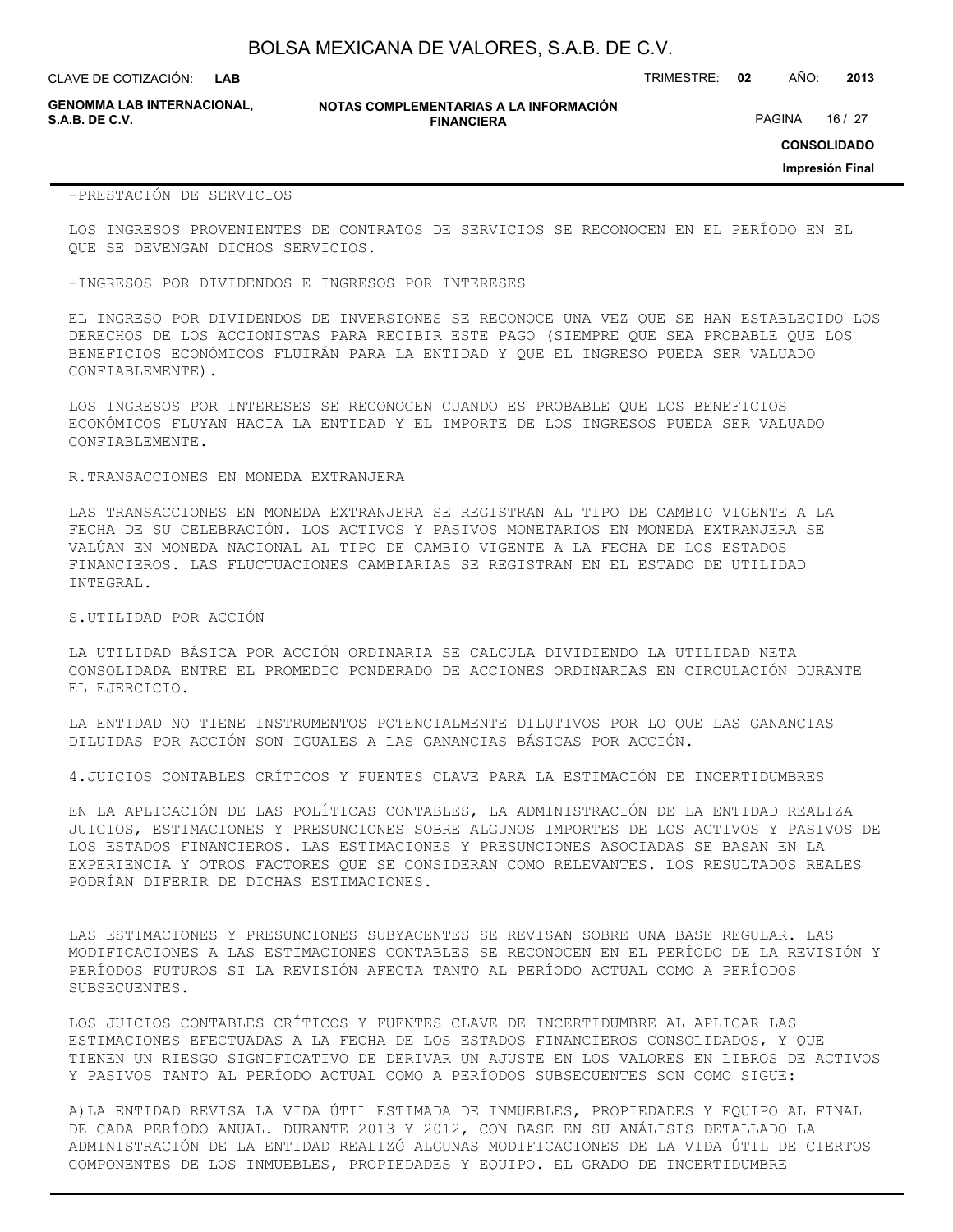| BOLSA MEXICANA DE VALORES, S.A.B. DE C.V. |  |  |  |
|-------------------------------------------|--|--|--|
|-------------------------------------------|--|--|--|

CLAVE DE COTIZACIÓN: TRIMESTRE: **02** AÑO: **2013**

**GENOMMA LAB INTERNACIONAL,**

**NOTAS COMPLEMENTARIAS A LA INFORMACIÓN FINANCIERA**

PAGINA 17 / 27

**CONSOLIDADO**

#### **Impresión Final**

RELACIONADO CON LAS ESTIMACIONES DE LAS VIDAS ÚTILES ESTÁ RELACIONADO CON LOS CAMBIOS EN EL MERCADO Y LA UTILIZACIÓN DE LOS ACTIVOS POR LOS VOLÚMENES DE COMERCIALIZACIÓN Y DESARROLLO TECNOLÓGICO.

B)AL EFECTUAR LAS PRUEBAS DE DETERIORO DE LOS ACTIVOS, LA ENTIDAD REQUIERE EFECTUAR ESTIMACIONES EN EL VALOR EN USO ASIGNADO A SUS INMUEBLES, PROPIEDADES Y EQUIPO, Y A LAS UNIDADES GENERADORAS DE EFECTIVO, EN EL CASO DE CIERTOS ACTIVOS. LOS CÁLCULOS DEL VALOR EN USO REQUIEREN QUE LA ENTIDAD DETERMINE LOS FLUJOS DE EFECTIVO FUTUROS QUE DEBERÍAN SURGIR DE LAS UNIDADES GENERADORAS DE EFECTIVO Y UNA TASA DE DESCUENTO APROPIADA PARA CALCULAR EL VALOR ACTUAL. LA ENTIDAD UTILIZA PROYECCIONES DE FLUJOS DE EFECTIVO DE INGRESOS UTILIZANDO ESTIMACIONES DE CONDICIONES DE MERCADO, DETERMINACIÓN DE PRECIOS, Y VOLÚMENES DE COMERCIALIZACIÓN Y VENTA.

C)LA ENTIDAD UTILIZA ESTIMACIONES PARA DETERMINAR LAS RESERVAS DE INVENTARIOS Y CUENTAS POR COBRAR. LOS FACTORES QUE CONSIDERA LA ENTIDAD EN LAS ESTIMACIONES DE INVENTARIOS SON LOS VOLÚMENES DE COMERCIALIZACIÓN Y VENTA Y LOS MOVIMIENTOS EN LA DEMANDA DE ALGUNOS PRODUCTOS. LOS FACTORES QUE CONSIDERA LA ENTIDAD EN LA ESTIMACIÓN DE CUENTAS DE COBRO DUDOSO SON PRINCIPALMENTE EL RIESGO DE LA SITUACIÓN FINANCIERA DEL CLIENTE, CUENTAS NO GARANTIZADAS Y, RETRASOS CONSIDERABLES EN LA COBRANZA DE ACUERDO A LOS LÍMITES DE CRÉDITO ESTABLECIDOS.

LA ENTIDAD UTILIZA ESTIMACIONES PARA DETERMINAR LA ESTIMACIÓN DE CUENTAS DE COBRO DUDOSO CONSIDERANDO LOS SIGUIENTES FACTORES:

•LA ENTIDAD REALIZA UN ANÁLISIS DE ANTIGÜEDAD DE SALDOS POR CLIENTE, DONDE SE MUESTRE EL MONTO POR VENCER Y LOS MONTOS VENCIDOS DE ACUERDO A LOS LÍMITES DE CRÉDITOS ESTABLECIDOS Y SEGÚN PARÁMETROS OBTENIDOS CON LA EXPERIENCIA, SE ASIGNA UN POR PORCENTAJE DE RESERVA QUE LE CORRESPONDE A CADA UNA DE ELLAS, ESTE ANÁLISIS DA UN PRIMER INDICIO DE DETERIORO.

•UNA VEZ QUE SE OBTIENE EL MONTO PRELIMINAR DE LAS CUENTAS POR COBRAR CON DETERIORO, SE DEBERÁ REALIZAR UN ANÁLISIS DE LA SITUACIÓN FINANCIERA DE TODOS LOS CLIENTES INCLUIDOS, PARA DETERMINAR CUÁLES SON LOS QUE PRESENTAN UN DETERIORO RAZONABLE DE LA CUENTA POR COBRAR Y SOBRE ESTOS REGISTRAR LA PROVISIÓN CORRESPONDIENTE.

LA ENTIDAD TIENE LA POLÍTICA DE NO ACEPTAR DEVOLUCIONES, EXCEPTO EN EL CASO DE PRODUCTOS CADUCOS O PRODUCTOS FUERA DE LÍNEA, POR LO QUE EN EL MOMENTO EN EL QUE LA ENTIDAD CONOCE LA EXISTENCIA DE LOS MISMOS, RECONOCE LA RESERVA CORRESPONDIENTE.

CON RESPECTO A LAS BONIFICACIONES, LA ENTIDAD RECONOCE LA ESTIMACIÓN DE LAS MISMAS CON BASE EN LOS PLANES COMERCIALES AUTORIZADOS A LOS CLIENTES.

D)LA ENTIDAD ESTÁ SUJETA A TRANSACCIONES O EVENTOS CONTINGENTES SOBRE LOS CUALES UTILIZA JUICIO PROFESIONAL EN EL DESARROLLO DE ESTIMACIONES DE PROBABILIDAD DE OCURRENCIA, LOS FACTORES QUE SE CONSIDERAN EN ESTAS ESTIMACIONES SON LA SITUACIÓN LEGAL ACTUAL A LA FECHA DE LA ESTIMACIÓN Y, LA OPINIÓN DE LOS ASESORES LEGALES.

5.EFECTIVO, EQUIVALENTES DE EFECTIVO Y EFECTIVO RESTRINGIDO

JUNIO 2013DICIEMBRE 2012

EFECTIVO\$1,598,075\$669,544 EQUIVALENTES DE EFECTIVO: MESA DE DINERO9,836214,873 EFECTIVO RESTRINGIDO (MESA DE DINERO) 8,383 32,750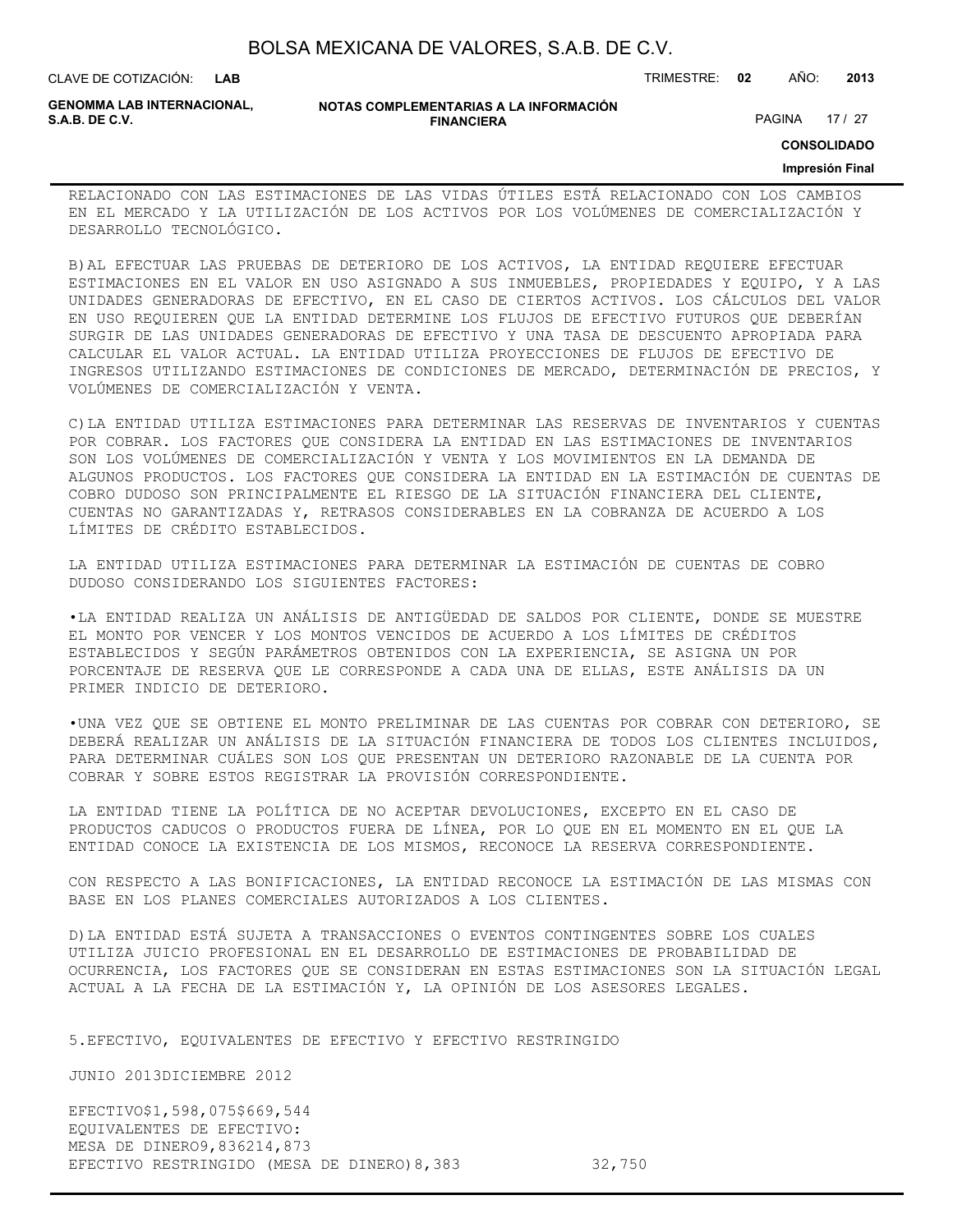**LAB**

CLAVE DE COTIZACIÓN: TRIMESTRE: **02** AÑO: **2013**

**GENOMMA LAB INTERNACIONAL,**

**NOTAS COMPLEMENTARIAS A LA INFORMACIÓN FINANCIERA S.A.B. DE C.V.** PAGINA 18 / 27

**CONSOLIDADO**

**Impresión Final**

\$1,616,294\$917,167

6.CUENTAS POR COBRAR

JUNIO 2013DICIEMBRE 2012

CLIENTES\$4,700,222\$5,372,250 ESTIMACIONES PARA: CUENTAS DE COBRO DUDOSO(17,261)(31,642) DEVOLUCIONES(276,633)(273,876) BONIFICACIONES(442,314)(271,170) (736,208)(576,688)

3,964,0144,795,562

¬ IMPUESTOS POR RECUPERAR190,95433,458 OTRAS228,833242,194

\$4,383,801\$5,071,214

A.CUENTAS POR COBRAR A CLIENTES

LAS CUENTAS POR COBRAR A CLIENTES QUE SE REVELAN ARRIBA SE CLASIFICAN COMO CUENTAS POR COBRAR Y POR LO TANTO SE VALÚAN AL COSTO AMORTIZADO.

EL PLAZO DE CRÉDITO PROMEDIO SOBRE LA VENTA DE BIENES ES DE 90 DÍAS. NO SE HACE NINGÚN CARGO POR INTERESES SOBRE LAS CUENTAS POR COBRAR A CLIENTES. LA ENTIDAD RECONOCE UNA ESTIMACIÓN PARA CUENTAS DE COBRO DUDOSO CON BASE EN IMPORTES IRRECUPERABLES DETERMINADOS POR EXPERIENCIAS DE INCUMPLIMIENTO DE LA CONTRAPARTE Y UN ANÁLISIS DE SU POSICIÓN FINANCIERA ACTUAL.

ANTES DE ACEPTAR CUALQUIER NUEVO CLIENTE, LA ENTIDAD EVALÚA LA CALIDAD CREDITICIA DEL CLIENTE POTENCIAL Y DEFINE LOS LÍMITES DE CRÉDITO POR CLIENTE. LOS LÍMITES Y CALIFICACIONES ATRIBUIDOS A LOS CLIENTES SE REVISAN PERIÓDICAMENTE. LAS VENTAS NACIONALES DE LOS DIEZ CLIENTES PRINCIPALES REPRESENTAN EL 49.46% Y EL 28.05% DE LAS VENTAS NETAS CONSOLIDADAS AL 30 DE JUNIO DE 2013 Y 2012, RESPECTIVAMENTE.

LAS CUENTAS POR COBRAR A CLIENTES REVELADAS EN LOS PÁRRAFOS ANTERIORES INCLUYEN LOS MONTOS QUE ESTÁN VENCIDOS AL FINAL DEL PERIODO SOBRE EL QUE SE INFORMA, PERO PARA LOS CUALES LA ENTIDAD NO HA RECONOCIDO ESTIMACIÓN ALGUNA PARA CUENTAS INCOBRABLES DEBIDO A QUE NO HA HABIDO CAMBIO SIGNIFICATIVO EN LA CALIDAD CREDITICIA Y LOS IMPORTES AÚN SE CONSIDERAN RECUPERABLES. LA ENTIDAD NO MANTIENE NINGÚN COLATERAL U OTRAS MEJORAS CREDITICIAS SOBRE ESOS SALDOS, NI TIENE EL DERECHO LEGAL DE COMPENSARLOS CONTRA ALGÚN MONTO QUE ADEUDE LA ENTIDAD A LA CONTRAPARTE.

AL DETERMINAR LA RECUPERABILIDAD DE UNA CUENTA POR COBRAR, LA ENTIDAD CONSIDERA CUALQUIER CAMBIO EN LA CALIDAD CREDITICIA DE LA CUENTA A PARTIR DE LA FECHA EN QUE SE OTORGÓ INICIALMENTE EL CRÉDITO HASTA EL FINAL DEL PERIODO SOBRE EL QUE SE INFORMA.

7.INVENTARIOS

JUNIO 2013DICIEMBRE 2012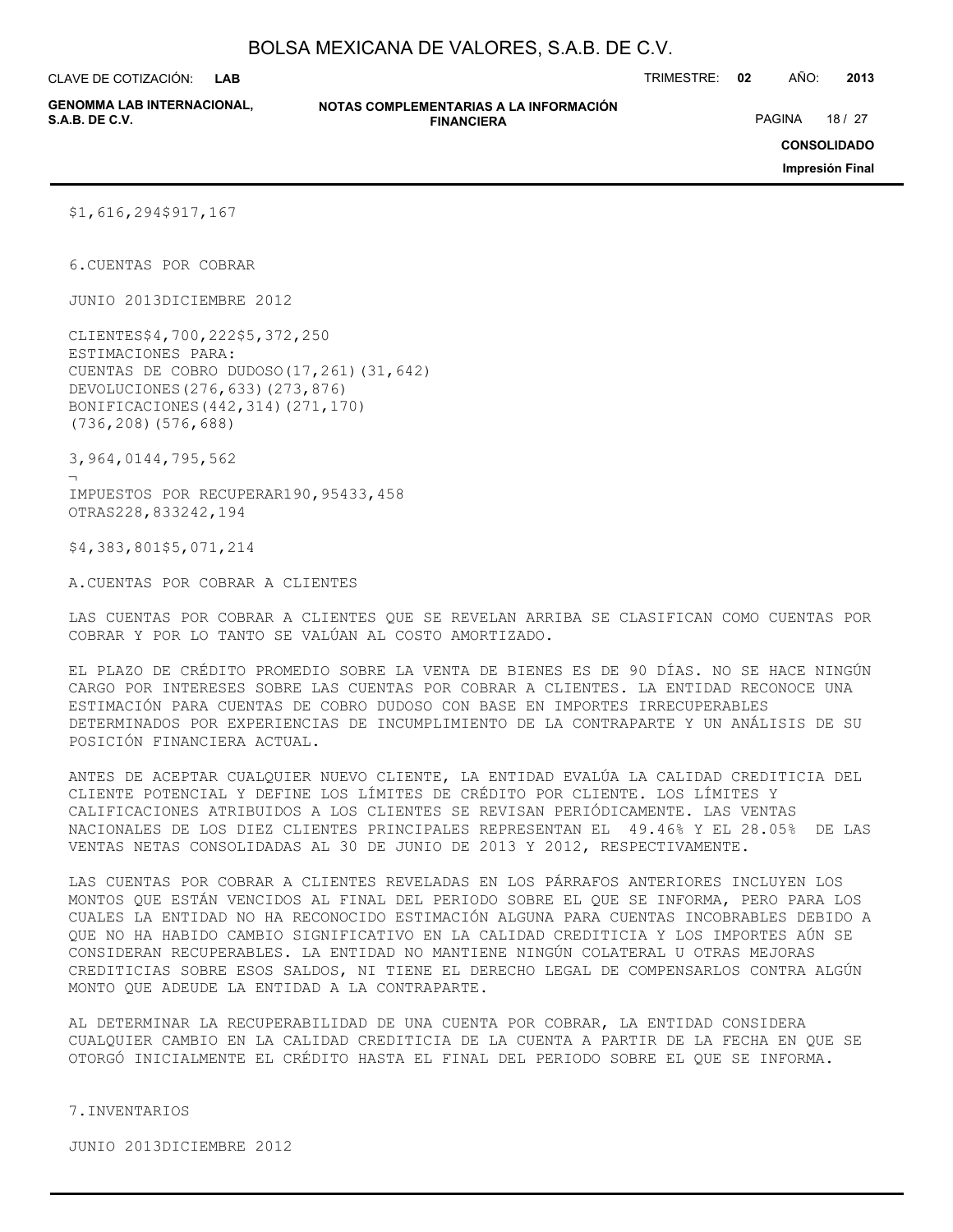CLAVE DE COTIZACIÓN: TRIMESTRE: **02** AÑO: **2013 LAB**

**GENOMMA LAB INTERNACIONAL,**

#### **NOTAS COMPLEMENTARIAS A LA INFORMACIÓN FINANCIERA**

PAGINA 19 / 27

**CONSOLIDADO**

**Impresión Final**

PRODUCTOS TERMINADOS\$1,143,595\$818,373 MATERIA PRIMA309,761388,673 ESTIMACIÓN PARA INVENTARIOS OBSOLETOS(450,583)(448,425) 1,002,773758,621 MERCANCÍAS EN TRÁNSITO255,089273,779

\$1,257,862\$1,032,400

8.INVERSIÓN EN ACCIONES EN COMPAÑÍA ASOCIADA

LA INVERSIÓN EN TELEVISA CONSUMER PRODUCTS, LLP, COMPAÑÍA ASOCIADA CONSTITUIDA EN LOS ESTADOS UNIDOS DE AMÉRICA, ES DEL 49% DE SUS ACCIONES. DICHA SOCIEDAD SE CONSTITUYÓ EN 2009 E INICIÓ OPERACIONES DURANTE 2011. LA INFORMACIÓN FINANCIERA DE LA ASOCIADA DE LA ENTIDAD SE RESUME A CONTINUACIÓN:

JUNIO 2013DICIEMBRE 2012 BALANCES GENERALES: ACTIVO CIRCULANTE\$295,628\$191,113 ACTIVO NO CIRCULANTE313376 TOTAL PASIVO (247,818)(179,897) CAPITAL CONTABLE\$48,123\$11,592

UTILIDAD (PÉRDIDA) NETA\$34,935\$(34,659)

PARTICIPACIÓN DE LA ENTIDAD EN:

CAPITAL CONTABLE\$23,580\$5,680

RESULTADOS, UTILIDAD (PÉRDIDA)\$17,118\$(16,203)

LA ENTIDAD POSEE MARCAS Y OTROS DERECHOS, POR LOS QUE LA ENTIDAD ESPERA GENERAR INGRESOS DE MANERA INDEFINIDA, POR LO QUE NO SE AMORTIZAN, PERO SU VALOR SE SUJETA A PRUEBAS DE DETERIORO.

9.VALOR RAZONABLE DE LOS INSTRUMENTOS FINANCIEROS

EL VALOR RAZONABLE DE LOS INSTRUMENTOS FINANCIEROS QUE POSTERIORMENTE SE PRESENTAN, HA SIDO DETERMINADO POR LA ENTIDAD USANDO LA INFORMACIÓN DISPONIBLE EN EL MERCADO U OTRAS TÉCNICAS DE VALUACIÓN QUE REQUIEREN DE JUICIO PARA DESARROLLAR E INTERPRETAR LAS ESTIMACIONES DE VALORES RAZONABLES. ASIMISMO, UTILIZA SUPUESTOS QUE SE BASAN EN LAS CONDICIONES DE MERCADO EXISTENTES A CADA UNA DE LAS FECHAS DE LOS ESTADOS CONSOLIDADOS DE POSICIÓN FINANCIERA. CONSECUENTEMENTE, LOS MONTOS ESTIMADOS QUE SE PRESENTAN NO NECESARIAMENTE SON INDICATIVOS DE LOS MONTOS QUE LA ENTIDAD PODRÍA REALIZAR EN UN INTERCAMBIO DE MERCADO ACTUAL. EL USO DE DIFERENTES SUPUESTOS Y/O MÉTODOS DE ESTIMACIÓN PODRÍAN TENER UN EFECTO MATERIAL EN LOS MONTOS ESTIMADOS DE VALOR RAZONABLE.

EN LA SIGUIENTE TABLA SE PRESENTA UN ANÁLISIS DE LOS INSTRUMENTOS FINANCIEROS QUE SE MIDEN CON POSTERIORIDAD AL RECONOCIMIENTO INICIAL POR SU VALOR RAZONABLE, AGRUPADOS EN NIVELES 1 A 3 EN FUNCIÓN DEL GRADO EN QUE SE OBSERVA EL VALOR RAZONABLE: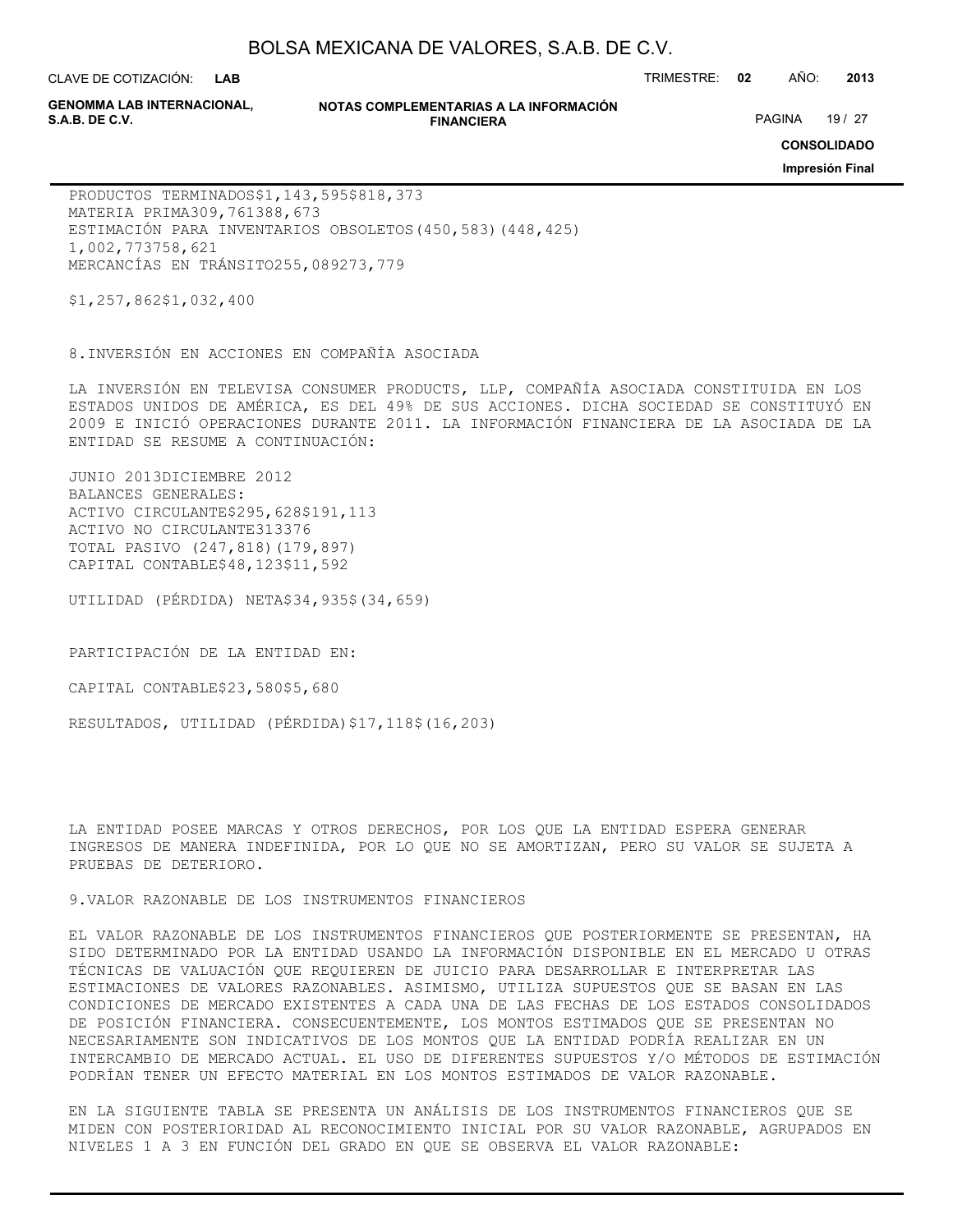| BOLSA MEXICANA DE VALORES, S.A.B. DE C.V. |  |  |
|-------------------------------------------|--|--|
|-------------------------------------------|--|--|

CLAVE DE COTIZACIÓN: TRIMESTRE: **02** AÑO: **2013**

**GENOMMA LAB INTERNACIONAL,**

**NOTAS COMPLEMENTARIAS A LA INFORMACIÓN FINANCIERA**

PAGINA 20 / 27

**CONSOLIDADO**

**Impresión Final**

NIVEL 1 SON AQUELLOS DERIVADOS DE LOS PRECIOS COTIZADOS (NO AJUSTADOS) EN LOS MERCADOS ACTIVOS PARA PASIVOS O ACTIVOS IDÉNTICOS;

NIVEL 2 SON AQUELLOS DERIVADOS DE INDICADORES DISTINTOS A LOS PRECIOS COTIZADOS INCLUIDOS DENTRO DEL NIVEL 1, PERO QUE INCLUYEN INDICADORES QUE SON OBSERVABLES PARA UN ACTIVO O PASIVO, YA SEA DIRECTAMENTE A PRECIOS COTIZADOS O INDIRECTAMENTE, ES DECIR DERIVADOS DE ESTOS PRECIOS; Y

NIVEL 3 SON AQUELLOS DERIVADOS DE LAS TÉCNICAS DE VALUACIÓN QUE INCLUYEN LOS INDICADORES PARA LOS ACTIVOS O PASIVOS, QUE NO SE BASAN EN INFORMACIÓN OBSERVABLE DEL MERCADO (INDICADORES NO OBSERVABLES).

LOS IMPORTES DE EFECTIVO Y EQUIVALENTES DE EFECTIVO DE LA ENTIDAD, ASÍ COMO LAS CUENTAS POR COBRAR Y POR PAGAR DE TERCEROS Y PARTES RELACIONADAS, Y LA PORCIÓN CIRCULANTE DE PRÉSTAMOS BANCARIOS Y DEUDA A LARGO PLAZO SE APROXIMAN A SU VALOR RAZONABLE PORQUE TIENEN VENCIMIENTOS A CORTO PLAZO. LA DEUDA A LARGO PLAZO DE LA ENTIDAD SE REGISTRA A SU COSTO AMORTIZADO Y, CONSISTE EN DEUDA QUE GENERA INTERESES A TASAS FIJAS Y VARIABLES QUE ESTÁN RELACIONADAS A INDICADORES DE MERCADO.

LOS IMPORTES EN LIBROS DE LOS INSTRUMENTOS FINANCIEROS POR CATEGORÍA Y SUS VALORES RAZONABLES ESTIMADOS AL 30 DE JUNIO DE 2013 Y AL 31 DE DICIEMBRE DE 2012 SON COMO SIGUE:

30 DE JUNIO DE 2013

31 DE DICIEMBRE DE 2012 VALOR EN LIBROSVALOR RAZONABLEVALOR EN LIBROSVALOR RAZONABLE

ACTIVOS FINANCIEROS EFECTIVO, EQUIVALENTES DE EFECTIVO Y EFECTIVO RESTRINGIDO\$1,616,294\$1,616,294\$917,166\$ 917,166 CUENTAS POR COBRAR4,383,8014,383,8015,071,2135,071,213 CUENTAS POR COBRAR A PARTES RELACIONADAS199,806199,806195,624195,624

PASIVOS FINANCIEROS PRÉSTAMOS BANCARIOS Y PORCIÓN CIRCULANTE DE LA DEUDA A LARGO PLAZO(3,999,632) (3,999,632)(3,458,896)(3,458,896) CUENTAS Y DOCUMENTOS POR PAGAR A PROVEEDORES(1,222,130)(1,222,130)(1,218,663) (1,218,663) OTRAS CUENTAS POR PAGAR Y PASIVOS ACUMULADOS(733,664)(733,664)(909,060)(909,060)

TOTAL\$244,475\$244,475\$597,384\$597,384

EL VALOR RAZONABLE DE LA DEUDA CONTRAÍDA CON LAS ENTIDADES DE CRÉDITO SE APROXIMA A LA CANTIDAD REGISTRADA EN LA CONTABILIDAD DEBIDO A LA NATURALEZA DE CORTO PLAZO DE LOS VENCIMIENTOS.

DURANTE EL PERÍODO NO EXISTIERON TRANSFERENCIAS ENTRE EL NIVEL 1 Y 2.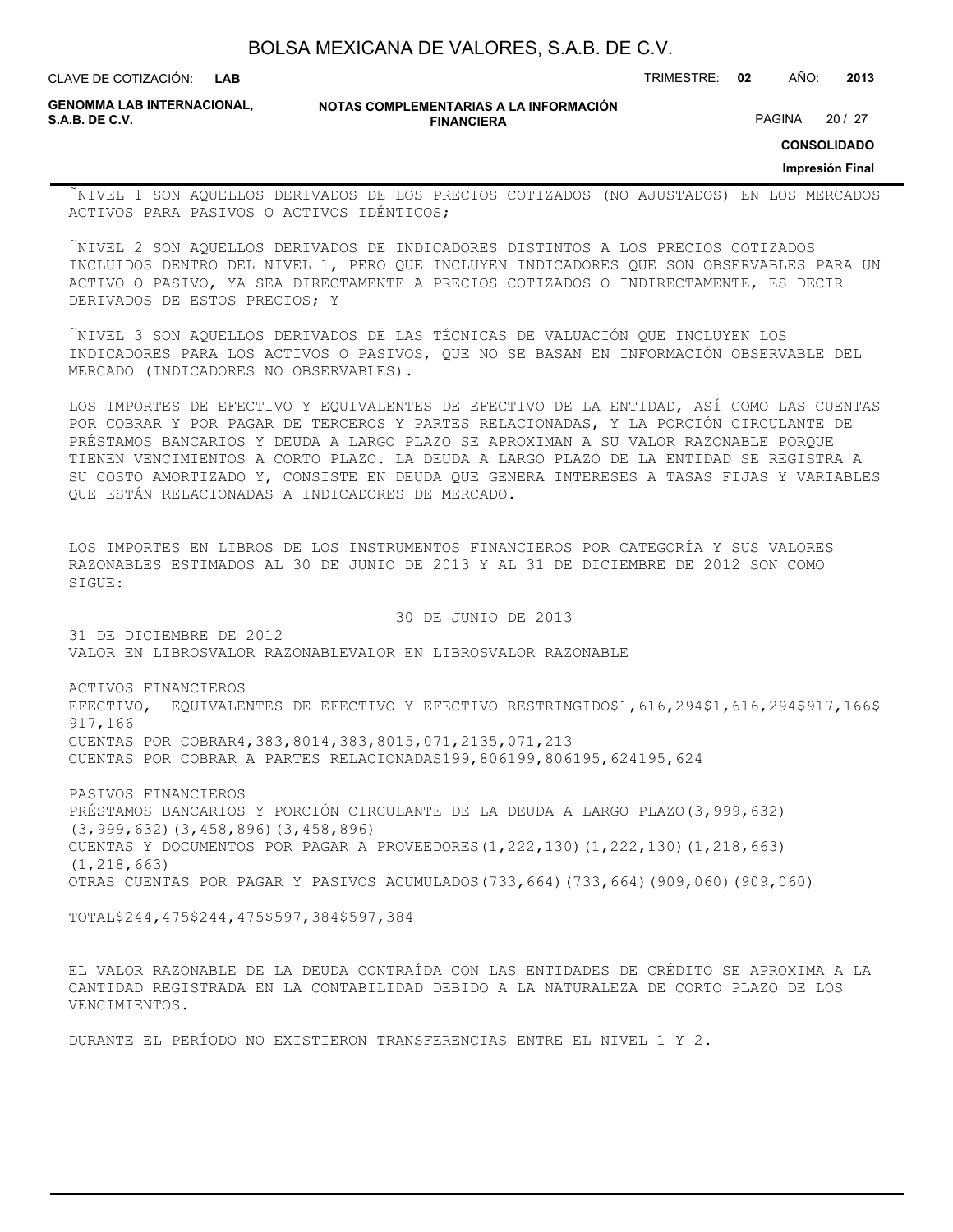CLAVE DE COTIZACIÓN: TRIMESTRE: **02** AÑO: **2013 LAB**

**GENOMMA LAB INTERNACIONAL,**

#### **NOTAS COMPLEMENTARIAS A LA INFORMACIÓN FINANCIERA**

**CONSOLIDADO**

PAGINA 21 / 27

**Impresión Final**

#### 10.CAPITAL CONTABLE

A.EL CAPITAL SOCIAL A VALOR NOMINAL AL 30 DE JUNIO DE 2013 Y AL 31 DE DICIEMBRE DE 2012, SE INTEGRA COMO SIGUE:

NÚMERO DE ACCIONES IMPORTE.

JUNIO 2013DICIEMBRE 2012 JUNIO 2013DICIEMBRE 2012 CAPITAL FIJO SERIE B82,17682,176\$150\$150

CAPITAL VARIABLE SERIE B1,052,667,2501,052,667,2501,921,5101,921,510

1,052,749,4261,052,749,426\$1,921,660\$1,921,660

EL CAPITAL SOCIAL ESTÁ INTEGRADO POR ACCIONES COMUNES NOMINATIVAS SIN VALOR NOMINAL. EL CAPITAL VARIABLE ES ILIMITADO.

B.EN ASAMBLEA GENERAL ORDINARIA DE ACCIONISTAS CELEBRADA EL 20 DE MARZO DE 2013, SE ACORDÓ LA RECOMPRA DE ACCIONES PROPIAS DE LA ENTIDAD HASTA POR UN MONTO MÁXIMO EQUIVALENTE A LAS UTILIDADES RETENIDAS DE LA ENTIDAD AL 31 DE DICIEMBRE DE 2012.

C.SE APRUEBA LA CANCELACIÓN DE 4,016,056 ACCIONES ORDINARIAS, NOMINATIVAS, SIN EXPRESIÓN DE VALOR NOMINAL, SERIE B, REPRESENTATIVAS DEL CAPITAL VARIABLE DE LA SOCIEDAD ASÍ COMO LA CONSECUENTE DISMINUCIÓN DE LA PARTE VARIABLE DEL CAPITAL SOCIAL DE LA SOCIEDAD EN LA CANTIDAD DE \$7,353.

D.SE AUTORIZA A LA SOCIEDAD PARA QUE EMITA CERTIFICADOS BURSÁTILES BAJO UN PROGRAMA CON VIGENCIA DE HASTA 10 AÑOS CONTADOS A PARTIR DE SU INSCRIPCIÓN EN EL REGISTRO NACIONAL DE VALORES (RNV), HASTA POR UN MONTO TOTAL DE \$8,000,000 O SU EQUIVALENTE EN UNIDADES DE INVERSIÓN Y SE AUTORIZA A LA SOCIEDAD PARA QUE SOLICITE A LA COMISIÓN LA INSCRIPCIÓN PREVENTIVA DE LOS CERTIFICADOS BURSÁTILES EN EL RNV, BAJO EL PROGRAMA CON VIGENCIA DE HASTA 10 AÑOS CONTADOS A PARTIR DE SU INSCRIPCIÓN EN EL RNV, HASTA POR UN MONTO TOTAL DE \$8,000,000 O SU EQUIVALENTE EN UNIDADES DE INVERSIÓN, ASÍ COMO A LA BOLSA EL LISTADO DE DICHOS CERTIFICADOS BURSÁTILES EN SU LISTADO DE VALORES AUTORIZADOS PARA COTIZAR Y, PARA QUE REALICE, AL AMPARO DE DICHO PROGRAMA, UNA O MÁS EMISIONES DE CERTIFICADOS BURSÁTILES ; O, EN SU CASO, PARA QUE LLEVE A CABO LA OFERTA PÚBLICA EN EL EXTRANJERO BAJO LA REGLA 144ª Y LA REGULACIÓN S DE LA LEY DE VALORES DE LOS ESTADOS UNIDOS DE AMÉRICA (SECURITIES ACT OF 1933) Y LA NORMATIVIDAD APLICABLE A LOS DEMÁS PAÍSES EN QUE SE REALICE Y/O, EN SU CASO, PARA QUE CONTRATE LOS INSTRUMENTOS DE COBERTURA QUE SEAN NECESARIOS.

E.EN ASAMBLEA GENERAL ORDINARIA DE ACCIONISTAS CELEBRADA EL 29 DE MARZO DE 2012, SE TOMARON LAS SIGUIENTES RESOLUCIONES SE ACORDÓ LA RECOMPRA DE ACCIONES PROPIAS DE LA ENTIDAD HASTA POR UN MONTO MÁXIMO EQUIVALENTE A LAS UTILIDADES RETENIDAS DE LA ENTIDAD AL 31 DE DICIEMBRE DE 2011.

F.EL TOTAL DE ACCIONES RECOMPRADAS NETAS DURANTE 2012 FUE DE 3,521,056 ACCIONES Y EQUIVALE AL 0.33% DEL TOTAL DE ACCIONES DEL CAPITAL SOCIAL DE LA ENTIDAD. DE LAS ACCIONES RECOMPRADAS, CORRESPONDEN AL FONDO PARA EL PAGO BASADO EN ACCIONES DE LOS EJECUTIVOS DE LA ENTIDAD Y CORRESPONDEN AL FONDO DE RECOMPRA QUE SE MENCIONA EN EL INCISO ANTERIOR. EL VALOR DE MERCADO DE LAS ACCIONES AL 31 DE DICIEMBRE DE 2012 ES DE \$26.59 PESOS POR ACCIÓN Y EL PLAZO MÁXIMO PARA RECOLOCAR DICHAS ACCIONES EN EL MERCADO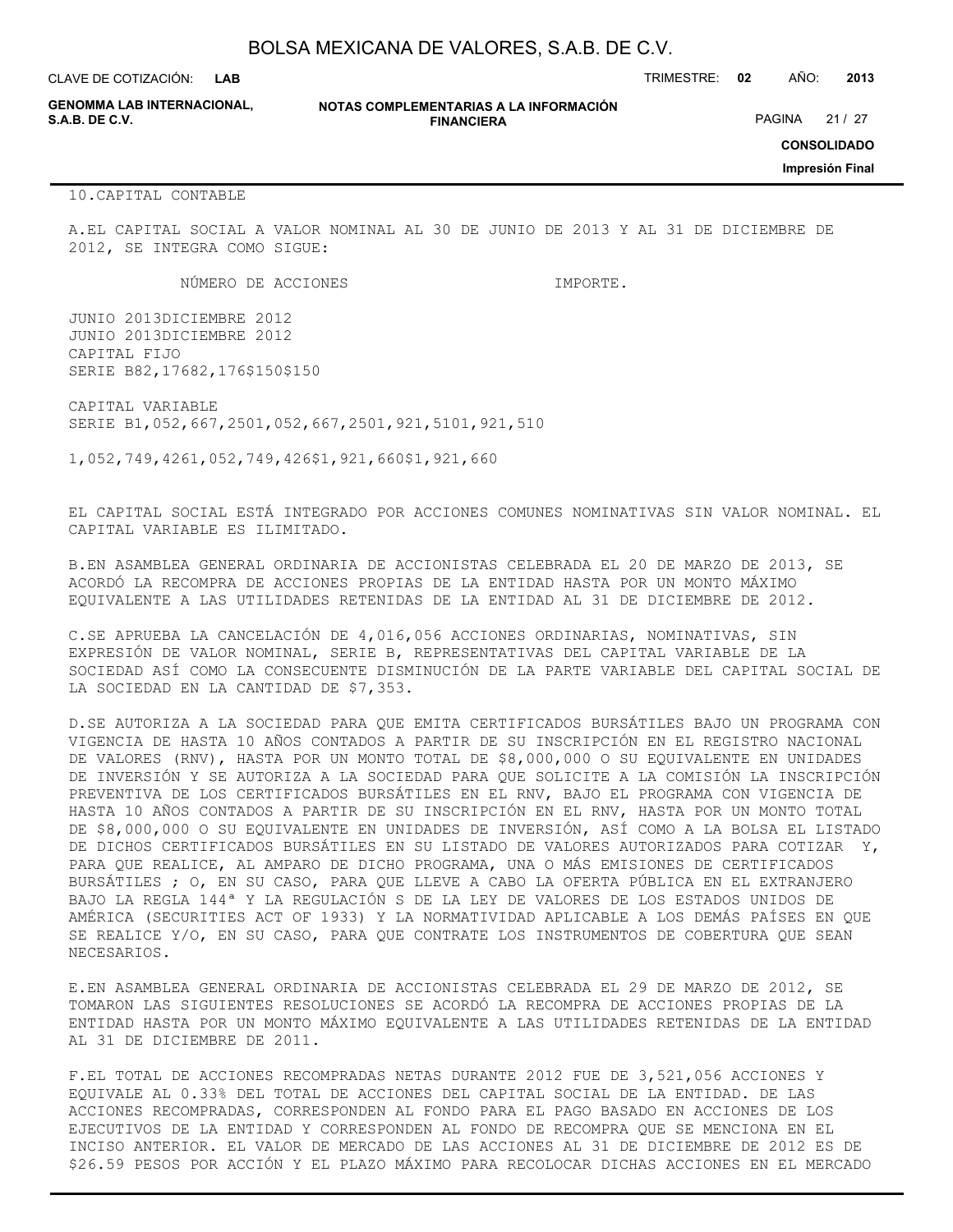| BOLSA MEXICANA DE VALORES, S.A.B. DE C.V. |  |  |
|-------------------------------------------|--|--|
|-------------------------------------------|--|--|

**GENOMMA LAB INTERNACIONAL,**

**NOTAS COMPLEMENTARIAS A LA INFORMACIÓN FINANCIERA**

PAGINA 22 / 27

**CONSOLIDADO**

### **Impresión Final**

ES DE UN AÑO A PARTIR DE LA FECHA DE RECOMPRA. EL MONTO NETO DE ACCIONES RECOMPRADAS DURANTE 2012 FUE DE \$219,440.

G.LAS UTILIDADES RETENIDAS INCLUYEN LA RESERVA LEGAL. DE ACUERDO CON LA LEY GENERAL DE SOCIEDADES MERCANTILES, DE LAS UTILIDADES NETAS DEL EJERCICIO DEBE SEPARARSE UN 5% COMO MÍNIMO PARA FORMAR LA RESERVA LEGAL, HASTA QUE SU IMPORTE ASCIENDA AL 20% DEL CAPITAL SOCIAL A VALOR NOMINAL. LA RESERVA LEGAL PUEDE CAPITALIZARSE, PERO NO DEBE REPARTIRSE A MENOS QUE SE DISUELVA LA SOCIEDAD, Y DEBE SER RECONSTITUIDA CUANDO DISMINUYA POR CUALQUIER MOTIVO. AL 30 DE JUNIO DE 2013 Y AL 31 DE DICIEMBRE DE 2012, SU IMPORTE A VALOR NOMINAL ASCIENDE A \$249,609 Y \$187,192, RESPECTIVAMENTE.

H.LA DISTRIBUCIÓN DEL CAPITAL CONTABLE, EXCEPTO POR LOS IMPORTES ACTUALIZADOS DEL CAPITAL SOCIAL APORTADO Y DE LAS UTILIDADES RETENIDAS FISCALES, CAUSARÁ EL ISR A CARGO DE LA ENTIDAD A LA TASA VIGENTE AL MOMENTO DE LA DISTRIBUCIÓN. EL IMPUESTO QUE SE PAGUE POR DICHA DISTRIBUCIÓN, SE PODRÁ ACREDITAR CONTRA EL ISR DEL EJERCICIO EN EL QUE SE PAGUE EL IMPUESTO SOBRE DIVIDENDOS Y EN LOS DOS EJERCICIOS INMEDIATOS SIGUIENTES, CONTRA EL IMPUESTO DEL EJERCICIO Y LOS PAGOS PROVISIONALES DE LOS MISMOS.

11.SALDOS Y TRANSACCIONES CON PARTES RELACIONADAS

LOS SALDOS Y TRANSACCIONES ENTRE LA ENTIDAD Y SUS SUBSIDIARIAS, LAS CUALES SON PARTES RELACIONADAS DE LA ENTIDAD, HAN SIDO ELIMINADOS EN LA CONSOLIDACIÓN Y NO SE REVELAN EN ESTA NOTA. MÁS ADELANTE SE DETALLAN LAS TRANSACCIONES ENTRE LA ENTIDAD Y OTRAS PARTES RELACIONADAS.

A.LOS SALDOS POR COBRAR Y POR PAGAR CON PARTES RELACIONADAS SON:

JUNIO 2013DICIEMBRE 2012 POR COBRAR – TELEVISA CONSUMER PRODUCTS USA, LLC\$189,796\$185,614 FUNCIONARIOS10,01010,010

\$199,806\$195,624 POR PAGAR – DIVIDENDOS\$1,291\$ 9,480 B.TRANSACCIONES COMERCIALES

DURANTE EL AÑO, LAS SUBSIDIARIAS DE LA ENTIDAD REALIZARON LAS SIGUIENTES TRANSACCIONES COMERCIALES CON PARTES RELACIONADAS QUE NO SON MIEMBROS DE LA ENTIDAD:

20132012

VENTAS \$319,757\$100,173 SERVICIOS PROFESIONALES PAGADOS(73,808)(77,478) REGALÍAS9,0331,362 OTROS SERVICIOS 5,029

C.COMPENSACIÓN DEL PERSONAL CLAVE DE LA ADMINISTRACIÓN

LA COMPENSACIÓN A LA ADMINISTRACIÓN Y OTROS MIEMBROS CLAVE DE LA ADMINISTRACIÓN DURANTE EL AÑO FUE LA SIGUIENTE:

20132012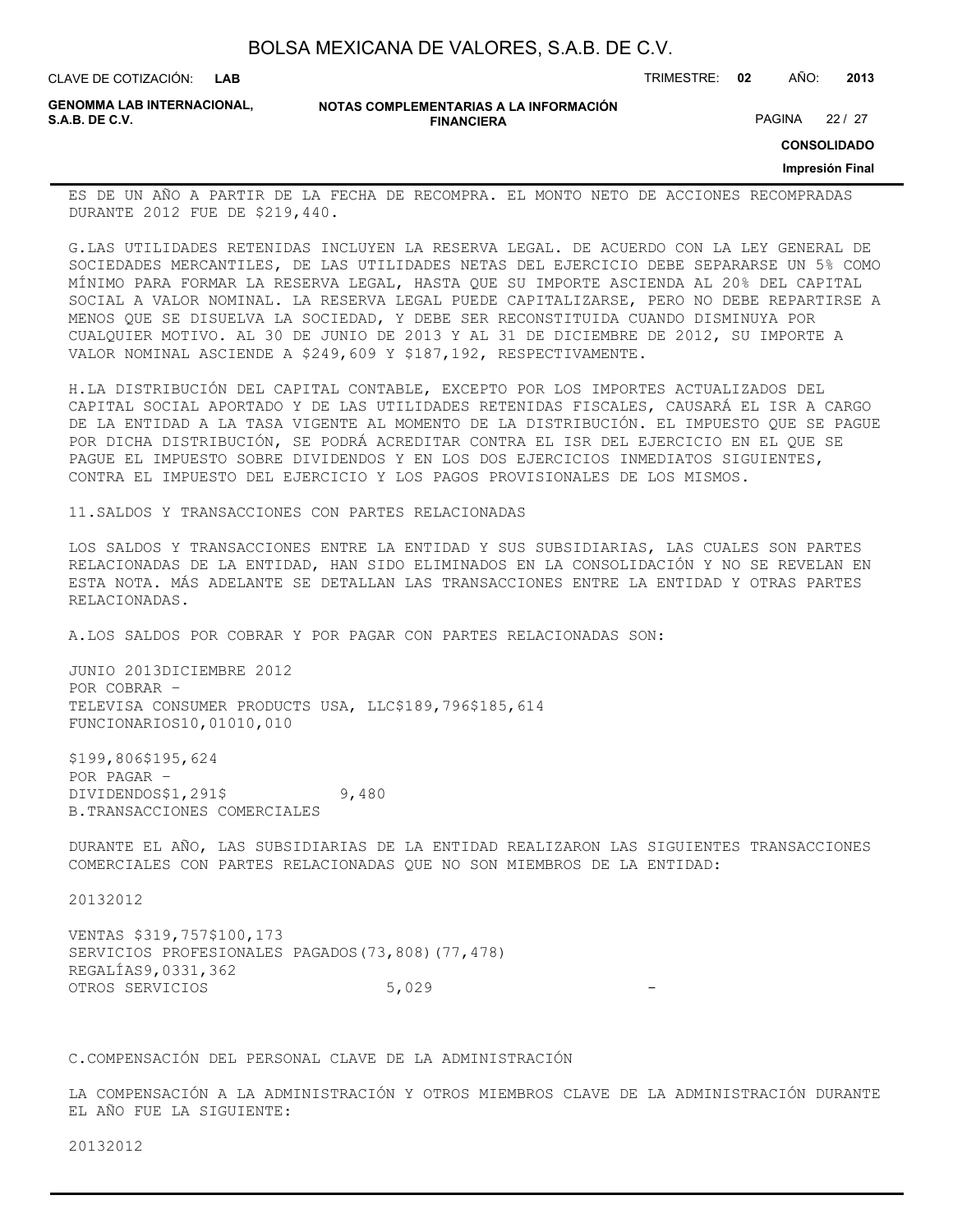| BOLSA MEXICANA DE VALORES, S.A.B. DE C.V. |  |  |
|-------------------------------------------|--|--|
|-------------------------------------------|--|--|

CLAVE DE COTIZACIÓN: TRIMESTRE: **02** AÑO: **2013**

**GENOMMA LAB INTERNACIONAL,**

**NOTAS COMPLEMENTARIAS A LA INFORMACIÓN FINANCIERA**

PAGINA 23 / 27

**CONSOLIDADO**

**Impresión Final**

BENEFICIOS DIRECTOS A CORTO PLAZO\$73,808\$77,478

12.OTROS INGRESOS (GASTOS) DE OPERACIÓN, NETO

SE INTEGRAN COMO SIGUE:

20132012

GANANCIA (PÉRDIDA) POR BAJAS DE EQUIPO\$6,285\$ 164 ACTUALIZACIÓN SALDOS A FAVOR DE IMPUESTOS271 910 OTROS, NETO1, 738 2, 476

\$8,294\$ 3,550

13.IMPUESTOS A LA UTILIDAD

LA ENTIDAD EN MÉXICO ESTÁ SUJETA AL ISR Y AL IETU.

ISR – LA TASA ES 30% PARA EL AÑO 2013 Y SERÁ 29% PARA EL AÑO 2014 Y 28% PARA EL AÑO 2015. LAS PÉRDIDAS FISCALES SE PUEDEN AMORTIZAR EN UN PERIODO DE 10 AÑOS.

IETU – TANTO LOS INGRESOS COMO LAS DEDUCCIONES Y CIERTOS CRÉDITOS FISCALES SE DETERMINAN CON BASE EN FLUJOS DE EFECTIVO DE CADA EJERCICIO. LA TASA ES 17.5%.

EL IMPUESTO A LA UTILIDAD CAUSADO ES EL QUE RESULTA MAYOR ENTRE EL ISR Y EL IETU.

LAS TASAS DE ISR APLICABLES EN EL AÑO DE 2013, EN LOS PAÍSES EN DONDE LA ENTIDAD TIENE SUBSIDIARIAS, SE MENCIONAN A CONTINUACIÓN:

 $\frac{6}{6}$ 

ARGENTINA35 BRASIL34 CHILE20 COLOMBIA34 COSTA RICA30 ECUADOR23 ESTADOS UNIDOS DE AMÉRICA35 PERÚ30 REPÚBLICA DOMINICANA29

CON BASE EN PROYECCIONES FINANCIERAS, DE ACUERDO CON LO QUE SE MENCIONA EN LA INTERPRETACIÓN A LAS NORMAS DE INFORMACIÓN FINANCIERA (INIF) 8, EFECTOS DEL IMPUESTO EMPRESARIAL A TASA ÚNICA, LA ENTIDAD IDENTIFICÓ QUE ESENCIALMENTE PAGARÁ ISR EN MÉXICO, POR LO TANTO, RECONOCE ÚNICAMENTE ISR DIFERIDO.

LAS TASAS DE ISR EN LOS PAÍSES DE CENTRO Y SUDAMÉRICA EN DONDE LA ENTIDAD OPERA VAN DE UN RANGO ENTRE EL 20% Y EL 35% COMO SE MENCIONA ANTERIORMENTE. ADICIONALMENTE, LOS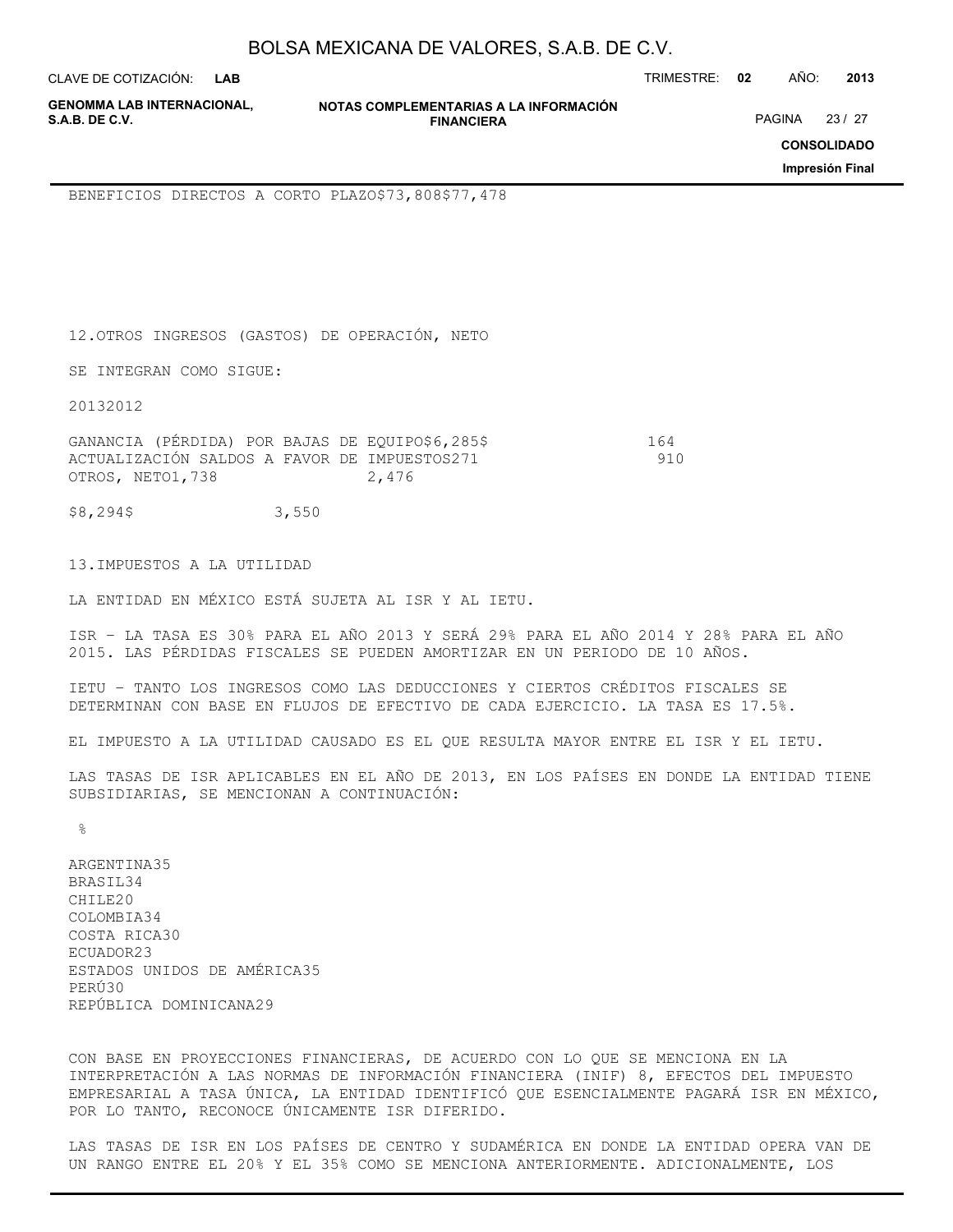**LAB**

CLAVE DE COTIZACIÓN: TRIMESTRE: **02** AÑO: **2013**

**GENOMMA LAB INTERNACIONAL,**

**NOTAS COMPLEMENTARIAS A LA INFORMACIÓN FINANCIERA**

PAGINA 24 / 27

**CONSOLIDADO**

**Impresión Final**

PERIODOS EN LOS QUE PUEDEN SER APLICADAS LAS PÉRDIDAS FISCALES EN DICHOS PAÍSES VAN DE TRES A OCHO AÑOS.

LAS OPERACIONES EN COLOMBIA Y ARGENTINA ESTÁN SUJETAS AL IMPUESTO AL ACTIVO.

EN COLOMBIA A PARTIR DE 2011 SE CREA EL IMPUESTO AL CAPITAL CONTABLE, QUE RESULTA DE APLICAR LA TASA DEL 4.8% MÁS UNA SOBRETASA DEL 1.2% AL NETO DE LOS ACTIVOS FISCALES POSEÍDOS AL 1 DE ENERO DE 2011; ESTE IMPUESTO NO ES DEDUCIBLE DEL ISR. EL PAGO SE DIFIERE EN 8 CUOTAS IGUALES PAGADERAS EN LOS PERIODOS 2011 AL 2014.

EN ARGENTINA EXISTE UN IMPUESTO A LAS GANANCIAS MÍNIMAS PRESUNTAS (IGMP) QUE RESULTA DE APLICAR LA TASA DEL 1% SOBRE CIERTOS ACTIVOS PRODUCTIVOS, Y SE PAGA ÚNICAMENTE POR EL MONTO EN QUE EXCEDA AL ISR DEL EJERCICIO. SI EN ALGÚN AÑO SE EFECTUARA UN PAGO, ESTE IMPUESTO ES ACREDITADO CONTRA EL EXCESO DEL IMPUESTO SOBRE LA RENTA SOBRE EL IGMP EN LOS PRÓXIMOS DIEZ AÑOS.

LOS IMPUESTOS A LA UTILIDAD SE INTEGRAN COMO SIGUE:

JUNIO 2013JUNIO 2012 ISR: CAUSADO\$155,938\$286,850 DIFERIDO51,937(76,076)

\$207,875\$210,774

14.CONTINGENCIAS

LA ENTIDAD Y SUS ACTIVOS NO ESTÁN SUJETOS A ACCIÓN ALGUNA DE TIPO LEGAL QUE NO SEAN LOS DE RUTINA Y PROPIOS DE SU ACTIVIDAD.

15.INFORMACIÓN POR SEGMENTOS

LA INFORMACIÓN POR SEGMENTOS OPERATIVOS SE PRESENTA CON BASE EN LA CLASIFICACIÓN DE LA ADMINISTRACIÓN Y SE PRESENTA INFORMACIÓN GENERAL POR ÁREA GEOGRÁFICA.

LAS OPERACIONES ENTRE SEGMENTOS HAN SIDO ELIMINADAS. LOS ACTIVOS TOTALES SON AQUELLOS UTILIZADOS EN LAS OPERACIONES DE CADA SEGMENTO. LOS ACTIVOS CORPORATIVOS INCLUIDOS EN EL SEGMENTO DE SERVICIOS SON: EFECTIVO, INVERSIONES DISPONIBLES Y A LARGO PLAZO, IMPUESTOS POR RECUPERAR Y CIERTOS ACTIVOS FIJOS.

LA ADMINISTRACIÓN HA IDENTIFICADO DOS SEGMENTOS OPERATIVOS DIVIDIDOS EN NACIONAL E INTERNACIONAL, PARA LO CUAL CONSIDERÓ LAS SIGUIENTES PREMISAS:

A)LA ACTIVIDAD DE NEGOCIOS O UN ENTORNO ECONÓMICO PARTICULAR, DE LA CUAL OBTIENE INGRESOS, MANTIENE ACTIVOS O INCURRE EN PASIVOS. B)POR SU IMPORTANCIA REQUIERE LA ATENCIÓN DE LA DIRECCIÓN DE LA ENTIDAD ECONÓMICA, PARA EVALUAR SU DESARROLLO Y TOMAR DECISIONES RESPECTO DE LA ASIGNACIÓN DE RECURSOS PARA SU OPERACIÓN. C)SE ENCUENTRA DISPONIBLE INFORMACIÓN ADICIONAL A LA FINANCIERA Y ESTÁ BASADA EN UN CRITERIO DE ENFOQUE GERENCIAL. D)LOS RIESGOS INHERENTES DE NEGOCIO Y DE RENDIMIENTOS SON DIFERENTES A LOS DE OTROS SEGMENTOS OPERATIVOS.

A JUNIO DE 2013, LA ENTIDAD OPERA EN 15 PAÍSES ADEMÁS DE MÉXICO: ARGENTINA, BOLIVIA, BRASIL, CHILE, COLOMBIA, COSTA RICA, ECUADOR, EL SALVADOR, ESTADOS UNIDOS, GUATEMALA,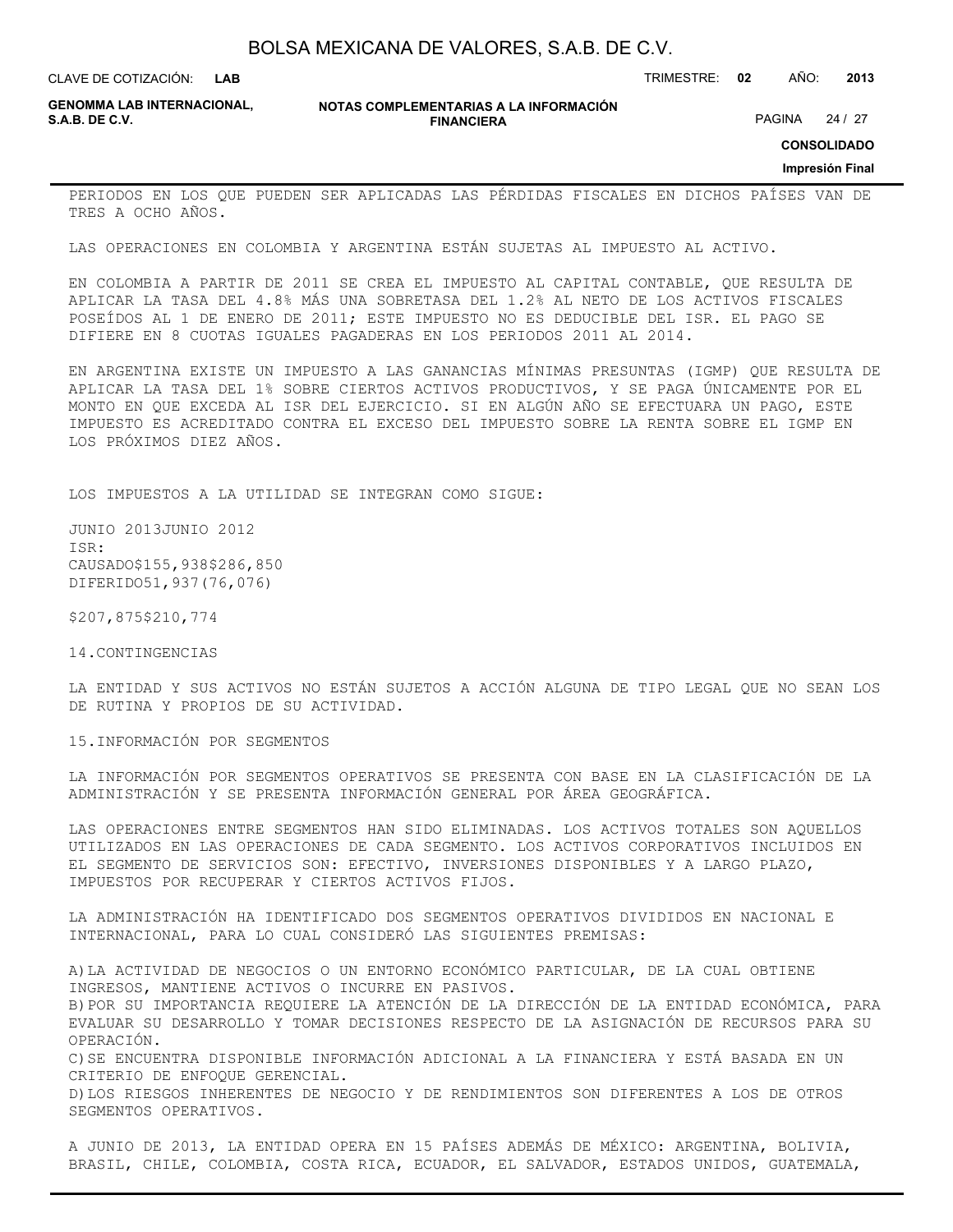**LAB**

CLAVE DE COTIZACIÓN: TRIMESTRE: **02** AÑO: **2013**

**GENOMMA LAB INTERNACIONAL,**

**NOTAS COMPLEMENTARIAS A LA INFORMACIÓN FINANCIERA**

PAGINA 25 / 27

**CONSOLIDADO**

**Impresión Final**

HONDURAS, NICARAGUA, PANAMÁ, PERÚ Y REPÚBLICA DOMINICANA.

LAS DECISIONES DE LA DIRECCIÓN GENERAL SON TOMADAS EVALUANDO LOS RESULTADOS DE LOS SECTORES, ASÍ COMO SUS PRINCIPALES INDICADORES. LA SEGREGACIÓN DE LOS SEGMENTOS SE REALIZA EN BASE A LA NATURALEZA DE LOS PRODUCTOS Y SUS SERVICIOS.

LOS SEGMENTOS OPERATIVOS SON REPORTADOS DE MANERA CONSISTENTE CON LOS REPORTES INTERNOS ELABORADOS PARA PROVEER INFORMACIÓN A LA DIRECCIÓN GENERAL. EL DIRECTOR GENERAL ES EL RESPONSABLE DE LA ASIGNACIÓN DE RECURSOS, ASÍ COMO LA EVALUACIÓN DE LOS SEGMENTOS OPERATIVOS, POR TANTO, SE CONSIDERA LA PERSONA QUE TOMA LAS DECISIONES ESTRATÉGICAS.

A.LOS SIGUIENTES CUADROS MUESTRAN LA INFORMACIÓN FINANCIERA POR SEGMENTO DE NEGOCIO. LAS OPERACIONES ENTRE SEGMENTOS HAN SIDO ELIMINADAS. LOS ACTIVOS TOTALES SON AQUELLOS UTILIZADOS EN LAS OPERACIONES DE CADA SEGMENTO, PRINCIPALMENTE:

2 0 13

INGRESOS (1)ACTIVOS TOTALES (2)INVERSIONES EN ACTIVOS PRODUCTIVOS (1)

MÉXICO\$2,554,495\$10,564,004\$241,796 INTERNACIONAL2,061,9123,326,786365,314

TOTAL SEGMENTOS\$4,616,407\$13,890,790\$607,110

2 0 12

INGRESOS(1)ACTIVOS TOTALES(2)INVERSIONES EN ACTIVOS PRODUCTIVOS(1)

MÉXICO\$2,767,583\$10,546,308\$1,042,349 INTERNACIONAL1,081,3032,446,2829,260

TOTAL SEGMENTOS\$3,848,886\$12,992,590\$1,051,609

(1)INFORMACIÓN POR EL SEGUNDO TRIMESTRE DE 2013 Y 2012, RESPECTIVAMENTE (2)INFORMACIÓN AL 30 DE JUNIO DE 2013 Y AL 31 DE DICIEMBRE DE 2012, RESPECTIVAMENTE.

#### 16.EVENTOS SUBSECUENTES

EL 8 DE JULIO DE 2013, LA COMPAÑÍA COMPLETÓ EXITOSAMENTE LA EMISIÓN DE CERTIFICADOS BURSÁTILES LAB´ 13 POR UN MONTO DE PS. 2,000 MILLONES. LOS CERTIFICADOS TIENEN UN PLAZO DE 5 AÑOS Y PAGARÁN INTERESES CADA 28 DÍAS A UNA TASA CUPÓN DE TIIE (TASA DE INTERÉS INTERBANCARIA DE EQUILIBRIO) 28 DÍAS MÁS 0.70 PUNTOS PORCENTUALES. . LOS CERTIFICADOS RECIBIERON UNA CALIFICACIÓN DE "AA(MEX)" POR FITCH RATINGS Y "HR AA" POR HR RATINGS. LOS RECURSOS OBTENIDOS DE ESTA EMISIÓN SERÁN UTILIZADOS PARA EL PREPAGO DE DEUDA BANCARIA EXISTENTE, MEJORANDO LA VIDA PROMEDIO DE LA DEUDA DE LA COMPAÑÍA A 4.2 AÑOS Y DISMINUYENDO EL COSTO DE LA MISMA, LO CUAL SE VERÁ REFLEJADO AL TERCER TRIMESTRE DE 2013. ESTA EMISIÓN ESTÁ EN LÍNEA CON LAS INICIATIVAS IMPLEMENTADAS PARA MEJORAR EL FLUJO DE EFECTIVO DE LA COMPAÑÍA.

#### 17.NUEVOS PRONUNCIAMIENTOS CONTABLES

LA ENTIDAD NO HA APLICADO LAS SIGUIENTES NORMAS DE IFRS NUEVAS Y REVISADAS QUE YA ESTÁN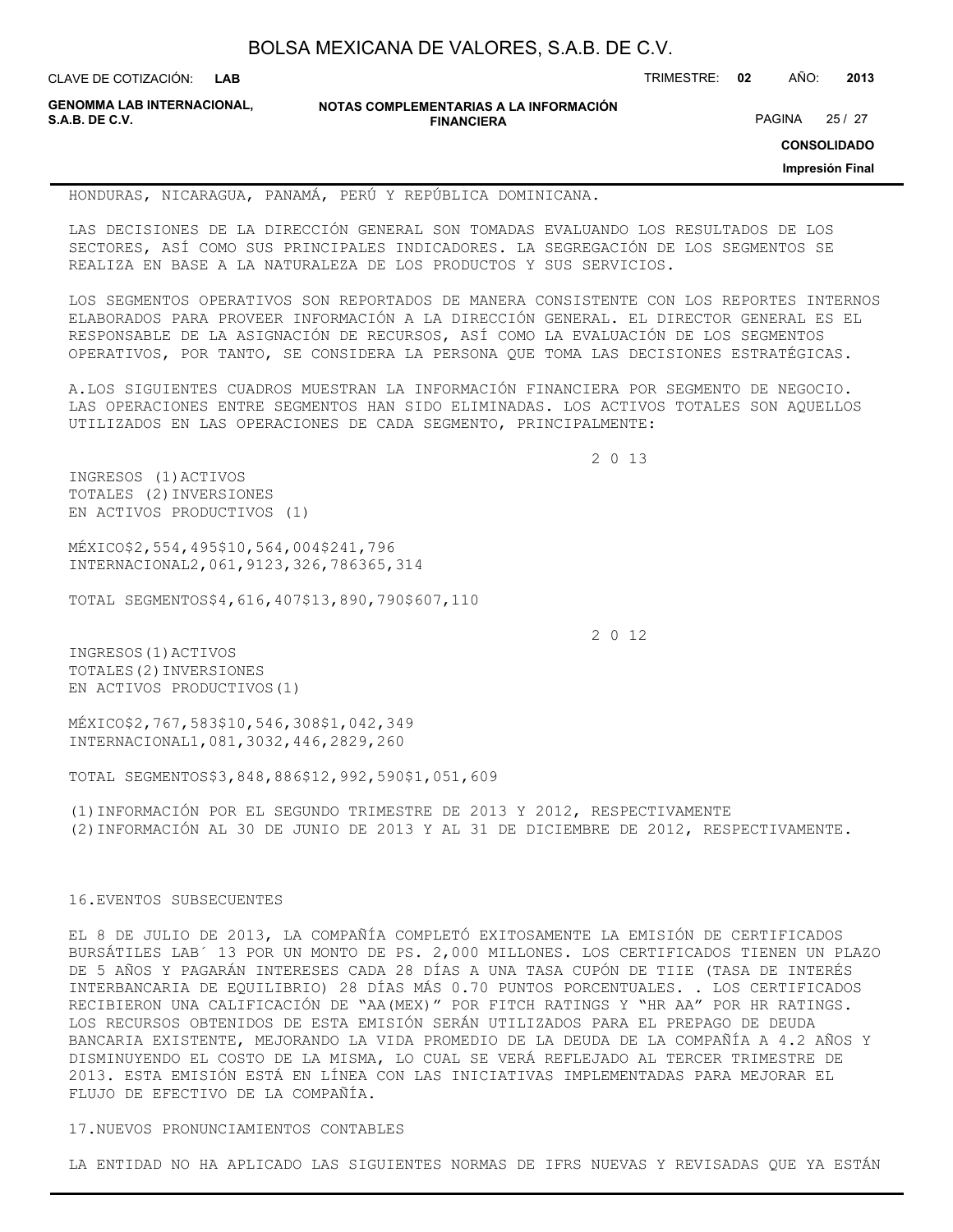**LAB**

CLAVE DE COTIZACIÓN: TRIMESTRE: **02** AÑO: **2013**

**GENOMMA LAB INTERNACIONAL,**

#### **NOTAS COMPLEMENTARIAS A LA INFORMACIÓN FINANCIERA S.A.B. DE C.V.** PAGINA 26 / 27

**CONSOLIDADO**

**Impresión Final**

EMITIDAS PERO QUE AÚN NO ESTÁN VIGENTES A LA FECHA DEL PRESENTE REPORTE: IFRS 9, INSTRUMENTOS FINANCIEROS3 MODIFICACIONES A LA IFRS 9 E IFRS 7, FECHA EFECTIVA DE IFRS 9 Y REVELACIONES DE TRANSICIÓN2 MODIFICACIONES A LA IAS 32, REVELACIONES – COMPENSACIÓN DE ACTIVOS Y PASIVOS FINANCIEROS1

1 EFECTIVA PARA LOS PERÍODOS ANUALES QUE COMIENCEN A PARTIR DEL 1 DE ENERO DE 2014. 2 EFECTIVA PARA LOS PERÍODOS ANUALES QUE COMIENCEN A PARTIR DEL 1 DE ENERO DE 2015.

IFRS 9, INSTRUMENTOS FINANCIEROS - LA IFRS 9 EMITIDA EN NOVIEMBRE DE 2009 INTRODUCE NUEVOS REQUERIMIENTOS PARA LA CLASIFICACIÓN Y MEDICIÓN DE ACTIVOS FINANCIEROS. LA IFRS 9 MODIFICADA EN OCTUBRE DE 2010 INCLUYE LOS REQUERIMIENTOS PARA LA CLASIFICACIÓN Y MEDICIÓN DE PASIVOS FINANCIEROS Y PARA SU ELIMINACIÓN.

LOS PRINCIPALES REQUERIMIENTOS DE LA IFRS 9 SE DESCRIBEN A CONTINUACIÓN:

•LA IFRS 9 REQUIERE QUE TODOS LOS ACTIVOS FINANCIEROS RECONOCIDOS QUE ESTÉN DENTRO DEL ALCANCE DE IAS 39, INSTRUMENTOS FINANCIEROS: RECONOCIMIENTO Y MEDICIÓN SEAN MEDIDOS POSTERIORMENTE A COSTO AMORTIZADO O A VALOR RAZONABLE. ESPECÍFICAMENTE, LAS INVERSIONES DE DEUDA EN UN MODELO DE NEGOCIOS CUYO OBJETIVO ES COBRAR LOS FLUJOS DE EFECTIVO CONTRACTUALES Y QUE TENGAN FLUJOS DE EFECTIVO CONTRACTUALES QUE SEAN EXCLUSIVAMENTE PAGOS DE CAPITAL E INTERESES SOBRE EL CAPITAL EN CIRCULACIÓN GENERALMENTE SE MIDEN A COSTO AMORTIZADO AL FINAL DE LOS PERIODOS CONTABLES POSTERIORES. TODAS LAS DEMÁS INVERSIONES DE DEUDA Y DE CAPITAL SE MIDEN A SUS VALORES RAZONABLES AL FINAL DE LOS PERIODOS CONTABLES POSTERIORES. ADICIONALMENTE, BAJO IFRS 9, LAS COMPAÑÍAS PUEDEN HACER LA ELECCIÓN IRREVOCABLE DE PRESENTAR LOS CAMBIOS POSTERIORES EN EL VALOR RAZONABLE DE UNA INVERSIÓN DE CAPITAL (QUE NO ES MANTENIDA CON FINES DE NEGOCIACIÓN) EN OTRAS PARTIDAS DE LA UTILIDAD INTEGRAL, CON INGRESOS POR DIVIDENDOS GENERALMENTE RECONOCIDOS EN EL RESULTADO DEL AÑO.

•EL EFECTO MÁS SIGNIFICATIVO DE LA IFRS 9 CON RESPECTO A LA CLASIFICACIÓN Y MEDICIÓN DE ACTIVOS FINANCIEROS SE RELACIONA CON EL TRATAMIENTO CONTABLE DE CAMBIOS EN EL VALOR RAZONABLE DE UN PASIVO FINANCIERO (DESIGNADO COMO A VALOR RAZONABLE A TRAVÉS DE UTILIDAD O PÉRDIDA) ATRIBUIBLE A CAMBIOS EN EL RIESGO CREDITICIO DE DICHO PASIVO. ESPECÍFICAMENTE, BAJO LA IFRS 9, PARA LOS PASIVOS FINANCIEROS DESIGNADOS COMO A VALOR RAZONABLE A TRAVÉS DE UTILIDAD O PÉRDIDA, EL MONTO DE LOS CAMBIOS EN EL VALOR RAZONABLE DEL PASIVO FINANCIERO QUE ES ATRIBUIBLE A CAMBIOS EN EL RIESGO CREDITICIO DE DICHO PASIVO SE PRESENTA BAJO OTROS RESULTADOS INTEGRALES, SALVO QUE EL RECONOCIMIENTO DE LOS EFECTOS DE LOS CAMBIOS EN EL RIESGO CREDITICIO DEL PASIVO DENTRO DE OTROS RESULTADOS INTEGRALES CREARA O INCREMENTARA UNA DISCREPANCIA CONTABLE EN EL ESTADO DE RESULTADOS. LOS CAMBIOS EN EL VALOR RAZONABLE ATRIBUIBLES AL RIESGO CREDITICIO DEL PASIVO FINANCIERO NO SE CLASIFICAN POSTERIORMENTE AL ESTADO DE RESULTADOS. ANTERIORMENTE, CONFORME A IAS 39, EL MONTO COMPLETO DEL CAMBIO EN EL VALOR RAZONABLE DEL PASIVO FINANCIERO DESIGNADO COMO A VALOR RAZONABLE A TRAVÉS DE UTILIDAD O PÉRDIDA SE PRESENTÓ EN EL ESTADO DE RESULTADOS.

EN MAYO DE 2011 SE EMITIÓ UN PAQUETE DE CINCO NORMAS SOBRE CONSOLIDACIÓN, COINVERSIONES, ASOCIADAS Y REVELACIONES, INCLUYENDO LA IFRS 10, IFRS 11, IFRS 12, IAS 27 (SEGÚN REVISIÓN DE 2011) E IAS 28 (SEGÚN REVISIÓN DE 2011).

LOS PRINCIPALES REQUERIMIENTOS DE ESTAS CINCO NORMAS SE DESCRIBEN A CONTINUACIÓN:

MODIFICACIONES A LA IAS 32, REVELACIONES – COMPENSACIÓN DE ACTIVOS Y PASIVOS FINANCIEROS - LAS MODIFICACIONES A IAS 32 CLARIFICAN LA APLICACIÓN DE LOS REQUERIMIENTOS EXISTENTES SOBRE LA COMPENSACIÓN DE ACTIVOS FINANCIEROS Y PASIVOS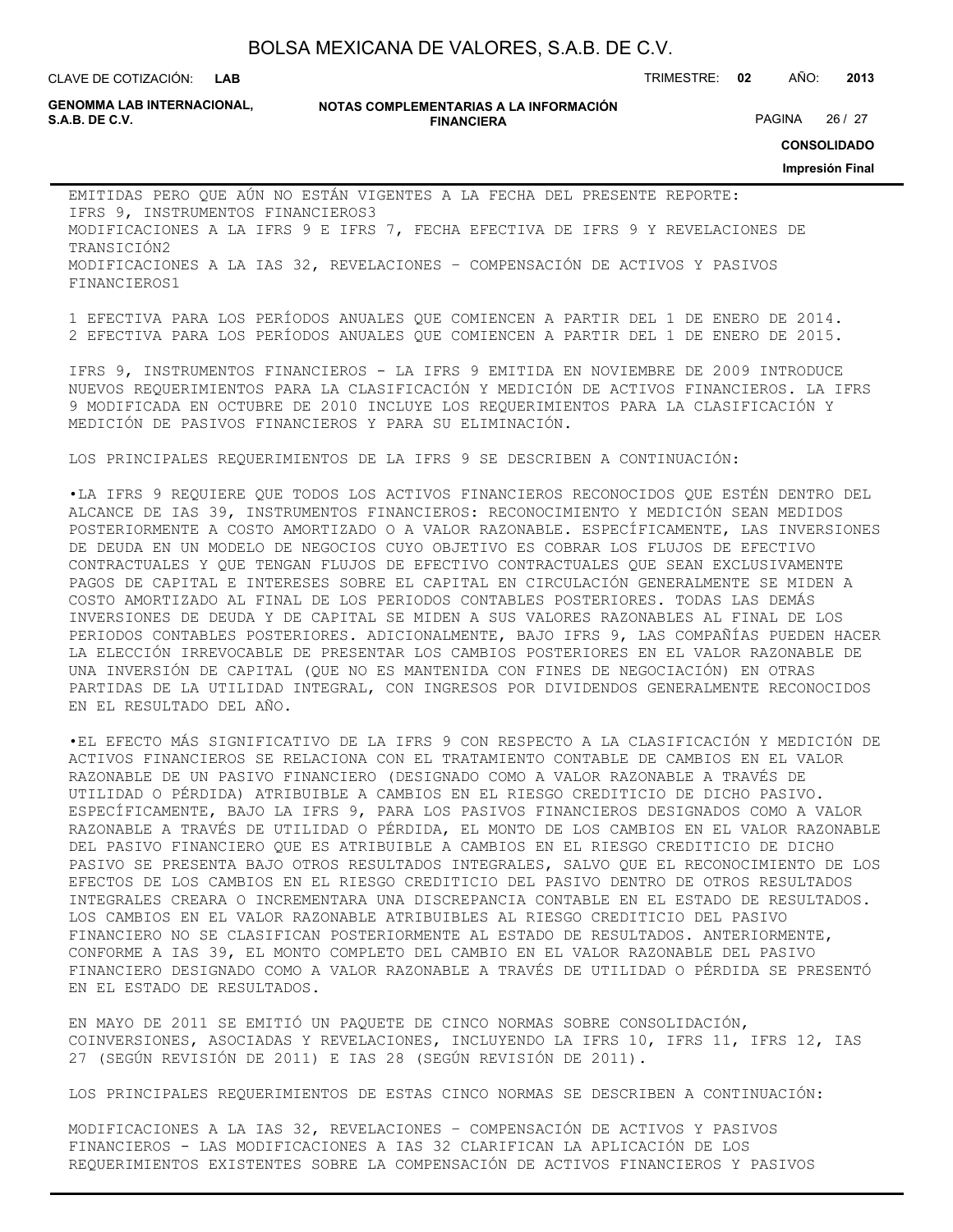| BOLSA MEXICANA DE VALORES, S.A.B. DE C.V. |  |  |
|-------------------------------------------|--|--|
|-------------------------------------------|--|--|

#### **NOTAS COMPLEMENTARIAS A LA INFORMACIÓN GENOMMA LAB INTERNACIONAL, FINANCIERA S.A.B. DE C.V. EXAMPLE 27 / 27 PAGINA 27 / 27 PAGINA 27** / 27

**CONSOLIDADO**

#### **Impresión Final**

FINANCIEROS. EN ESPECÍFICO, LAS MODIFICACIONES CLARIFICAN EL SIGNIFICADO DE "TENGA, EN EL MOMENTO ACTUAL, EL DERECHO, EXIGIBLE LEGALMENTE, DE COMPENSAR LOS IMPORTES RECONOCIDOS" Y "TENGA LA INTENCIÓN DE LIQUIDAR POR EL IMPORTE NETO, O DE REALIZAR EL ACTIVO Y LIQUIDAR EL PASIVO SIMULTÁNEAMENTE".

MODIFICACIONES A LA IFRS 7, REVELACIONES – COMPENSACIÓN DE ACTIVOS Y PASIVOS FINANCIEROS - LAS MODIFICACIONES A IFRS 7 REQUIEREN A LAS COMPAÑÍAS REVELAR INFORMACIÓN ACERCA DE LOS DERECHOS DE COMPENSAR Y ACUERDOS RELACIONADOS PARA INSTRUMENTOS FINANCIEROS RECONOCIDOS QUE ESTÁN SUJETOS A UN ACUERDO MAESTRO DE COMPENSACIÓN EXIGIBLE O ACUERDO SIMILAR.

LA APLICACIÓN DE ESTAS MODIFICACIONES A LA IFRS 7, SON EFECTIVAS PARA PERIODOS ANUALES QUE COMIENCEN EN O DESPUÉS DEL 1 DE ENERO DE 2013 Y PERIODOS INTERMEDIOS DENTRO DE ESOS PERIODOS ANUALES. LAS REVELACIONES DEBEN SER MOSTRADAS RETROSPECTIVAMENTE PARA TODOS LOS PERIODOS COMPARATIVOS. SIN EMBARGO, LAS MODIFICACIONES A IAS 32 SON EFECTIVAS PARA PERIODOS ANUALES QUE INICIEN EN O DESPUÉS DEL 1 DE ENERO DE 2014, Y PERMITEN SU APLICACIÓN ANTICIPADA.

MODIFICACIONES A LAS IFRS, MEJORAS ANUALES A IFRS CICLO 2009-2011 EXCEPTO POR LAS MODIFICACIONES A IAS 1 - LAS MODIFICACIONES ANUALES A IFRS CICLO 2009-2011 INCLUYEN MODIFICACIONES A VARIAS IFRS. LAS MODIFICACIONES SON EFECTIVAS PARA PERIODOS ANUALES QUE COMIENCEN EN O DESPUÉS DEL 1 DE ENERO DE 2013. LAS MODIFICACIONES A IFRS INCLUYEN:

•MODIFICACIONES A IAS 16, PROPIEDAD, PLANTA Y EQUIPO; Y •MODIFICACIONES A IAS 32, INSTRUMENTOS FINANCIEROS: PRESENTACIÓN.

LAS MODIFICACIONES A IAS 16 CLARIFICAN QUE LAS PIEZAS DE REPUESTO IMPORTANTES Y EL EQUIPO DE MANTENIMIENTO PERMANENTE DEBEN SER CLASIFICADOS COMO PROPIEDAD, PLANTA Y EQUIPO, CUANDO CUMPLAN LA DEFINICIÓN DE PROPIEDAD, PLANTA Y EQUIPO DE IAS 16 Y COMO INVENTARIOS EN CASO CONTRARIO.

LAS MODIFICACIONES A IAS 32 CLARIFICAN QUE EL IMPUESTO A LA UTILIDAD RELACIONADO CON DISTRIBUCIONES A LOS TENEDORES DE UN INSTRUMENTO DE CAPITAL Y LOS COSTOS DE LAS TRANSACCIONES DE UN UNA TRANSACCIÓN DE CAPITAL, DEBE SER CONTABILIZADA DE ACUERDO CON IAS 12, IMPUESTOS A LA UTILIDAD.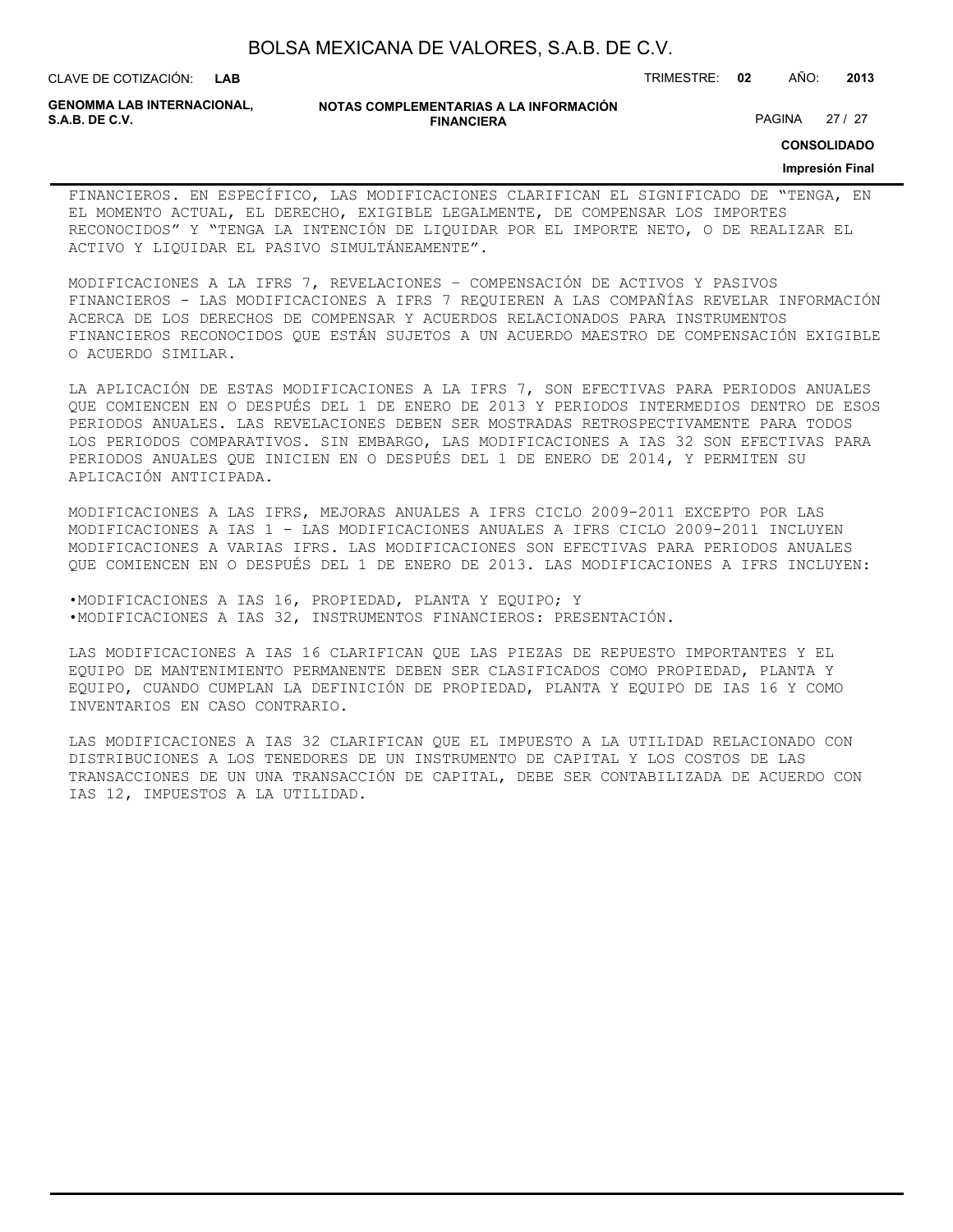CLAVE DE COTIZACIÓN TRIMESTRE **02** AÑO **2013 LAB**

**GENOMMA LAB INTERNACIONAL, S.A.B. DE C.V.**

# **INVERSIONES EN ASOCIADAS Y NEGOCIOS CONJUNTOS (MILES DE PESOS)**

**CONSOLIDADO**

**Impresión Final**

| <b>NOMBRE DE LA EMPRESA</b>              | <b>ACTIVIDAD PRINCIPAL</b> | <b>NO. DE ACCIONES</b> | $%$ DE<br><b>TENEN</b> | <b>MONTO TOTAL</b>                    |                               |  |
|------------------------------------------|----------------------------|------------------------|------------------------|---------------------------------------|-------------------------------|--|
|                                          |                            |                        | <b>CIA</b>             | <b>COSTO DE</b><br><b>ADQUISICION</b> | <b>VALOR</b><br><b>ACTUAL</b> |  |
| TELEVISA CONSUMER PRODUCTS<br>USA, LLC   | VENTA DE PRODUCTOS OTC/PC  |                        | 49.00                  | 25.653                                | 23.580                        |  |
| <b>TOTAL DE INVERSIONES EN ASOCIADAS</b> |                            |                        |                        | 25.653                                | 23.580                        |  |

### **OBSERVACIONES**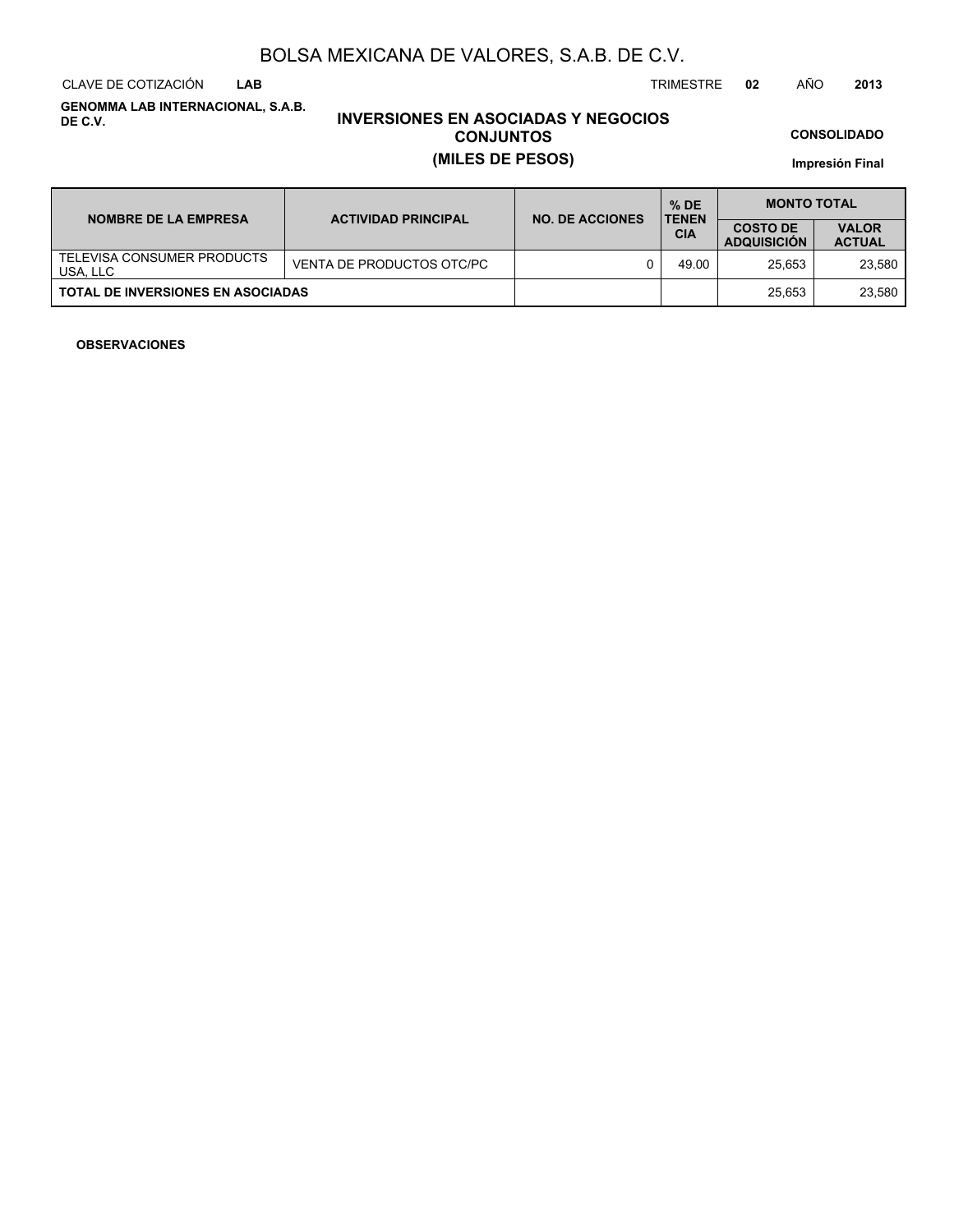#### **GENOMMA LAB INTERNACIONAL, S.A.B. DE C.V.**CLAVE DE COTIZACIÓN**LAB**

# **DESGLOSE DE CRÉDITOS**

## (MILES DE PESOS)

| <b>CONSOLIDADO</b> |  |
|--------------------|--|
|--------------------|--|

**<sup>2013</sup>**

**Impresión Final**

|                               |                                                    |                                          |                                       |                                                          | <b>VENCTOS, O AMORT, DENOMINADOS EN MONEDA NACIONAL</b> |                    |                            |                     | <b>VENCTOS, O AMORT, DENOMINADOS EN MONEDA EXTRANJERA</b> |                       |                            |                    |                     |                     |                     |                              |
|-------------------------------|----------------------------------------------------|------------------------------------------|---------------------------------------|----------------------------------------------------------|---------------------------------------------------------|--------------------|----------------------------|---------------------|-----------------------------------------------------------|-----------------------|----------------------------|--------------------|---------------------|---------------------|---------------------|------------------------------|
| TIPO DE CRÉDITO / INSTITUCIÓN | <b>INSTITUCION</b><br><b>EXTRANJERA</b><br>(SI/NO) | <b>FECHA DE FIRMA</b><br><b>CONTRATO</b> | <b>FECHA DE</b><br><b>VENCIMIENTO</b> | <b>TASA DE</b><br><b>INTERÉS Y/O</b><br><b>SOBRETASA</b> |                                                         |                    | <b>INTERVALO DE TIEMPO</b> |                     |                                                           |                       | <b>INTERVALO DE TIEMPO</b> |                    |                     |                     |                     |                              |
|                               |                                                    |                                          |                                       |                                                          | AÑO ACTUAL                                              | <b>HASTA 1 AÑO</b> | <b>HASTA 2 AÑOS</b>        | <b>HASTA 3 AÑOS</b> | <b>HASTA 4 AÑOS</b>                                       | HASTA 5 AÑOS O<br>MÁS | <b>AÑO ACTUAL</b>          | <b>HASTA 1 AÑO</b> | <b>HASTA 2 AÑOS</b> | <b>HASTA 3 AÑOS</b> | <b>HASTA 4 AÑOS</b> | <b>HASTA 5 AÑOS O</b><br>MÁS |
| <b>BANCARIOS</b>              |                                                    |                                          |                                       |                                                          |                                                         |                    |                            |                     |                                                           |                       |                            |                    |                     |                     |                     |                              |
| <b>COMERCIO EXTERIOR</b>      |                                                    |                                          |                                       |                                                          |                                                         |                    |                            |                     |                                                           |                       |                            |                    |                     |                     |                     |                              |
| <b>CON GARANTÍA</b>           |                                                    |                                          |                                       |                                                          |                                                         |                    |                            |                     |                                                           |                       |                            |                    |                     |                     |                     |                              |
| <b>BANCA COMERCIAL</b>        |                                                    |                                          |                                       |                                                          |                                                         |                    |                            |                     |                                                           |                       |                            |                    |                     |                     |                     |                              |
| CLUB DEAL (SANTANDER/HSBC)    | NO                                                 | 31/03/2011                               | 31/03/2016                            | TIIE 28 + 2.15%                                          | 300,000                                                 | 200,000            | 400,000                    | 300,000             |                                                           |                       |                            |                    |                     |                     |                     |                              |
| CLUB DEAL (SANTANDER/HSBC)    | <b>NO</b>                                          | 31/03/2011                               | 31/03/2014                            | TIIE 28 + 1.875                                          | $\Omega$                                                | 700,000            | -C                         |                     |                                                           |                       |                            |                    |                     |                     |                     |                              |
| BANAMEX, S.A.                 | <b>NO</b>                                          | 19/06/2012                               | 14/06/2016                            | 6.23%                                                    |                                                         | $\Omega$           | $\Omega$                   | 600,000             |                                                           |                       |                            |                    |                     |                     |                     |                              |
| BBVA BANCOMER, S.A.           | <b>NO</b>                                          | 21/07/2012                               | 27/06/2015                            | TIIE 91 + 1.30%                                          |                                                         | $\Omega$           | 700,000                    |                     |                                                           |                       |                            |                    |                     |                     |                     |                              |
| BANCO SANTANDER, S.A.         | <b>NO</b>                                          | 15/02/2013                               | 11/09/2017                            | TIIE 28 + 1.95%                                          | $\Omega$                                                |                    |                            |                     | 600,000                                                   |                       |                            |                    |                     |                     |                     |                              |
| <b>BANCO PATAGONIA</b>        | SI                                                 | 22/11/2012                               | 22/11/2015                            | 21.5% FIJA LOS                                           |                                                         |                    |                            |                     |                                                           |                       | 5,987                      | 35,922             | 73,404              | 30,584              |                     |                              |
| <b>BANCO PATAGONIA</b>        | SI                                                 | 09/01/2013                               | 30/06/2014                            | 19%                                                      |                                                         |                    |                            |                     |                                                           |                       |                            | 29,427             |                     | $\Omega$            |                     |                              |
| <b>BANCO SANTANDER RIO</b>    | SI                                                 | 10/06/2013                               | 10/06/2016                            | 15.25%                                                   |                                                         |                    |                            |                     |                                                           |                       |                            | 2,700              | 10,804              | 10,804              |                     |                              |
| <b>OTROS</b>                  |                                                    |                                          |                                       |                                                          |                                                         |                    |                            |                     |                                                           |                       |                            |                    |                     |                     |                     |                              |
| <b>TOTAL BANCARIOS</b>        |                                                    |                                          |                                       |                                                          | 300,000                                                 | 900,000            | 1,100,000                  | 900,000             | 600,000                                                   |                       | 5,987                      | 68,049             | 84,208              | 41,388              | - 0                 |                              |

TRIMESTRE **<sup>02</sup>** AÑO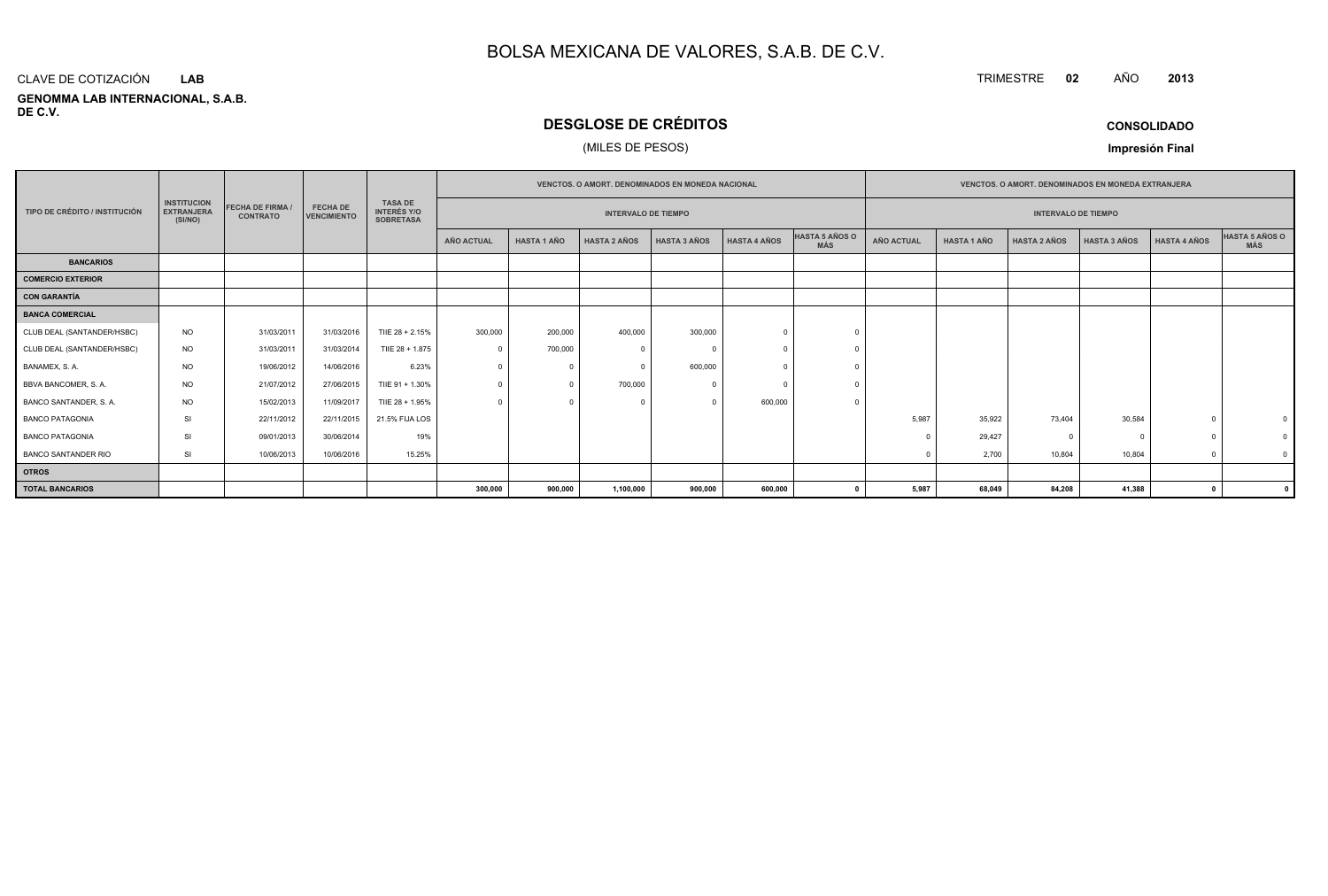# TRIMESTRE **<sup>02</sup>** AÑO **<sup>2013</sup>**

**GENOMMA LAB INTERNACIONAL, S.A.B. DE C.V.**CLAVE DE COTIZACIÓN**LAB**

# **DESGLOSE DE CRÉDITOS**

## (MILES DE PESOS)

**CONSOLIDADOImpresión Final**

|                                                      | <b>INSTITUCION</b><br><b>FECHA DE FIRMA /</b><br><b>EXTRANJERA</b><br><b>CONTRATO</b><br>(SI/NO) |  |                                       | VENCTOS. O AMORT. DENOMINADOS EN MONEDA NACIONAL         |            |                            |                     |                     | VENCTOS. O AMORT. DENOMINADOS EN MONEDA EXTRANJERA |                              |                   |                    |                     |                            |                     |                       |  |  |  |
|------------------------------------------------------|--------------------------------------------------------------------------------------------------|--|---------------------------------------|----------------------------------------------------------|------------|----------------------------|---------------------|---------------------|----------------------------------------------------|------------------------------|-------------------|--------------------|---------------------|----------------------------|---------------------|-----------------------|--|--|--|
| TIPO DE CRÉDITO / INSTITUCIÓN                        |                                                                                                  |  | <b>FECHA DE</b><br><b>VENCIMIENTO</b> | <b>TASA DE</b><br><b>INTERÉS Y/O</b><br><b>SOBRETASA</b> |            | <b>INTERVALO DE TIEMPO</b> |                     |                     |                                                    |                              |                   |                    |                     | <b>INTERVALO DE TIEMPO</b> |                     |                       |  |  |  |
|                                                      |                                                                                                  |  |                                       |                                                          | AÑO ACTUAL | <b>HASTA 1 AÑO</b>         | <b>HASTA 2 AÑOS</b> | <b>HASTA 3 AÑOS</b> | <b>HASTA 4 AÑOS</b>                                | <b>HASTA 5 AÑOS O</b><br>MÁS | <b>AÑO ACTUAL</b> | <b>HASTA 1 AÑO</b> | <b>HASTA 2 AÑOS</b> | <b>HASTA 3 AÑOS</b>        | <b>HASTA 4 AÑOS</b> | HASTA 5 AÑOS C<br>MÁS |  |  |  |
| <b>BURSÁTILES</b>                                    |                                                                                                  |  |                                       |                                                          |            |                            |                     |                     |                                                    |                              |                   |                    |                     |                            |                     |                       |  |  |  |
| <b>LISTADAS EN BOLSA (MÉXICO Y/O<br/>EXTRANJERO)</b> |                                                                                                  |  |                                       |                                                          |            |                            |                     |                     |                                                    |                              |                   |                    |                     |                            |                     |                       |  |  |  |
| <b>QUIROGRAFARIOS</b>                                |                                                                                                  |  |                                       |                                                          |            |                            |                     |                     |                                                    |                              |                   |                    |                     |                            |                     |                       |  |  |  |
| <b>CON GARANTÍA</b>                                  |                                                                                                  |  |                                       |                                                          |            |                            |                     |                     |                                                    |                              |                   |                    |                     |                            |                     |                       |  |  |  |
| <b>COLOCACIONES PRIVADAS</b>                         |                                                                                                  |  |                                       |                                                          |            |                            |                     |                     |                                                    |                              |                   |                    |                     |                            |                     |                       |  |  |  |
| <b>QUIROGRAFARIOS</b>                                |                                                                                                  |  |                                       |                                                          |            |                            |                     |                     |                                                    |                              |                   |                    |                     |                            |                     |                       |  |  |  |
| <b>CON GARANTÍA</b>                                  |                                                                                                  |  |                                       |                                                          |            |                            |                     |                     |                                                    |                              |                   |                    |                     |                            |                     |                       |  |  |  |
| <b>TOTAL BURSÁTILES</b>                              |                                                                                                  |  |                                       |                                                          |            |                            |                     |                     |                                                    |                              |                   |                    |                     |                            |                     | 0                     |  |  |  |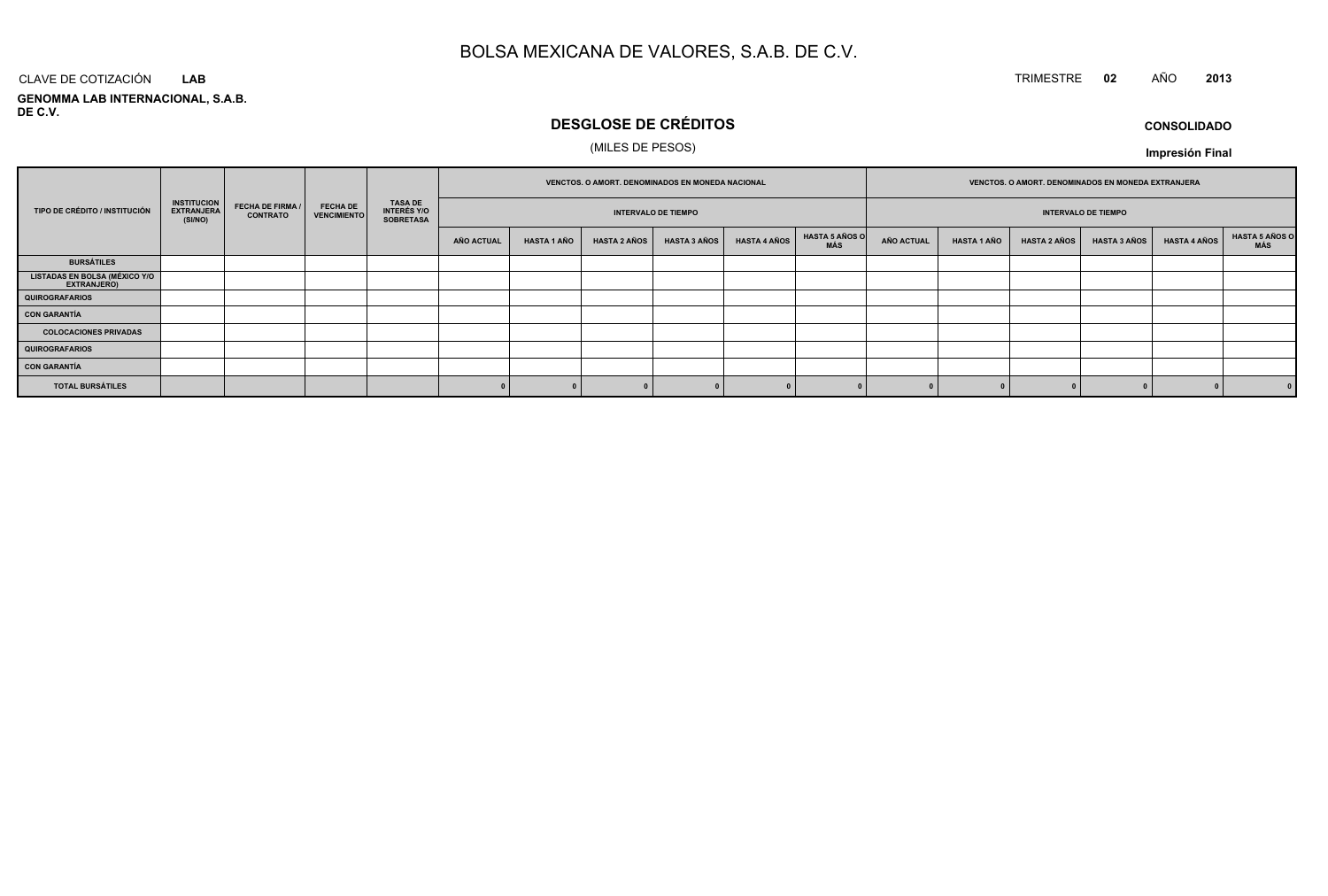#### CLAVE DE COTIZACIÓN**LAB**

 **GENOMMA LAB INTERNACIONAL, S.A.B.DE C.V.**

# **DESGLOSE DE CRÉDITOS**

### (MILES DE PESOS)

|                                                                                       |                                                    |                                     |                                       | VENCTOS. O AMORT. DENOMINADOS EN MONEDA NACIONAL |                   |                    |                            |                         |                     | VENCTOS. O AMORT. DENOMINADOS EN MONEDA EXTRANJERA |                            |                    |                     |                     |                     |                |
|---------------------------------------------------------------------------------------|----------------------------------------------------|-------------------------------------|---------------------------------------|--------------------------------------------------|-------------------|--------------------|----------------------------|-------------------------|---------------------|----------------------------------------------------|----------------------------|--------------------|---------------------|---------------------|---------------------|----------------|
| TIPO DE CRÉDITO / INSTITUCIÓN                                                         | <b>INSTITUCION</b><br><b>EXTRANJERA</b><br>(SI/NO) | <b>FECHA</b><br><b>CONCERTACIÓN</b> | <b>FECHA DE</b><br><b>VENCIMIENTO</b> |                                                  |                   |                    | <b>INTERVALO DE TIEMPO</b> |                         |                     |                                                    | <b>INTERVALO DE TIEMPO</b> |                    |                     |                     |                     |                |
|                                                                                       |                                                    |                                     |                                       |                                                  | <b>AÑO ACTUAL</b> | <b>HASTA 1 AÑO</b> | <b>HASTA 2 AÑOS</b>        | <b>HASTA 3 AÑOS</b>     | <b>HASTA 4 AÑOS</b> | <b>HASTA 5 AÑOS O</b><br>MÁS                       | AÑO ACTUAL                 | <b>HASTA 1 AÑO</b> | <b>HASTA 2 AÑOS</b> | <b>HASTA 3 AÑOS</b> | <b>HASTA 4 AÑOS</b> | HASTA 5 AÑOS O |
| OTROS PASIVOS CIRCULANTES Y<br>NO CIRCULANTES CON COSTO                               |                                                    |                                     |                                       |                                                  |                   |                    |                            |                         |                     |                                                    |                            |                    |                     |                     |                     |                |
| <b>TOTAL OTROS PASIVOS</b><br><b>CIRCULANTES Y NO CIRCULANTES</b><br><b>CON COSTO</b> |                                                    |                                     |                                       |                                                  | $\mathbf 0$       | $\Omega$           | $\mathbf 0$                | $\overline{\mathbf{0}}$ | $\overline{0}$      | $\overline{0}$                                     | $\Omega$                   | $\overline{0}$     | $\Omega$            | $\mathsf 0$         | $\Omega$            | $\Omega$       |
|                                                                                       |                                                    |                                     |                                       |                                                  |                   |                    |                            |                         |                     |                                                    |                            |                    |                     |                     |                     |                |
| <b>PROVEEDORES</b>                                                                    |                                                    |                                     |                                       |                                                  |                   |                    |                            |                         |                     |                                                    |                            |                    |                     |                     |                     |                |
| PROV CONCENTRADO FEB 13                                                               | SI                                                 | 28/02/2013                          | 30/06/2013                            |                                                  | 37,373            | $\circ$            |                            |                         |                     |                                                    |                            |                    |                     |                     |                     |                |
| PROV CONCENTRADO MAR 13                                                               | SI                                                 | 31/03/2013                          | 31/07/2013                            |                                                  | 451,215           | $\Omega$           |                            |                         |                     |                                                    |                            |                    |                     |                     |                     |                |
| PROV CONCENTRADO ABR 13                                                               | SI                                                 | 30/04/2013                          | 31/08/2013                            |                                                  | 144,849           | $\Omega$           |                            |                         |                     |                                                    |                            |                    |                     |                     |                     |                |
| PROV CONCENTRADO MAY 13                                                               | SI                                                 | 31/05/2013                          | 30/09/2013                            |                                                  | 229,055           | $\Omega$           |                            |                         |                     |                                                    |                            |                    |                     |                     |                     |                |
| PROV CONCENTRADO JUN 13                                                               | <b>SI</b>                                          | 30/06/2013                          | 31/10/2013                            |                                                  | 331,468           | $\Omega$           |                            |                         |                     |                                                    |                            |                    |                     |                     |                     |                |
| PROV CONCENTRADO FEB 13                                                               | <b>NO</b>                                          | 28/02/2013                          | 30/06/2013                            |                                                  |                   |                    |                            |                         |                     |                                                    | 4,382                      | $\Omega$           |                     |                     |                     |                |
| PROV CONCENTRADO MAR 13                                                               | <b>NO</b>                                          | 31/03/2013                          | 31/07/2013                            |                                                  |                   |                    |                            |                         |                     |                                                    | 401                        | $\overline{0}$     |                     |                     |                     |                |
| PROV CONCENTRADO ABR 13                                                               | <b>NO</b>                                          | 30/04/2013                          | 31/08/2013                            |                                                  |                   |                    |                            |                         |                     |                                                    | 3,446                      | $\Omega$           |                     |                     |                     |                |
| PROV CONCENTRADO MAY 13                                                               | <b>NO</b>                                          | 31/05/2013                          | 30/09/2013                            |                                                  |                   |                    |                            |                         |                     |                                                    | 10,535                     | $\overline{0}$     |                     |                     |                     |                |
| PROV CONCENTRADO JUN 13                                                               | <b>NO</b>                                          | 30/06/2013                          | 31/10/2013                            |                                                  |                   |                    |                            |                         |                     |                                                    | 9,406                      | $\Omega$           |                     |                     |                     |                |
| <b>TOTAL PROVEEDORES</b>                                                              |                                                    |                                     |                                       |                                                  | 1,193,960         | $\Omega$           |                            |                         |                     |                                                    | 28,170                     | $\circ$            |                     |                     |                     |                |
|                                                                                       |                                                    |                                     |                                       |                                                  |                   |                    |                            |                         |                     |                                                    |                            |                    |                     |                     |                     |                |
| OTROS PASIVOS CIRCULANTES Y<br><b>NO CIRCULANTES</b>                                  |                                                    |                                     |                                       |                                                  |                   |                    |                            |                         |                     |                                                    |                            |                    |                     |                     |                     |                |
| varios                                                                                | <b>NO</b>                                          |                                     |                                       |                                                  | 182,621           | $\mathbf 0$        | $\overline{0}$             | $\overline{\mathbf{0}}$ | $^{\circ}$          | $\Omega$                                           |                            |                    |                     |                     |                     |                |
| <b>VARIOS</b>                                                                         | <b>NO</b>                                          |                                     |                                       |                                                  | $\Omega$          | $\Omega$           | 12,637                     | 11,937                  | 11,948              | 26,009                                             |                            |                    |                     |                     |                     |                |
| VARIOS                                                                                | SI                                                 |                                     |                                       |                                                  |                   |                    |                            |                         |                     |                                                    | 457,325                    | $\overline{0}$     | $\overline{0}$      | $\mathbf 0$         | $\overline{0}$      | $\mathbf 0$    |
| <b>TOTAL OTROS PASIVOS</b><br><b>CIRCULANTES Y NO CIRCULANTES</b>                     |                                                    |                                     |                                       |                                                  | 182,621           | $\mathbf 0$        | 12,637                     | 11,937                  | 11,948              | 26,009                                             | 457,325                    | $\mathbf 0$        | $\Omega$            | $\mathbf 0$         | $\mathbf 0$         | $\Omega$       |
|                                                                                       |                                                    |                                     |                                       |                                                  |                   |                    |                            |                         |                     |                                                    |                            |                    |                     |                     |                     |                |
| <b>TOTAL GENERAL</b>                                                                  |                                                    |                                     |                                       |                                                  | 1,676,581         | 900,000            | 1,112,637                  | 911,937                 | 611,948             | 26,009                                             | 491,482                    | 68,049             | 84,208              | 41,388              | $\mathbf{0}$        |                |

# TRIMESTRE **<sup>02</sup>** AÑO **<sup>2013</sup>**

**CONSOLIDADO**

**Impresión Final**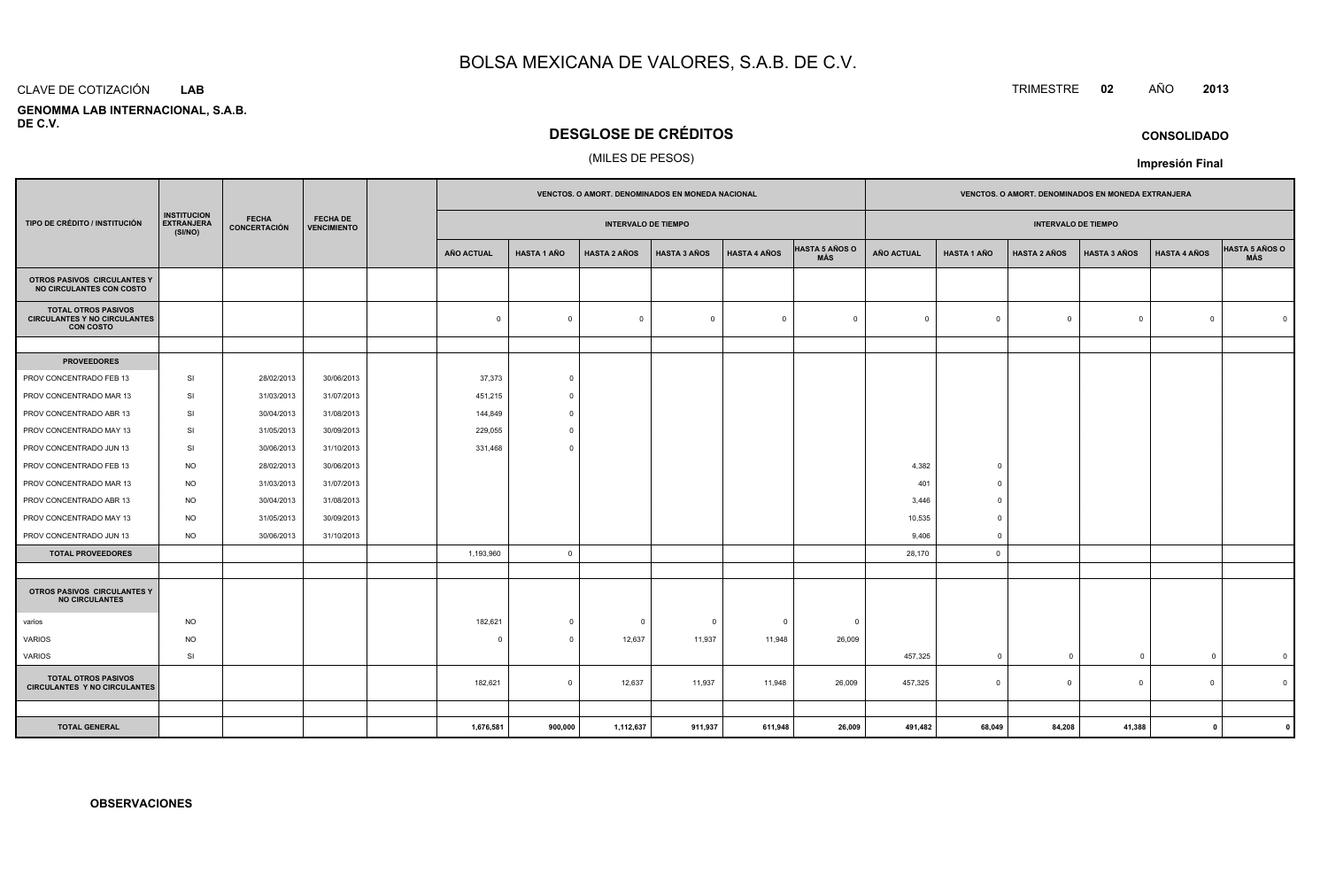### CLAVE DE COTIZACIÓN: **LAB GENOMMA LAB INTERNACIONAL, S.A.B. DE C.V.**

#### **POSICIÓN MONETARIA EN MONEDA EXTRANJERA**

#### **CONSOLIDADO**

#### **(MILES DE PESOS)**

#### **Impresión Final**

| POSICIÓN EN MONEDA EXTRANJERA | <b>DÓLARES</b>          |                       | <b>OTRAS MONEDAS</b>    | <b>TOTAL MILES DE</b> |              |
|-------------------------------|-------------------------|-----------------------|-------------------------|-----------------------|--------------|
| (MILES DE PESOS)              | <b>MILES DE DÓLARES</b> | <b>MILES DE PESOS</b> | <b>MILES DE DÓLARES</b> | <b>MILES DE PESOS</b> | <b>PESOS</b> |
| <b>ACTIVO MONETARIO</b>       | 73,327                  | 954,978               | 100,227                 | 1,305,306             | 2,260,284    |
| <b>CIRCULANTE</b>             | 73,327                  | 954,978               | 100,227                 | 1,305,306             | 2,260,284    |
| NO CIRCULANTE                 | 0                       | 0                     | 0                       | 0                     | $\mathbf 0$  |
| <b>PASIVO</b>                 | 9,470                   | 123,333               | 43,137                  | 561,794               | 685,127      |
| <b>CIRCULANTE</b>             | 9,470                   | 123,333               | 33,493                  | 436,198               | 559,531      |
| NO CIRCULANTE                 | 0                       | 0                     | 9,644                   | 125,596               | 125,596      |
| <b>SALDO NETO</b>             | 63,857                  | 831,645               | 57,090                  | 743,512               | 1,575,157    |

#### **OBSERVACIONES**

LAS MONEDAS UTILIZADAS PARA LA CONVERSIÓN DE ESTADOS FINANCIEROS DE SUBSIDIARIAS EXTRANJERAS Y LOS TIPOS DE CAMBIO UTILIZADOS SON LOS SIGUIENTES, (SE INCLUYE PAÍS, MONEDA DE REGISTRO, TIPO DE CAMBIO MONEDA DE REGISTRO A MONEDA FUNCIONAL (USD) Y TIPO DE CAMBIO MONEDA FUNCIONAL A MONEDA DE INFORME.

BALANCE GENERAL

ARGENTINA; PESO ARGENTINO; 0.1867; 13.0235 BRASIL; REAL; 0.4538; 13.0235 CHILE; DOLAR ESTADOUNIDENSE; 1.0000; 13.0235 COLOMBIA; PESO COLOMBIANO; 0.0005; 13.0235 COSTA RICA; DOLAR ESTADOUNIDENSE; 1.0000; 13.0235 ECUADOR; DOLAR; 1.0000; 13.0235 ESPAÑA; EURO; 1.3013; 13.0235 EUA; DOLAR; 1.0000; 13.0235 REPÚBLICA DOMINICANA; PESO DOMINICANO; 0.0244; 13.0235 PERÚ; SOL; 0.3663; 13.0235

#### ESTADO DE RESULTADOS

ARGENTINA; PESO ARGENTINO; 0.1883; 12.9410 BRASIL; REAL; 0.4492; 12.9410 CHILE; DOLAR ESTADOUNIDENSE; 1.0000; 12.9410 COLOMBIA; PESO COLOMBIANO; 0.0005; 12.9410 COSTA RICA; DOLAR ESTADOUNIDENSE; 1.0000; 12.9410 ECUADOR; DOLAR; 1.0000; 12.9410 ESPAÑA; EURO; 1.3178; 12.9410 EUA; DOLAR; 1.0000; 12.9410 REPÚBLICA DOMINICANA; PESO DOMINICANO; 0.0245; 12.9410 PERÚ; SOL; 0.3700; 12.9410

TRIMESTRE: **02** AÑO: **2013**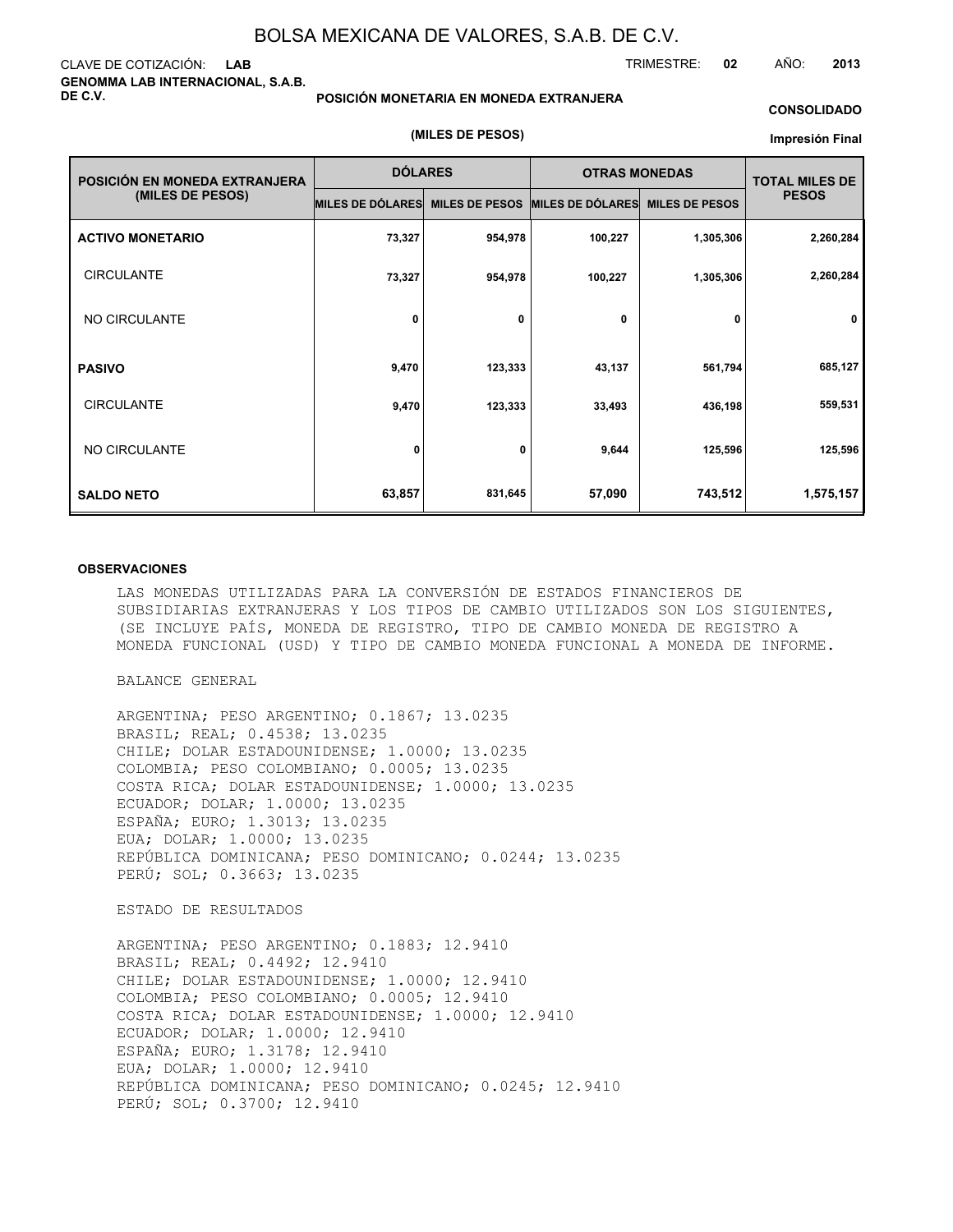|  | BOLSA MEXICANA DE VALORES, S.A.B. DE C.V. |
|--|-------------------------------------------|
|--|-------------------------------------------|

CLAVE DE COTIZACIÓN: **LAB GENOMMA LAB INTERNACIONAL, S.A.B. DE C.V.**

TRIMESTRE: **02** AÑO: **2013**

**CONSOLIDADO**

**(MILES DE PESOS)**

**POSICIÓN MONETARIA EN MONEDA EXTRANJERA**

**Impresión Final**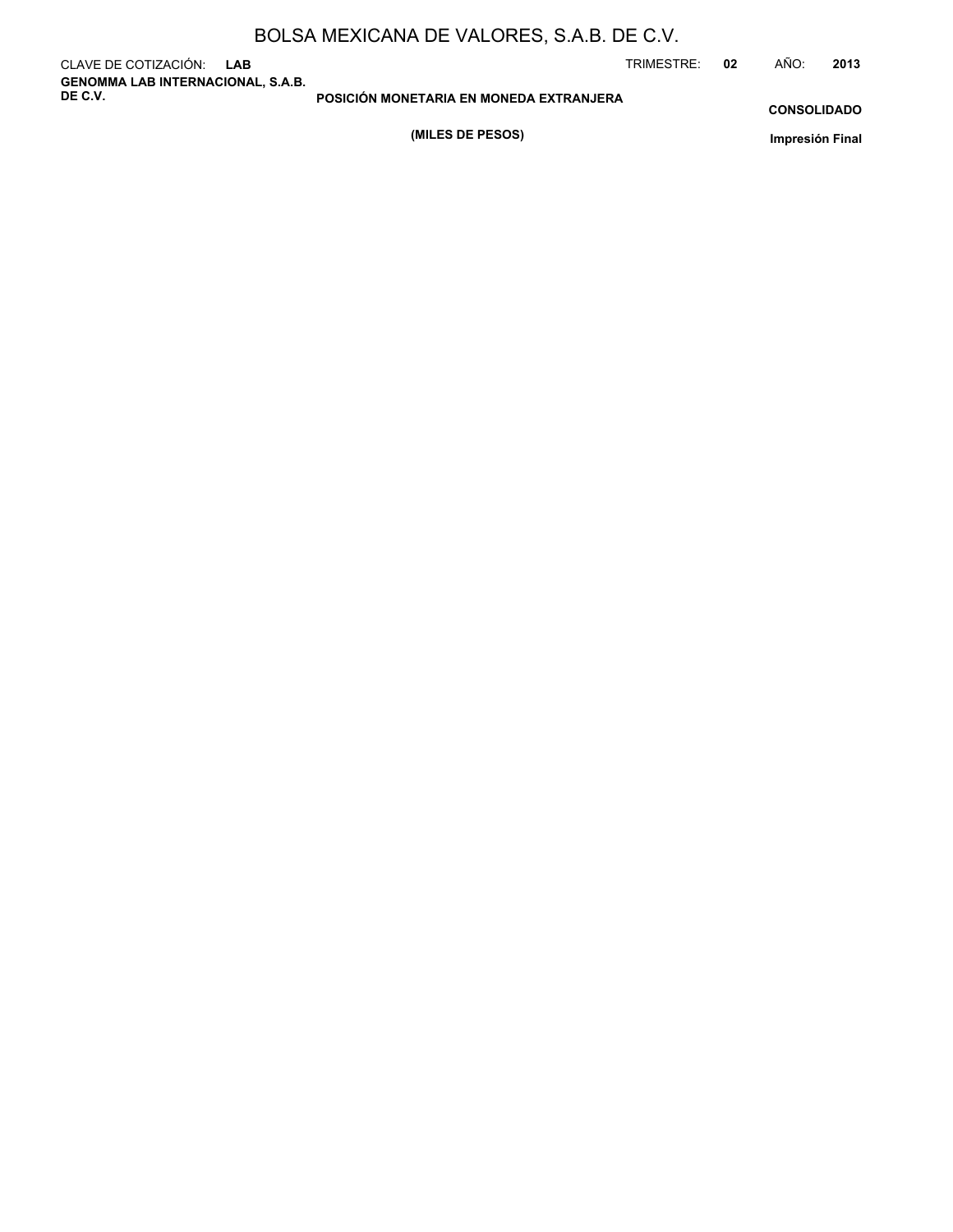| CLAVE DE COTIZACIÓN:                                | LAB                          | TRIMESTRE:<br>02 | AÑO:                         | 2013 |
|-----------------------------------------------------|------------------------------|------------------|------------------------------|------|
| <b>GENOMMA LAB INTERNACIONAL, S.A.B.</b><br>DE C.V. | <b>INSTRUMENTOS DE DEUDA</b> |                  | PAGINA<br><b>CONSOLIDADO</b> | 1/2  |
|                                                     |                              |                  | Impresión Final              |      |

# **LIMITACIONES FINANCIERAS SEGÚN CONTRATO, ESCRITURAS DE LA EMISION Y/O TITULO**

NO APLICA

÷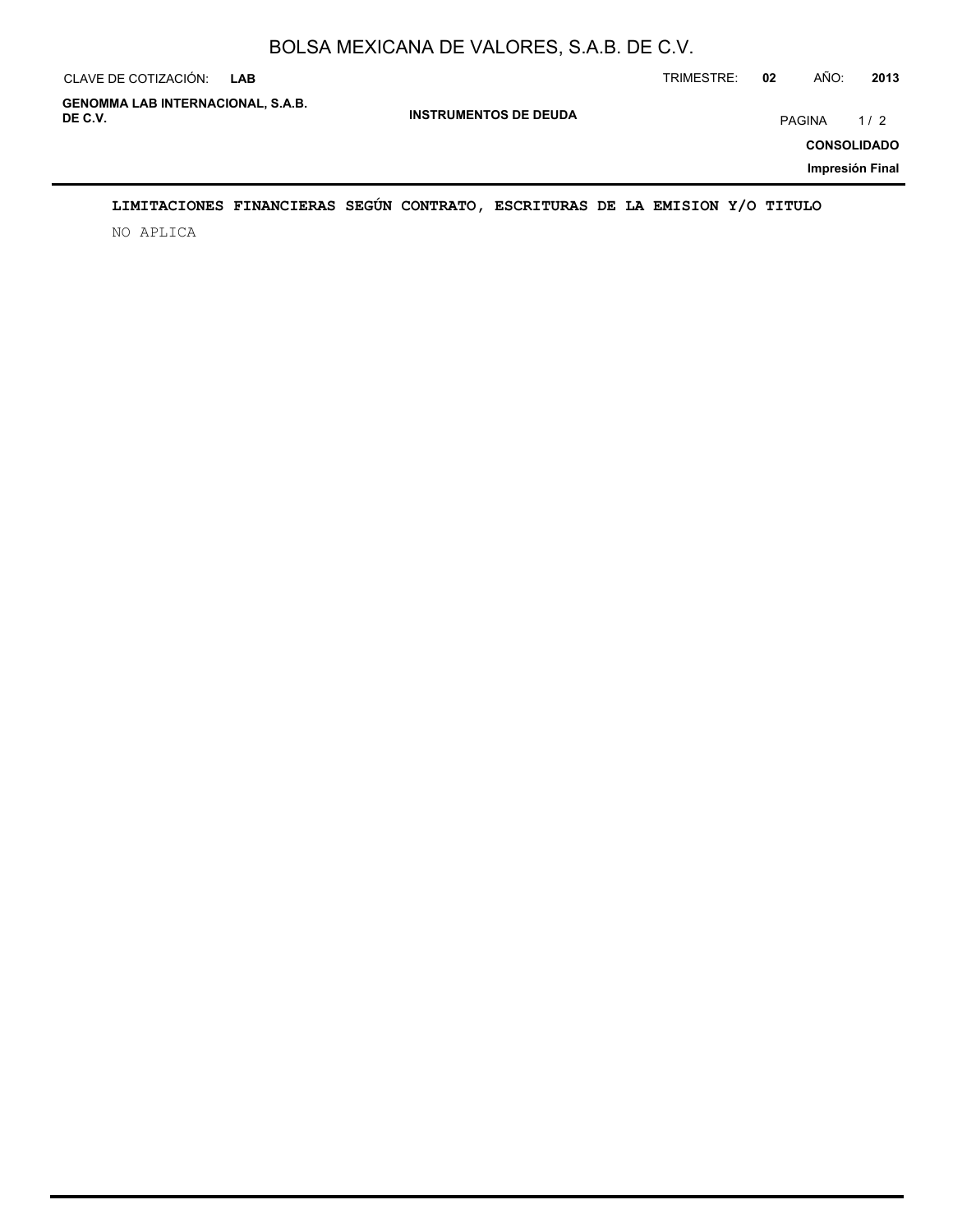| CLAVE DE COTIZACIÓN:                                | <b>LAB</b> |                              | TRIMESTRE: | 02            | AÑO: | 2013                                         |
|-----------------------------------------------------|------------|------------------------------|------------|---------------|------|----------------------------------------------|
| <b>GENOMMA LAB INTERNACIONAL, S.A.B.</b><br>DE C.V. |            | <b>INSTRUMENTOS DE DEUDA</b> |            | <b>PAGINA</b> |      | 2/2<br><b>CONSOLIDADO</b><br>Impresión Final |
|                                                     |            |                              |            |               |      |                                              |

**SITUACIÓN ACTUAL DE LAS LIMITACIONES FINANCIERAS**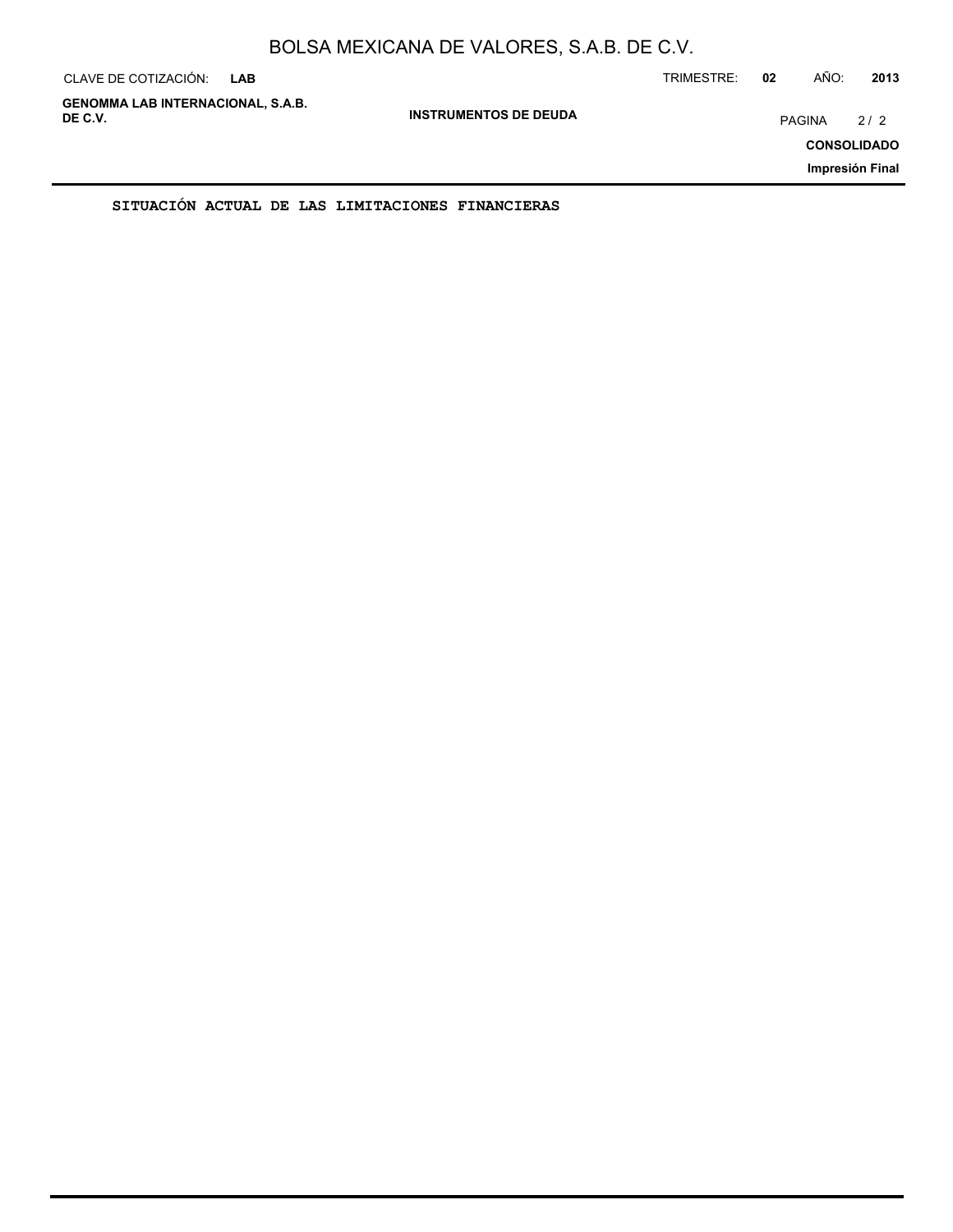CLAVE DE COTIZACIÓN TRIMESTRE **02** AÑO **2013 LAB**

**GENOMMA LAB INTERNACIONAL, S.A.B. DE C.V.**

# **DISTRIBUCIÓN DE INGRESOS POR PRODUCTO INGRESOS TOTALES**

# **(MILES DE PESOS)**

**CONSOLIDADO**

**Impresión Final**

| <b>PRINCIPALES PRODUCTOS O LINEA</b>      | <b>VENTAS</b>  |                | $%$ DE<br><b>PARTICIPACION EN</b> | <b>PRINCIPALES</b> |                 |  |  |  |  |  |
|-------------------------------------------|----------------|----------------|-----------------------------------|--------------------|-----------------|--|--|--|--|--|
| <b>DE PRODUCTOS</b>                       | <b>VOLUMEN</b> | <b>IMPORTE</b> | <b>EL MERCADO</b>                 | <b>MARCAS</b>      | <b>CLIENTES</b> |  |  |  |  |  |
| <b>INGRESOS NACIONALES</b>                |                |                |                                   |                    |                 |  |  |  |  |  |
| <b>FARMA</b>                              | 32,753,347     | 1,497,324      | 13.10                             | <b>VARIAS</b>      | <b>VARIOS</b>   |  |  |  |  |  |
| <b>PC</b>                                 | 57,044,713     | 1,049,376      | 0                                 | <b>VARIAS</b>      | <b>VARIOS</b>   |  |  |  |  |  |
| <b>SERVICIOS</b>                          | 0              | 5,156          | 0                                 | <b>VARIAS</b>      | <b>VARIOS</b>   |  |  |  |  |  |
| INGRESOS POR EXPORTACIÓN                  |                |                |                                   |                    |                 |  |  |  |  |  |
| FARMA / PC                                | 200,238        | 2,639          | 0                                 | <b>VARIAS</b>      | <b>VARIOS</b>   |  |  |  |  |  |
| INGRESOS DE SUBSIDIARIAS EN EL EXTRANJERO |                |                |                                   |                    |                 |  |  |  |  |  |
| FARMA / PC                                | 0              | 2,047,850      | 0.00                              | <b>VARIAS</b>      | <b>VARIOS</b>   |  |  |  |  |  |
| <b>SERVICIOS</b>                          | 0              | 14,062         | 0.00                              | <b>VARIAS</b>      | <b>VARIOS</b>   |  |  |  |  |  |
| <b>TOTAL</b>                              | 89,998,298     | 4,616,407      |                                   |                    |                 |  |  |  |  |  |

### **OBSERVACIONES**

% DE PARTICIPACIÓN A MAYO DE 2013 FUENTE: IMS HEALTH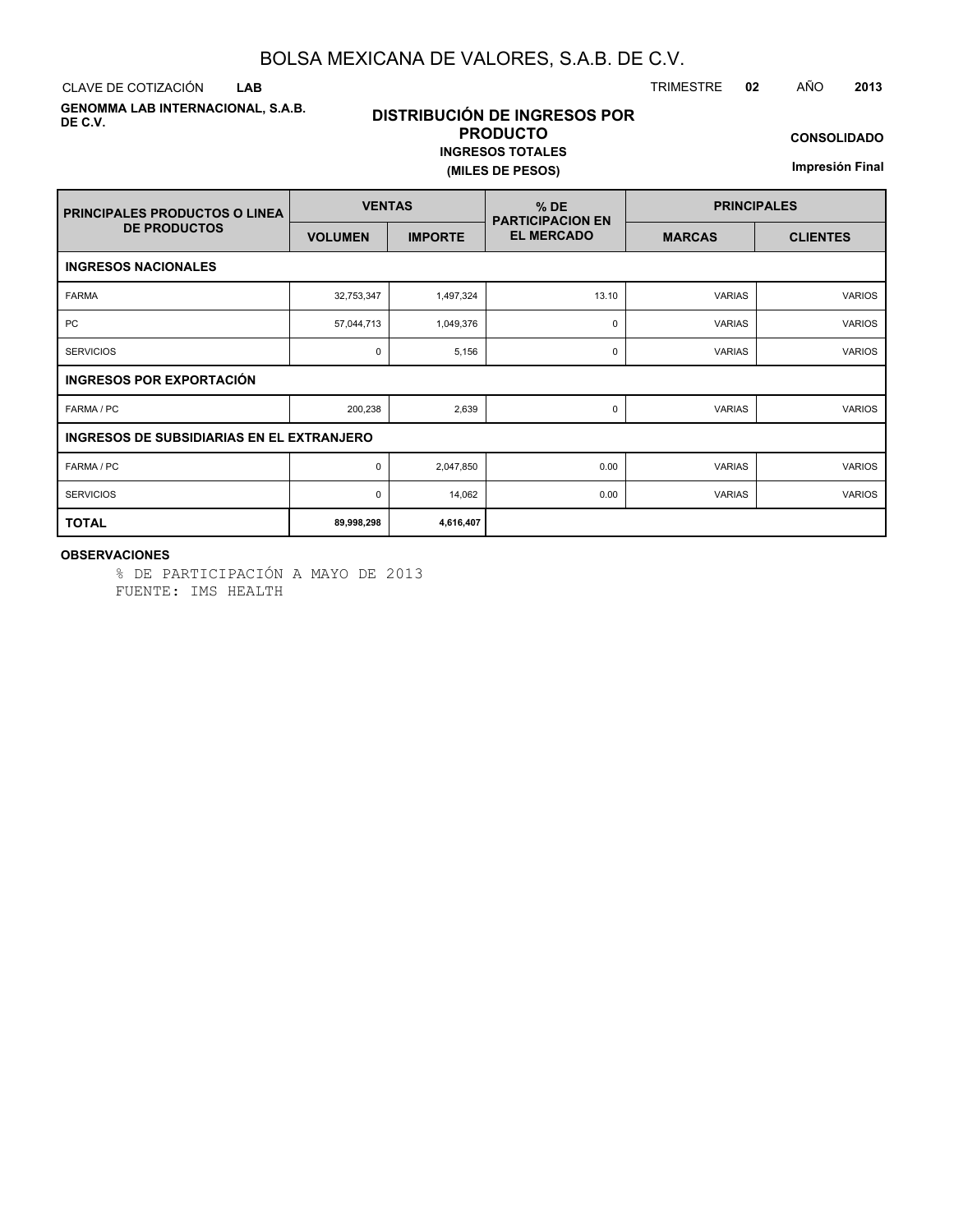**GENOMMA LAB INTERNACIONAL, S.A.B. DE C.V.**CLAVE DE COTIZACIÓN**LAB**

# **INTEGRACIÓN DEL CAPITAL SOCIALPAGADO**

### **CARACTERISTICAS DE LAS ACCIONES**

**CONSOLIDADO**

**Impresión Final**

| <b>SERIES</b> |                           | <b>CUPÓN</b> |                     | <b>NUMERO DE ACCIONES</b> | <b>CAPITAL SOCIAL</b> |                          |             |                 |  |
|---------------|---------------------------|--------------|---------------------|---------------------------|-----------------------|--------------------------|-------------|-----------------|--|
|               | VALOR NOMINAL(\$) VIGENTE |              | <b>PORCIÓN FIJA</b> | <b>PORCIÓN VARIABLE  </b> | <b>MEXICANOS</b>      | <b>LIBRE SUSCRIPCIÓN</b> | <b>FIJO</b> | <b>VARIABLE</b> |  |
| lв            | 0.00000                   | 0            | 82.176              | 1,052,667,250             | 548,052,782           | 504,696,644              | 150         | 1,921,510       |  |
| TOTAL         |                           |              | 82,176              | 1,052,667,250             | 548,052,782           | 504,696,644              | 150         | 1,921,510       |  |

**TOTAL DE ACCIONES QUE REPRESENTAN EL CAPITAL SOCIAL PAGADO A LA FECHA DE ENVIO DE LA INFORMACIÓN:**

1,052,749,426

TRIMESTRE

**OBSERVACIONES**

 **<sup>02</sup>** AÑO**<sup>2013</sup>**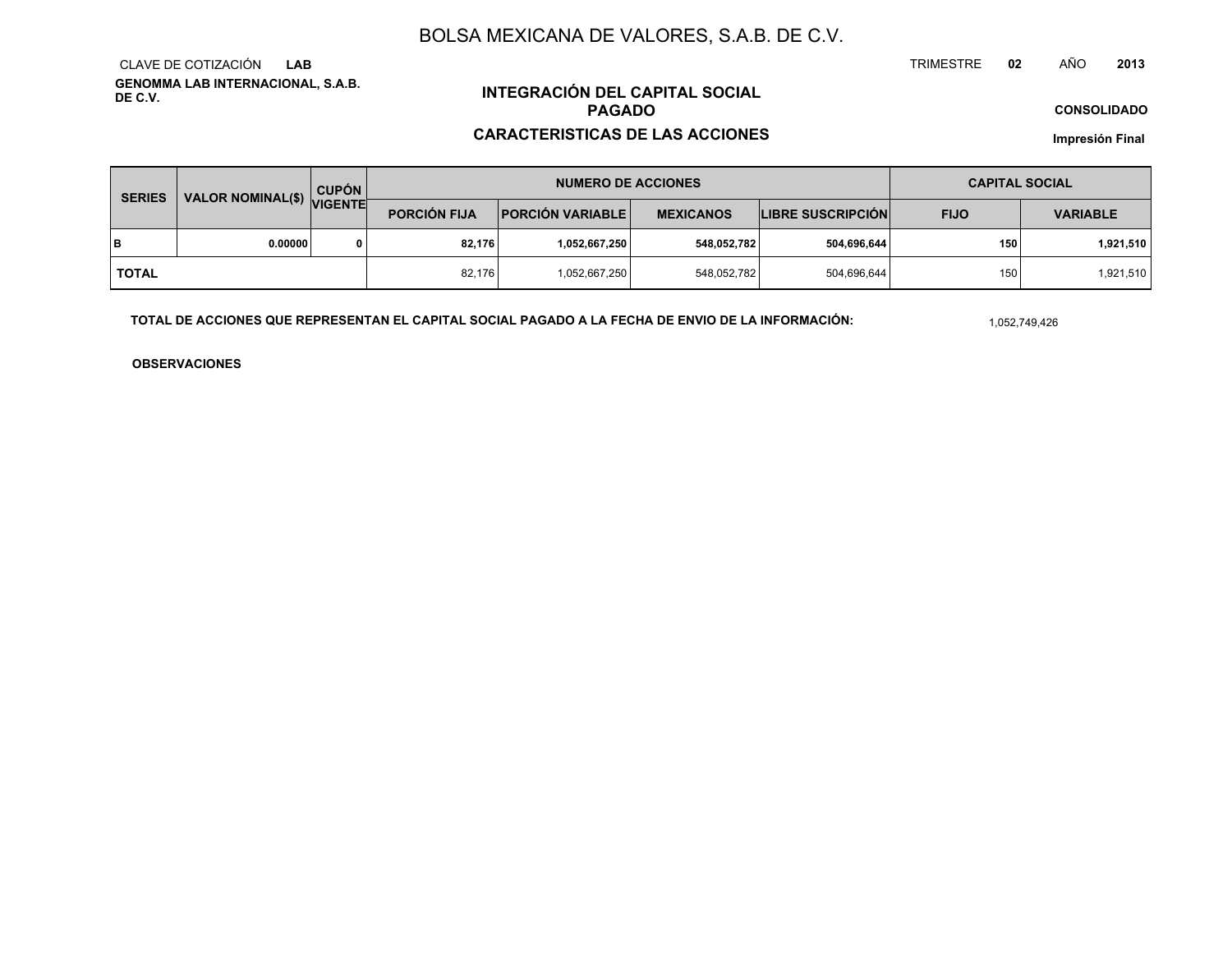CLAVE DE COTIZACIÓN: **LAB**

**INSTRUMENTOS FINANCIEROS DERIVADOS**

TRIMESTRE: **02** AÑO: **2013**

**GENOMMA LAB INTERNACIONAL, S.A.B. DE C.V.** PAGINA **/ 2**

 $1/2$ 

**CONSOLIDADO**

**Impresión Final**

GENOMMA LAB INTERNACIONAL, S. A. B. DE C. V.

DURANGO NO. 332-102, COLONIA ROMA C. P. 06700, MÉXICO, D. F. R.F.C.: GLI-961030-TU5

MÉXICO, D. F. A 24 DE JULIO DE 2013

ASUNTO: SE PRESENTA ESCRITO EN ATENCIÓN AL REQUERIMIENTO SEGÚN OFICIO NO. 151- 2/76211/2009 DE FECHA 20 DE ENERO DE 2009, MEDIANTE EL CUAL SE SOLICITA DE DIVERSA INFORMACIÓN Y DOCUMENTACIÓN RESPECTO A LAS OPERACIONES CON INSTRUMENTOS FINANCIEROS DERIVADOS EN LAS QUE PUDO HABER PARTICIPADO EN SU CASO LA EMPRESA: GENOMMA LAB INTERNACIONAL, S. A. B. DE C. V. R.F.C.: GLI-961030-TU5

VICEPRESIDENCIA DE SUPERVISIÓN BURSATIL. VICEPRESIDENCIA DE NORMATIVIDAD. DIRECCIÓN GENERAL DE SUPERVISIÓN DE MERCADOS. DIRECCIÓN GENERAL DE AUTORIZACIONES.

PRESENTE

OSCAR VILLALOBOS TORRES (R.F.C.: VITO-701004-1Y4), EN REPRESENTACIÓN DE GENOMMA LAB INTERNACIONAL, S. A. B. DE C. V. (R.F.C.: GLI-961030-TU5), PERSONALIDAD QUE ACREDITO CON COPIA DEL INSTRUMENTO NOTARIAL QUE SE ACOMPAÑA AL PRESENTE COMO ANEXO 1 (SE INCLUYE ORIGINAL PARA COTEJO), CON DOMICILIO FISCAL EN DURANGO 332-102, COLONIA ROMA, C. P. 06700, MÉXICO, D. F., TEL.:5081-0000, Y SEÑALANDO EL MISMO DOMICILIO PARA OÍR Y RECIBIR TODA CLASE DE NOTIFICACIONES QUE A ESTE ASUNTO SE REFIERAN, ATENTAMENTE COMPAREZCO Y EXPONGO QUE:

1.MEDIANTE OFICIO NO. 151-2/76211/2009 DE FECHA 20 DE ENERO DE 2009, ASÍ COMO DEL ANEXO 1 QUE FORMA PARTE INTEGRANTE DE DICHO OFICIO, LA DIRECCIÓN GENERAL DE SUPERVISIÓN DE MERCADOS DE LA COMISIÓN NACIONAL BANCARIA Y DE VALORES, A EFECTO DE CONOCER LA PARTICIPACIÓN DE LAS EMPRESAS PÚBLICAS EN OPERACIONES CON INSTRUMENTOS FINANCIEROS DERIVADOS YA SEA PARA INCREMENTAR SU RENTABILIDAD O CONTAR CON DETERMINADA COBERTURA RESPECTO A ALGÚN RIESGO, REQUIERE QUE GENOMMA LAB INTERNACIONAL, S. A. B. DE C. V. (EN ADELANTE MI REPRESENTADA), DIVULGUE DE CONFORMIDAD CON EL CITADO OFICIO Y COMO COMPLEMENTO A SU REPORTE TRIMESTRAL, INFORMACIÓN CUALITATIVA Y CUANTITATIVA SOBRE LAS POSICIONES QUE EN SU CASO TUVO EN INSTRUMENTOS FINANCIEROS DERIVADOS, RECONOCIDOS O NO COMO ACTIVOS O PASIVOS EN EL ESTADO DE SITUACIÓN FINANCIERA O BALANCE GENERAL.

2.A FIN DE CUMPLIR CON EL REQUERIMIENTO DE INFORMACIÓN Y DOCUMENTACIÓN QUE SE SOLICITA SEGÚN EL OFICIO NO. 151-2/76211/2009 DE FECHA 20 DE ENERO DE 2009, SE HACE DEL CONOCIMIENTO DE ESA H. DIRECCIÓN GENERAL DE SUPERVISIÓN DE MERCADOS DE LA COMISIÓN NACIONAL BANCARIA Y DE VALORES, QUE MI REPRESENTADA A LA FECHA NO CUENTA CON LA INFORMACIÓN CUALITATIVA Y CUANTITATIVA RESPECTO A CUALQUIERA DE LOS ASPECTOS SOLICITADOS EN EL OFICIO 151-2/76211/2009, YA QUE NO HA CELEBRADO OPERACIONES QUE INVOLUCREN LA CONTRATACIÓN DE INSTRUMENTOS FINANCIEROS DERIVADOS DE ACUERDO A LO ESTABLECIDO EN EL BOLETÍN C-2 "INSTRUMENTOS FINANCIEROS" Y EL BOLETÍN C-10 "INSTRUMENTOS FINANCIEROS DERIVADOS Y OPERACIONES DE COBERTURA", DE LAS NORMAS DE INFORMACIÓN FINANCIERA.